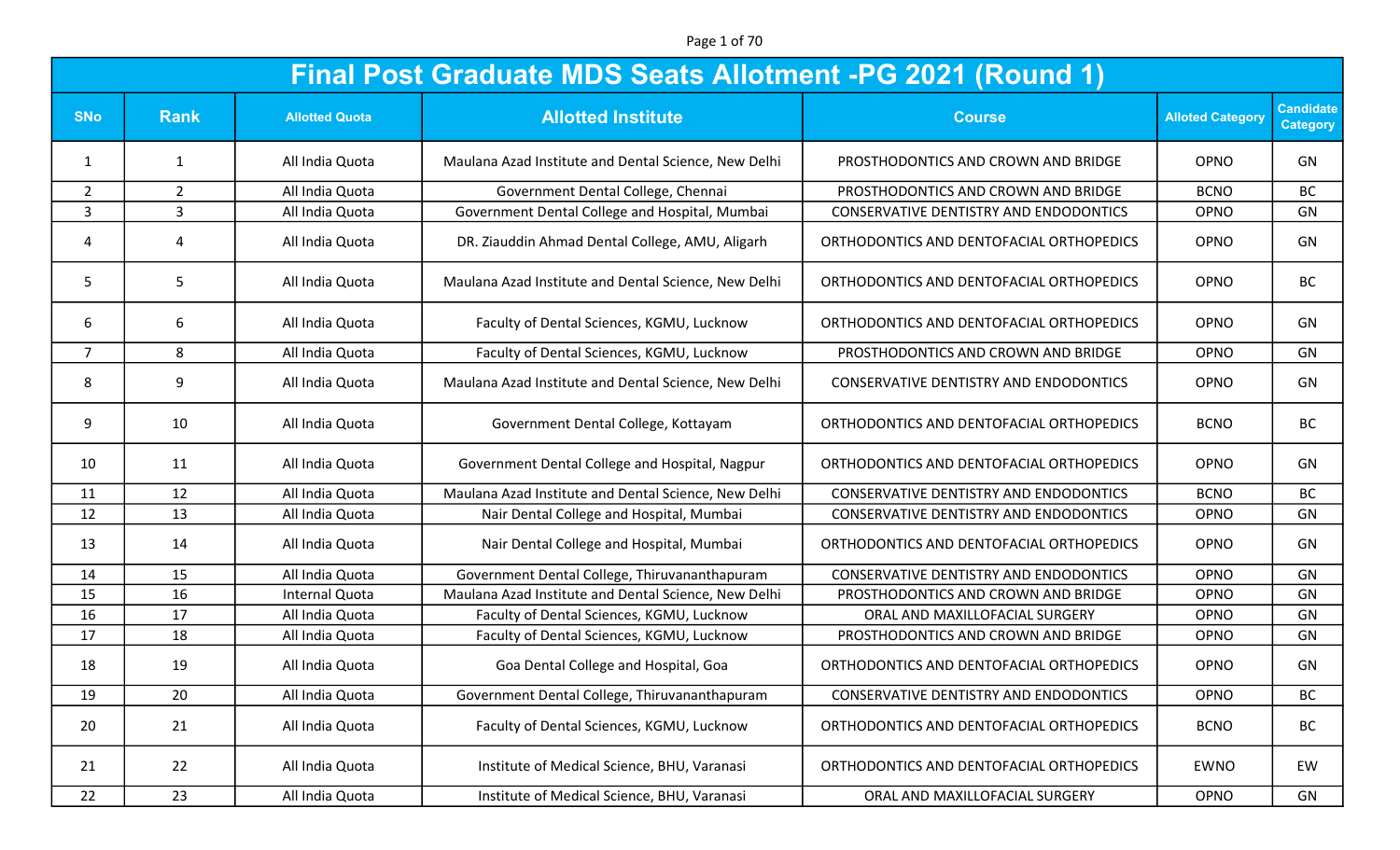Page 2 of 70

|            | Final Post Graduate MDS Seats Allotment -PG 2021 (Round 1) |                       |                                                                |                                               |                         |                                     |  |  |
|------------|------------------------------------------------------------|-----------------------|----------------------------------------------------------------|-----------------------------------------------|-------------------------|-------------------------------------|--|--|
| <b>SNo</b> | <b>Rank</b>                                                | <b>Allotted Quota</b> | <b>Allotted Institute</b>                                      | <b>Course</b>                                 | <b>Alloted Category</b> | <b>Candidate</b><br><b>Category</b> |  |  |
| 23         | 24                                                         | All India Quota       | Faculty of Dental Sciences, KGMU, Lucknow                      | <b>CONSERVATIVE DENTISTRY AND ENDODONTICS</b> | OPNO                    | GN                                  |  |  |
| 24         | 25                                                         | All India Quota       | Post Graduate Institute of Dental Sciences, Rohtak             | CONSERVATIVE DENTISTRY AND ENDODONTICS        | OPNO                    | <b>BC</b>                           |  |  |
| 25         | 26                                                         | All India Quota       | Governemnt Dental College and Hospital, Ahmedabad              | PROSTHODONTICS AND CROWN AND BRIDGE           | <b>OPNO</b>             | EW                                  |  |  |
| 26         | 27                                                         | All India Quota       | Government Dental College, Chennai                             | ORTHODONTICS AND DENTOFACIAL ORTHOPEDICS      | OPNO                    | <b>BC</b>                           |  |  |
| 27         | 28                                                         | All India Quota       | Governemnt Dental College and Hospital, Ahmedabad              | ORAL AND MAXILLOFACIAL SURGERY                | OPNO                    | GN                                  |  |  |
| 28         | 29                                                         | All India Quota       | Post Graduate Institute of Dental Sciences, Rohtak             | PROSTHODONTICS AND CROWN AND BRIDGE           | OPNO                    | GN                                  |  |  |
| 29         | 30                                                         | All India Quota       | Post Graduate Institute of Dental Sciences, Rohtak             | PROSTHODONTICS AND CROWN AND BRIDGE           | <b>OPNO</b>             | GN                                  |  |  |
| 30         | 31                                                         | All India Quota       | Faculty of Dental Sciences, KGMU, Lucknow                      | PROSTHODONTICS AND CROWN AND BRIDGE           | <b>BCNO</b>             | <b>BC</b>                           |  |  |
| 31         | 32                                                         | All India Quota       | Post Graduate Institute of Dental Sciences, Rohtak             | ORTHODONTICS AND DENTOFACIAL ORTHOPEDICS      | EWNO                    | EW                                  |  |  |
| 32         | 33                                                         | All India Quota       | Goa Dental College and Hospital, Goa                           | PROSTHODONTICS AND CROWN AND BRIDGE           | OPNO                    | GN                                  |  |  |
| 33         | 34                                                         | All India Quota       | Government Dental College, Thiruvananthapuram                  | PEDIATRIC AND PREVENTIVE DENTISTRY            | <b>OPNO</b>             | BC                                  |  |  |
| 34         | 35                                                         | All India Quota       | Government Dental College Hospital, Hyderabad                  | ORAL AND MAXILLOFACIAL SURGERY                | OPNO                    | GN                                  |  |  |
| 35         | 36                                                         | All India Quota       | Government of Dental College and Hospital, Jaipur              | ORTHODONTICS AND DENTOFACIAL ORTHOPEDICS      | <b>OPNO</b>             | GN                                  |  |  |
| 36         | 37                                                         | All India Quota       | Government Dental College, Kottayam                            | CONSERVATIVE DENTISTRY AND ENDODONTICS        | OPNO                    | GN                                  |  |  |
| 37         | 38                                                         | All India Quota       | Government of Dental College and Hospital, Jaipur              | ORAL AND MAXILLOFACIAL SURGERY                | <b>BCNO</b>             | <b>BC</b>                           |  |  |
| 38         | 40                                                         | All India Quota       | Faculty of Dental Sciences, KGMU, Lucknow                      | CONSERVATIVE DENTISTRY AND ENDODONTICS        | OPNO                    | GN                                  |  |  |
| 39         | 41                                                         | All India Quota       | DR. Ziauddin Ahmad Dental College, AMU, Aligarh                | PROSTHODONTICS AND CROWN AND BRIDGE           | <b>OPNO</b>             | GN                                  |  |  |
| 40         | 44                                                         | All India Quota       | Government Dental College, Kozhikode                           | CONSERVATIVE DENTISTRY AND ENDODONTICS        | OPNO                    | <b>BC</b>                           |  |  |
| 41         | 45                                                         | All India Quota       | Institute of Medical Science, BHU, Varanasi                    | ORAL AND MAXILLOFACIAL SURGERY                | OPNO                    | BC                                  |  |  |
| 42         | 46                                                         | All India Quota       | DR. Ziauddin Ahmad Dental College, AMU, Aligarh                | ORTHODONTICS AND DENTOFACIAL ORTHOPEDICS      | <b>BCNO</b>             | <b>BC</b>                           |  |  |
| 43         | 47                                                         | All India Quota       | Government Dental College and Hospital, Nagpur                 | PROSTHODONTICS AND CROWN AND BRIDGE           | OPNO                    | GN                                  |  |  |
| 44         | 48                                                         | <b>Internal Quota</b> | DR. Ziauddin Ahmad Dental College, AMU, Aligarh                | ORTHODONTICS AND DENTOFACIAL ORTHOPEDICS      | OPNO                    | GN                                  |  |  |
| 45         | 49                                                         | All India Quota       | Government Dental College and Research Institute,<br>Bangalore | ORAL AND MAXILLOFACIAL SURGERY                | OPNO                    | GN                                  |  |  |
| 46         | 50                                                         | All India Quota       | Government Dental College, Kozhikode                           | CONSERVATIVE DENTISTRY AND ENDODONTICS        | <b>BCNO</b>             | BC                                  |  |  |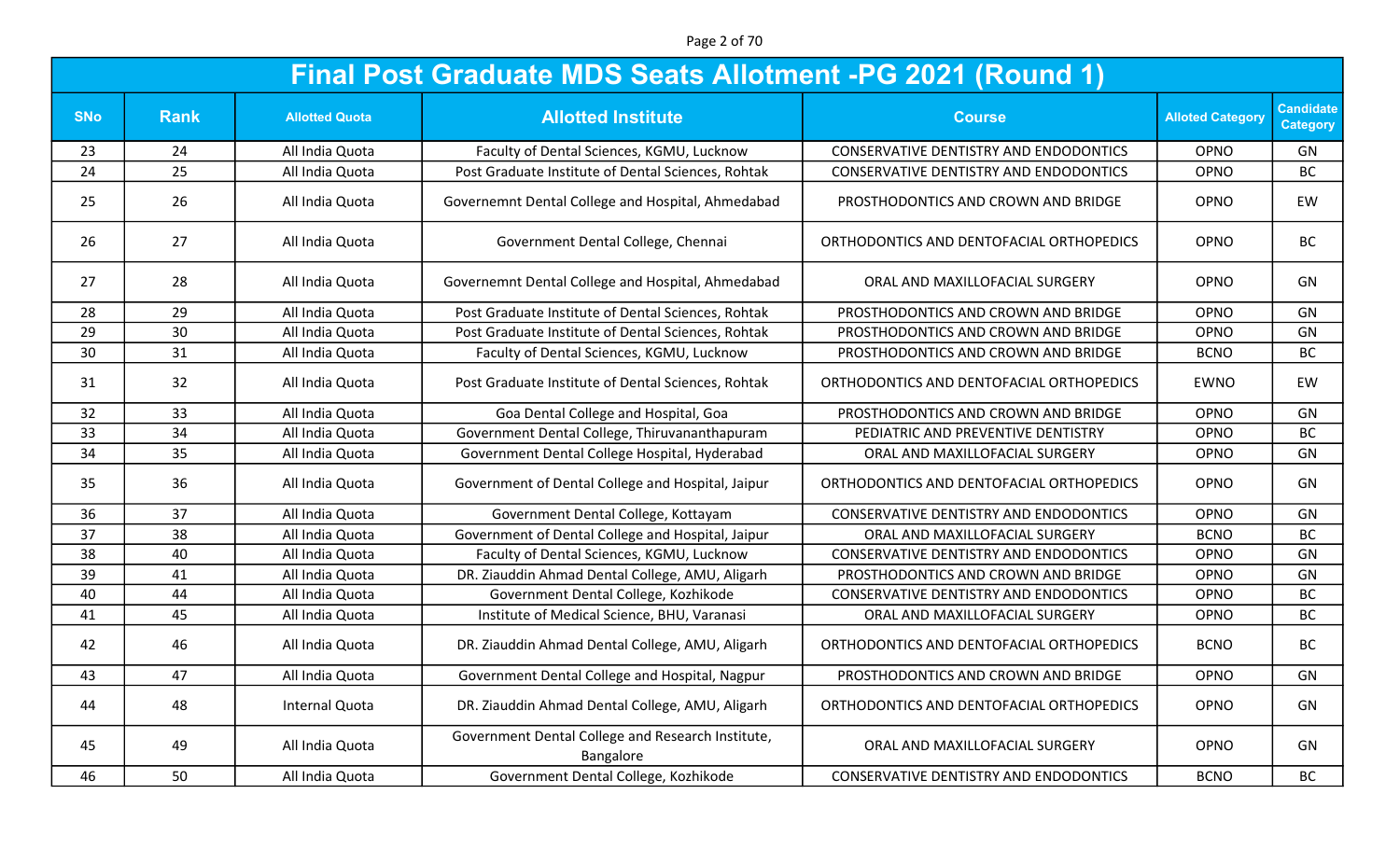Page 3 of 70

|            | Final Post Graduate MDS Seats Allotment -PG 2021 (Round 1) |                       |                                                                |                                               |                         |                                     |  |  |
|------------|------------------------------------------------------------|-----------------------|----------------------------------------------------------------|-----------------------------------------------|-------------------------|-------------------------------------|--|--|
| <b>SNo</b> | <b>Rank</b>                                                | <b>Allotted Quota</b> | <b>Allotted Institute</b>                                      | <b>Course</b>                                 | <b>Alloted Category</b> | <b>Candidate</b><br><b>Category</b> |  |  |
| 47         | 51                                                         | All India Quota       | Institute of Medical Science, BHU, Varanasi                    | ORTHODONTICS AND DENTOFACIAL ORTHOPEDICS      | <b>BCNO</b>             | <b>BC</b>                           |  |  |
| 48         | 52                                                         | All India Quota       | Institute of Medical Science, BHU, Varanasi                    | <b>CONSERVATIVE DENTISTRY AND ENDODONTICS</b> | <b>BCNO</b>             | <b>BC</b>                           |  |  |
| 49         | 53                                                         | All India Quota       | Lady Hardinge Medical College, New Delhi                       | ORAL AND MAXILLOFACIAL SURGERY                | OPNO                    | GN                                  |  |  |
| 50         | 54                                                         | All India Quota       | Government Dental College, Kottayam                            | ORAL AND MAXILLOFACIAL SURGERY                | OPNO                    | GN                                  |  |  |
| 51         | 55                                                         | All India Quota       | Government Dental College, Chennai                             | ORTHODONTICS AND DENTOFACIAL ORTHOPEDICS      | <b>BCNO</b>             | <b>BC</b>                           |  |  |
| 52         | 56                                                         | All India Quota       | Governemnt Dental College and Hospital, Ahmedabad              | ORTHODONTICS AND DENTOFACIAL ORTHOPEDICS      | OPNO                    | GN                                  |  |  |
| 53         | 57                                                         | All India Quota       | Faculty of Dental Sciences, KGMU, Lucknow                      | PEDIATRIC AND PREVENTIVE DENTISTRY            | OPNO                    | GN                                  |  |  |
| 54         | 58                                                         | All India Quota       | Maulana Azad Institute and Dental Science, New Delhi           | ORAL AND MAXILLOFACIAL SURGERY                | <b>BCNO</b>             | <b>BC</b>                           |  |  |
| 55         | 59                                                         | All India Quota       | Government College of Dentistry, Indore                        | CONSERVATIVE DENTISTRY AND ENDODONTICS        | OPNO                    | GN                                  |  |  |
| 56         | 60                                                         | All India Quota       | Government Dental College, Kottayam                            | ORAL AND MAXILLOFACIAL SURGERY                | OPNO                    | EW                                  |  |  |
| 57         | 61                                                         | All India Quota       | Maulana Azad Institute and Dental Science, New Delhi           | PEDIATRIC AND PREVENTIVE DENTISTRY            | <b>BCNO</b>             | <b>BC</b>                           |  |  |
| 58         | 62                                                         | All India Quota       | Governemnt Dental College and Hospital, Ahmedabad              | PROSTHODONTICS AND CROWN AND BRIDGE           | OPNO                    | GN                                  |  |  |
| 59         | 63                                                         | All India Quota       | Faculty of Dental Sciences, KGMU, Lucknow                      | ORAL AND MAXILLOFACIAL SURGERY                | <b>EWNO</b>             | EW                                  |  |  |
| 60         | 64                                                         | All India Quota       | Government Dental College Hospital, Hyderabad                  | PROSTHODONTICS AND CROWN AND BRIDGE           | OPNO                    | GN                                  |  |  |
| 61         | 65                                                         | All India Quota       | Government Dental College, Kottayam                            | PROSTHODONTICS AND CROWN AND BRIDGE           | OPNO                    | <b>BC</b>                           |  |  |
| 62         | 66                                                         | All India Quota       | Govt. Dental College and Hospital, Jamnagar                    | CONSERVATIVE DENTISTRY AND ENDODONTICS        | OPNO                    | GN                                  |  |  |
| 63         | 67                                                         | All India Quota       | Government College of Dentistry, Indore                        | ORTHODONTICS AND DENTOFACIAL ORTHOPEDICS      | OPNO                    | GN                                  |  |  |
| 64         | 68                                                         | All India Quota       | Goa Dental College and Hospital, Goa                           | <b>CONSERVATIVE DENTISTRY AND ENDODONTICS</b> | OPNO                    | GN                                  |  |  |
| 65         | 69                                                         | Internal Quota        | DR. Ziauddin Ahmad Dental College, AMU, Aligarh                | ORAL AND MAXILLOFACIAL SURGERY                | OPNO                    | GN                                  |  |  |
| 66         | 70                                                         | All India Quota       | S.C.B Dental College and Hospital, Cuttack                     | ORTHODONTICS AND DENTOFACIAL ORTHOPEDICS      | OPNO                    | BC                                  |  |  |
| 67         | 71                                                         | All India Quota       | Government Dental College and Research Institute,<br>Bangalore | CONSERVATIVE DENTISTRY AND ENDODONTICS        | OPNO                    | GN                                  |  |  |
| 68         | 72                                                         | All India Quota       | Faculty of Dental Sciences, KGMU, Lucknow                      | CONSERVATIVE DENTISTRY AND ENDODONTICS        | <b>BCNO</b>             | BC                                  |  |  |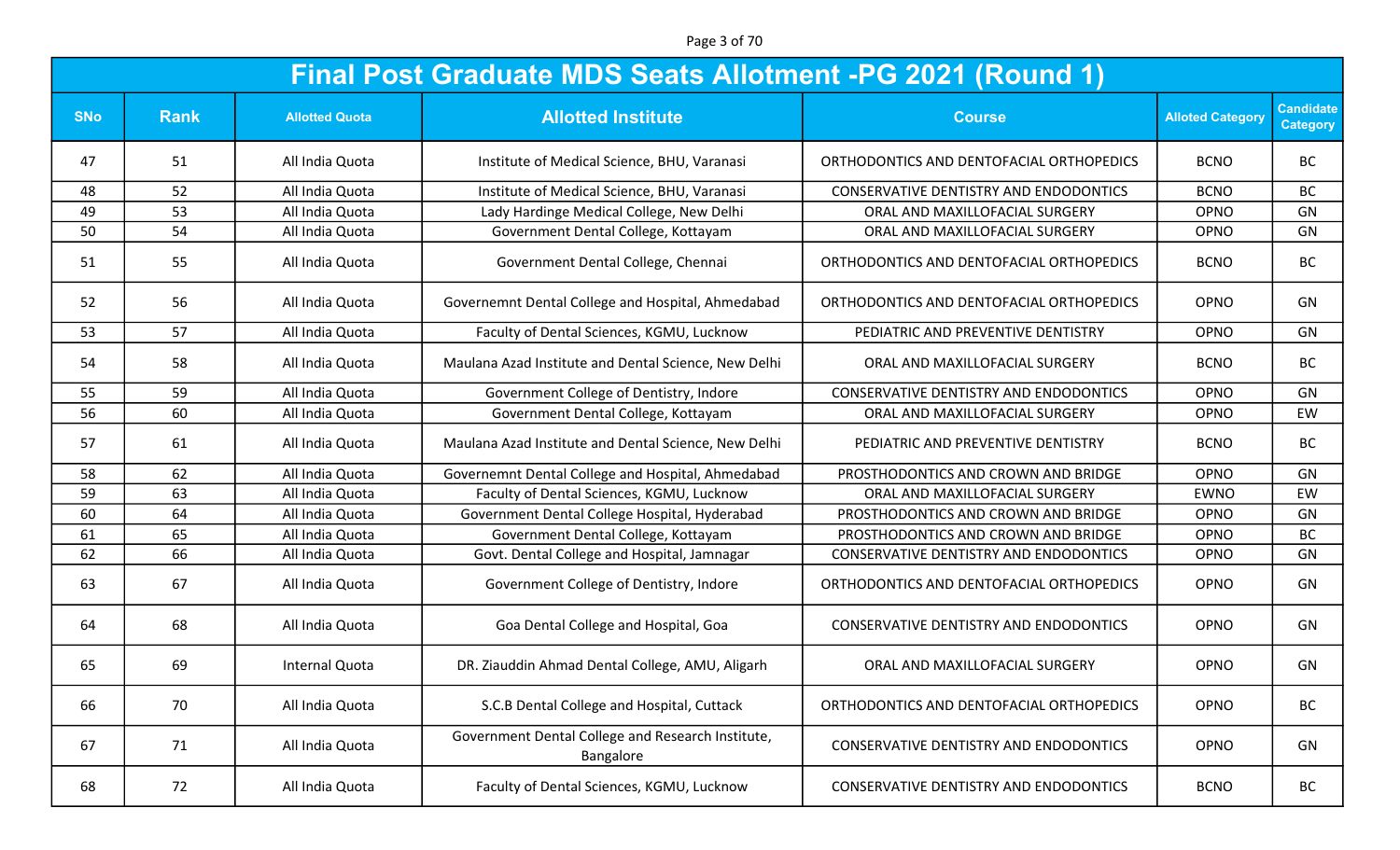Page 4 of 70

|            | <b>Final Post Graduate MDS Seats Allotment -PG 2021 (Round 1)</b> |                       |                                                      |                                          |                         |                                     |  |  |
|------------|-------------------------------------------------------------------|-----------------------|------------------------------------------------------|------------------------------------------|-------------------------|-------------------------------------|--|--|
| <b>SNo</b> | <b>Rank</b>                                                       | <b>Allotted Quota</b> | <b>Allotted Institute</b>                            | <b>Course</b>                            | <b>Alloted Category</b> | <b>Candidate</b><br><b>Category</b> |  |  |
| 69         | 73                                                                | All India Quota       | Faculty of Dental Sciences, KGMU, Lucknow            | PEDIATRIC AND PREVENTIVE DENTISTRY       | OPNO                    | GN                                  |  |  |
| 70         | 74                                                                | All India Quota       | Governemnt Dental College and Hospital, Ahmedabad    | ORTHODONTICS AND DENTOFACIAL ORTHOPEDICS | <b>BCNO</b>             | <b>BC</b>                           |  |  |
| 71         | 76                                                                | All India Quota       | Government Dental College, Chennai                   | ORAL AND MAXILLOFACIAL SURGERY           | OPNO                    | GN                                  |  |  |
| 72         | 77                                                                | All India Quota       | Government Dental College and Hospital, Mumbai       | PEDIATRIC AND PREVENTIVE DENTISTRY       | OPNO                    | GN                                  |  |  |
| 73         | 78                                                                | All India Quota       | Government Dental College Hospital, Hyderabad        | CONSERVATIVE DENTISTRY AND ENDODONTICS   | OPNO                    | GN                                  |  |  |
| 74         | 79                                                                | All India Quota       | Government Dental College and Hospital, Shimla       | CONSERVATIVE DENTISTRY AND ENDODONTICS   | OPNO                    | GN                                  |  |  |
| 75         | 80                                                                | All India Quota       | Post Graduate Institute of Dental Sciences, Rohtak   | CONSERVATIVE DENTISTRY AND ENDODONTICS   | <b>BCNO</b>             | <b>BC</b>                           |  |  |
| 76         | 81                                                                | All India Quota       | Government Dental College Hospital, Hyderabad        | CONSERVATIVE DENTISTRY AND ENDODONTICS   | <b>BCNO</b>             | <b>BC</b>                           |  |  |
| 77         | 82                                                                | All India Quota       | Government Dental College, Kottayam                  | ORAL AND MAXILLOFACIAL SURGERY           | <b>BCNO</b>             | <b>BC</b>                           |  |  |
| 78         | 83                                                                | All India Quota       | Government Dental College, Thiruvananthapuram        | ORAL AND MAXILLOFACIAL SURGERY           | OPNO                    | EW                                  |  |  |
| 79         | 84                                                                | All India Quota       | Government of Dental College and Hospital, Jaipur    | ORAL AND MAXILLOFACIAL SURGERY           | <b>EWNO</b>             | EW                                  |  |  |
| 80         | 85                                                                | All India Quota       | Government Dental College, Chennai                   | ORAL AND MAXILLOFACIAL SURGERY           | OPNO                    | GN                                  |  |  |
| 81         | 86                                                                | All India Quota       | Rajah Muthiah Dental College and Hos                 | CONSERVATIVE DENTISTRY AND ENDODONTICS   | OPNO                    | GN                                  |  |  |
| 82         | 87                                                                | All India Quota       | Government Dental College and Hospital, Aurangabad   | ORTHODONTICS AND DENTOFACIAL ORTHOPEDICS | OPNO                    | <b>BC</b>                           |  |  |
| 83         | 89                                                                | All India Quota       | Institute of Medical Science, BHU, Varanasi          | PROSTHODONTICS AND CROWN AND BRIDGE      | SCNO                    | SC                                  |  |  |
| 84         | 90                                                                | All India Quota       | Government of Dental College and Hospital, Jaipur    | ORTHODONTICS AND DENTOFACIAL ORTHOPEDICS | OPNO                    | GN                                  |  |  |
| 85         | 92                                                                | All India Quota       | Government Dental College, Thiruvananthapuram        | ORTHODONTICS AND DENTOFACIAL ORTHOPEDICS | <b>EWNO</b>             | EW                                  |  |  |
| 86         | 93                                                                | All India Quota       | Government Dental College and Hospital, Nagpur       | CONSERVATIVE DENTISTRY AND ENDODONTICS   | <b>BCNO</b>             | <b>BC</b>                           |  |  |
| 87         | 94                                                                | All India Quota       | Dr. R. Ahmed Dental College and Hospital, Kolkata    | PROSTHODONTICS AND CROWN AND BRIDGE      | OPNO                    | GN                                  |  |  |
| 88         | 95                                                                | All India Quota       | Government Dental College Hospital, Hyderabad        | PROSTHODONTICS AND CROWN AND BRIDGE      | OPNO                    | GN                                  |  |  |
| 89         | 96                                                                | All India Quota       | Government Dental College, Kozhikode                 | PROSTHODONTICS AND CROWN AND BRIDGE      | <b>BCNO</b>             | <b>BC</b>                           |  |  |
| 90         | 97                                                                | All India Quota       | Dr. R. Ahmed Dental College and Hospital, Kolkata    | ORTHODONTICS AND DENTOFACIAL ORTHOPEDICS | OPNO                    | <b>BC</b>                           |  |  |
| 91         | 98                                                                | All India Quota       | Government Dental College and Hospital, Aurangabad   | ORTHODONTICS AND DENTOFACIAL ORTHOPEDICS | OPNO                    | GN                                  |  |  |
| 92         | 100                                                               | All India Quota       | RIMS, Government Dental College and Hospital, Kadapa | PROSTHODONTICS AND CROWN AND BRIDGE      | OPNO                    | GN                                  |  |  |
| 93         | 102                                                               | Internal Quota        | Maulana Azad Institute and Dental Science, New Delhi | CONSERVATIVE DENTISTRY AND ENDODONTICS   | OPNO                    | GN                                  |  |  |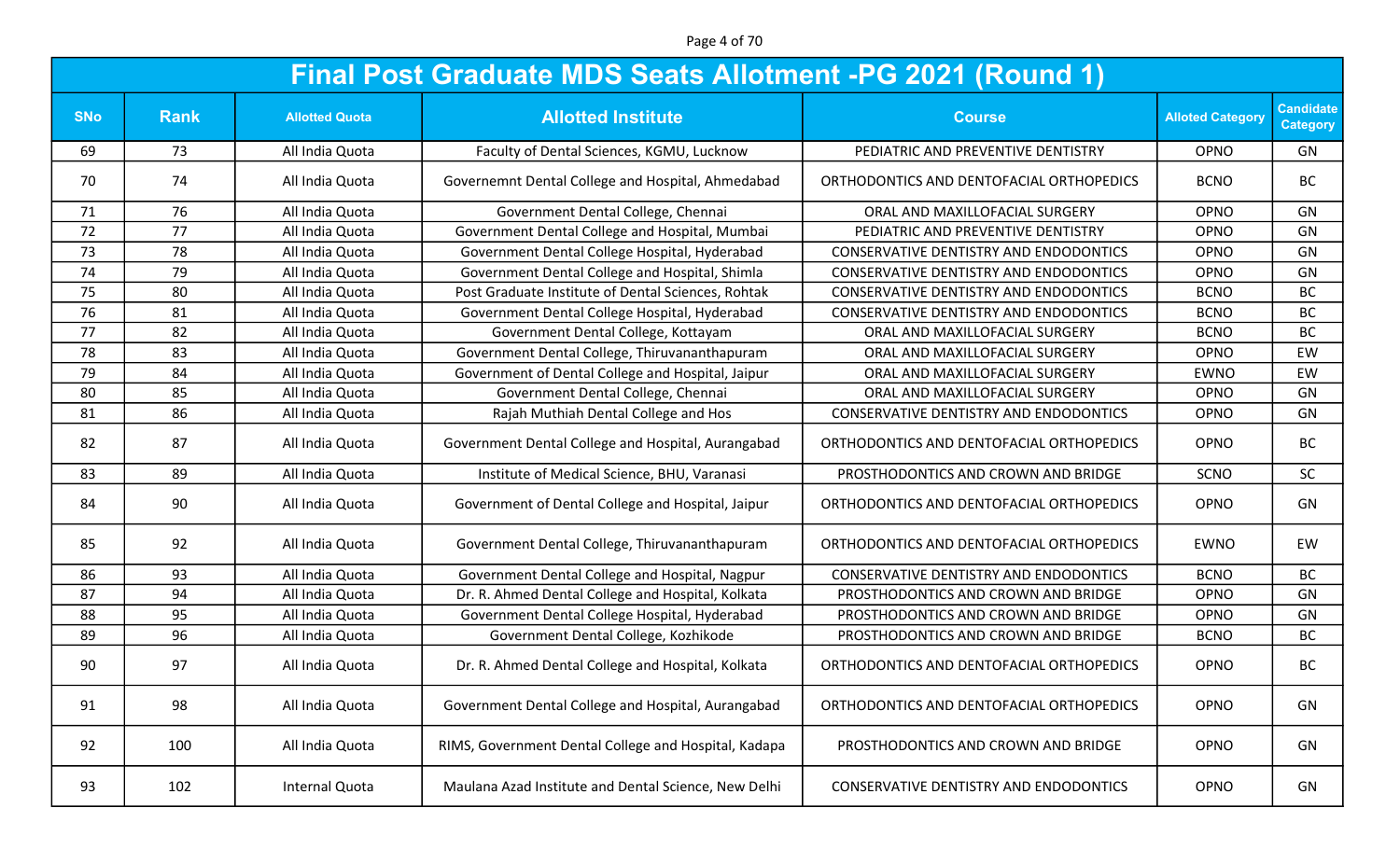Page 5 of 70

|            | <b>Final Post Graduate MDS Seats Allotment -PG 2021 (Round 1)</b> |                       |                                                    |                                               |                         |                                     |  |  |
|------------|-------------------------------------------------------------------|-----------------------|----------------------------------------------------|-----------------------------------------------|-------------------------|-------------------------------------|--|--|
| <b>SNo</b> | <b>Rank</b>                                                       | <b>Allotted Quota</b> | <b>Allotted Institute</b>                          | <b>Course</b>                                 | <b>Alloted Category</b> | <b>Candidate</b><br><b>Category</b> |  |  |
| 94         | 103                                                               | All India Quota       | Post Graduate Institute of Dental Sciences, Rohtak | CONSERVATIVE DENTISTRY AND ENDODONTICS        | <b>EWNO</b>             | EW                                  |  |  |
| 95         | 104                                                               | All India Quota       | Dr. R. Ahmed Dental College and Hospital, Kolkata  | ORAL AND MAXILLOFACIAL SURGERY                | OPNO                    | GN                                  |  |  |
| 96         | 105                                                               | All India Quota       | Government Dental College, Thiruvananthapuram      | ORAL AND MAXILLOFACIAL SURGERY                | OPNO                    | EW                                  |  |  |
| 97         | 108                                                               | All India Quota       | Institute of Medical Science, BHU, Varanasi        | PERIODONTOLOGY                                | OPNO                    | GN                                  |  |  |
| 98         | 109                                                               | All India Quota       | Govt dental College Raipur Chhattisgarh            | ORAL AND MAXILLOFACIAL SURGERY                | OPNO                    | GN                                  |  |  |
| 99         | 110                                                               | All India Quota       | Government Dental College and Hospital, Aurangabad | ORAL AND MAXILLOFACIAL SURGERY                | OPNO                    | GN                                  |  |  |
| 100        | 111                                                               | All India Quota       | Government Dental College Hospital, Hyderabad      | ORTHODONTICS AND DENTOFACIAL ORTHOPEDICS      | <b>BCNO</b>             | BC                                  |  |  |
| 101        | 112                                                               | All India Quota       | Government Dental College, Kozhikode               | ORAL AND MAXILLOFACIAL SURGERY                | OPNO                    | GN                                  |  |  |
| 102        | 113                                                               | All India Quota       | Government Dental College, Kottayam                | PROSTHODONTICS AND CROWN AND BRIDGE           | <b>BCNO</b>             | BC                                  |  |  |
| 103        | 115                                                               | All India Quota       | Dr. R. Ahmed Dental College and Hospital, Kolkata  | ORAL AND MAXILLOFACIAL SURGERY                | OPNO                    | GN                                  |  |  |
| 104        | 116                                                               | All India Quota       | Government Dental College and Hospital, Nagpur     | ORTHODONTICS AND DENTOFACIAL ORTHOPEDICS      | <b>BCNO</b>             | <b>BC</b>                           |  |  |
| 105        | 118                                                               | All India Quota       | Government Dental College and Hospital, Vijayawada | CONSERVATIVE DENTISTRY AND ENDODONTICS        | OPNO                    | GN                                  |  |  |
| 106        | 119                                                               | All India Quota       | Government Dental College, Kottayam                | PERIODONTOLOGY                                | OPNO                    | <b>BC</b>                           |  |  |
| 107        | 120                                                               | All India Quota       | Govt dental College Raipur Chhattisgarh            | ORTHODONTICS AND DENTOFACIAL ORTHOPEDICS      | OPNO                    | GN                                  |  |  |
| 108        | 122                                                               | All India Quota       | DR. Ziauddin Ahmad Dental College, AMU, Aligarh    | ORAL AND MAXILLOFACIAL SURGERY                | <b>EWNO</b>             | EW                                  |  |  |
| 109        | 123                                                               | All India Quota       | Governemnt Dental College and Hospital, Ahmedabad  | CONSERVATIVE DENTISTRY AND ENDODONTICS        | <b>EWNO</b>             | EW                                  |  |  |
| 110        | 125                                                               | All India Quota       | Government of Dental College and Hospital, Jaipur  | ORTHODONTICS AND DENTOFACIAL ORTHOPEDICS      | <b>BCNO</b>             | <b>BC</b>                           |  |  |
| 111        | 127                                                               | All India Quota       | DR. Ziauddin Ahmad Dental College, AMU, Aligarh    | PEDIATRIC AND PREVENTIVE DENTISTRY            | OPNO                    | GN                                  |  |  |
| 112        | 129                                                               | All India Quota       | Government Dental College and Hospital, Vijayawada | <b>CONSERVATIVE DENTISTRY AND ENDODONTICS</b> | OPNO                    | GN                                  |  |  |
| 113        | 130                                                               | All India Quota       | Post Graduate Institute of Dental Sciences, Rohtak | PEDIATRIC AND PREVENTIVE DENTISTRY            | OPNO                    | GN                                  |  |  |
| 114        | 133                                                               | All India Quota       | Dr. R. Ahmed Dental College and Hospital, Kolkata  | ORTHODONTICS AND DENTOFACIAL ORTHOPEDICS      | <b>BCNO</b>             | BC                                  |  |  |
| 115        | 135                                                               | All India Quota       | Regional Dental College, Guwahati                  | PROSTHODONTICS AND CROWN AND BRIDGE           | OPNO                    | GN                                  |  |  |
| 116        | 136                                                               | All India Quota       | Government Dental College, Chennai                 | ORTHODONTICS AND DENTOFACIAL ORTHOPEDICS      | EWNO                    | EW                                  |  |  |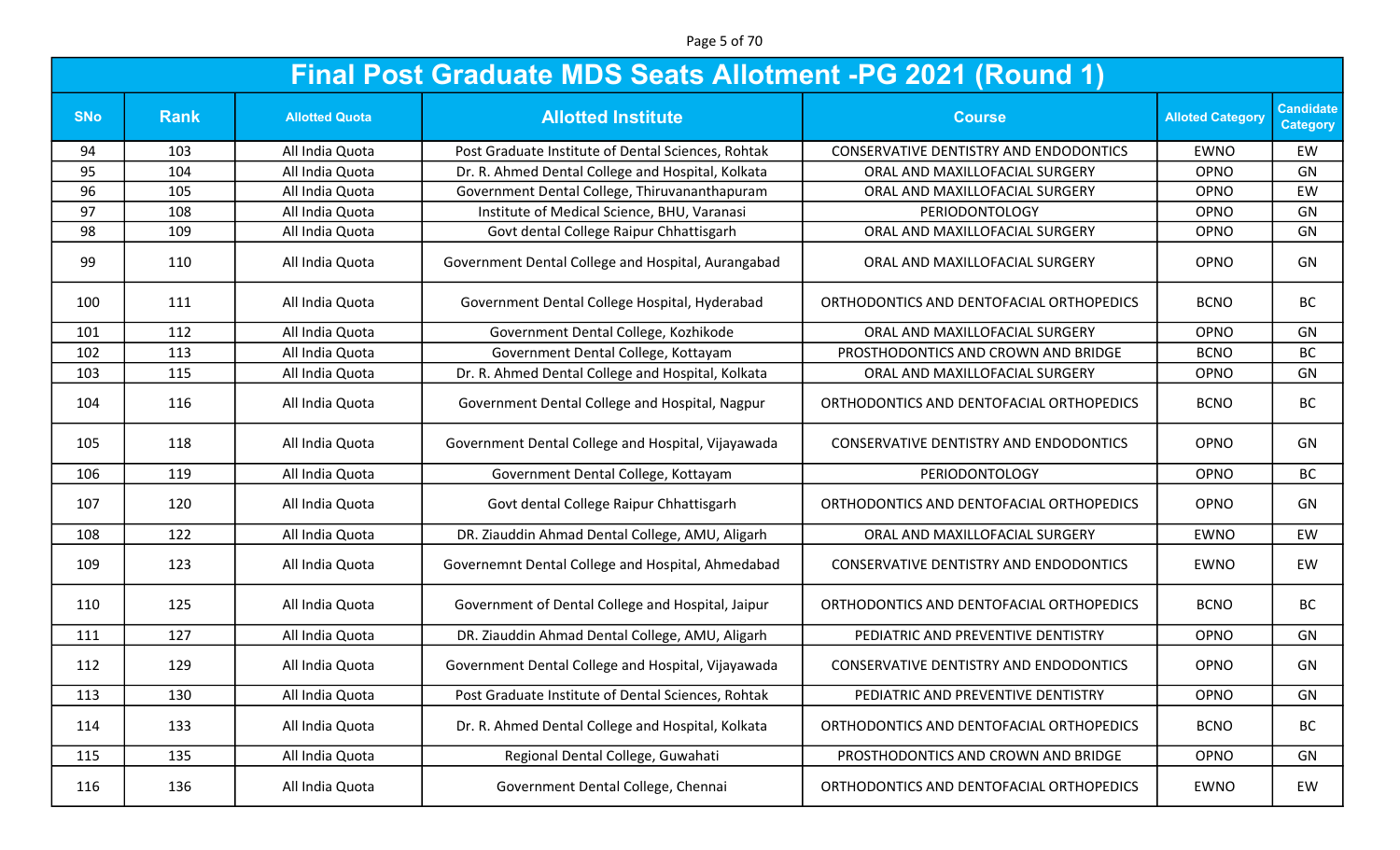Page 6 of 70

|            | <b>Final Post Graduate MDS Seats Allotment -PG 2021 (Round 1)</b> |                       |                                                                |                                               |                         |                                     |  |  |  |
|------------|-------------------------------------------------------------------|-----------------------|----------------------------------------------------------------|-----------------------------------------------|-------------------------|-------------------------------------|--|--|--|
| <b>SNo</b> | <b>Rank</b>                                                       | <b>Allotted Quota</b> | <b>Allotted Institute</b>                                      | <b>Course</b>                                 | <b>Alloted Category</b> | <b>Candidate</b><br><b>Category</b> |  |  |  |
| 117        | 137                                                               | All India Quota       | Government Dental College and Hospital, Nagpur                 | PEDIATRIC AND PREVENTIVE DENTISTRY            | OPNO                    | GN                                  |  |  |  |
| 118        | 138                                                               | All India Quota       | Goa Dental College and Hospital, Goa                           | PEDIATRIC AND PREVENTIVE DENTISTRY            | OPNO                    | GN                                  |  |  |  |
| 119        | 139                                                               | All India Quota       | Government College of Dentistry, Indore                        | ORAL AND MAXILLOFACIAL SURGERY                | <b>EWNO</b>             | EW                                  |  |  |  |
| 120        | 141                                                               | All India Quota       | Government College of Dentistry, Indore                        | CONSERVATIVE DENTISTRY AND ENDODONTICS        | <b>BCNO</b>             | <b>BC</b>                           |  |  |  |
| 121        | 142                                                               | All India Quota       | Governemnt Dental College and Hospital, Ahmedabad              | PEDIATRIC AND PREVENTIVE DENTISTRY            | OPNO                    | GN                                  |  |  |  |
| 122        | 144                                                               | All India Quota       | Institute of Medical Science, BHU, Varanasi                    | PEDIATRIC AND PREVENTIVE DENTISTRY            | OPNO                    | GN                                  |  |  |  |
| 123        | 145                                                               | All India Quota       | Government Dental College, Thiruvananthapuram                  | PERIODONTOLOGY                                | OPNO                    | <b>BC</b>                           |  |  |  |
| 124        | 146                                                               | Internal Quota        | Institute of Medical Science, BHU, Varanasi                    | ORTHODONTICS AND DENTOFACIAL ORTHOPEDICS      | OPNO                    | EW                                  |  |  |  |
| 125        | 147                                                               | All India Quota       | Government Dental College and Research Institute,<br>Bangalore | PEDIATRIC AND PREVENTIVE DENTISTRY            | OPNO                    | GN                                  |  |  |  |
| 126        | 148                                                               | All India Quota       | Post Graduate Institute of Dental Sciences, Rohtak             | PERIODONTOLOGY                                | OPNO                    | GN                                  |  |  |  |
| 127        | 150                                                               | All India Quota       | Maulana Azad Institute and Dental Science, New Delhi           | ORAL MEDICINE AND RADIOLOGY                   | OPNO                    | GN                                  |  |  |  |
| 128        | 151                                                               | All India Quota       | Government of Dental College and Hospital, Jaipur              | PEDIATRIC AND PREVENTIVE DENTISTRY            | OPNO                    | GN                                  |  |  |  |
| 129        | 152                                                               | All India Quota       | Government Dental College, Chennai                             | ORAL AND MAXILLOFACIAL SURGERY                | <b>EWNO</b>             | EW                                  |  |  |  |
| 130        | 153                                                               | All India Quota       | Government Dental College, Thiruvananthapuram                  | <b>PERIODONTOLOGY</b>                         | <b>BCNO</b>             | <b>BC</b>                           |  |  |  |
| 131        | 154                                                               | All India Quota       | Government Dental College and Hospital, Mumbai                 | CONSERVATIVE DENTISTRY AND ENDODONTICS        | <b>EWNO</b>             | EW                                  |  |  |  |
| 132        | 155                                                               | All India Quota       | Government Dental College and Hospital, Patiala                | PEDIATRIC AND PREVENTIVE DENTISTRY            | OPNO                    | GN                                  |  |  |  |
| 133        | 156                                                               | All India Quota       | Governemnt Dental College and Hospital, Ahmedabad              | PERIODONTOLOGY                                | OPNO                    | GN                                  |  |  |  |
| 134        | 157                                                               | All India Quota       | Governemnt Dental College and Hospital, Ahmedabad              | <b>CONSERVATIVE DENTISTRY AND ENDODONTICS</b> | <b>BCNO</b>             | <b>BC</b>                           |  |  |  |
| 135        | 159                                                               | All India Quota       | Government College of Dentistry, Indore                        | ORTHODONTICS AND DENTOFACIAL ORTHOPEDICS      | <b>BCNO</b>             | <b>BC</b>                           |  |  |  |
| 136        | 161                                                               | All India Quota       | Government Dental College, Kozhikode                           | ORAL MEDICINE AND RADIOLOGY                   | <b>BCNO</b>             | <b>BC</b>                           |  |  |  |
| 137        | 162                                                               | All India Quota       | University College of Medical Sciences, Delhi University       | PEDIATRIC AND PREVENTIVE DENTISTRY            | EWNO                    | EW                                  |  |  |  |
| 138        | 163                                                               | All India Quota       | Government of Dental College and Hospital, Jaipur              | PROSTHODONTICS AND CROWN AND BRIDGE           | <b>BCNO</b>             | <b>BC</b>                           |  |  |  |
| 139        | 164                                                               | All India Quota       | Mahatma Gandhi PG Institute of Dental Sciences,<br>Puducherry  | ORAL AND MAXILLOFACIAL SURGERY                | <b>BCNO</b>             | BC                                  |  |  |  |
| 140        | 165                                                               | All India Quota       | Government College of Dentistry, Indore                        | PEDIATRIC AND PREVENTIVE DENTISTRY            | OPNO                    | GN                                  |  |  |  |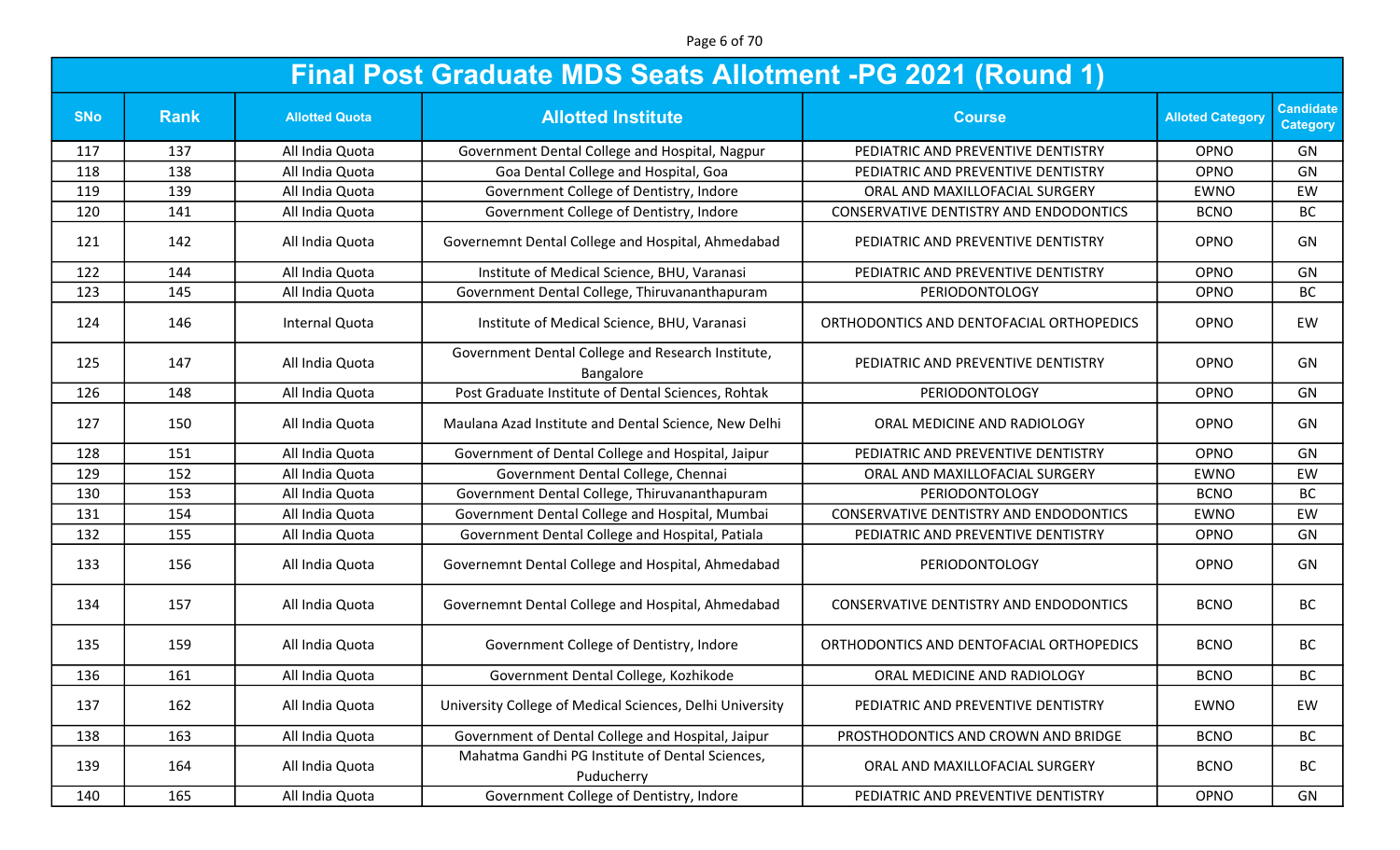Page 7 of 70

|            | <b>Final Post Graduate MDS Seats Allotment -PG 2021 (Round 1)</b> |                       |                                                    |                                               |                         |                                     |  |  |
|------------|-------------------------------------------------------------------|-----------------------|----------------------------------------------------|-----------------------------------------------|-------------------------|-------------------------------------|--|--|
| <b>SNo</b> | <b>Rank</b>                                                       | <b>Allotted Quota</b> | <b>Allotted Institute</b>                          | <b>Course</b>                                 | <b>Alloted Category</b> | <b>Candidate</b><br><b>Category</b> |  |  |
| 141        | 166                                                               | All India Quota       | Governemnt Dental College and Hospital, Ahmedabad  | ORTHODONTICS AND DENTOFACIAL ORTHOPEDICS      | <b>EWNO</b>             | EW                                  |  |  |
| 142        | 167                                                               | All India Quota       | Government College and Hospital, Amritsar          | ORAL AND MAXILLOFACIAL SURGERY                | OPNO                    | GN                                  |  |  |
| 143        | 168                                                               | All India Quota       | Government Dental College and Hospital, Aurangabad | PROSTHODONTICS AND CROWN AND BRIDGE           | <b>BCNO</b>             | BC                                  |  |  |
| 144        | 169                                                               | All India Quota       | Government Dental College and Hospital, Vijayawada | ORAL AND MAXILLOFACIAL SURGERY                | OPNO                    | GN                                  |  |  |
| 145        | 170                                                               | All India Quota       | Government Dental College Hospital, Hyderabad      | PEDIATRIC AND PREVENTIVE DENTISTRY            | OPNO                    | GN                                  |  |  |
| 146        | 171                                                               | All India Quota       | Government Dental College Hospital, Hyderabad      | PEDIATRIC AND PREVENTIVE DENTISTRY            | OPNO                    | GN                                  |  |  |
| 147        | 172                                                               | All India Quota       | S.C.B Dental College and Hospital, Cuttack         | <b>CONSERVATIVE DENTISTRY AND ENDODONTICS</b> | <b>BCNO</b>             | <b>BC</b>                           |  |  |
| 148        | 173                                                               | All India Quota       | Government College and Hospital, Amritsar          | PEDIATRIC AND PREVENTIVE DENTISTRY            | OPNO                    | GN                                  |  |  |
| 149        | 174                                                               | All India Quota       | Government Dental College and Hospital, Aurangabad | CONSERVATIVE DENTISTRY AND ENDODONTICS        | <b>BCNO</b>             | <b>BC</b>                           |  |  |
| 150        | 177                                                               | All India Quota       | Post Graduate Institute of Dental Sciences, Rohtak | ORAL AND MAXILLOFACIAL SURGERY                | <b>BCNO</b>             | <b>BC</b>                           |  |  |
| 151        | 179                                                               | All India Quota       | Government Dental College and Hospital, Mumbai     | <b>PERIODONTOLOGY</b>                         | OPNO                    | GN                                  |  |  |
| 152        | 180                                                               | All India Quota       | Government Dental College and Hospital, Shimla     | PEDIATRIC AND PREVENTIVE DENTISTRY            | OPNO                    | GN                                  |  |  |
| 153        | 181                                                               | All India Quota       | Dr. R. Ahmed Dental College and Hospital, Kolkata  | PERIODONTOLOGY                                | OPNO                    | GN                                  |  |  |
| 154        | 182                                                               | Internal Quota        | DR. Ziauddin Ahmad Dental College, AMU, Aligarh    | CONSERVATIVE DENTISTRY AND ENDODONTICS        | OPNO                    | GN                                  |  |  |
| 155        | 183                                                               | All India Quota       | Nair Dental College and Hospital, Mumbai           | ORAL AND MAXILLOFACIAL SURGERY                | <b>BCNO</b>             | <b>BC</b>                           |  |  |
| 156        | 185                                                               | All India Quota       | Nair Dental College and Hospital, Mumbai           | PERIODONTOLOGY                                | OPNO                    | GN                                  |  |  |
| 157        | 186                                                               | All India Quota       | Government of Dental College and Hospital, Jaipur  | PERIODONTOLOGY                                | OPNO                    | GN                                  |  |  |
| 158        | 188                                                               | All India Quota       | Government Dental College, Chennai                 | PERIODONTOLOGY                                | OPNO                    | GN                                  |  |  |
| 159        | 189                                                               | All India Quota       | Government Dental College and Hospital, Shimla     | ORTHODONTICS AND DENTOFACIAL ORTHOPEDICS      | <b>BCNO</b>             | <b>BC</b>                           |  |  |
| 160        | 190                                                               | All India Quota       | S.C.B Dental College and Hospital, Cuttack         | PERIODONTOLOGY                                | OPNO                    | EW                                  |  |  |
| 161        | 191                                                               | Internal Quota        | Institute of Medical Science, BHU, Varanasi        | ORAL AND MAXILLOFACIAL SURGERY                | OPNO                    | GN                                  |  |  |
| 162        | 192                                                               | All India Quota       | Governemnt Dental College and Hospital, Ahmedabad  | PROSTHODONTICS AND CROWN AND BRIDGE           | <b>BCNO</b>             | <b>BC</b>                           |  |  |
| 163        | 194                                                               | All India Quota       | Government Dental College, Chennai                 | PERIODONTOLOGY                                | OPNO                    | GN                                  |  |  |
| 164        | 195                                                               | All India Quota       | Government Dental College and Hospital, Mumbai     | ORTHODONTICS AND DENTOFACIAL ORTHOPEDICS      | EWNO                    | EW                                  |  |  |
| 165        | 196                                                               | All India Quota       | Government Dental College and Hospital, Mumbai     | ORAL AND MAXILLOFACIAL SURGERY                | <b>BCNO</b>             | BC                                  |  |  |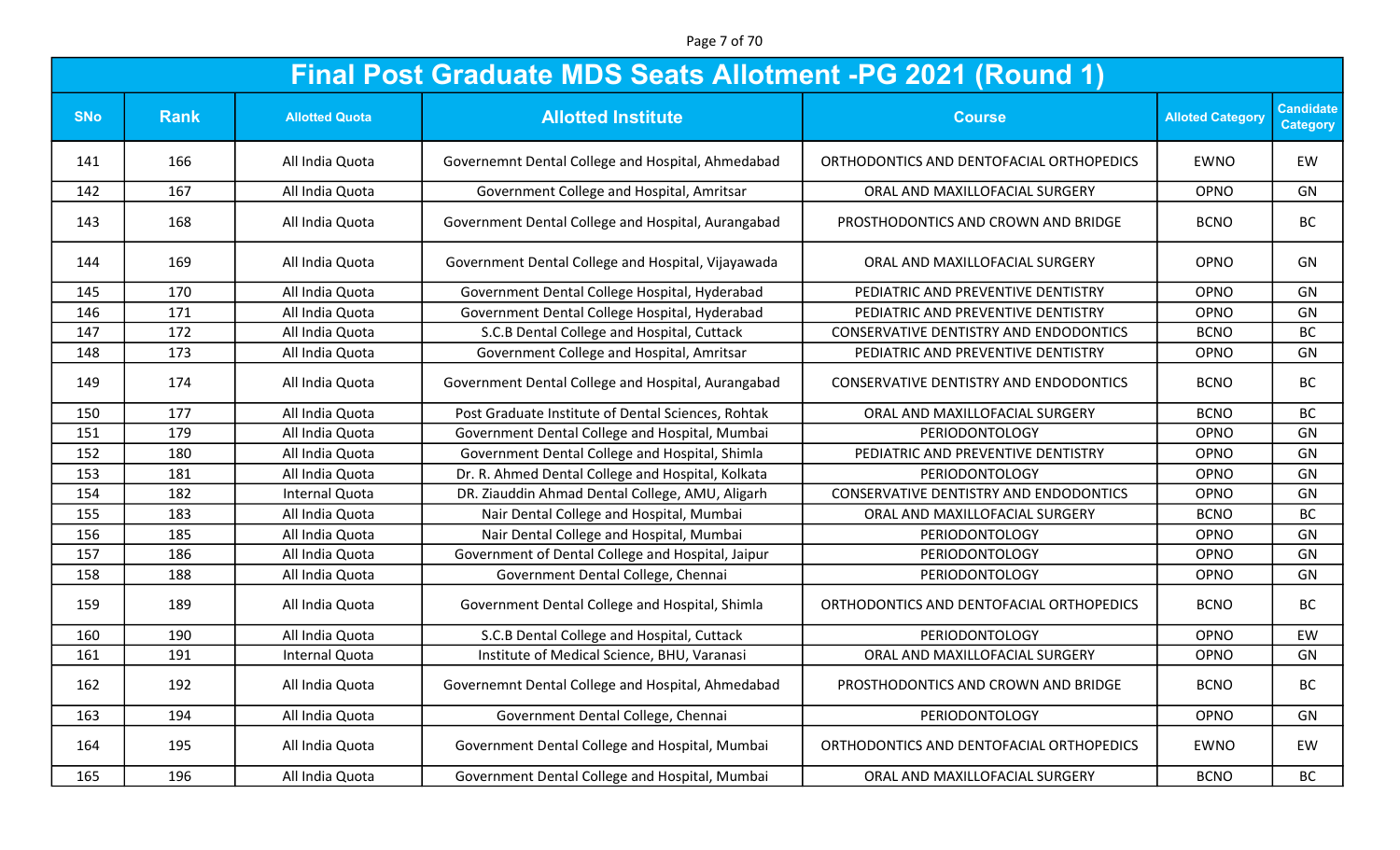Page 8 of 70

|            | Final Post Graduate MDS Seats Allotment -PG 2021 (Round 1) |                                |                                                                     |                                          |                         |                                     |  |  |  |
|------------|------------------------------------------------------------|--------------------------------|---------------------------------------------------------------------|------------------------------------------|-------------------------|-------------------------------------|--|--|--|
| <b>SNo</b> | <b>Rank</b>                                                | <b>Allotted Quota</b>          | <b>Allotted Institute</b>                                           | <b>Course</b>                            | <b>Alloted Category</b> | <b>Candidate</b><br><b>Category</b> |  |  |  |
| 166        | 197                                                        | Management/Paid Seats<br>Quota | AB Shetty Memorial Inst. of Dental Sce., Mangaluru                  | PROSTHODONTICS AND CROWN AND BRIDGE      | OPNO                    | GN                                  |  |  |  |
| 167        | 198                                                        | All India Quota                | Uttar Pradesh University of Medical Sciences, Saifai,<br>Etawah, UP | <b>PERIODONTOLOGY</b>                    | OPNO                    | GN                                  |  |  |  |
| 168        | 200                                                        | All India Quota                | Dr. R. Ahmed Dental College and Hospital, Kolkata                   | CONSERVATIVE DENTISTRY AND ENDODONTICS   | <b>BCNO</b>             | <b>BC</b>                           |  |  |  |
| 169        | 202                                                        | All India Quota                | S.C.B Dental College and Hospital, Cuttack                          | PERIODONTOLOGY                           | OPNO                    | GN                                  |  |  |  |
| 170        | 206                                                        | All India Quota                | Government Dental College Hospital, Hyderabad                       | PERIODONTOLOGY                           | OPNO                    | GN                                  |  |  |  |
| 171        | 207                                                        | All India Quota                | Faculty of Dental Sciences, KGMU, Lucknow                           | ORAL MEDICINE AND RADIOLOGY              | OPNO                    | GN                                  |  |  |  |
| 172        | 208                                                        | All India Quota                | Government Dental College Hospital, Hyderabad                       | PERIODONTOLOGY                           | <b>OPNO</b>             | GN                                  |  |  |  |
| 173        | 209                                                        | All India Quota                | Regional Dental College, Guwahati                                   | ORTHODONTICS AND DENTOFACIAL ORTHOPEDICS | <b>BCNO</b>             | <b>BC</b>                           |  |  |  |
| 174        | 210                                                        | All India Quota                | Faculty of Dental Sciences, KGMU, Lucknow                           | PEDIATRIC AND PREVENTIVE DENTISTRY       | <b>BCNO</b>             | <b>BC</b>                           |  |  |  |
| 175        | 211                                                        | All India Quota                | Regional Dental College, Guwahati                                   | PERIODONTOLOGY                           | OPNO                    | GN                                  |  |  |  |
| 176        | 212                                                        | All India Quota                | S.C.B Dental College and Hospital, Cuttack                          | PEDIATRIC AND PREVENTIVE DENTISTRY       | <b>BCNO</b>             | <b>BC</b>                           |  |  |  |
| 177        | 213                                                        | All India Quota                | Government College of Dentistry, Indore                             | ORAL AND MAXILLOFACIAL SURGERY           | <b>BCNO</b>             | <b>BC</b>                           |  |  |  |
| 178        | 215                                                        | All India Quota                | S.C.B Dental College and Hospital, Cuttack                          | ORAL MEDICINE AND RADIOLOGY              | OPNO                    | GN                                  |  |  |  |
| 179        | 216                                                        | All India Quota                | Government Dental College and Hospital, Vijayawada                  | PERIODONTOLOGY                           | OPNO                    | GN                                  |  |  |  |
| 180        | 218                                                        | Internal Quota                 | DR. Ziauddin Ahmad Dental College, AMU, Aligarh                     | CONSERVATIVE DENTISTRY AND ENDODONTICS   | OPNO                    | GN                                  |  |  |  |
| 181        | 220                                                        | Internal Quota                 | Institute of Medical Science, BHU, Varanasi                         | CONSERVATIVE DENTISTRY AND ENDODONTICS   | OPNO                    | GN                                  |  |  |  |
| 182        | 221                                                        | All India Quota                | Government Dental College, Kottayam                                 | PEDIATRIC AND PREVENTIVE DENTISTRY       | <b>EWNO</b>             | EW                                  |  |  |  |
| 183        | 222                                                        | All India Quota                | Government Dental College and Hospital, Patiala                     | PERIODONTOLOGY                           | <b>OPNO</b>             | GN                                  |  |  |  |
| 184        | 224                                                        | All India Quota                | S.C.B Dental College and Hospital, Cuttack                          | ORAL AND MAXILLOFACIAL SURGERY           | <b>BCNO</b>             | <b>BC</b>                           |  |  |  |
| 185        | 225                                                        | All India Quota                | Government College and Hospital, Amritsar                           | PERIODONTOLOGY                           | <b>OPNO</b>             | GN                                  |  |  |  |
| 186        | 226                                                        | All India Quota                | Government Dental College and Hospital, Shimla                      | PERIODONTOLOGY                           | OPNO                    | GN                                  |  |  |  |
| 187        | 227                                                        | All India Quota                | Government Dental College and Hospital, Vijayawada                  | PERIODONTOLOGY                           | OPNO                    | GN                                  |  |  |  |
| 188        | 228                                                        | All India Quota                | Government Dental College and Hospital, Mumbai                      | ORAL MEDICINE AND RADIOLOGY              | OPNO                    | GN                                  |  |  |  |
| 189        | 230                                                        | All India Quota                | Government Dental College and Hospital, Nagpur                      | PERIODONTOLOGY                           | EWNO                    | EW                                  |  |  |  |
| 190        | 231                                                        | All India Quota                | Post Graduate Institute of Dental Sciences, Rohtak                  | PEDIATRIC AND PREVENTIVE DENTISTRY       | <b>BCNO</b>             | <b>BC</b>                           |  |  |  |
| 191        | 233                                                        | All India Quota                | Government Dental College and Hospital, Patiala                     | CONSERVATIVE DENTISTRY AND ENDODONTICS   | <b>BCNO</b>             | <b>BC</b>                           |  |  |  |
| 192        | 234                                                        | All India Quota                | RIMS, Government Dental College and Hospital, Kadapa                | PERIODONTOLOGY                           | OPNO                    | GN                                  |  |  |  |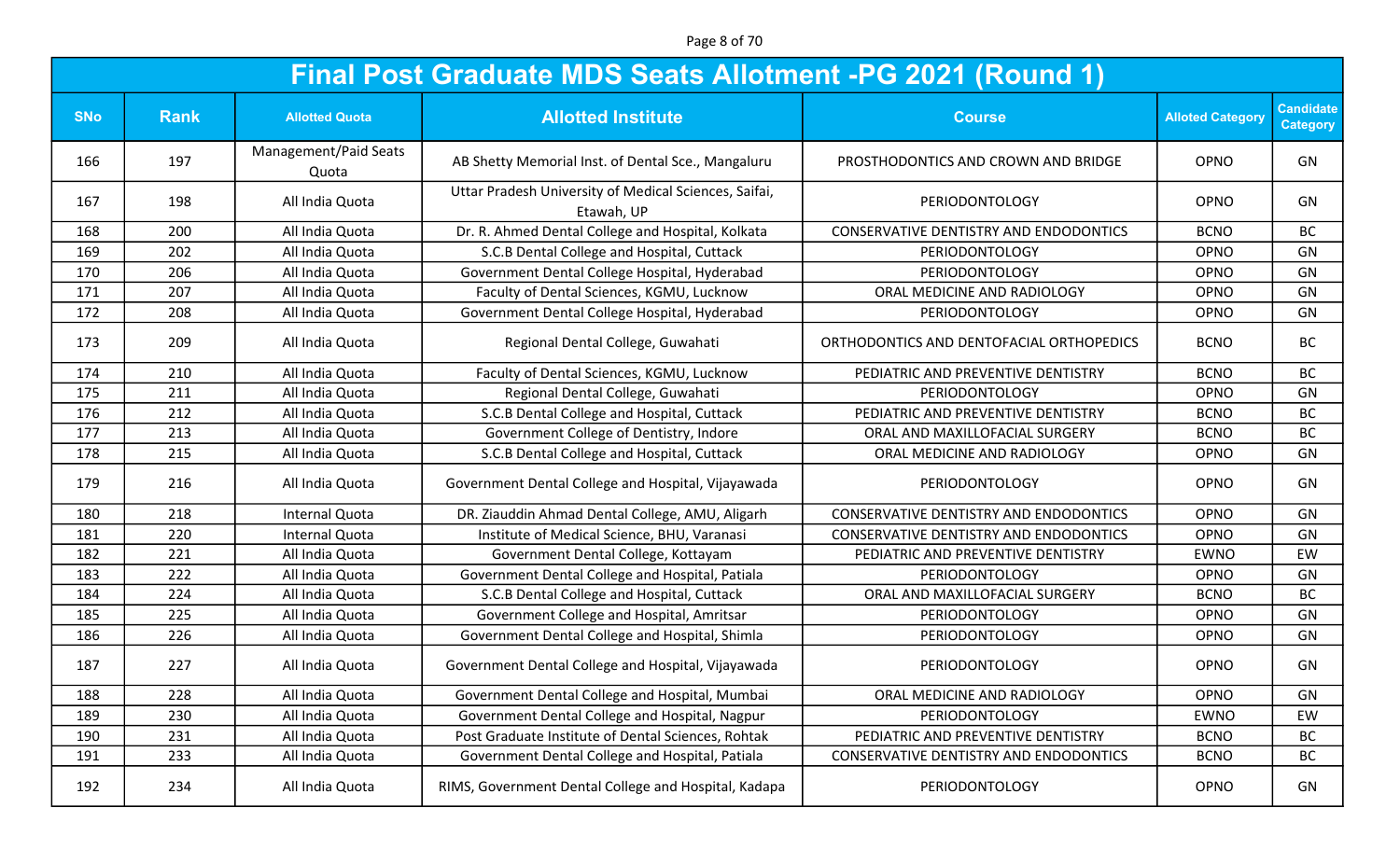Page 9 of 70

|            | <b>Final Post Graduate MDS Seats Allotment -PG 2021 (Round 1)</b> |                       |                                                                |                                                                  |                         |                                     |  |  |  |
|------------|-------------------------------------------------------------------|-----------------------|----------------------------------------------------------------|------------------------------------------------------------------|-------------------------|-------------------------------------|--|--|--|
| <b>SNo</b> | <b>Rank</b>                                                       | <b>Allotted Quota</b> | <b>Allotted Institute</b>                                      | <b>Course</b>                                                    | <b>Alloted Category</b> | <b>Candidate</b><br><b>Category</b> |  |  |  |
| 193        | 235                                                               | All India Quota       | Govt dental College Raipur Chhattisgarh                        | <b>CONSERVATIVE DENTISTRY AND ENDODONTICS</b>                    | <b>EWNO</b>             | EW                                  |  |  |  |
| 194        | 236                                                               | All India Quota       | Government Dental College, Kottayam                            | ORAL MEDICINE AND RADIOLOGY                                      | OPNO                    | GN                                  |  |  |  |
| 195        | 237                                                               | All India Quota       | Dr. R. Ahmed Dental College and Hospital, Kolkata              | PROSTHODONTICS AND CROWN AND BRIDGE                              | <b>BCNO</b>             | BC                                  |  |  |  |
| 196        | 239                                                               | All India Quota       | Government Dental College and Hospital, Mumbai                 | ORAL AND MAXILLOFACIAL PATHOLOGY AND ORAL<br><b>MICROBIOLOGY</b> | OPNO                    | GN                                  |  |  |  |
| 197        | 240                                                               | All India Quota       | Goa Dental College and Hospital, Goa                           | ORAL AND MAXILLOFACIAL SURGERY                                   | <b>BCNO</b>             | <b>BC</b>                           |  |  |  |
| 198        | 242                                                               | Internal Quota        | Institute of Medical Science, BHU, Varanasi                    | PROSTHODONTICS AND CROWN AND BRIDGE                              | <b>EWNO</b>             | EW                                  |  |  |  |
| 199        | 243                                                               | All India Quota       | Government Dental College, Chennai                             | PERIODONTOLOGY                                                   | <b>BCNO</b>             | <b>BC</b>                           |  |  |  |
| 200        | 245                                                               | All India Quota       | Rajah Muthiah Dental College and Hos                           | PERIODONTOLOGY                                                   | <b>OPNO</b>             | GN                                  |  |  |  |
| 201        | 246                                                               | All India Quota       | Government Dental College and Research Institute,<br>Bangalore | ORTHODONTICS AND DENTOFACIAL ORTHOPEDICS                         | SCNO                    | <b>SC</b>                           |  |  |  |
| 202        | 247                                                               | All India Quota       | Government College of Dentistry, Indore                        | PUBLIC HEALTH DENTISTRY                                          | OPNO                    | GN                                  |  |  |  |
| 203        | 248                                                               | Internal Quota        | Maulana Azad Institute and Dental Science, New Delhi           | ORTHODONTICS AND DENTOFACIAL ORTHOPEDICS                         | OPNO                    | GN                                  |  |  |  |
| 204        | 250                                                               | All India Quota       | Governemnt Dental College and Hospital, Ahmedabad              | PEDIATRIC AND PREVENTIVE DENTISTRY                               | <b>BCNO</b>             | BC                                  |  |  |  |
| 205        | 251                                                               | All India Quota       | Patna Dental College and Hospital, Patna                       | PROSTHODONTICS AND CROWN AND BRIDGE                              | <b>BCNO</b>             | BC                                  |  |  |  |
| 206        | 252                                                               | All India Quota       | Government Dental College and Hospital, Aurangabad             | ORAL MEDICINE AND RADIOLOGY                                      | <b>OPNO</b>             | GN                                  |  |  |  |
| 207        | 253                                                               | All India Quota       | S.C.B Dental College and Hospital, Cuttack                     | PUBLIC HEALTH DENTISTRY                                          | OPNO                    | GN                                  |  |  |  |
| 208        | 257                                                               | All India Quota       | Government Dental College, Kozhikode                           | ORAL AND MAXILLOFACIAL PATHOLOGY AND ORAL<br><b>MICROBIOLOGY</b> | OPNO                    | GN                                  |  |  |  |
| 209        | 258                                                               | All India Quota       | Post Graduate Institute of Dental Sciences, Rohtak             | ORAL AND MAXILLOFACIAL PATHOLOGY AND ORAL<br><b>MICROBIOLOGY</b> | OPNO                    | GN                                  |  |  |  |
| 210        | 259                                                               | All India Quota       | Post Graduate Institute of Dental Sciences, Rohtak             | ORAL AND MAXILLOFACIAL PATHOLOGY AND ORAL<br><b>MICROBIOLOGY</b> | OPNO                    | GN                                  |  |  |  |
| 211        | 261                                                               | All India Quota       | Rajah Muthiah Dental College and Hos                           | ORAL AND MAXILLOFACIAL SURGERY                                   | <b>OPNO</b>             | GN                                  |  |  |  |
| 212        | 262                                                               | All India Quota       | Government Dental College, Chennai                             | PUBLIC HEALTH DENTISTRY                                          | OPNO                    | GN                                  |  |  |  |
| 213        | 263                                                               | All India Quota       | Government College and Hospital, Amritsar                      | PROSTHODONTICS AND CROWN AND BRIDGE                              | <b>BCNO</b>             | BC                                  |  |  |  |
| 214        | 264                                                               | All India Quota       | S.C.B Dental College and Hospital, Cuttack                     | ORAL MEDICINE AND RADIOLOGY                                      | OPNO                    | GN                                  |  |  |  |
| 215        | 266                                                               | All India Quota       | Nair Dental College and Hospital, Mumbai                       | ORAL AND MAXILLOFACIAL PATHOLOGY AND ORAL<br><b>MICROBIOLOGY</b> | <b>OPNO</b>             | GN                                  |  |  |  |
| 216        | 268                                                               | All India Quota       | Faculty of Dental Sciences, KGMU, Lucknow                      | PERIODONTOLOGY                                                   | <b>EWNO</b>             | EW                                  |  |  |  |
| 217        | 270                                                               | All India Quota       | Government Dental College and Hospital, Vijayawada             | ORAL AND MAXILLOFACIAL SURGERY                                   | <b>BCNO</b>             | BC                                  |  |  |  |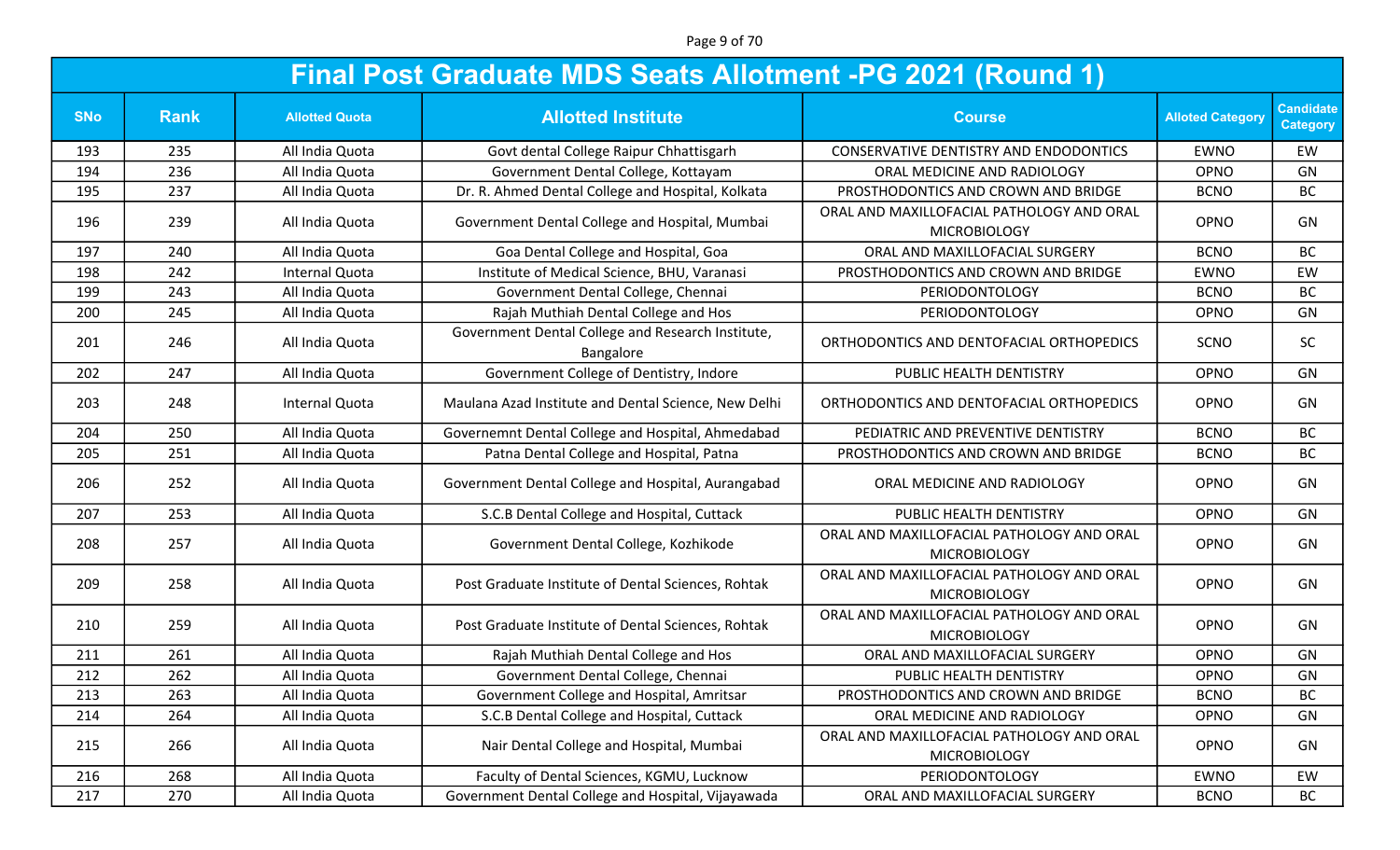Page 10 of 70

|            | <b>Final Post Graduate MDS Seats Allotment -PG 2021 (Round 1)</b> |                                |                                                                |                                                                  |                         |                                     |  |  |
|------------|-------------------------------------------------------------------|--------------------------------|----------------------------------------------------------------|------------------------------------------------------------------|-------------------------|-------------------------------------|--|--|
| <b>SNo</b> | <b>Rank</b>                                                       | <b>Allotted Quota</b>          | <b>Allotted Institute</b>                                      | <b>Course</b>                                                    | <b>Alloted Category</b> | <b>Candidate</b><br><b>Category</b> |  |  |
| 218        | 271                                                               | All India Quota                | Goa Dental College and Hospital, Goa                           | ORAL AND MAXILLOFACIAL PATHOLOGY AND ORAL<br><b>MICROBIOLOGY</b> | OPNO                    | GN                                  |  |  |
| 219        | 273                                                               | All India Quota                | Government Dental College, Kottayam                            | ORAL AND MAXILLOFACIAL PATHOLOGY AND ORAL<br><b>MICROBIOLOGY</b> | OPNO                    | GN                                  |  |  |
| 220        | 274                                                               | All India Quota                | Government Dental College and Research Institute,<br>Bangalore | PROSTHODONTICS AND CROWN AND BRIDGE                              | <b>EWNO</b>             | EW                                  |  |  |
| 221        | 275                                                               | All India Quota                | DR. Ziauddin Ahmad Dental College, AMU, Aligarh                | PERIODONTOLOGY                                                   | <b>BCNO</b>             | BC                                  |  |  |
| 222        | 276                                                               | All India Quota                | RIMS, Government Dental College and Hospital, Kadapa           | ORAL MEDICINE AND RADIOLOGY                                      | <b>OPNO</b>             | GN                                  |  |  |
| 223        | 277                                                               | All India Quota                | Nair Dental College and Hospital, Mumbai                       | PEDIATRIC AND PREVENTIVE DENTISTRY                               | <b>BCNO</b>             | <b>BC</b>                           |  |  |
| 224        | 278                                                               | All India Quota                | Institute of Medical Science, BHU, Varanasi                    | PERIODONTOLOGY                                                   | <b>BCNO</b>             | BC                                  |  |  |
| 225        | 280                                                               | All India Quota                | RIMS, Government Dental College and Hospital, Kadapa           | ORAL AND MAXILLOFACIAL SURGERY                                   | <b>BCNO</b>             | <b>BC</b>                           |  |  |
| 226        | 281                                                               | All India Quota                | Government Dental College and Hospital, Mumbai                 | PEDIATRIC AND PREVENTIVE DENTISTRY                               | <b>BCNO</b>             | <b>BC</b>                           |  |  |
| 227        | 282                                                               | All India Quota                | Government Dental College and Hospital, Aurangabad             | ORAL AND MAXILLOFACIAL PATHOLOGY AND ORAL<br><b>MICROBIOLOGY</b> | OPNO                    | GN                                  |  |  |
| 228        | 283                                                               | All India Quota                | Mahatma Gandhi PG Institute of Dental Sciences,<br>Puducherry  | ORAL MEDICINE AND RADIOLOGY                                      | OPNO                    | GN                                  |  |  |
| 229        | 288                                                               | All India Quota                | Government of Dental College and Hospital, Jaipur              | ORAL AND MAXILLOFACIAL PATHOLOGY AND ORAL<br><b>MICROBIOLOGY</b> | OPNO                    | GN                                  |  |  |
| 230        | 289                                                               | All India Quota                | Government College of Dentistry, Indore                        | ORAL AND MAXILLOFACIAL PATHOLOGY AND ORAL<br><b>MICROBIOLOGY</b> | OPNO                    | GN                                  |  |  |
| 231        | 293                                                               | All India Quota                | Govt dental College Raipur Chhattisgarh                        | ORAL AND MAXILLOFACIAL PATHOLOGY AND ORAL<br><b>MICROBIOLOGY</b> | OPNO                    | GN                                  |  |  |
| 232        | 294                                                               | All India Quota                | Dr. R. Ahmed Dental College and Hospital, Kolkata              | PEDIATRIC AND PREVENTIVE DENTISTRY                               | <b>BCNO</b>             | <b>BC</b>                           |  |  |
| 233        | 295                                                               | All India Quota                | Government Dental College, Thiruvananthapuram                  | ORAL MEDICINE AND RADIOLOGY                                      | <b>BCNO</b>             | <b>BC</b>                           |  |  |
| 234        | 298                                                               | All India Quota                | Faculty of Dental Sciences, KGMU, Lucknow                      | ORTHODONTICS AND DENTOFACIAL ORTHOPEDICS                         | <b>SCNO</b>             | SC                                  |  |  |
| 235        | 301                                                               | Management/Paid Seats<br>Quota | JSS Dental College and Hospital, Mysuru                        | ORAL AND MAXILLOFACIAL SURGERY                                   | OPNO                    | GN                                  |  |  |
| 236        | 303                                                               | All India Quota                | S.C.B Dental College and Hospital, Cuttack                     | PROSTHODONTICS AND CROWN AND BRIDGE                              | <b>BCNO</b>             | <b>BC</b>                           |  |  |
| 237        | 305                                                               | All India Quota                | Government College and Hospital, Amritsar                      | ORAL AND MAXILLOFACIAL SURGERY                                   | EWNO                    | EW                                  |  |  |
| 238        | 306                                                               | Internal Quota                 | DR. Ziauddin Ahmad Dental College, AMU, Aligarh                | PERIODONTOLOGY                                                   | OPNO                    | EW                                  |  |  |
| 239        | 307                                                               | All India Quota                | Government Dental College and Hospital, Patiala                | PROSTHODONTICS AND CROWN AND BRIDGE                              | <b>BCNO</b>             | <b>BC</b>                           |  |  |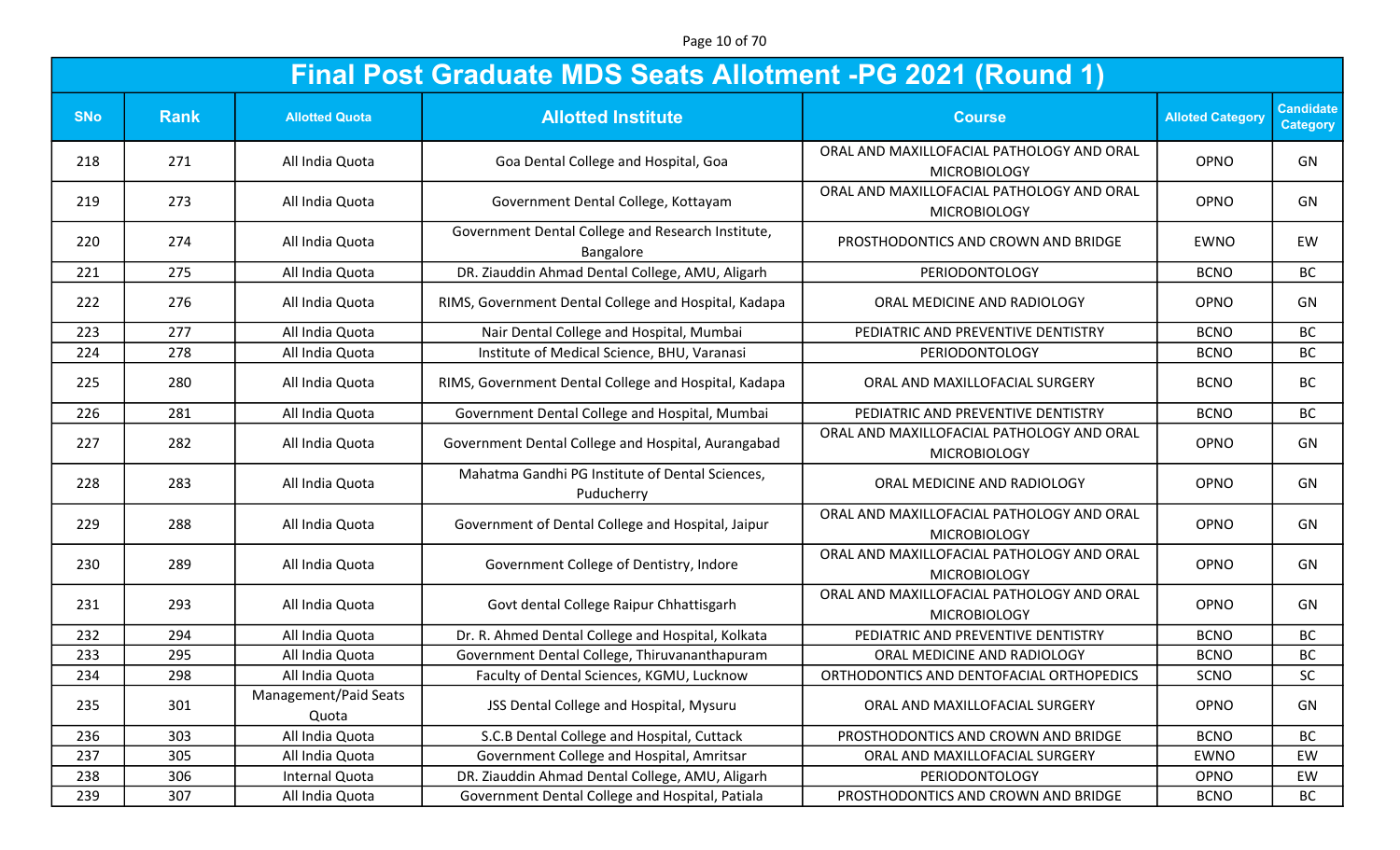Page 11 of 70

|            | <b>Final Post Graduate MDS Seats Allotment -PG 2021 (Round 1)</b> |                       |                                                                |                                                                  |                         |                                     |  |  |
|------------|-------------------------------------------------------------------|-----------------------|----------------------------------------------------------------|------------------------------------------------------------------|-------------------------|-------------------------------------|--|--|
| <b>SNo</b> | <b>Rank</b>                                                       | <b>Allotted Quota</b> | <b>Allotted Institute</b>                                      | <b>Course</b>                                                    | <b>Alloted Category</b> | <b>Candidate</b><br><b>Category</b> |  |  |
| 240        | 311                                                               | All India Quota       | Maulana Azad Institute and Dental Science, New Delhi           | PUBLIC HEALTH DENTISTRY                                          | <b>BCNO</b>             | <b>BC</b>                           |  |  |
| 241        | 313                                                               | All India Quota       | Government Dental College and Hospital, Shimla                 | PROSTHODONTICS AND CROWN AND BRIDGE                              | <b>BCNO</b>             | <b>BC</b>                           |  |  |
| 242        | 314                                                               | All India Quota       | Govt dental College Raipur Chhattisgarh                        | PROSTHODONTICS AND CROWN AND BRIDGE                              | <b>BCNO</b>             | <b>BC</b>                           |  |  |
| 243        | 316                                                               | All India Quota       | Government Dental College and Hospital, Nagpur                 | PERIODONTOLOGY                                                   | <b>BCNO</b>             | <b>BC</b>                           |  |  |
| 244        | 317                                                               | All India Quota       | Goa Dental College and Hospital, Goa                           | PERIODONTOLOGY                                                   | <b>BCNO</b>             | <b>BC</b>                           |  |  |
| 245        | 318                                                               | All India Quota       | Governemnt Dental College and Hospital, Ahmedabad              | ORAL MEDICINE AND RADIOLOGY                                      | <b>BCNO</b>             | <b>BC</b>                           |  |  |
| 246        | 321                                                               | All India Quota       | Govt. Dental College and Hospital, Jamnagar                    | PERIODONTOLOGY                                                   | <b>BCNO</b>             | <b>BC</b>                           |  |  |
| 247        | 324                                                               | All India Quota       | Government Dental College and Research Institute,<br>Bangalore | PERIODONTOLOGY                                                   | <b>BCNO</b>             | <b>BC</b>                           |  |  |
| 248        | 326                                                               | All India Quota       | RIMS, Government Dental College and Hospital, Kadapa           | PERIODONTOLOGY                                                   | <b>BCNO</b>             | <b>BC</b>                           |  |  |
| 249        | 329                                                               | All India Quota       | Post Graduate Institute of Dental Sciences, Rohtak             | PUBLIC HEALTH DENTISTRY                                          | <b>BCNO</b>             | <b>BC</b>                           |  |  |
| 250        | 332                                                               | All India Quota       | Mahatma Gandhi PG Institute of Dental Sciences,<br>Puducherry  | ORAL AND MAXILLOFACIAL PATHOLOGY AND ORAL<br><b>MICROBIOLOGY</b> | OPNO                    | GN                                  |  |  |
| 251        | 334                                                               | All India Quota       | Government Dental College and Hospital, Aurangabad             | PERIODONTOLOGY                                                   | <b>BCNO</b>             | <b>BC</b>                           |  |  |
| 252        | 335                                                               | All India Quota       | Faculty of Dental Sciences, KGMU, Lucknow                      | ORAL MEDICINE AND RADIOLOGY                                      | <b>BCNO</b>             | <b>BC</b>                           |  |  |
| 253        | 343                                                               | All India Quota       | Govt dental College Raipur Chhattisgarh                        | PROSTHODONTICS AND CROWN AND BRIDGE                              | <b>EWNO</b>             | EW                                  |  |  |
| 254        | 346                                                               | All India Quota       | Rajah Muthiah Dental College and Hos                           | ORAL AND MAXILLOFACIAL SURGERY                                   | <b>BCNO</b>             | <b>BC</b>                           |  |  |
| 255        | 348                                                               | All India Quota       | Government Dental College Hospital, Hyderabad                  | PUBLIC HEALTH DENTISTRY                                          | <b>BCNO</b>             | <b>BC</b>                           |  |  |
| 256        | 349                                                               | All India Quota       | Government Dental College, Thiruvananthapuram                  | ORAL AND MAXILLOFACIAL PATHOLOGY AND ORAL                        | <b>BCNO</b>             | <b>BC</b>                           |  |  |
| 257        | 352                                                               | All India Quota       | Government Dental College and Research Institute,<br>Bangalore | ORAL AND MAXILLOFACIAL PATHOLOGY AND ORAL<br><b>MICROBIOLOGY</b> | <b>BCNO</b>             | <b>BC</b>                           |  |  |
| 258        | 353                                                               | All India Quota       | Faculty of Dental Sciences, KGMU, Lucknow                      | ORAL AND MAXILLOFACIAL PATHOLOGY AND ORAL<br><b>MICROBIOLOGY</b> | <b>BCNO</b>             | BC                                  |  |  |
| 259        | 354                                                               | All India Quota       | Rajah Muthiah Dental College and Hos                           | PERIODONTOLOGY                                                   | <b>BCNO</b>             | BC                                  |  |  |
| 260        | 357                                                               | Internal Quota        | Maulana Azad Institute and Dental Science, New Delhi           | ORAL AND MAXILLOFACIAL SURGERY                                   | OPNO                    | GN                                  |  |  |
| 261        | 358                                                               | All India Quota       | Rajah Muthiah Dental College and Hos                           | PEDIATRIC AND PREVENTIVE DENTISTRY                               | <b>BCNO</b>             | <b>BC</b>                           |  |  |
| 262        | 361                                                               | All India Quota       | Government Dental College and Research Institute,<br>Bangalore | PUBLIC HEALTH DENTISTRY                                          | <b>BCNO</b>             | BC                                  |  |  |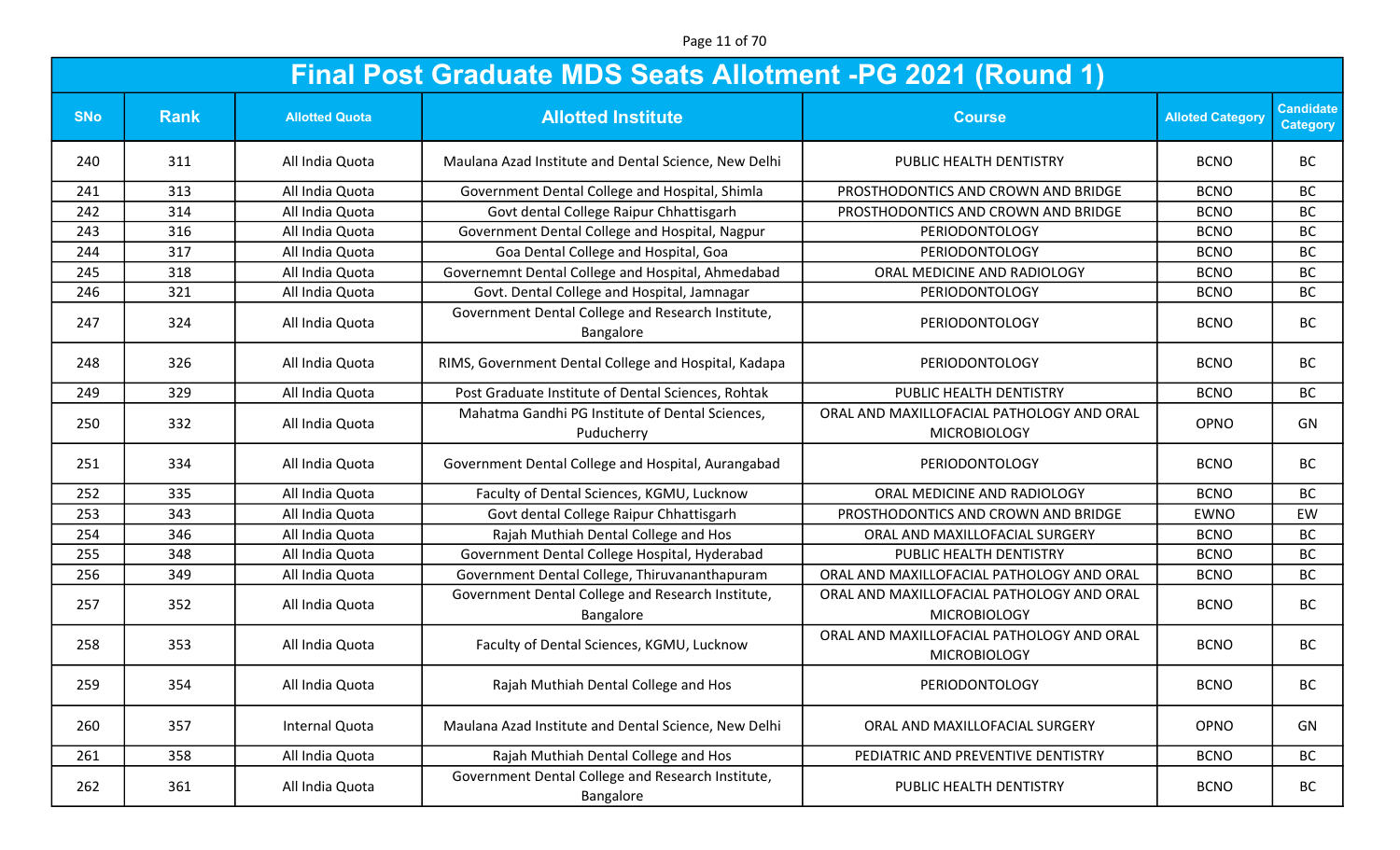Page 12 of 70

|            | <b>Final Post Graduate MDS Seats Allotment -PG 2021 (Round 1)</b> |                                |                                                                |                                                                  |                         |                                     |  |  |
|------------|-------------------------------------------------------------------|--------------------------------|----------------------------------------------------------------|------------------------------------------------------------------|-------------------------|-------------------------------------|--|--|
| <b>SNo</b> | <b>Rank</b>                                                       | <b>Allotted Quota</b>          | <b>Allotted Institute</b>                                      | <b>Course</b>                                                    | <b>Alloted Category</b> | <b>Candidate</b><br><b>Category</b> |  |  |
| 263        | 363                                                               | All India Quota                | Mahatma Gandhi PG Institute of Dental Sciences,<br>Puducherry  | CONSERVATIVE DENTISTRY AND ENDODONTICS                           | <b>EWNO</b>             | EW                                  |  |  |
| 264        | 365                                                               | All India Quota                | Government Dental College and Hospital, Shimla                 | PEDIATRIC AND PREVENTIVE DENTISTRY                               | <b>EWNO</b>             | EW                                  |  |  |
| 265        | 366                                                               | All India Quota                | Government Dental College, Chennai                             | ORAL AND MAXILLOFACIAL PATHOLOGY AND ORAL<br><b>MICROBIOLOGY</b> | <b>BCNO</b>             | BC                                  |  |  |
| 266        | 372                                                               | Management/Paid Seats<br>Quota | AB Shetty Memorial Inst. of Dental Sce., Mangaluru             | <b>CONSERVATIVE DENTISTRY AND ENDODONTICS</b>                    | OPNO                    | GN                                  |  |  |
| 267        | 376                                                               | All India Quota                | Government Dental College, Chennai                             | ORAL MEDICINE AND RADIOLOGY                                      | <b>BCNO</b>             | BC                                  |  |  |
| 268        | 379                                                               | All India Quota                | Nair Dental College and Hospital, Mumbai                       | ORAL MEDICINE AND RADIOLOGY                                      | <b>BCNO</b>             | <b>BC</b>                           |  |  |
| 269        | 385                                                               | All India Quota                | Government College of Dentistry, Indore                        | PROSTHODONTICS AND CROWN AND BRIDGE                              | <b>EWNO</b>             | EW                                  |  |  |
| 270        | 395                                                               | All India Quota                | Government Dental College and Research Institute,<br>Bangalore | ORAL MEDICINE AND RADIOLOGY                                      | <b>BCNO</b>             | <b>BC</b>                           |  |  |
| 271        | 396                                                               | All India Quota                | Government Dental College and Hospital, Aurangabad             | ORAL MEDICINE AND RADIOLOGY                                      | <b>BCNO</b>             | BC                                  |  |  |
| 272        | 405                                                               | Management/Paid Seats<br>Quota | Manipal College of Dental Science, Mangalore                   | ORTHODONTICS AND DENTOFACIAL ORTHOPEDICS                         | OPNO                    | GN                                  |  |  |
| 273        | 407                                                               | All India Quota                | Govt dental College Raipur Chhattisgarh                        | ORAL MEDICINE AND RADIOLOGY                                      | <b>BCNO</b>             | <b>BC</b>                           |  |  |
| 274        | 408                                                               | All India Quota                | Post Graduate Institute of Dental Sciences, Rohtak             | ORAL AND MAXILLOFACIAL SURGERY                                   | SCNO                    | SC                                  |  |  |
| 275        | 412                                                               | Management/Paid Seats<br>Quota | JSS Dental College and Hospital, Mysuru                        | CONSERVATIVE DENTISTRY AND ENDODONTICS                           | OPNO                    | GN                                  |  |  |
| 276        | 414                                                               | All India Quota                | Dr. R. Ahmed Dental College and Hospital, Kolkata              | ORAL AND MAXILLOFACIAL PATHOLOGY AND ORAL<br><b>MICROBIOLOGY</b> | <b>BCNO</b>             | <b>BC</b>                           |  |  |
| 277        | 424                                                               | Management/Paid Seats<br>Quota | AB Shetty Memorial Inst. of Dental Sce., Mangaluru             | PROSTHODONTICS AND CROWN AND BRIDGE                              | OPNO                    | GN                                  |  |  |
| 278        | 436                                                               | All India Quota                | Government Dental College, Kozhikode                           | PERIODONTOLOGY                                                   | <b>EWNO</b>             | EW                                  |  |  |
| 279        | 454                                                               | Management/Paid Seats<br>Quota | AB Shetty Memorial Inst. of Dental Sce., Mangaluru             | ORTHODONTICS AND DENTOFACIAL ORTHOPEDICS                         | OPNO                    | GN                                  |  |  |
| 280        | 457                                                               | Internal Quota                 | Lady Hardinge Medical College, New Delhi                       | ORAL AND MAXILLOFACIAL SURGERY                                   | OPNO                    | GN                                  |  |  |
| 281        | 458                                                               | Management/Paid Seats<br>Quota | JSS Dental College and Hospital, Mysuru                        | ORTHODONTICS AND DENTOFACIAL ORTHOPEDICS                         | OPNO                    | GN                                  |  |  |
| 282        | 465                                                               | Management/Paid Seats<br>Quota | JSS Dental College and Hospital, Mysuru                        | ORAL AND MAXILLOFACIAL SURGERY                                   | OPNO                    | GN                                  |  |  |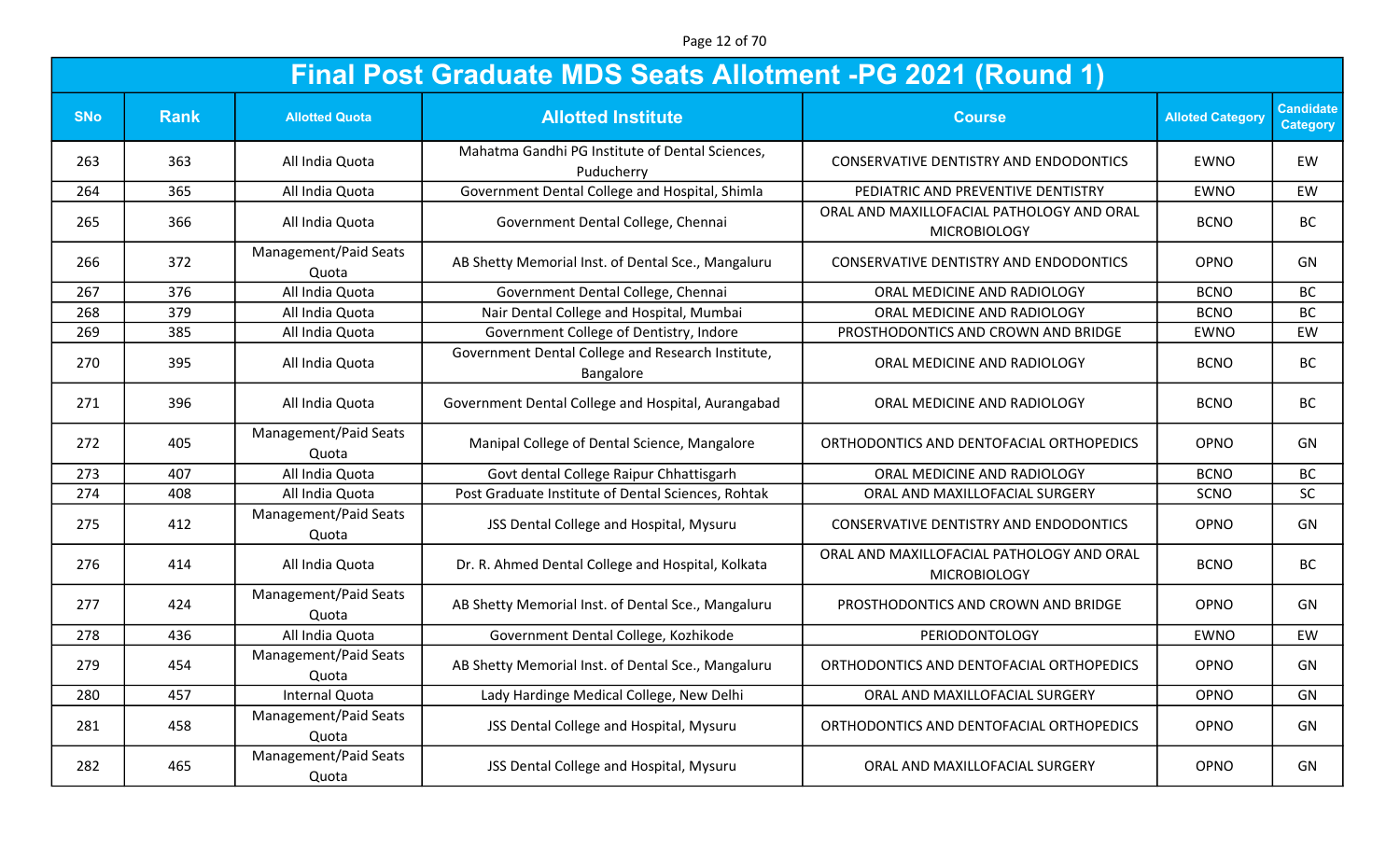Page 13 of 70

|            | Final Post Graduate MDS Seats Allotment -PG 2021 (Round 1) |                                |                                                          |                                          |                         |                                     |  |  |  |
|------------|------------------------------------------------------------|--------------------------------|----------------------------------------------------------|------------------------------------------|-------------------------|-------------------------------------|--|--|--|
| <b>SNo</b> | <b>Rank</b>                                                | <b>Allotted Quota</b>          | <b>Allotted Institute</b>                                | <b>Course</b>                            | <b>Alloted Category</b> | <b>Candidate</b><br><b>Category</b> |  |  |  |
| 283        | 472                                                        | Management/Paid Seats<br>Quota | Yenepoya Dental College, Yenepoya                        | CONSERVATIVE DENTISTRY AND ENDODONTICS   | OPNO                    | GN                                  |  |  |  |
| 284        | 474                                                        | Internal Quota                 | Maulana Azad Institute and Dental Science, New Delhi     | <b>PERIODONTOLOGY</b>                    | <b>OPNO</b>             | EW                                  |  |  |  |
| 285        | 475                                                        | All India Quota                | Dr. R. Ahmed Dental College and Hospital, Kolkata        | PERIODONTOLOGY                           | <b>EWNO</b>             | EW                                  |  |  |  |
| 286        | 494                                                        | All India Quota                | Faculty of Dental Sciences, KGMU, Lucknow                | ORAL AND MAXILLOFACIAL SURGERY           | <b>STNO</b>             | <b>ST</b>                           |  |  |  |
| 287        | 499                                                        | All India Quota                | Nair Dental College and Hospital, Mumbai                 | ORAL MEDICINE AND RADIOLOGY              | <b>EWNO</b>             | EW                                  |  |  |  |
| 288        | 504                                                        | Management/Paid Seats<br>Quota | Saveetha Dental College, Chennai                         | ORAL AND MAXILLOFACIAL SURGERY           | OPNO                    | GN                                  |  |  |  |
| 289        | 508                                                        | Internal Quota                 | Institute of Medical Science, BHU, Varanasi              | CONSERVATIVE DENTISTRY AND ENDODONTICS   | <b>OPNO</b>             | GN                                  |  |  |  |
| 290        | 514                                                        | Management/Paid Seats<br>Quota | Kalinga Institute of Dental Sciences, Bhubaneswar        | PEDIATRIC AND PREVENTIVE DENTISTRY       | <b>OPNO</b>             | GN                                  |  |  |  |
| 291        | 522                                                        | Internal Quota                 | University College of Medical Sciences, Delhi University | PEDIATRIC AND PREVENTIVE DENTISTRY       | <b>BCNO</b>             | <b>BC</b>                           |  |  |  |
| 292        | 526                                                        | All India Quota                | Government Dental College, Kozhikode                     | ORTHODONTICS AND DENTOFACIAL ORTHOPEDICS | SCNO                    | <b>SC</b>                           |  |  |  |
| 293        | 536                                                        | All India Quota                | RIMS, Government Dental College and Hospital, Kadapa     | ORAL MEDICINE AND RADIOLOGY              | <b>EWNO</b>             | EW                                  |  |  |  |
| 294        | 538                                                        | Management/Paid Seats<br>Quota | Sri Ramachandra Dental and Hospt., Chennai               | ORAL AND MAXILLOFACIAL SURGERY           | OPNO                    | GN                                  |  |  |  |
| 295        | 539                                                        | Management/Paid Seats<br>Quota | Sri Ramachandra Dental and Hospt., Chennai               | ORAL AND MAXILLOFACIAL SURGERY           | OPNO                    | GN                                  |  |  |  |
| 296        | 559                                                        | Internal Quota                 | Institute of Medical Science, BHU, Varanasi              | PERIODONTOLOGY                           | OPNO                    | GN                                  |  |  |  |
| 297        | 566                                                        | Management/Paid Seats<br>Quota | Sharad Pawar Dental College and Hospital, Wardha         | ORTHODONTICS AND DENTOFACIAL ORTHOPEDICS | OPNO                    | GN                                  |  |  |  |
| 298        | 576                                                        | All India Quota                | Rajah Muthiah Dental College and Hos                     | ORTHODONTICS AND DENTOFACIAL ORTHOPEDICS | <b>EWNO</b>             | EW                                  |  |  |  |
| 299        | 580                                                        | Management/Paid Seats<br>Quota | AB Shetty Memorial Inst. of Dental Sce., Mangaluru       | CONSERVATIVE DENTISTRY AND ENDODONTICS   | OPNO                    | GN                                  |  |  |  |
| 300        | 582                                                        | All India Quota                | Rajah Muthiah Dental College and Hos                     | PROSTHODONTICS AND CROWN AND BRIDGE      | <b>EWNO</b>             | EW                                  |  |  |  |
| 301        | 587                                                        | Management/Paid Seats<br>Quota | Yenepoya Dental College, Yenepoya                        | PROSTHODONTICS AND CROWN AND BRIDGE      | OPNO                    | GN                                  |  |  |  |
| 302        | 590                                                        | Internal Quota                 | Institute of Medical Science, BHU, Varanasi              | ORAL MEDICINE AND RADIOLOGY              | OPNO                    | GN                                  |  |  |  |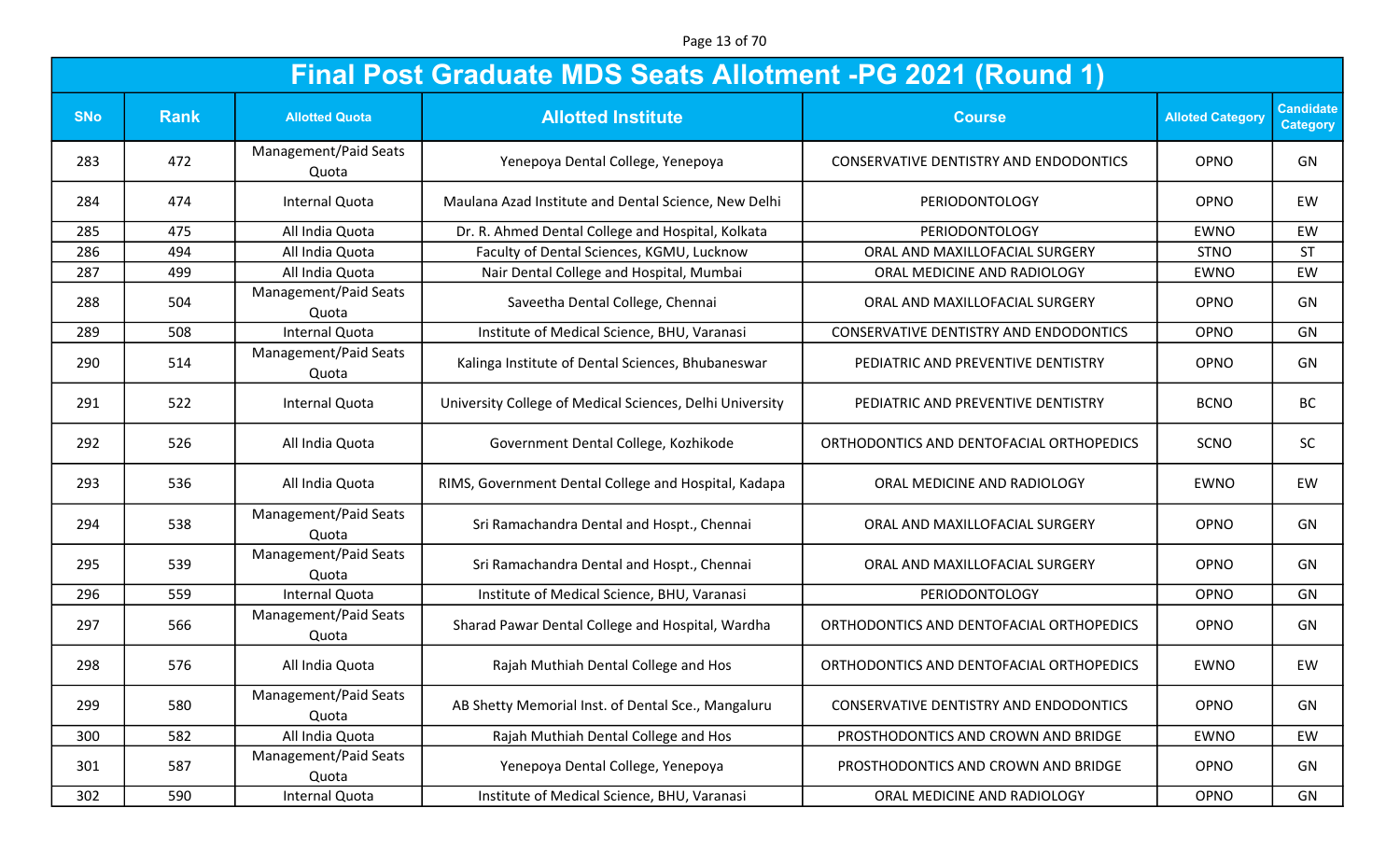Page 14 of 70

|            | <b>Final Post Graduate MDS Seats Allotment -PG 2021 (Round 1)</b> |                                |                                                      |                                                                  |                         |                                     |  |  |
|------------|-------------------------------------------------------------------|--------------------------------|------------------------------------------------------|------------------------------------------------------------------|-------------------------|-------------------------------------|--|--|
| <b>SNo</b> | <b>Rank</b>                                                       | <b>Allotted Quota</b>          | <b>Allotted Institute</b>                            | <b>Course</b>                                                    | <b>Alloted Category</b> | <b>Candidate</b><br><b>Category</b> |  |  |
| 303        | 595                                                               | Management/Paid Seats<br>Quota | Kalinga Institute of Dental Sciences, Bhubaneswar    | CONSERVATIVE DENTISTRY AND ENDODONTICS                           | OPNO                    | GN                                  |  |  |
| 304        | 605                                                               | All India Quota                | Government Dental College Hospital, Hyderabad        | ORAL MEDICINE AND RADIOLOGY                                      | <b>EWNO</b>             | EW                                  |  |  |
| 305        | 606                                                               | All India Quota                | Institute of Medical Science, BHU, Varanasi          | CONSERVATIVE DENTISTRY AND ENDODONTICS                           | <b>SCNO</b>             | SC                                  |  |  |
| 306        | 609                                                               | All India Quota                | Dr. R. Ahmed Dental College and Hospital, Kolkata    | ORAL AND MAXILLOFACIAL PATHOLOGY AND ORAL<br><b>MICROBIOLOGY</b> | <b>EWNO</b>             | EW                                  |  |  |
| 307        | 610                                                               | Internal Quota                 | Maulana Azad Institute and Dental Science, New Delhi | PERIODONTOLOGY                                                   | <b>EWNO</b>             | EW                                  |  |  |
| 308        | 614                                                               | <b>Internal Quota</b>          | Institute of Medical Science, BHU, Varanasi          | ORAL AND MAXILLOFACIAL SURGERY                                   | <b>BCNO</b>             | <b>BC</b>                           |  |  |
| 309        | 615                                                               | All India Quota                | Government Dental College and Hospital, Mumbai       | PROSTHODONTICS AND CROWN AND BRIDGE                              | SCNO                    | SC                                  |  |  |
| 310        | 617                                                               | Management/Paid Seats<br>Quota | Amrita School of Dentistry, Kochi                    | ORTHODONTICS AND DENTOFACIAL ORTHOPEDICS                         | OPNO                    | <b>BC</b>                           |  |  |
| 311        | 621                                                               | Management/Paid Seats<br>Quota | Saveetha Dental College, Chennai                     | ORTHODONTICS AND DENTOFACIAL ORTHOPEDICS                         | OPNO                    | GN                                  |  |  |
| 312        | 622                                                               | Internal Quota                 | Maulana Azad Institute and Dental Science, New Delhi | PUBLIC HEALTH DENTISTRY                                          | <b>BCNO</b>             | <b>BC</b>                           |  |  |
| 313        | 624                                                               | Internal Quota                 | DR. Ziauddin Ahmad Dental College, AMU, Aligarh      | ORAL AND MAXILLOFACIAL SURGERY                                   | OPNO                    | <b>BC</b>                           |  |  |
| 314        | 625                                                               | Management/Paid Seats<br>Quota | AB Shetty Memorial Inst. of Dental Sce., Mangaluru   | <b>CONSERVATIVE DENTISTRY AND ENDODONTICS</b>                    | <b>OPNO</b>             | GN                                  |  |  |
| 315        | 630                                                               | Internal Quota                 | DR. Ziauddin Ahmad Dental College, AMU, Aligarh      | PEDIATRIC AND PREVENTIVE DENTISTRY                               | OPNO                    | GN                                  |  |  |
| 316        | 632                                                               | All India Quota                | Governemnt Dental College and Hospital, Ahmedabad    | CONSERVATIVE DENTISTRY AND ENDODONTICS                           | SCNO                    | <b>SC</b>                           |  |  |
| 317        | 646                                                               | Management/Paid Seats<br>Quota | Sri Ramachandra Dental and Hospt., Chennai           | ORTHODONTICS AND DENTOFACIAL ORTHOPEDICS                         | OPNO                    | GN                                  |  |  |
| 318        | 647                                                               | Internal Quota                 | Institute of Medical Science, BHU, Varanasi          | PEDIATRIC AND PREVENTIVE DENTISTRY                               | <b>BCNO</b>             | <b>BC</b>                           |  |  |
| 319        | 654                                                               | Management/Paid Seats<br>Quota | AB Shetty Memorial Inst. of Dental Sce., Mangaluru   | PERIODONTOLOGY                                                   | OPNO                    | GN                                  |  |  |
| 320        | 656                                                               | Management/Paid Seats<br>Quota | Sri Ramachandra Dental and Hospt., Chennai           | ORAL AND MAXILLOFACIAL SURGERY                                   | OPNO                    | GN                                  |  |  |
| 321        | 657                                                               | Management/Paid Seats<br>Quota | AB Shetty Memorial Inst. of Dental Sce., Mangaluru   | PROSTHODONTICS AND CROWN AND BRIDGE                              | OPNO                    | BC                                  |  |  |
| 322        | 660                                                               | Internal Quota                 | Maulana Azad Institute and Dental Science, New Delhi | ORAL MEDICINE AND RADIOLOGY                                      | OPNO                    | GN                                  |  |  |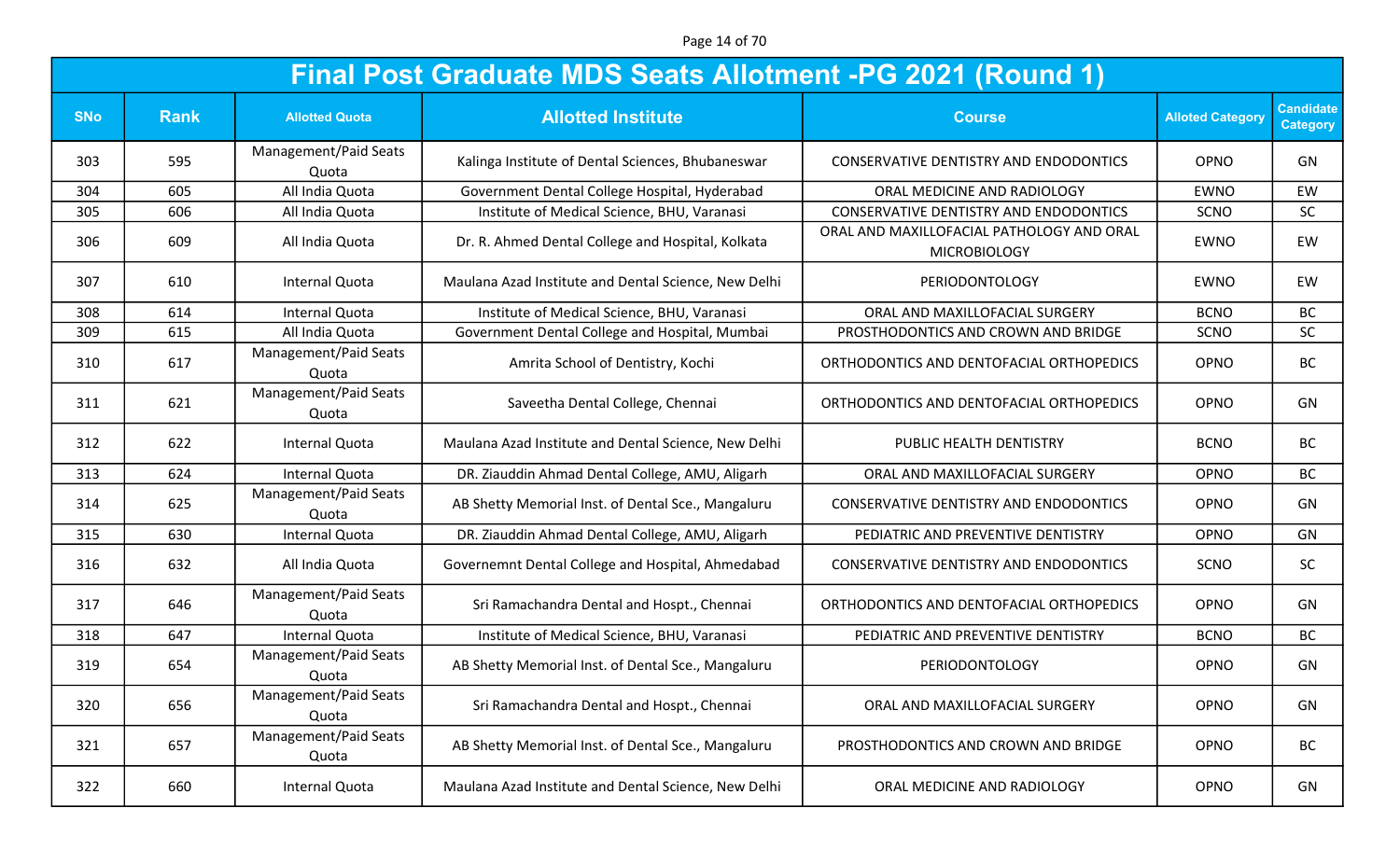Page 15 of 70

|            | <b>Final Post Graduate MDS Seats Allotment -PG 2021 (Round 1)</b> |                                |                                                                |                                                                  |                         |                                     |  |  |
|------------|-------------------------------------------------------------------|--------------------------------|----------------------------------------------------------------|------------------------------------------------------------------|-------------------------|-------------------------------------|--|--|
| <b>SNo</b> | <b>Rank</b>                                                       | <b>Allotted Quota</b>          | <b>Allotted Institute</b>                                      | <b>Course</b>                                                    | <b>Alloted Category</b> | <b>Candidate</b><br><b>Category</b> |  |  |
| 323        | 667                                                               | Management/Paid Seats<br>Quota | Sri Ramachandra Dental and Hospt., Chennai                     | ORTHODONTICS AND DENTOFACIAL ORTHOPEDICS                         | OPNO                    | GN                                  |  |  |
| 324        | 674                                                               | Management/Paid Seats<br>Quota | Bharati Vidyapeeth DU Dental College and Hospt., Pune          | CONSERVATIVE DENTISTRY AND ENDODONTICS                           | OPNO                    | GN                                  |  |  |
| 325        | 687                                                               | Management/Paid Seats<br>Quota | AB Shetty Memorial Inst. of Dental Sce., Mangaluru             | PEDIATRIC AND PREVENTIVE DENTISTRY                               | OPNO                    | GN                                  |  |  |
| 326        | 699                                                               | All India Quota                | Government Dental College and Research Institute,<br>Bangalore | ORAL AND MAXILLOFACIAL PATHOLOGY AND ORAL<br><b>MICROBIOLOGY</b> | <b>EWNO</b>             | EW                                  |  |  |
| 327        | 746                                                               | All India Quota                | Government Dental College and Hospital, Nagpur                 | PEDIATRIC AND PREVENTIVE DENTISTRY                               | <b>SCNO</b>             | SC                                  |  |  |
| 328        | 763                                                               | All India Quota                | RIMS, Government Dental College and Hospital, Kadapa           | ORAL AND MAXILLOFACIAL SURGERY                                   | SCNO                    | <b>SC</b>                           |  |  |
| 329        | 774                                                               | Internal Quota                 | DR. Ziauddin Ahmad Dental College, AMU, Aligarh                | PROSTHODONTICS AND CROWN AND BRIDGE                              | OPNO                    | GN                                  |  |  |
| 330        | 777                                                               | All India Quota                | Maulana Azad Institute and Dental Science, New Delhi           | PERIODONTOLOGY                                                   | SCNO                    | <b>SC</b>                           |  |  |
| 331        | 782                                                               | All India Quota                | DR. Ziauddin Ahmad Dental College, AMU, Aligarh                | PROSTHODONTICS AND CROWN AND BRIDGE                              | SCNO                    | SC                                  |  |  |
| 332        | 797                                                               | All India Quota                | Government Dental College Hospital, Hyderabad                  | ORTHODONTICS AND DENTOFACIAL ORTHOPEDICS                         | SCNO                    | SC                                  |  |  |
| 333        | 806                                                               | Internal Quota                 | Maulana Azad Institute and Dental Science, New Delhi           | PEDIATRIC AND PREVENTIVE DENTISTRY                               | SCNO                    | <b>SC</b>                           |  |  |
| 334        | 807                                                               | Management/Paid Seats<br>Quota | Dr. DY Patil Dental College and Hosp. Navi Mumbai              | <b>CONSERVATIVE DENTISTRY AND ENDODONTICS</b>                    | OPNO                    | GN                                  |  |  |
| 335        | 813                                                               | All India Quota                | Government Dental College, Chennai                             | ORAL MEDICINE AND RADIOLOGY                                      | SCNO                    | <b>SC</b>                           |  |  |
| 336        | 818                                                               | Management/Paid Seats<br>Quota | Kalinga Institute of Dental Sciences, Bhubaneswar              | CONSERVATIVE DENTISTRY AND ENDODONTICS                           | OPNO                    | GN                                  |  |  |
| 337        | 825                                                               | Management/Paid Seats<br>Quota | Bharati Vidyapeeth DU Dental College and Hospt., Pune          | PROSTHODONTICS AND CROWN AND BRIDGE                              | OPNO                    | GN                                  |  |  |
| 338        | 828                                                               | All India Quota                | Government Dental College, Chennai                             | CONSERVATIVE DENTISTRY AND ENDODONTICS                           | SCNO                    | SC                                  |  |  |
| 339        | 864                                                               | Management/Paid Seats<br>Quota | Saveetha Dental College, Chennai                               | ORAL AND MAXILLOFACIAL SURGERY                                   | OPNO                    | GN                                  |  |  |
| 340        | 869                                                               | All India Quota                | Government Dental College and Hospital, Mumbai                 | ORAL AND MAXILLOFACIAL SURGERY                                   | SCNO                    | SC                                  |  |  |
| 341        | 882                                                               | Management/Paid Seats<br>Quota | KLE VK Inst. of Dental Scie. Belagavi                          | ORTHODONTICS AND DENTOFACIAL ORTHOPEDICS                         | OPNO                    | GN                                  |  |  |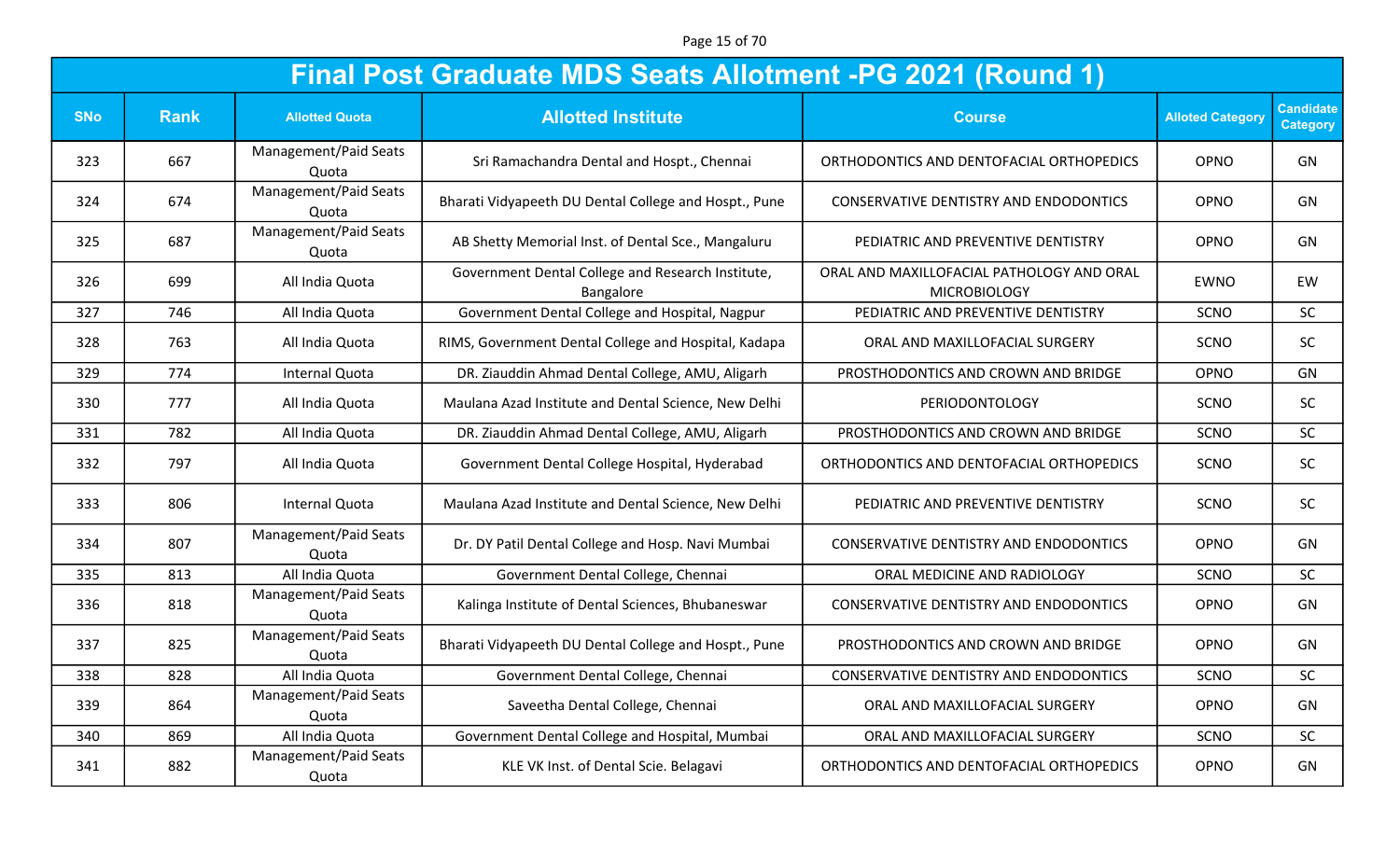Page 16 of 70

|            | <b>Final Post Graduate MDS Seats Allotment -PG 2021 (Round 1)</b> |                                |                                                    |                                               |                         |                                     |  |  |
|------------|-------------------------------------------------------------------|--------------------------------|----------------------------------------------------|-----------------------------------------------|-------------------------|-------------------------------------|--|--|
| <b>SNo</b> | <b>Rank</b>                                                       | <b>Allotted Quota</b>          | <b>Allotted Institute</b>                          | <b>Course</b>                                 | <b>Alloted Category</b> | <b>Candidate</b><br><b>Category</b> |  |  |
| 342        | 883                                                               | Management/Paid Seats<br>Quota | Saveetha Dental College, Chennai                   | ORAL AND MAXILLOFACIAL SURGERY                | OPNO                    | <b>BC</b>                           |  |  |
| 343        | 886                                                               | Management/Paid Seats<br>Quota | AB Shetty Memorial Inst. of Dental Sce., Mangaluru | ORTHODONTICS AND DENTOFACIAL ORTHOPEDICS      | OPNO                    | GN                                  |  |  |
| 344        | 895                                                               | All India Quota                | Government Dental College, Kottayam                | ORTHODONTICS AND DENTOFACIAL ORTHOPEDICS      | SCNO                    | <b>SC</b>                           |  |  |
| 345        | 900                                                               | Management/Paid Seats<br>Quota | AB Shetty Memorial Inst. of Dental Sce., Mangaluru | ORAL AND MAXILLOFACIAL SURGERY                | OPNO                    | GN                                  |  |  |
| 346        | 905                                                               | All India Quota                | Nair Dental College and Hospital, Mumbai           | PERIODONTOLOGY                                | <b>SCNO</b>             | SC                                  |  |  |
| 347        | 915                                                               | Management/Paid Seats<br>Quota | Saveetha Dental College, Chennai                   | ORAL AND MAXILLOFACIAL SURGERY                | OPNO                    | GN                                  |  |  |
| 348        | 918                                                               | Management/Paid Seats<br>Quota | Saveetha Dental College, Chennai                   | PROSTHODONTICS AND CROWN AND BRIDGE           | OPNO                    | GN                                  |  |  |
| 349        | 932                                                               | All India Quota                | Government Dental College and Hospital, Shimla     | ORAL AND MAXILLOFACIAL SURGERY                | SCNO                    | SC                                  |  |  |
| 350        | 935                                                               | Management/Paid Seats<br>Quota | AB Shetty Memorial Inst. of Dental Sce., Mangaluru | <b>CONSERVATIVE DENTISTRY AND ENDODONTICS</b> | OPNO                    | GN                                  |  |  |
| 351        | 938                                                               | All India Quota                | Dr. R. Ahmed Dental College and Hospital, Kolkata  | <b>CONSERVATIVE DENTISTRY AND ENDODONTICS</b> | <b>SCNO</b>             | <b>SC</b>                           |  |  |
| 352        | 948                                                               | All India Quota                | Dr. R. Ahmed Dental College and Hospital, Kolkata  | PEDIATRIC AND PREVENTIVE DENTISTRY            | SCNO                    | SC                                  |  |  |
| 353        | 954                                                               | All India Quota                | Regional Dental College, Guwahati                  | ORAL AND MAXILLOFACIAL SURGERY                | SCNO                    | SC                                  |  |  |
| 354        | 970                                                               | Management/Paid Seats<br>Quota | BVDU Dental College and Hospital, Navi Mumbai      | CONSERVATIVE DENTISTRY AND ENDODONTICS        | OPNO                    | GN                                  |  |  |
| 355        | 978                                                               | Management/Paid Seats<br>Quota | Sri Ramachandra Dental and Hospt., Chennai         | ORTHODONTICS AND DENTOFACIAL ORTHOPEDICS      | OPNO                    | BC                                  |  |  |
| 356        | 987                                                               | All India Quota                | Government Dental College, Chennai                 | PROSTHODONTICS AND CROWN AND BRIDGE           | SCNO                    | <b>SC</b>                           |  |  |
| 357        | 988                                                               | All India Quota                | Govt dental College Raipur Chhattisgarh            | CONSERVATIVE DENTISTRY AND ENDODONTICS        | SCNO                    | SC                                  |  |  |
| 358        | 992                                                               | Management/Paid Seats<br>Quota | Sri Ramachandra Dental and Hospt., Chennai         | CONSERVATIVE DENTISTRY AND ENDODONTICS        | OPNO                    | GN                                  |  |  |
| 359        | 995                                                               | All India Quota                | Nair Dental College and Hospital, Mumbai           | ORAL AND MAXILLOFACIAL SURGERY                | <b>STNO</b>             | <b>ST</b>                           |  |  |
| 360        | 1000                                                              | Management/Paid Seats<br>Quota | Saveetha Dental College, Chennai                   | CONSERVATIVE DENTISTRY AND ENDODONTICS        | OPNO                    | GN                                  |  |  |
| 361        | 1006                                                              | Management/Paid Seats<br>Quota | Saveetha Dental College, Chennai                   | ORAL AND MAXILLOFACIAL SURGERY                | OPNO                    | GN                                  |  |  |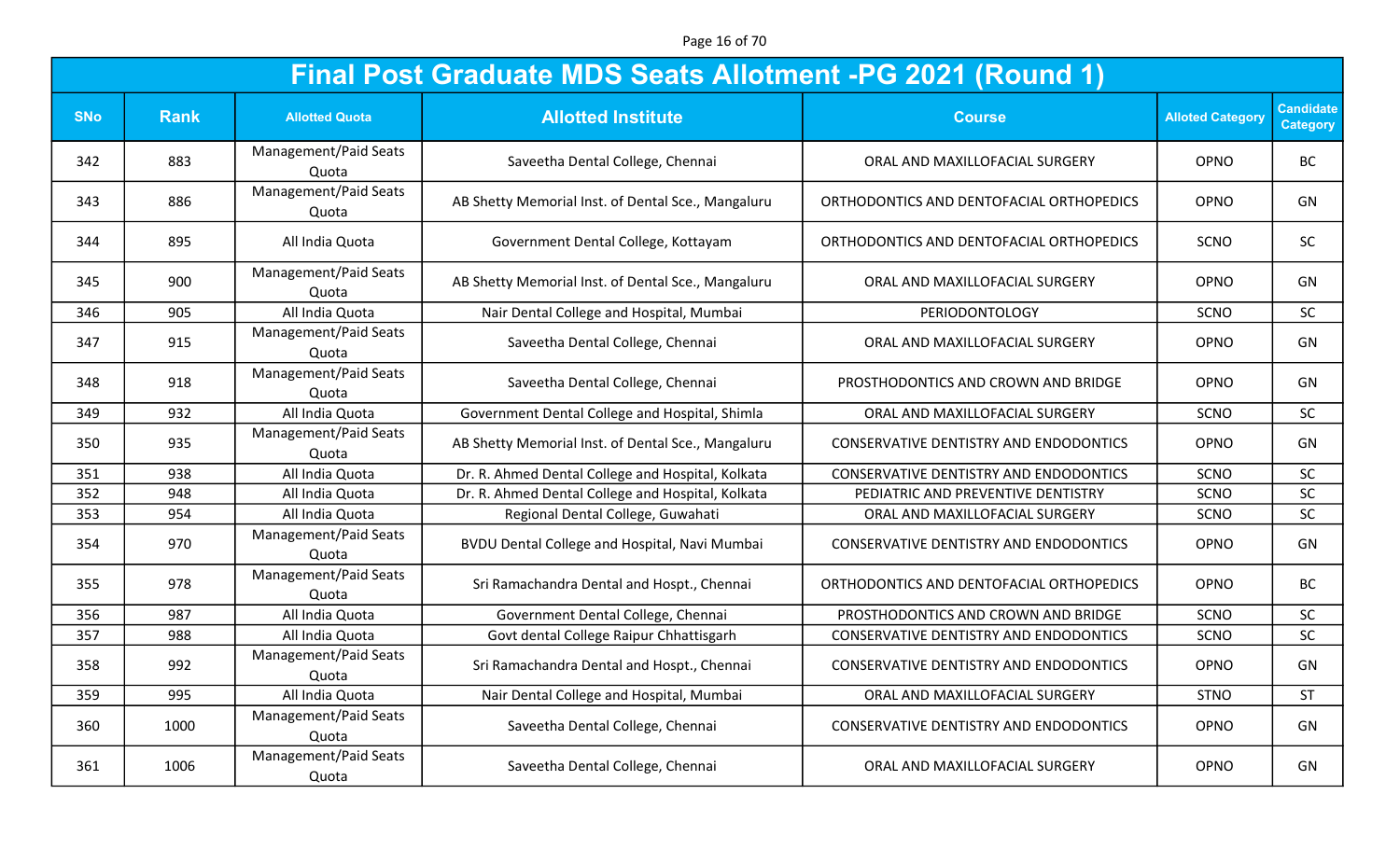Page 17 of 70

|            | <b>Final Post Graduate MDS Seats Allotment -PG 2021 (Round 1)</b> |                                |                                                       |                                               |                         |                                     |  |  |
|------------|-------------------------------------------------------------------|--------------------------------|-------------------------------------------------------|-----------------------------------------------|-------------------------|-------------------------------------|--|--|
| <b>SNo</b> | <b>Rank</b>                                                       | <b>Allotted Quota</b>          | <b>Allotted Institute</b>                             | <b>Course</b>                                 | <b>Alloted Category</b> | <b>Candidate</b><br><b>Category</b> |  |  |
| 362        | 1011                                                              | Management/Paid Seats<br>Quota | AB Shetty Memorial Inst. of Dental Sce., Mangaluru    | ORTHODONTICS AND DENTOFACIAL ORTHOPEDICS      | OPNO                    | GN                                  |  |  |
| 363        | 1026                                                              | Management/Paid Seats<br>Quota | Sri Ramachandra Dental and Hospt., Chennai            | ORAL AND MAXILLOFACIAL SURGERY                | OPNO                    | <b>BC</b>                           |  |  |
| 364        | 1043                                                              | All India Quota                | Government of Dental College and Hospital, Jaipur     | <b>CONSERVATIVE DENTISTRY AND ENDODONTICS</b> | <b>SCNO</b>             | SC                                  |  |  |
| 365        | 1047                                                              | Management/Paid Seats<br>Quota | Saveetha Dental College, Chennai                      | ORAL AND MAXILLOFACIAL SURGERY                | OPNO                    | <b>BC</b>                           |  |  |
| 366        | 1048                                                              | Management/Paid Seats<br>Quota | Sri Ramachandra Dental and Hospt., Chennai            | <b>CONSERVATIVE DENTISTRY AND ENDODONTICS</b> | OPNO                    | GN                                  |  |  |
| 367        | 1049                                                              | Management/Paid Seats<br>Quota | AB Shetty Memorial Inst. of Dental Sce., Mangaluru    | ORAL AND MAXILLOFACIAL SURGERY                | OPNO                    | GN                                  |  |  |
| 368        | 1050                                                              | All India Quota                | Government Dental College and Hospital, Aurangabad    | PROSTHODONTICS AND CROWN AND BRIDGE           | SCNO                    | SC                                  |  |  |
| 369        | 1051                                                              | Management/Paid Seats<br>Quota | Bharati Vidyapeeth DU Dental College and Hospt., Pune | ORTHODONTICS AND DENTOFACIAL ORTHOPEDICS      | OPNO                    | GN                                  |  |  |
| 370        | 1067                                                              | Management/Paid Seats<br>Quota | Saveetha Dental College, Chennai                      | ORTHODONTICS AND DENTOFACIAL ORTHOPEDICS      | OPNO                    | GN                                  |  |  |
| 371        | 1071                                                              | Management/Paid Seats<br>Quota | AB Shetty Memorial Inst. of Dental Sce., Mangaluru    | <b>CONSERVATIVE DENTISTRY AND ENDODONTICS</b> | OPNO                    | GN                                  |  |  |
| 372        | 1074                                                              | Management/Paid Seats<br>Quota | Institute of Dental Sciences, Bhubaneswar             | ORTHODONTICS AND DENTOFACIAL ORTHOPEDICS      | OPNO                    | GN                                  |  |  |
| 373        | 1077                                                              | All India Quota                | Maulana Azad Institute and Dental Science, New Delhi  | PROSTHODONTICS AND CROWN AND BRIDGE           | <b>STNO</b>             | <b>ST</b>                           |  |  |
| 374        | 1096                                                              | Management/Paid Seats<br>Quota | Saveetha Dental College, Chennai                      | PROSTHODONTICS AND CROWN AND BRIDGE           | OPNO                    | GN                                  |  |  |
| 375        | 1100                                                              | All India Quota                | Government College and Hospital, Amritsar             | CONSERVATIVE DENTISTRY AND ENDODONTICS        | <b>SCNO</b>             | SC                                  |  |  |
| 376        | 1103                                                              | Management/Paid Seats<br>Quota | AB Shetty Memorial Inst. of Dental Sce., Mangaluru    | ORTHODONTICS AND DENTOFACIAL ORTHOPEDICS      | <b>OPNO</b>             | GN                                  |  |  |
| 377        | 1104                                                              | All India Quota                | S.C.B Dental College and Hospital, Cuttack            | PROSTHODONTICS AND CROWN AND BRIDGE           | SCNO                    | <b>SC</b>                           |  |  |
| 378        | 1109                                                              | Management/Paid Seats<br>Quota | Sri Siddhartha DentalCollege, Tumkur                  | ORAL AND MAXILLOFACIAL SURGERY                | <b>OPNO</b>             | GN                                  |  |  |
| 379        | 1124                                                              | Management/Paid Seats<br>Quota | Indira Gandhi Dental College and SBV, Pondycherry     | PROSTHODONTICS AND CROWN AND BRIDGE           | OPNO                    | GN                                  |  |  |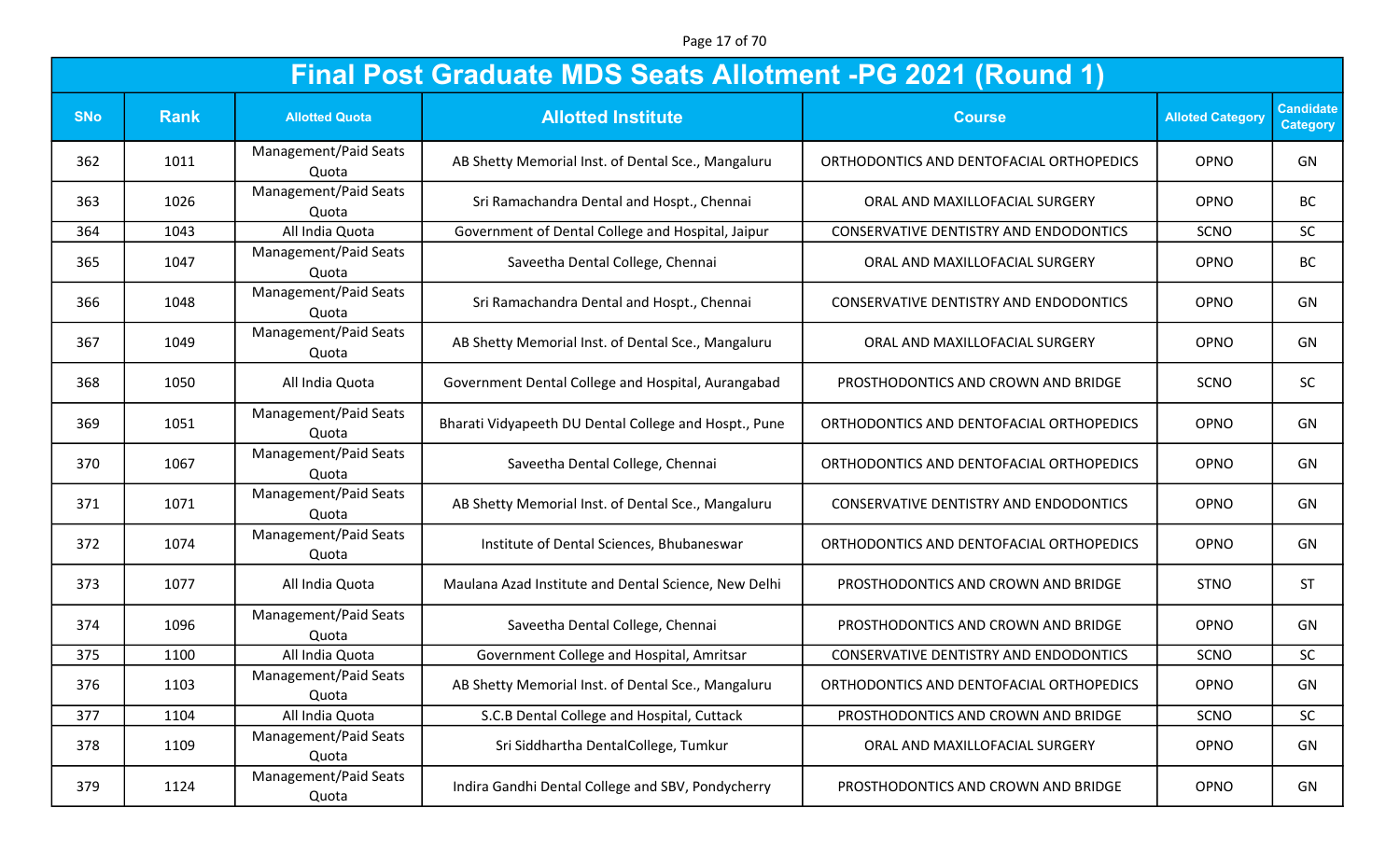Page 18 of 70

|            | <b>Final Post Graduate MDS Seats Allotment -PG 2021 (Round 1)</b> |                                |                                                               |                                                                  |                         |                                     |  |  |
|------------|-------------------------------------------------------------------|--------------------------------|---------------------------------------------------------------|------------------------------------------------------------------|-------------------------|-------------------------------------|--|--|
| <b>SNo</b> | <b>Rank</b>                                                       | <b>Allotted Quota</b>          | <b>Allotted Institute</b>                                     | <b>Course</b>                                                    | <b>Alloted Category</b> | <b>Candidate</b><br><b>Category</b> |  |  |
| 380        | 1160                                                              | All India Quota                | Government of Dental College and Hospital, Jaipur             | PEDIATRIC AND PREVENTIVE DENTISTRY                               | <b>SCNO</b>             | <b>SC</b>                           |  |  |
| 381        | 1161                                                              | Management/Paid Seats<br>Quota | Saveetha Dental College, Chennai                              | ORAL AND MAXILLOFACIAL SURGERY                                   | OPNO                    | GN                                  |  |  |
| 382        | 1166                                                              | Management/Paid Seats<br>Quota | KLE VK Inst. of Dental Scie. Belagavi                         | PUBLIC HEALTH DENTISTRY                                          | OPNO                    | GN                                  |  |  |
| 383        | 1171                                                              | All India Quota                | Rajah Muthiah Dental College and Hos                          | ORTHODONTICS AND DENTOFACIAL ORTHOPEDICS                         | SCNO                    | <b>SC</b>                           |  |  |
| 384        | 1184                                                              | Management/Paid Seats<br>Quota | KLE VK Inst. of Dental Scie. Belagavi                         | PROSTHODONTICS AND CROWN AND BRIDGE                              | OPNO                    | GN                                  |  |  |
| 385        | 1189                                                              | Management/Paid Seats<br>Quota | Manipal College of Dental Sce., Manipal                       | PEDIATRIC AND PREVENTIVE DENTISTRY                               | OPNO                    | GN                                  |  |  |
| 386        | 1195                                                              | Management/Paid Seats          | Kalinga Institute of Dental Sciences, Bhubaneswar             | ORTHODONTICS AND DENTOFACIAL ORTHOPEDICS                         | OPNO                    | GN                                  |  |  |
| 387        | 1213                                                              | All India Quota                | Faculty of Dental Sciences, KGMU, Lucknow                     | PERIODONTOLOGY                                                   | SCNO                    | <b>SC</b>                           |  |  |
| 388        | 1217                                                              | Management/Paid Seats<br>Quota | AB Shetty Memorial Inst. of Dental Sce., Mangaluru            | ORTHODONTICS AND DENTOFACIAL ORTHOPEDICS                         | OPNO                    | GN                                  |  |  |
| 389        | 1218                                                              | Management/Paid Seats<br>Quota | JSS Dental College and Hospital, Mysuru                       | ORTHODONTICS AND DENTOFACIAL ORTHOPEDICS                         | <b>OPNO</b>             | GN                                  |  |  |
| 390        | 1221                                                              | All India Quota                | Institute of Medical Science, BHU, Varanasi                   | PROSTHODONTICS AND CROWN AND BRIDGE                              | <b>STNO</b>             | <b>ST</b>                           |  |  |
| 391        | 1230                                                              | Internal Quota                 | Maulana Azad Institute and Dental Science, New Delhi          | ORAL AND MAXILLOFACIAL PATHOLOGY AND ORAL<br><b>MICROBIOLOGY</b> | <b>BCNO</b>             | <b>BC</b>                           |  |  |
| 392        | 1237                                                              | Management/Paid Seats<br>Quota | AB Shetty Memorial Inst. of Dental Sce., Mangaluru            | ORTHODONTICS AND DENTOFACIAL ORTHOPEDICS                         | OPNO                    | GN                                  |  |  |
| 393        | 1240                                                              | Management/Paid Seats          | Bharati Vidyapeeth DU Dental College and Hospt., Pune         | ORAL AND MAXILLOFACIAL SURGERY                                   | OPNO                    | GN                                  |  |  |
| 394        | 1265                                                              | All India Quota                | Mahatma Gandhi PG Institute of Dental Sciences,<br>Puducherry | PERIODONTOLOGY                                                   | SCNO                    | <b>SC</b>                           |  |  |
| 395        | 1267                                                              | Management/Paid Seats<br>Quota | Saveetha Dental College, Chennai                              | ORTHODONTICS AND DENTOFACIAL ORTHOPEDICS                         | OPNO                    | <b>BC</b>                           |  |  |
| 396        | 1271                                                              | All India Quota                | Goa Dental College and Hospital, Goa                          | ORAL MEDICINE AND RADIOLOGY                                      | SCNO                    | <b>SC</b>                           |  |  |
| 397        | 1288                                                              | All India Quota                | DR. Ziauddin Ahmad Dental College, AMU, Aligarh               | PERIODONTOLOGY                                                   | SCNO                    | <b>SC</b>                           |  |  |
| 398        | 1302                                                              | All India Quota                | Post Graduate Institute of Dental Sciences, Rohtak            | PERIODONTOLOGY                                                   | SCNO                    | <b>SC</b>                           |  |  |
| 399        | 1306                                                              | Management/Paid Seats<br>Quota | Bharati Vidyapeeth DU Dental College and Hospt., Pune         | ORAL AND MAXILLOFACIAL SURGERY                                   | OPNO                    | GN                                  |  |  |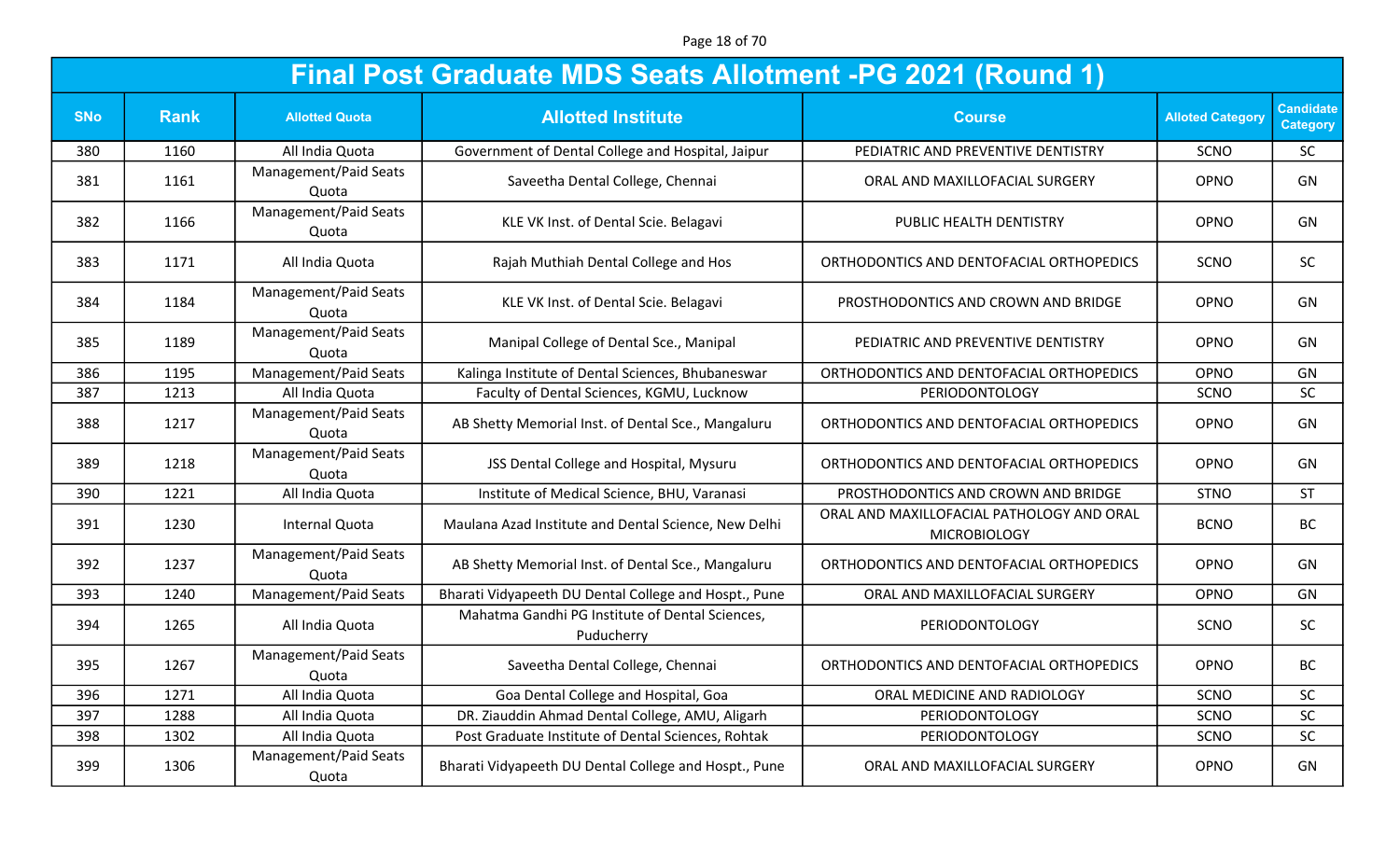Page 19 of 70

|            | <b>Final Post Graduate MDS Seats Allotment -PG 2021 (Round 1)</b> |                                |                                                       |                                                                  |                         |                                     |  |  |
|------------|-------------------------------------------------------------------|--------------------------------|-------------------------------------------------------|------------------------------------------------------------------|-------------------------|-------------------------------------|--|--|
| <b>SNo</b> | <b>Rank</b>                                                       | <b>Allotted Quota</b>          | <b>Allotted Institute</b>                             | <b>Course</b>                                                    | <b>Alloted Category</b> | <b>Candidate</b><br><b>Category</b> |  |  |
| 400        | 1316                                                              | Management/Paid Seats<br>Quota | Bharati Vidyapeeth DU Dental College and Hospt., Pune | CONSERVATIVE DENTISTRY AND ENDODONTICS                           | OPNO                    | <b>BC</b>                           |  |  |
| 401        | 1318                                                              | Management/Paid Seats<br>Quota | Bharati Vidyapeeth DU Dental College and Hospt., Pune | ORAL AND MAXILLOFACIAL SURGERY                                   | OPNO                    | GN                                  |  |  |
| 402        | 1331                                                              | Management/Paid Seats<br>Quota | Kalinga Institute of Dental Sciences, Bhubaneswar     | ORAL AND MAXILLOFACIAL SURGERY                                   | OPNO                    | EW                                  |  |  |
| 403        | 1332                                                              | Management/Paid Seats<br>Quota | Institute of Dental Sciences, Bhubaneswar             | ORAL AND MAXILLOFACIAL SURGERY                                   | OPNO                    | GN                                  |  |  |
| 404        | 1336                                                              | Management/Paid Seats          | AB Shetty Memorial Inst. of Dental Sce., Mangaluru    | PROSTHODONTICS AND CROWN AND BRIDGE                              | OPNO                    | <b>BC</b>                           |  |  |
| 405        | 1338                                                              | Management/Paid Seats<br>Quota | AB Shetty Memorial Inst. of Dental Sce., Mangaluru    | PEDIATRIC AND PREVENTIVE DENTISTRY                               | OPNO                    | GN                                  |  |  |
| 406        | 1346                                                              | Management/Paid Seats<br>Quota | Bharati Vidyapeeth DU Dental College and Hospt., Pune | ORTHODONTICS AND DENTOFACIAL ORTHOPEDICS                         | OPNO                    | GN                                  |  |  |
| 407        | 1351                                                              | Management/Paid Seats<br>Quota | Bharati Vidyapeeth DU Dental College and Hospt., Pune | ORAL AND MAXILLOFACIAL SURGERY                                   | OPNO                    | GN                                  |  |  |
| 408        | 1355                                                              | Management/Paid Seats<br>Quota | Kalinga Institute of Dental Sciences, Bhubaneswar     | PROSTHODONTICS AND CROWN AND BRIDGE                              | OPNO                    | <b>BC</b>                           |  |  |
| 409        | 1359                                                              | Management/Paid Seats<br>Quota | AB Shetty Memorial Inst. of Dental Sce., Mangaluru    | CONSERVATIVE DENTISTRY AND ENDODONTICS                           | OPNO                    | GN                                  |  |  |
| 410        | 1360                                                              | All India Quota                | Government College of Dentistry, Indore               | PERIODONTOLOGY                                                   | <b>SCNO</b>             | <b>SC</b>                           |  |  |
| 411        | 1378                                                              | Management/Paid Seats<br>Quota | Institute of Dental Sciences, Bhubaneswar             | PROSTHODONTICS AND CROWN AND BRIDGE                              | OPNO                    | GN                                  |  |  |
| 412        | 1380                                                              | Management/Paid Seats          | Saveetha Dental College, Chennai                      | CONSERVATIVE DENTISTRY AND ENDODONTICS                           | OPNO                    | GN                                  |  |  |
| 413        | 1383                                                              | All India Quota                | Governemnt Dental College and Hospital, Ahmedabad     | PERIODONTOLOGY                                                   | SCNO                    | <b>SC</b>                           |  |  |
| 414        | 1398                                                              | All India Quota                | Government Dental College and Hospital, Aurangabad    | ORAL AND MAXILLOFACIAL PATHOLOGY AND ORAL<br><b>MICROBIOLOGY</b> | SCNO                    | <b>SC</b>                           |  |  |
| 415        | 1406                                                              | All India Quota                | Govt. Dental College and Hospital, Jamnagar           | PERIODONTOLOGY                                                   | SCNO                    | <b>SC</b>                           |  |  |
| 416        | 1409                                                              | Management/Paid Seats<br>Quota | <b>BVDU Dental College and Hospital, Sangli</b>       | PROSTHODONTICS AND CROWN AND BRIDGE                              | OPNO                    | GN                                  |  |  |
| 417        | 1418                                                              | Management/Paid Seats<br>Quota | AB Shetty Memorial Inst. of Dental Sce., Mangaluru    | PROSTHODONTICS AND CROWN AND BRIDGE                              | OPNO                    | EW                                  |  |  |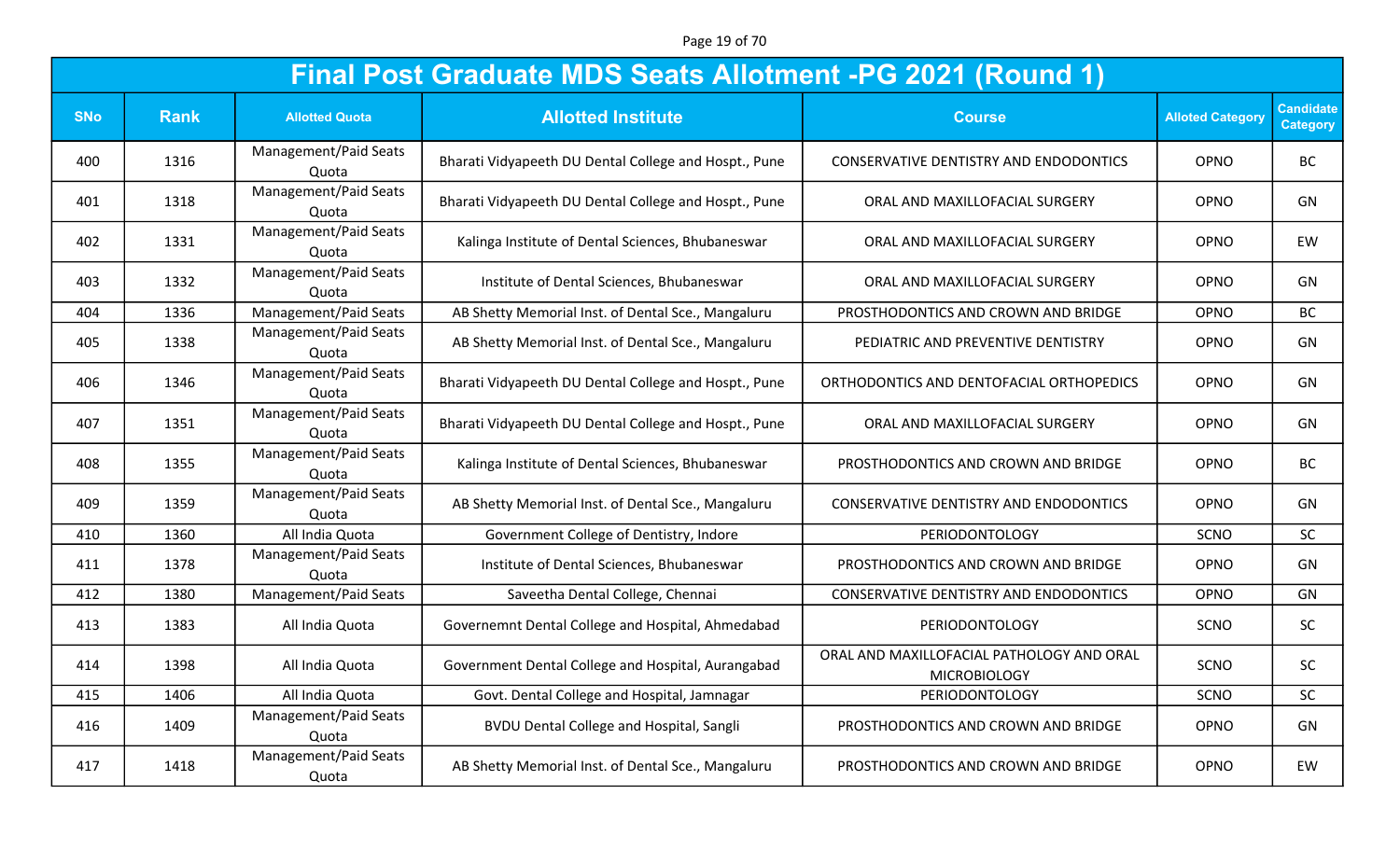Page 20 of 70

|            | <b>Final Post Graduate MDS Seats Allotment -PG 2021 (Round 1)</b> |                                |                                                    |                                               |                         |                                     |  |  |
|------------|-------------------------------------------------------------------|--------------------------------|----------------------------------------------------|-----------------------------------------------|-------------------------|-------------------------------------|--|--|
| <b>SNo</b> | <b>Rank</b>                                                       | <b>Allotted Quota</b>          | <b>Allotted Institute</b>                          | <b>Course</b>                                 | <b>Alloted Category</b> | <b>Candidate</b><br><b>Category</b> |  |  |
| 418        | 1430                                                              | Management/Paid Seats<br>Quota | AB Shetty Memorial Inst. of Dental Sce., Mangaluru | ORAL AND MAXILLOFACIAL SURGERY                | OPNO                    | GN                                  |  |  |
| 419        | 1434                                                              | Management/Paid Seats<br>Quota | Sri Ramachandra Dental and Hospt., Chennai         | CONSERVATIVE DENTISTRY AND ENDODONTICS        | OPNO                    | <b>BC</b>                           |  |  |
| 420        | 1442                                                              | Management/Paid Seats          | AB Shetty Memorial Inst. of Dental Sce., Mangaluru | ORTHODONTICS AND DENTOFACIAL ORTHOPEDICS      | <b>OPNO</b>             | GN                                  |  |  |
| 421        | 1446                                                              | Management/Paid Seats          | Saveetha Dental College, Chennai                   | ORTHODONTICS AND DENTOFACIAL ORTHOPEDICS      | OPNO                    | GN                                  |  |  |
| 422        | 1452                                                              | Management/Paid Seats<br>Quota | Sri Ramachandra Dental and Hospt., Chennai         | ORTHODONTICS AND DENTOFACIAL ORTHOPEDICS      | OPNO                    | GN                                  |  |  |
| 423        | 1466                                                              | All India Quota                | Government Dental College and Hospital, Shimla     | PUBLIC HEALTH DENTISTRY                       | <b>SCNO</b>             | SC                                  |  |  |
| 424        | 1482                                                              | Management/Paid Seats<br>Quota | Sri Siddhartha DentalCollege, Tumkur               | ORAL AND MAXILLOFACIAL SURGERY                | OPNO                    | GN                                  |  |  |
| 425        | 1483                                                              | Management/Paid Seats<br>Quota | Institute of Dental Sciences, Bhubaneswar          | <b>CONSERVATIVE DENTISTRY AND ENDODONTICS</b> | OPNO                    | GN                                  |  |  |
| 426        | 1485                                                              | Management/Paid Seats          | KLE VK Inst. of Dental Scie. Belagavi              | ORTHODONTICS AND DENTOFACIAL ORTHOPEDICS      | OPNO                    | GN                                  |  |  |
| 427        | 1487                                                              | Management/Paid Seats<br>Quota | KLE VK Inst. of Dental Scie. Belagavi              | ORTHODONTICS AND DENTOFACIAL ORTHOPEDICS      | OPNO                    | GN                                  |  |  |
| 428        | 1489                                                              | Management/Paid Seats<br>Quota | JSS Dental College and Hospital, Mysuru            | CONSERVATIVE DENTISTRY AND ENDODONTICS        | OPNO                    | GN                                  |  |  |
| 429        | 1506                                                              | Management/Paid Seats<br>Quota | Sri Ramachandra Dental and Hospt., Chennai         | ORAL AND MAXILLOFACIAL SURGERY                | OPNO                    | GN                                  |  |  |
| 430        | 1510                                                              | Management/Paid Seats<br>Quota | Sri Ramachandra Dental and Hospt., Chennai         | <b>CONSERVATIVE DENTISTRY AND ENDODONTICS</b> | OPNO                    | <b>BC</b>                           |  |  |
| 431        | 1518                                                              | Management/Paid Seats<br>Quota | Manipal College of Dental Science, Mangalore       | CONSERVATIVE DENTISTRY AND ENDODONTICS        | OPNO                    | GN                                  |  |  |
| 432        | 1526                                                              | Management/Paid Seats<br>Quota | Yenepoya Dental College, Yenepoya                  | <b>CONSERVATIVE DENTISTRY AND ENDODONTICS</b> | OPNO                    | <b>BC</b>                           |  |  |
| 433        | 1529                                                              | Management/Paid Seats<br>Quota | AB Shetty Memorial Inst. of Dental Sce., Mangaluru | ORAL AND MAXILLOFACIAL SURGERY                | OPNO                    | GN                                  |  |  |
| 434        | 1541                                                              | All India Quota                | Govt dental College Raipur Chhattisgarh            | PERIODONTOLOGY                                | SCNO                    | SC                                  |  |  |
| 435        | 1543                                                              | Management/Paid Seats          | AB Shetty Memorial Inst. of Dental Sce., Mangaluru | ORAL AND MAXILLOFACIAL SURGERY                | OPNO                    | GN                                  |  |  |
| 436        | 1544                                                              | Management/Paid Seats<br>Quota | Meenakshi Ammal Dental College and Host., Chennai  | CONSERVATIVE DENTISTRY AND ENDODONTICS        | OPNO                    | GN                                  |  |  |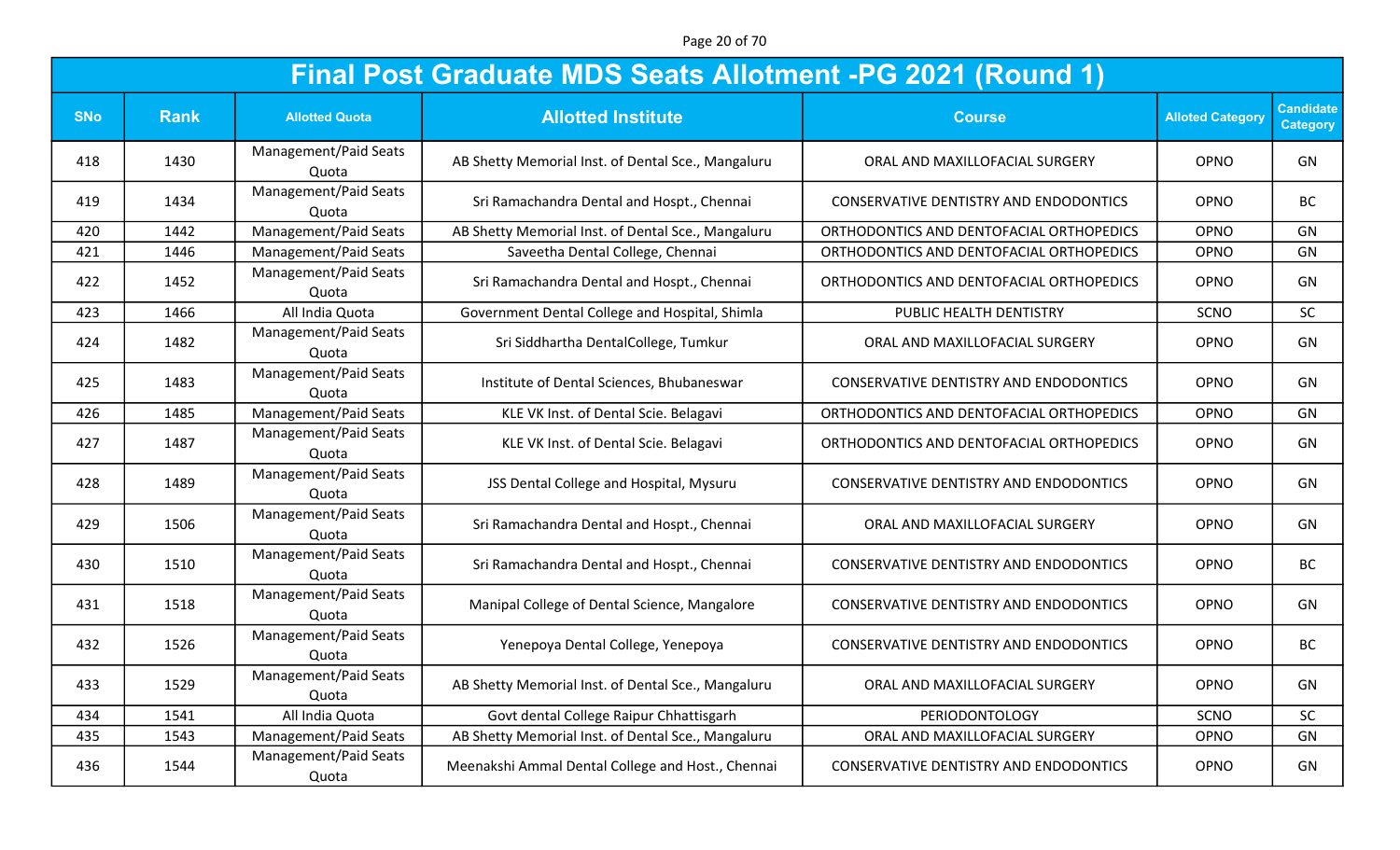Page 21 of 70

|            | <b>Final Post Graduate MDS Seats Allotment -PG 2021 (Round 1)</b> |                                |                                                            |                                                                  |                         |                                     |  |  |
|------------|-------------------------------------------------------------------|--------------------------------|------------------------------------------------------------|------------------------------------------------------------------|-------------------------|-------------------------------------|--|--|
| <b>SNo</b> | <b>Rank</b>                                                       | <b>Allotted Quota</b>          | <b>Allotted Institute</b>                                  | <b>Course</b>                                                    | <b>Alloted Category</b> | <b>Candidate</b><br><b>Category</b> |  |  |
| 437        | 1546                                                              | Management/Paid Seats<br>Quota | JSS Dental College and Hospital, Mysuru                    | ORTHODONTICS AND DENTOFACIAL ORTHOPEDICS                         | OPNO                    | EW                                  |  |  |
| 438        | 1549                                                              | Management/Paid Seats<br>Quota | KLE VK Inst. of Dental Scie. Belagavi                      | ORTHODONTICS AND DENTOFACIAL ORTHOPEDICS                         | OPNO                    | GN                                  |  |  |
| 439        | 1559                                                              | Jain Minority Quota            | K M Shah Dental College, SumanDeep Vidyapeeth,<br>Vadodara | <b>CONSERVATIVE DENTISTRY AND ENDODONTICS</b>                    | OPNO                    | EW                                  |  |  |
| 440        | 1564                                                              | All India Quota                | Faculty of Dental Sciences, KGMU, Lucknow                  | ORAL AND MAXILLOFACIAL PATHOLOGY AND ORAL<br><b>MICROBIOLOGY</b> | SCNO                    | <b>SC</b>                           |  |  |
| 441        | 1574                                                              | Management/Paid Seats<br>Quota | AB Shetty Memorial Inst. of Dental Sce., Mangaluru         | ORAL AND MAXILLOFACIAL SURGERY                                   | OPNO                    | GN                                  |  |  |
| 442        | 1581                                                              | Management/Paid Seats<br>Quota | Bharati Vidyapeeth DU Dental College and Hospt., Pune      | ORTHODONTICS AND DENTOFACIAL ORTHOPEDICS                         | OPNO                    | GN                                  |  |  |
| 443        | 1587                                                              | All India Quota                | Maulana Azad Institute and Dental Science, New Delhi       | ORAL AND MAXILLOFACIAL PATHOLOGY AND ORAL<br><b>MICROBIOLOGY</b> | SCNO                    | <b>SC</b>                           |  |  |
| 444        | 1591                                                              | Management/Paid Seats<br>Quota | Saveetha Dental College, Chennai                           | PROSTHODONTICS AND CROWN AND BRIDGE                              | OPNO                    | GN                                  |  |  |
| 445        | 1593                                                              | Management/Paid Seats<br>Quota | Bharati Vidyapeeth DU Dental College and Hospt., Pune      | ORTHODONTICS AND DENTOFACIAL ORTHOPEDICS                         | OPNO                    | GN                                  |  |  |
| 446        | 1600                                                              | All India Quota                | Government Dental College and Hospital, Nagpur             | ORAL AND MAXILLOFACIAL SURGERY                                   | <b>STNO</b>             | <b>ST</b>                           |  |  |
| 447        | 1615                                                              | Management/Paid Seats<br>Quota | JSS Dental College and Hospital, Mysuru                    | <b>CONSERVATIVE DENTISTRY AND ENDODONTICS</b>                    | OPNO                    | GN                                  |  |  |
| 448        | 1618                                                              | Management/Paid Seats<br>Quota | Institute of Dental Sciences, Bhubaneswar                  | <b>CONSERVATIVE DENTISTRY AND ENDODONTICS</b>                    | OPNO                    | GN                                  |  |  |
| 449        | 1622                                                              | Management/Paid Seats<br>Quota | Sri Ramachandra Dental and Hospt., Chennai                 | <b>CONSERVATIVE DENTISTRY AND ENDODONTICS</b>                    | OPNO                    | <b>BC</b>                           |  |  |
| 450        | 1625                                                              | Management/Paid Seats<br>Quota | Manipal College of Dental Science, Mangalore               | CONSERVATIVE DENTISTRY AND ENDODONTICS                           | OPNO                    | GN                                  |  |  |
| 451        | 1630                                                              | Management/Paid Seats<br>Quota | Bharati Vidyapeeth DU Dental College and Hospt., Pune      | <b>CONSERVATIVE DENTISTRY AND ENDODONTICS</b>                    | OPNO                    | GN                                  |  |  |
| 452        | 1637                                                              | Management/Paid Seats<br>Quota | KLE VK Inst. of Dental Scie. Belagavi                      | PEDIATRIC AND PREVENTIVE DENTISTRY                               | OPNO                    | EW                                  |  |  |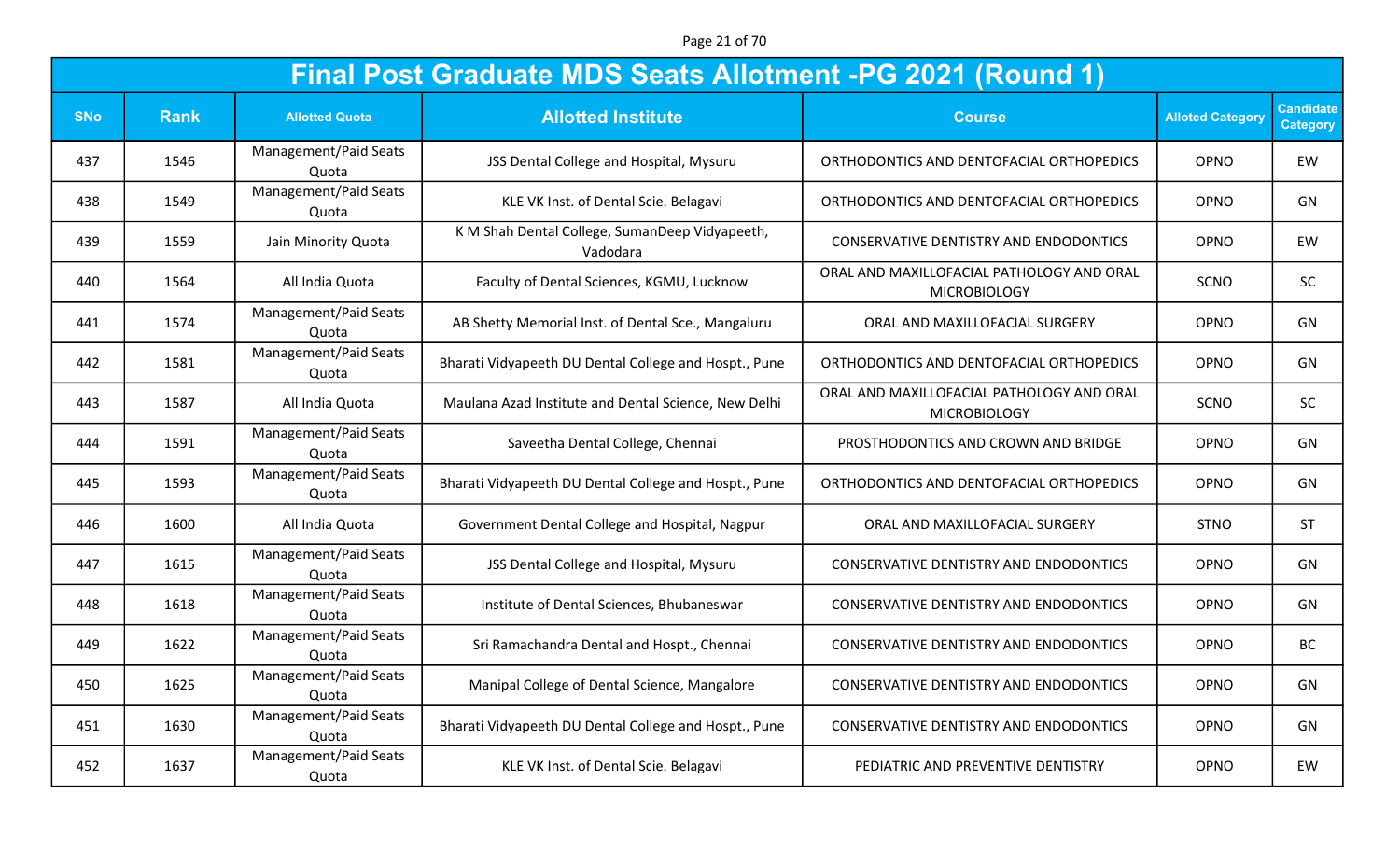Page 22 of 70

|            | <b>Final Post Graduate MDS Seats Allotment -PG 2021 (Round 1)</b> |                                |                                                                |                                                                  |                         |                                     |  |  |
|------------|-------------------------------------------------------------------|--------------------------------|----------------------------------------------------------------|------------------------------------------------------------------|-------------------------|-------------------------------------|--|--|
| <b>SNo</b> | <b>Rank</b>                                                       | <b>Allotted Quota</b>          | <b>Allotted Institute</b>                                      | <b>Course</b>                                                    | <b>Alloted Category</b> | <b>Candidate</b><br><b>Category</b> |  |  |
| 453        | 1642                                                              | Management/Paid Seats<br>Quota | AB Shetty Memorial Inst. of Dental Sce., Mangaluru             | ORAL AND MAXILLOFACIAL SURGERY                                   | <b>OPNO</b>             | <b>BC</b>                           |  |  |
| 454        | 1657                                                              | Management/Paid Seats<br>Quota | Bharati Vidyapeeth DU Dental College and Hospt., Pune          | CONSERVATIVE DENTISTRY AND ENDODONTICS                           | OPNO                    | GN                                  |  |  |
| 455        | 1663                                                              | All India Quota                | Government of Dental College and Hospital, Jaipur              | CONSERVATIVE DENTISTRY AND ENDODONTICS                           | <b>STNO</b>             | <b>ST</b>                           |  |  |
| 456        | 1669                                                              | Management/Paid Seats<br>Quota | Santosh Dentall College and Hsopital, Ghaziabad                | CONSERVATIVE DENTISTRY AND ENDODONTICS                           | OPNO                    | GN                                  |  |  |
| 457        | 1671                                                              | Management/Paid Seats<br>Quota | Bharati Vidyapeeth DU Dental College and Hospt., Pune          | CONSERVATIVE DENTISTRY AND ENDODONTICS                           | OPNO                    | GN                                  |  |  |
| 458        | 1675                                                              | All India Quota                | Governemnt Dental College and Hospital, Ahmedabad              | ORAL MEDICINE AND RADIOLOGY                                      | <b>SCNO</b>             | <b>SC</b>                           |  |  |
| 459        | 1676                                                              | All India Quota                | Government Dental College, Kottayam                            | PUBLIC HEALTH DENTISTRY                                          | SCNO                    | SC                                  |  |  |
| 460        | 1681                                                              | All India Quota                | Government Dental College, Thiruvananthapuram                  | ORAL AND MAXILLOFACIAL PATHOLOGY AND ORAL<br><b>MICROBIOLOGY</b> | SCNO                    | <b>SC</b>                           |  |  |
| 461        | 1687                                                              | All India Quota                | Government Dental College and Research Institute,<br>Bangalore | PUBLIC HEALTH DENTISTRY                                          | SCNO                    | <b>SC</b>                           |  |  |
| 462        | 1697                                                              | Management/Paid Seats<br>Quota | KLE VK Inst. of Dental Scie. Belagavi                          | CONSERVATIVE DENTISTRY AND ENDODONTICS                           | OPNO                    | EW                                  |  |  |
| 463        | 1699                                                              | Management/Paid Seats<br>Quota | AB Shetty Memorial Inst. of Dental Sce., Mangaluru             | PROSTHODONTICS AND CROWN AND BRIDGE                              | OPNO                    | GN                                  |  |  |
| 464        | 1704                                                              | Management/Paid Seats<br>Quota | Institute of Dental Sciences, Bhubaneswar                      | ORAL AND MAXILLOFACIAL SURGERY                                   | OPNO                    | GN                                  |  |  |
| 465        | 1715                                                              | Management/Paid Seats<br>Quota | Sri Ramachandra Dental and Hospt., Chennai                     | ORTHODONTICS AND DENTOFACIAL ORTHOPEDICS                         | OPNO                    | <b>BC</b>                           |  |  |
| 466        | 1722                                                              | All India Quota                | Government College of Dentistry, Indore                        | ORAL AND MAXILLOFACIAL PATHOLOGY AND ORAL<br><b>MICROBIOLOGY</b> | SCNO                    | <b>SC</b>                           |  |  |
| 467        | 1729                                                              | Management/Paid Seats<br>Quota | KLE VK Inst. of Dental Scie. Belagavi                          | ORAL AND MAXILLOFACIAL SURGERY                                   | OPNO                    | GN                                  |  |  |
| 468        | 1730                                                              | Management/Paid Seats<br>Quota | Manipal College of Dental Sce., Manipal                        | ORAL AND MAXILLOFACIAL SURGERY                                   | OPNO                    | GN                                  |  |  |
| 469        | 1732                                                              | Management/Paid Seats<br>Quota | SRM Dental College, Chennai                                    | PROSTHODONTICS AND CROWN AND BRIDGE                              | OPNO                    | BC                                  |  |  |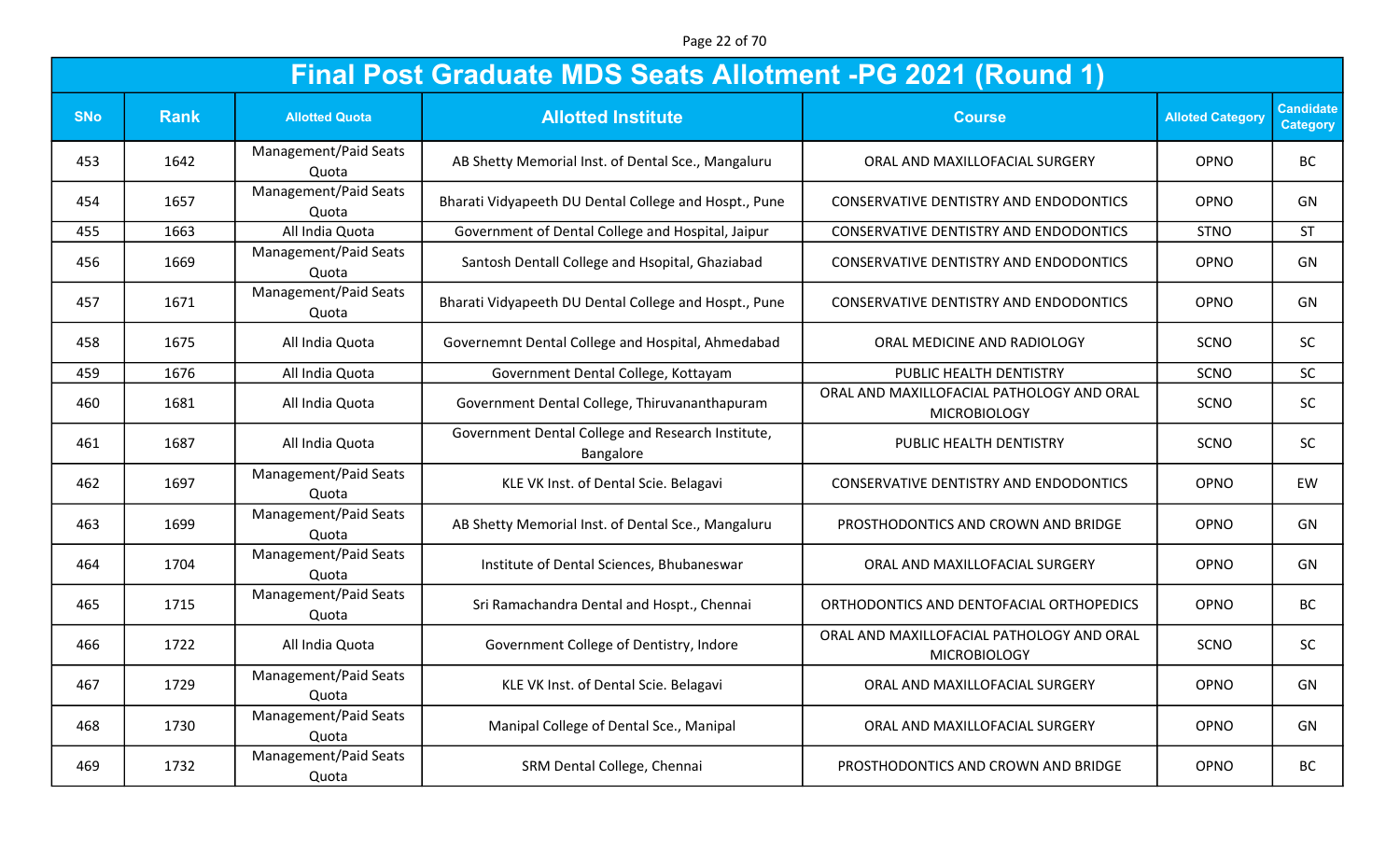Page 23 of 70

|            | <b>Final Post Graduate MDS Seats Allotment -PG 2021 (Round 1)</b> |                                |                                                       |                                                                  |                         |                                     |  |  |
|------------|-------------------------------------------------------------------|--------------------------------|-------------------------------------------------------|------------------------------------------------------------------|-------------------------|-------------------------------------|--|--|
| <b>SNo</b> | <b>Rank</b>                                                       | <b>Allotted Quota</b>          | <b>Allotted Institute</b>                             | <b>Course</b>                                                    | <b>Alloted Category</b> | <b>Candidate</b><br><b>Category</b> |  |  |
| 470        | 1733                                                              | Management/Paid Seats<br>Quota | Rural Dental College, Loni                            | ORAL AND MAXILLOFACIAL SURGERY                                   | OPNO                    | <b>BC</b>                           |  |  |
| 471        | 1735                                                              | Management/Paid Seats<br>Quota | Sharad Pawar Dental College and Hospital, Wardha      | CONSERVATIVE DENTISTRY AND ENDODONTICS                           | OPNO                    | <b>BC</b>                           |  |  |
| 472        | 1744                                                              | Management/Paid Seats<br>Quota | Sri Siddhartha DentalCollege, Tumkur                  | CONSERVATIVE DENTISTRY AND ENDODONTICS                           | OPNO                    | GN                                  |  |  |
| 473        | 1754                                                              | Management/Paid Seats<br>Quota | Dr. DY Patil Dental College and Hosp. Navi Mumbai     | PROSTHODONTICS AND CROWN AND BRIDGE                              | OPNO                    | GN                                  |  |  |
| 474        | 1755                                                              | Management/Paid Seats<br>Quota | Manipal College of Dental Science, Mangalore          | ORAL AND MAXILLOFACIAL SURGERY                                   | OPNO                    | GN                                  |  |  |
| 475        | 1756                                                              | Management/Paid Seats<br>Quota | Sharad Pawar Dental College and Hospital, Wardha      | ORTHODONTICS AND DENTOFACIAL ORTHOPEDICS                         | OPNO                    | GN                                  |  |  |
| 476        | 1762                                                              | All India Quota                | Government Dental College Hospital, Hyderabad         | ORAL AND MAXILLOFACIAL PATHOLOGY AND ORAL<br><b>MICROBIOLOGY</b> | SCNO                    | <b>SC</b>                           |  |  |
| 477        | 1766                                                              | Management/Paid Seats<br>Quota | Saveetha Dental College, Chennai                      | CONSERVATIVE DENTISTRY AND ENDODONTICS                           | OPNO                    | GN                                  |  |  |
| 478        | 1772                                                              | Management/Paid Seats<br>Quota | Saveetha Dental College, Chennai                      | PROSTHODONTICS AND CROWN AND BRIDGE                              | OPNO                    | GN                                  |  |  |
| 479        | 1796                                                              | All India Quota                | S.C.B Dental College and Hospital, Cuttack            | ORAL AND MAXILLOFACIAL PATHOLOGY AND ORAL<br><b>MICROBIOLOGY</b> | SCNO                    | SC                                  |  |  |
| 480        | 1798                                                              | Management/Paid Seats<br>Quota | KLE VK Inst. of Dental Scie. Belagavi                 | ORAL AND MAXILLOFACIAL SURGERY                                   | OPNO                    | GN                                  |  |  |
| 481        | 1805                                                              | All India Quota                | Government Dental College and Hospital, Aurangabad    | PROSTHODONTICS AND CROWN AND BRIDGE                              | <b>STNO</b>             | <b>ST</b>                           |  |  |
| 482        | 1809                                                              | Management/Paid Seats<br>Quota | Saveetha Dental College, Chennai                      | <b>CONSERVATIVE DENTISTRY AND ENDODONTICS</b>                    | OPNO                    | GN                                  |  |  |
| 483        | 1812                                                              | Management/Paid Seats<br>Quota | AB Shetty Memorial Inst. of Dental Sce., Mangaluru    | PROSTHODONTICS AND CROWN AND BRIDGE                              | OPNO                    | GN                                  |  |  |
| 484        | 1814                                                              | Management/Paid Seats<br>Quota | Dr. DY Patil Dental College and Hosp. Navi Mumbai     | ORAL AND MAXILLOFACIAL PATHOLOGY AND ORAL<br><b>MICROBIOLOGY</b> | OPNO                    | GN                                  |  |  |
| 485        | 1826                                                              | Management/Paid Seats<br>Quota | Bharati Vidyapeeth DU Dental College and Hospt., Pune | ORTHODONTICS AND DENTOFACIAL ORTHOPEDICS                         | OPNO                    | GN                                  |  |  |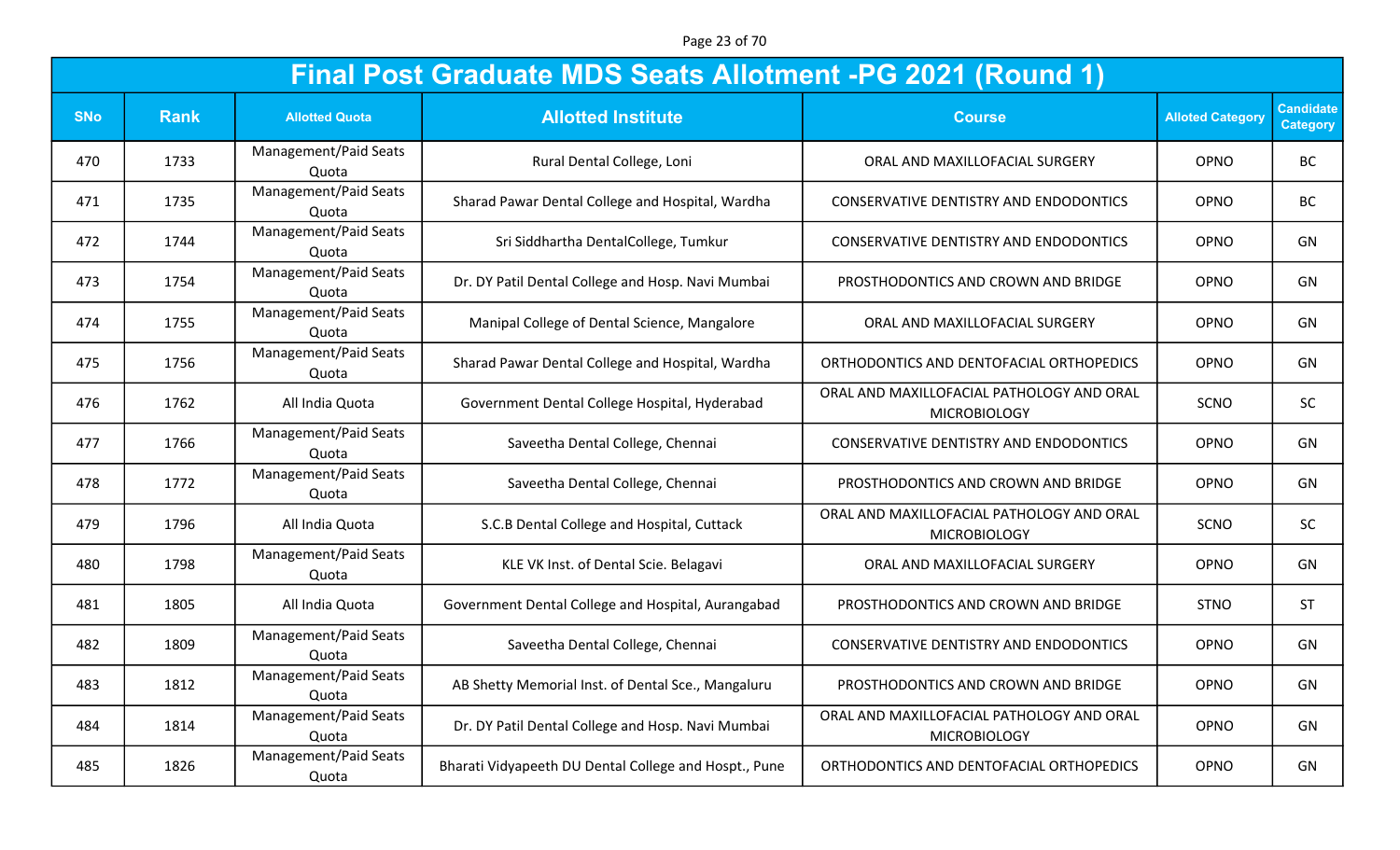Page 24 of 70

|            | <b>Final Post Graduate MDS Seats Allotment -PG 2021 (Round 1)</b> |                                |                                                    |                                               |                         |                                     |  |  |
|------------|-------------------------------------------------------------------|--------------------------------|----------------------------------------------------|-----------------------------------------------|-------------------------|-------------------------------------|--|--|
| <b>SNo</b> | <b>Rank</b>                                                       | <b>Allotted Quota</b>          | <b>Allotted Institute</b>                          | <b>Course</b>                                 | <b>Alloted Category</b> | <b>Candidate</b><br><b>Category</b> |  |  |
| 486        | 1828                                                              | Management/Paid Seats<br>Quota | Yenepoya Dental College, Yenepoya                  | ORTHODONTICS AND DENTOFACIAL ORTHOPEDICS      | OPNO                    | GN                                  |  |  |
| 487        | 1845                                                              | Management/Paid Seats<br>Quota | Sharad Pawar Dental College and Hospital, Wardha   | CONSERVATIVE DENTISTRY AND ENDODONTICS        | OPNO                    | <b>BC</b>                           |  |  |
| 488        | 1854                                                              | Management/Paid Seats<br>Quota | Sharad Pawar Dental College and Hospital, Wardha   | ORTHODONTICS AND DENTOFACIAL ORTHOPEDICS      | OPNO                    | GN                                  |  |  |
| 489        | 1859                                                              | Management/Paid Seats<br>Quota | Amrita School of Dentistry, Kochi                  | ORAL AND MAXILLOFACIAL SURGERY                | OPNO                    | <b>BC</b>                           |  |  |
| 490        | 1863                                                              | Management/Paid Seats<br>Quota | Amrita School of Dentistry, Kochi                  | ORTHODONTICS AND DENTOFACIAL ORTHOPEDICS      | OPNO                    | GN                                  |  |  |
| 491        | 1876                                                              | Management/Paid Seats<br>Quota | Sharad Pawar Dental College and Hospital, Wardha   | ORAL AND MAXILLOFACIAL SURGERY                | OPNO                    | GN                                  |  |  |
| 492        | 1879                                                              | Management/Paid Seats<br>Quota | KLE VK Inst. of Dental Scie. Belagavi              | PUBLIC HEALTH DENTISTRY                       | OPNO                    | EW                                  |  |  |
| 493        | 1884                                                              | Management/Paid Seats<br>Quota | Sharad Pawar Dental College and Hospital, Wardha   | ORAL AND MAXILLOFACIAL SURGERY                | OPNO                    | GN                                  |  |  |
| 494        | 1888                                                              | Management/Paid Seats<br>Quota | Sharad Pawar Dental College and Hospital, Wardha   | CONSERVATIVE DENTISTRY AND ENDODONTICS        | OPNO                    | GN                                  |  |  |
| 495        | 1889                                                              | Management/Paid Seats<br>Quota | Kalinga Institute of Dental Sciences, Bhubaneswar  | ORTHODONTICS AND DENTOFACIAL ORTHOPEDICS      | OPNO                    | GN                                  |  |  |
| 496        | 1895                                                              | Management/Paid Seats<br>Quota | Institute of Dental Sciences, Bhubaneswar          | CONSERVATIVE DENTISTRY AND ENDODONTICS        | OPNO                    | GN                                  |  |  |
| 497        | 1915                                                              | Management/Paid Seats<br>Quota | Sree Balaji Dental College and Hospital, Chennai   | <b>CONSERVATIVE DENTISTRY AND ENDODONTICS</b> | OPNO                    | GN                                  |  |  |
| 498        | 1916                                                              | Management/Paid Seats<br>Quota | AB Shetty Memorial Inst. of Dental Sce., Mangaluru | PEDIATRIC AND PREVENTIVE DENTISTRY            | OPNO                    | GN                                  |  |  |
| 499        | 1917                                                              | Management/Paid Seats<br>Quota | Yenepoya Dental College, Yenepoya                  | CONSERVATIVE DENTISTRY AND ENDODONTICS        | OPNO                    | GN                                  |  |  |
| 500        | 1921                                                              | Management/Paid Seats<br>Quota | KLE VK Inst. of Dental Scie. Belagavi              | ORAL AND MAXILLOFACIAL SURGERY                | OPNO                    | GN                                  |  |  |
| 501        | 1927                                                              | Management/Paid Seats<br>Quota | Dr. DY Patil Dental College and Hosp. Pune         | ORAL AND MAXILLOFACIAL SURGERY                | OPNO                    | BC                                  |  |  |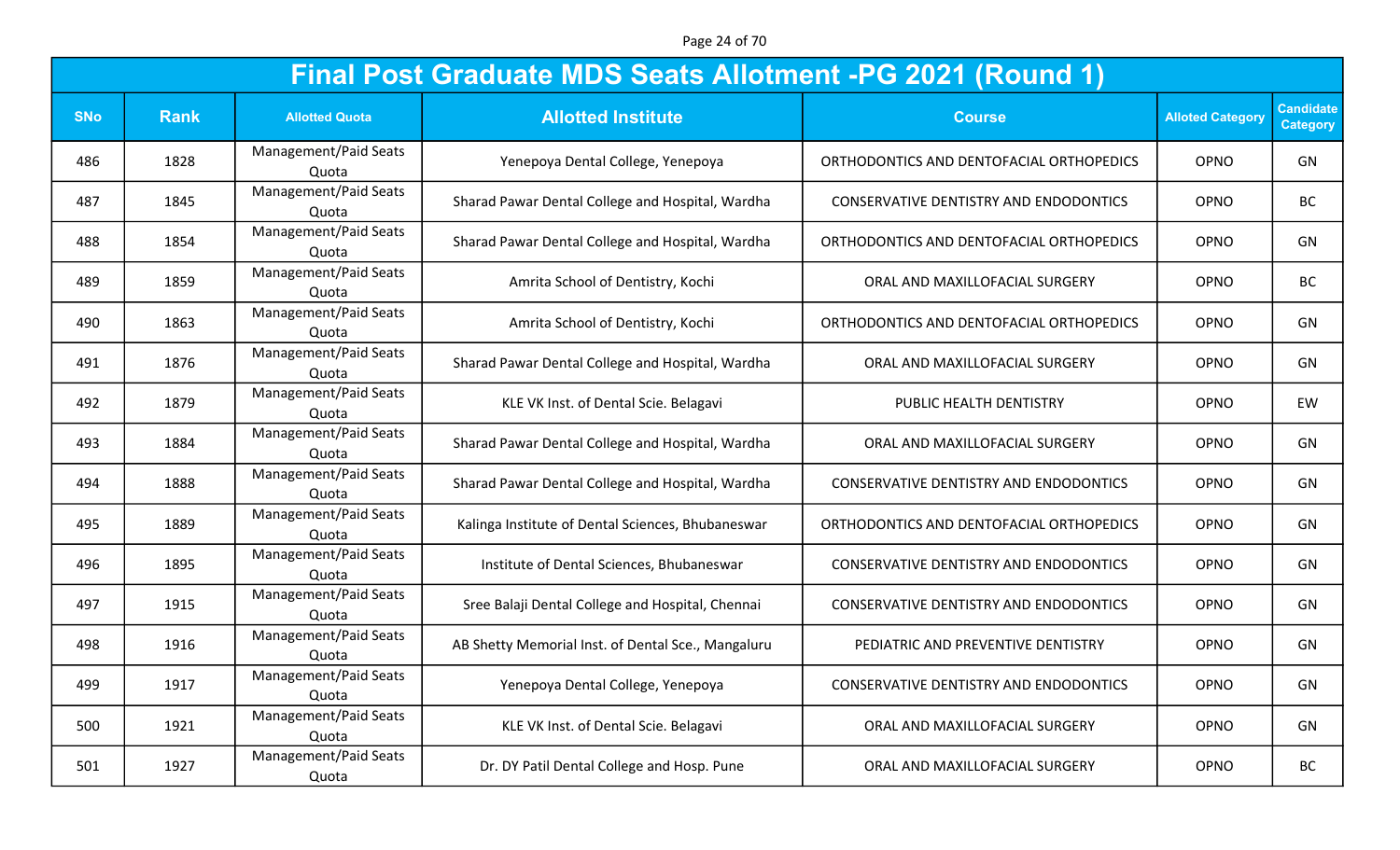Page 25 of 70

|            | <b>Final Post Graduate MDS Seats Allotment -PG 2021 (Round 1)</b> |                                |                                                       |                                          |                         |                                     |  |  |
|------------|-------------------------------------------------------------------|--------------------------------|-------------------------------------------------------|------------------------------------------|-------------------------|-------------------------------------|--|--|
| <b>SNo</b> | <b>Rank</b>                                                       | <b>Allotted Quota</b>          | <b>Allotted Institute</b>                             | <b>Course</b>                            | <b>Alloted Category</b> | <b>Candidate</b><br><b>Category</b> |  |  |
| 502        | 1931                                                              | Management/Paid Seats<br>Quota | Bharati Vidyapeeth DU Dental College and Hospt., Pune | ORAL AND MAXILLOFACIAL SURGERY           | OPNO                    | GN                                  |  |  |
| 503        | 1936                                                              | Management/Paid Seats<br>Quota | Sharad Pawar Dental College and Hospital, Wardha      | ORTHODONTICS AND DENTOFACIAL ORTHOPEDICS | OPNO                    | GN                                  |  |  |
| 504        | 1942                                                              | Management/Paid Seats<br>Quota | Yenepoya Dental College, Yenepoya                     | ORTHODONTICS AND DENTOFACIAL ORTHOPEDICS | OPNO                    | EW                                  |  |  |
| 505        | 1961                                                              | Management/Paid Seats<br>Quota | KLE VK Inst. of Dental Scie. Belagavi                 | ORAL AND MAXILLOFACIAL SURGERY           | OPNO                    | EW                                  |  |  |
| 506        | 1973                                                              | Management/Paid Seats<br>Quota | Manipal College of Dental Science, Mangalore          | PROSTHODONTICS AND CROWN AND BRIDGE      | OPNO                    | GN                                  |  |  |
| 507        | 1982                                                              | Management/Paid Seats<br>Quota | JSS Dental College and Hospital, Mysuru               | PEDIATRIC AND PREVENTIVE DENTISTRY       | OPNO                    | GN                                  |  |  |
| 508        | 1984                                                              | Management/Paid Seats<br>Quota | KLE VK Inst. of Dental Scie. Belagavi                 | CONSERVATIVE DENTISTRY AND ENDODONTICS   | OPNO                    | GN                                  |  |  |
| 509        | 1990                                                              | Management/Paid Seats<br>Quota | KLE VK Inst. of Dental Scie. Belagavi                 | PROSTHODONTICS AND CROWN AND BRIDGE      | OPNO                    | GN                                  |  |  |
| 510        | 2004                                                              | Management/Paid Seats<br>Quota | Kalinga Institute of Dental Sciences, Bhubaneswar     | PROSTHODONTICS AND CROWN AND BRIDGE      | OPNO                    | GN                                  |  |  |
| 511        | 2010                                                              | Management/Paid Seats<br>Quota | AB Shetty Memorial Inst. of Dental Sce., Mangaluru    | PROSTHODONTICS AND CROWN AND BRIDGE      | OPNO                    | GN                                  |  |  |
| 512        | 2011                                                              | Management/Paid Seats<br>Quota | Sharad Pawar Dental College and Hospital, Wardha      | ORTHODONTICS AND DENTOFACIAL ORTHOPEDICS | OPNO                    | GN                                  |  |  |
| 513        | 2038                                                              | Management/Paid Seats<br>Quota | Amrita School of Dentistry, Kochi                     | ORAL AND MAXILLOFACIAL SURGERY           | OPNO                    | GN                                  |  |  |
| 514        | 2053                                                              | Management/Paid Seats<br>Quota | Institute of Dental Sciences, Bhubaneswar             | ORTHODONTICS AND DENTOFACIAL ORTHOPEDICS | OPNO                    | GN                                  |  |  |
| 515        | 2056                                                              | Management/Paid Seats<br>Quota | Sri Siddhartha DentalCollege, Tumkur                  | ORTHODONTICS AND DENTOFACIAL ORTHOPEDICS | OPNO                    | BC                                  |  |  |
| 516        | 2064                                                              | Management/Paid Seats<br>Quota | <b>BVDU Dental College and Hospital, Sangli</b>       | ORAL AND MAXILLOFACIAL SURGERY           | OPNO                    | GN                                  |  |  |
| 517        | 2086                                                              | Management/Paid Seats<br>Quota | <b>BVDU Dental College and Hospital, Sangli</b>       | ORAL AND MAXILLOFACIAL SURGERY           | OPNO                    | GN                                  |  |  |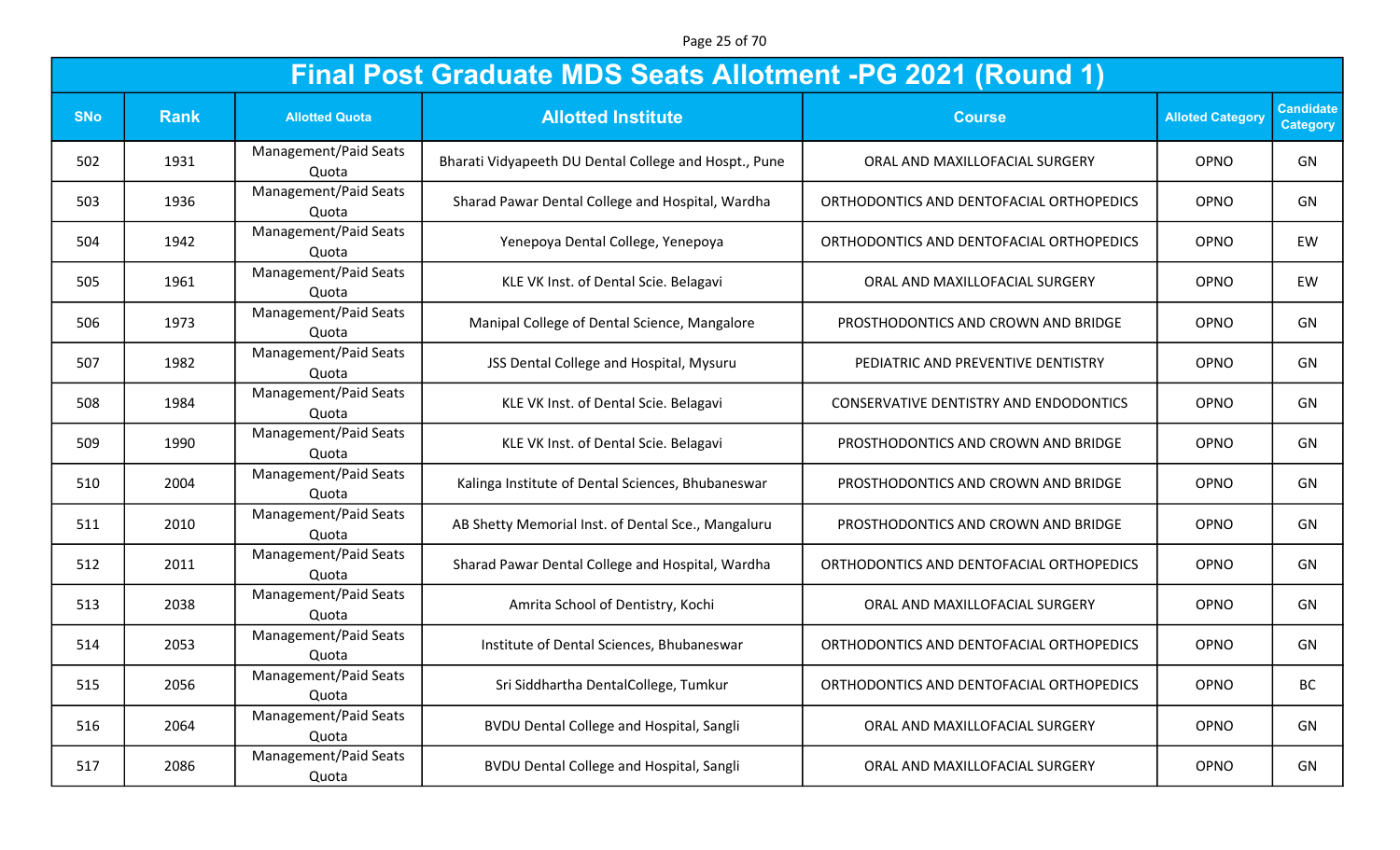Page 26 of 70

|            | <b>Final Post Graduate MDS Seats Allotment -PG 2021 (Round 1)</b> |                                |                                                            |                                               |                         |                                     |  |  |
|------------|-------------------------------------------------------------------|--------------------------------|------------------------------------------------------------|-----------------------------------------------|-------------------------|-------------------------------------|--|--|
| <b>SNo</b> | <b>Rank</b>                                                       | <b>Allotted Quota</b>          | <b>Allotted Institute</b>                                  | <b>Course</b>                                 | <b>Alloted Category</b> | <b>Candidate</b><br><b>Category</b> |  |  |
| 518        | 2111                                                              | Management/Paid Seats<br>Quota | Sree Balaji Dental College and Hospital, Chennai           | ORTHODONTICS AND DENTOFACIAL ORTHOPEDICS      | OPNO                    | <b>BC</b>                           |  |  |
| 519        | 2123                                                              | Management/Paid Seats<br>Quota | SRM Dental College, Chennai                                | ORTHODONTICS AND DENTOFACIAL ORTHOPEDICS      | OPNO                    | <b>BC</b>                           |  |  |
| 520        | 2128                                                              | Management/Paid Seats<br>Quota | KLE VK Inst. of Dental Scie. Belagavi                      | <b>CONSERVATIVE DENTISTRY AND ENDODONTICS</b> | OPNO                    | <b>BC</b>                           |  |  |
| 521        | 2133                                                              | Management/Paid Seats<br>Quota | Yenepoya Dental College, Yenepoya                          | ORTHODONTICS AND DENTOFACIAL ORTHOPEDICS      | OPNO                    | GN                                  |  |  |
| 522        | 2137                                                              | Management/Paid Seats<br>Quota | K M Shah Dental College, SumanDeep Vidyapeeth,<br>Vadodara | ORAL AND MAXILLOFACIAL SURGERY                | OPNO                    | EW                                  |  |  |
| 523        | 2150                                                              | Management/Paid Seats<br>Quota | KLE VK Inst. of Dental Scie. Belagavi                      | PEDIATRIC AND PREVENTIVE DENTISTRY            | OPNO                    | GN                                  |  |  |
| 524        | 2152                                                              | Management/Paid Seats<br>Quota | KLE VK Inst. of Dental Scie. Belagavi                      | <b>CONSERVATIVE DENTISTRY AND ENDODONTICS</b> | OPNO                    | <b>BC</b>                           |  |  |
| 525        | 2158                                                              | Management/Paid Seats<br>Quota | Dr. DY Patil Dental College and Hosp. Pune                 | ORTHODONTICS AND DENTOFACIAL ORTHOPEDICS      | OPNO                    | GN                                  |  |  |
| 526        | 2164                                                              | Management/Paid Seats<br>Quota | MM College of Dental Scie. and Res., Mullana               | ORTHODONTICS AND DENTOFACIAL ORTHOPEDICS      | OPNO                    | GN                                  |  |  |
| 527        | 2204                                                              | Management/Paid Seats<br>Quota | Dr. DY Patil Dental College and Hosp. Pune                 | CONSERVATIVE DENTISTRY AND ENDODONTICS        | OPNO                    | GN                                  |  |  |
| 528        | 2212                                                              | Management/Paid Seats<br>Quota | Rural Dental College, Loni                                 | ORAL AND MAXILLOFACIAL SURGERY                | OPNO                    | GN                                  |  |  |
| 529        | 2229                                                              | Management/Paid Seats<br>Quota | Bharati Vidyapeeth DU Dental College and Hospt., Pune      | PROSTHODONTICS AND CROWN AND BRIDGE           | OPNO                    | GN                                  |  |  |
| 530        | 2236                                                              | Management/Paid Seats<br>Quota | Meenakshi Ammal Dental College and Host., Chennai          | ORTHODONTICS AND DENTOFACIAL ORTHOPEDICS      | OPNO                    | <b>BC</b>                           |  |  |
| 531        | 2239                                                              | Management/Paid Seats<br>Quota | Sharad Pawar Dental College and Hospital, Wardha           | ORAL AND MAXILLOFACIAL SURGERY                | OPNO                    | GN                                  |  |  |
| 532        | 2247                                                              | Management/Paid Seats<br>Quota | JSS Dental College and Hospital, Mysuru                    | PROSTHODONTICS AND CROWN AND BRIDGE           | OPNO                    | GN                                  |  |  |
| 533        | 2249                                                              | Management/Paid Seats<br>Quota | JSS Dental College and Hospital, Mysuru                    | PROSTHODONTICS AND CROWN AND BRIDGE           | OPNO                    | GN                                  |  |  |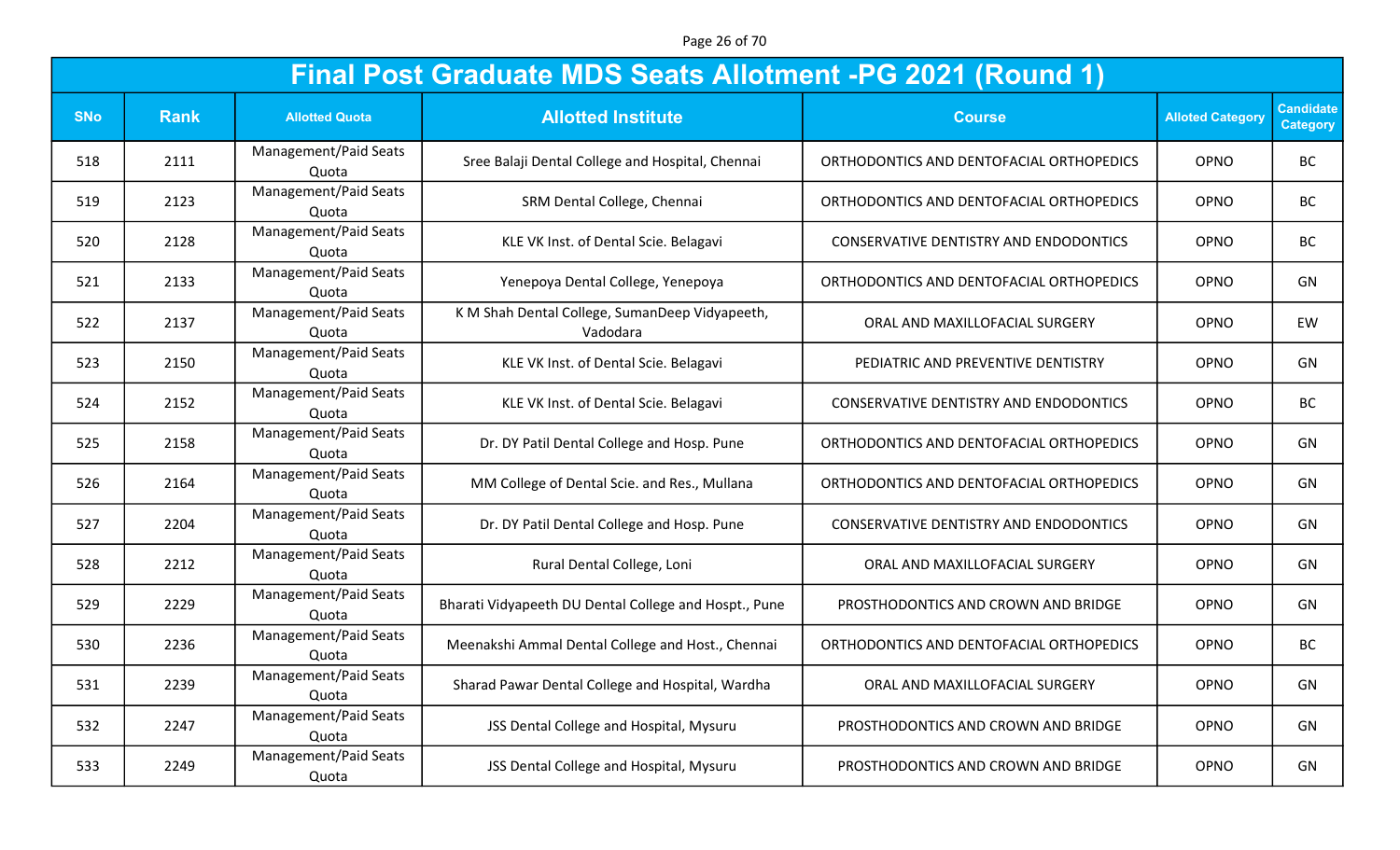Page 27 of 70

|            | Final Post Graduate MDS Seats Allotment -PG 2021 (Round 1) |                                |                                                            |                                               |                         |                                     |  |  |
|------------|------------------------------------------------------------|--------------------------------|------------------------------------------------------------|-----------------------------------------------|-------------------------|-------------------------------------|--|--|
| <b>SNo</b> | <b>Rank</b>                                                | <b>Allotted Quota</b>          | <b>Allotted Institute</b>                                  | <b>Course</b>                                 | <b>Alloted Category</b> | <b>Candidate</b><br><b>Category</b> |  |  |
| 534        | 2254                                                       | Jain Minority Quota            | K M Shah Dental College, SumanDeep Vidyapeeth,<br>Vadodara | ORTHODONTICS AND DENTOFACIAL ORTHOPEDICS      | OPNO                    | EW                                  |  |  |
| 535        | 2255                                                       | Management/Paid Seats<br>Quota | Dr. DY Patil Dental College and Hosp. Pune                 | ORAL AND MAXILLOFACIAL SURGERY                | OPNO                    | GN                                  |  |  |
| 536        | 2293                                                       | Management/Paid Seats<br>Quota | Dr. DY Patil Dental College and Hosp. Pune                 | ORTHODONTICS AND DENTOFACIAL ORTHOPEDICS      | OPNO                    | GN                                  |  |  |
| 537        | 2304                                                       | Management/Paid Seats<br>Quota | Saveetha Dental College, Chennai                           | CONSERVATIVE DENTISTRY AND ENDODONTICS        | OPNO                    | <b>BC</b>                           |  |  |
| 538        | 2305                                                       | Management/Paid Seats<br>Quota | JSS Dental College and Hospital, Mysuru                    | PROSTHODONTICS AND CROWN AND BRIDGE           | OPNO                    | <b>BC</b>                           |  |  |
| 539        | 2307                                                       | Management/Paid Seats<br>Quota | Kalinga Institute of Dental Sciences, Bhubaneswar          | PEDIATRIC AND PREVENTIVE DENTISTRY            | OPNO                    | GN                                  |  |  |
| 540        | 2332                                                       | Management/Paid Seats<br>Quota | Sharad Pawar Dental College and Hospital, Wardha           | ORAL AND MAXILLOFACIAL SURGERY                | OPNO                    | <b>BC</b>                           |  |  |
| 541        | 2333                                                       | Management/Paid Seats<br>Quota | JSS Dental College and Hospital, Mysuru                    | PROSTHODONTICS AND CROWN AND BRIDGE           | OPNO                    | GN                                  |  |  |
| 542        | 2348                                                       | Management/Paid Seats<br>Quota | Manipal College of Dental Sce., Manipal                    | ORAL AND MAXILLOFACIAL SURGERY                | <b>OPNO</b>             | GN                                  |  |  |
| 543        | 2349                                                       | Management/Paid Seats<br>Quota | Institute of Dental Sciences, Bhubaneswar                  | PROSTHODONTICS AND CROWN AND BRIDGE           | OPNO                    | GN                                  |  |  |
| 544        | 2371                                                       | Management/Paid Seats<br>Quota | BVDU Dental College and Hospital, Navi Mumbai              | CONSERVATIVE DENTISTRY AND ENDODONTICS        | OPNO                    | GN                                  |  |  |
| 545        | 2389                                                       | Management/Paid Seats<br>Quota | Sree Balaji Dental College and Hospital, Chennai           | ORAL AND MAXILLOFACIAL SURGERY                | OPNO                    | GN                                  |  |  |
| 546        | 2396                                                       | Management/Paid Seats<br>Quota | Dr. DY Patil Dental College and Hosp. Navi Mumbai          | <b>CONSERVATIVE DENTISTRY AND ENDODONTICS</b> | OPNO                    | GN                                  |  |  |
| 547        | 2406                                                       | Management/Paid Seats<br>Quota | Sri Ramachandra Dental and Hospt., Chennai                 | PROSTHODONTICS AND CROWN AND BRIDGE           | OPNO                    | GN                                  |  |  |
| 548        | 2416                                                       | Management/Paid Seats<br>Quota | JSS Dental College and Hospital, Mysuru                    | PROSTHODONTICS AND CROWN AND BRIDGE           | OPNO                    | GN                                  |  |  |
| 549        | 2421                                                       | Management/Paid Seats<br>Quota | BVDU Dental College and Hospital, Navi Mumbai              | CONSERVATIVE DENTISTRY AND ENDODONTICS        | OPNO                    | BC                                  |  |  |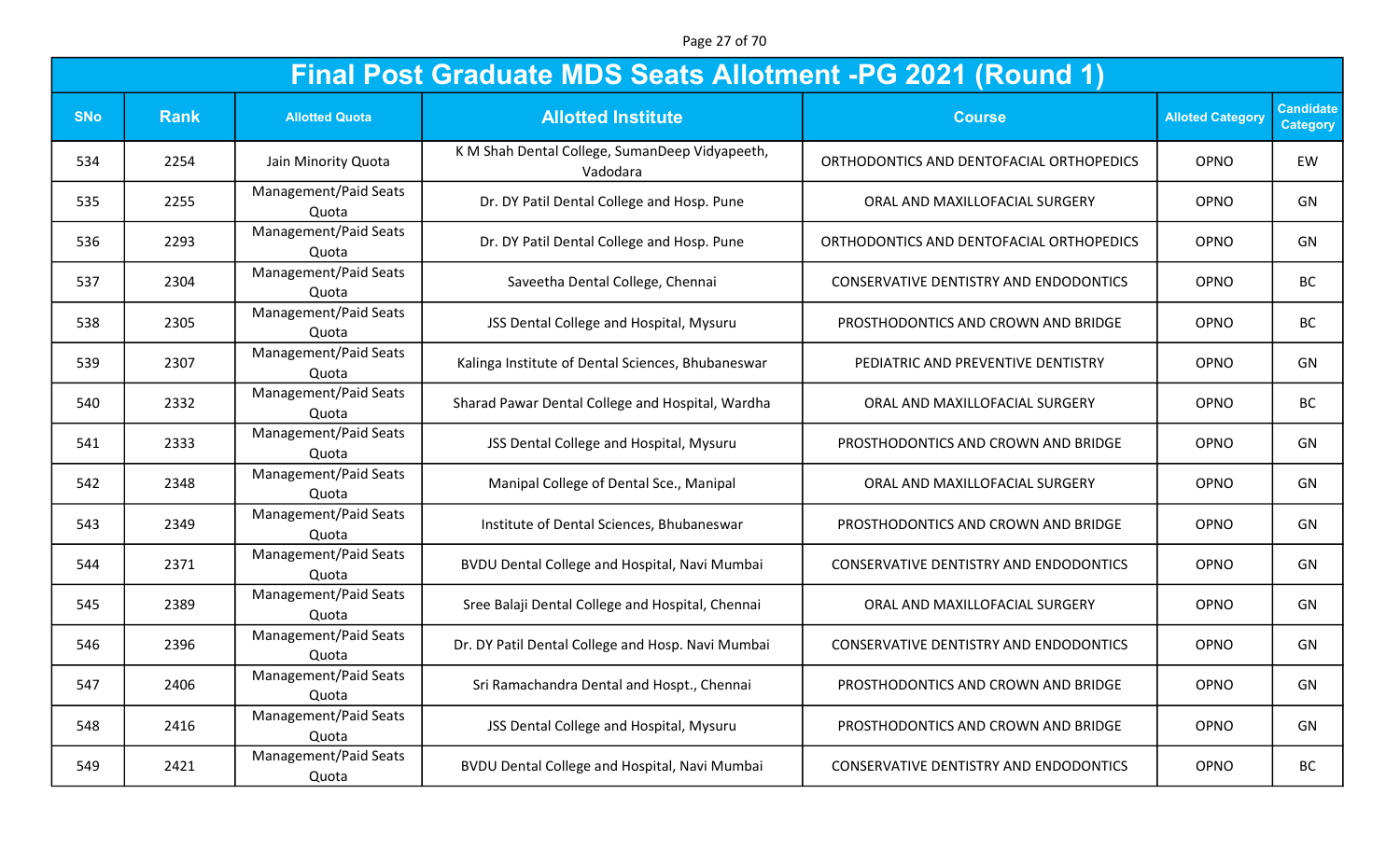Page 28 of 70

|            | <b>Final Post Graduate MDS Seats Allotment -PG 2021 (Round 1)</b> |                                |                                                            |                                          |                         |                                     |  |  |
|------------|-------------------------------------------------------------------|--------------------------------|------------------------------------------------------------|------------------------------------------|-------------------------|-------------------------------------|--|--|
| <b>SNo</b> | <b>Rank</b>                                                       | <b>Allotted Quota</b>          | <b>Allotted Institute</b>                                  | <b>Course</b>                            | <b>Alloted Category</b> | <b>Candidate</b><br><b>Category</b> |  |  |
| 550        | 2429                                                              | Management/Paid Seats<br>Quota | JSS Dental College and Hospital, Mysuru                    | PEDIATRIC AND PREVENTIVE DENTISTRY       | OPNO                    | GN                                  |  |  |
| 551        | 2432                                                              | Management/Paid Seats<br>Quota | Bharati Vidyapeeth DU Dental College and Hospt., Pune      | PROSTHODONTICS AND CROWN AND BRIDGE      | OPNO                    | GN                                  |  |  |
| 552        | 2433                                                              | Management/Paid Seats<br>Quota | K M Shah Dental College, SumanDeep Vidyapeeth,<br>Vadodara | ORTHODONTICS AND DENTOFACIAL ORTHOPEDICS | OPNO                    | GN                                  |  |  |
| 553        | 2446                                                              | Management/Paid Seats<br>Quota | BVDU Dental College and Hospital, Navi Mumbai              | ORTHODONTICS AND DENTOFACIAL ORTHOPEDICS | OPNO                    | GN                                  |  |  |
| 554        | 2456                                                              | Management/Paid Seats          | Meenakshi Ammal Dental College and Host., Chennai          | ORAL AND MAXILLOFACIAL SURGERY           | OPNO                    | GN                                  |  |  |
| 555        | 2461                                                              | Management/Paid Seats          | Dr. DY Patil Dental College and Hosp. Navi Mumbai          | ORAL AND MAXILLOFACIAL SURGERY           | OPNO                    | GN                                  |  |  |
| 556        | 2464                                                              | Management/Paid Seats<br>Quota | KLE VK Inst. of Dental Scie. Belagavi                      | ORAL MEDICINE AND RADIOLOGY              | OPNO                    | <b>BC</b>                           |  |  |
| 557        | 2471                                                              | Management/Paid Seats<br>Quota | Saveetha Dental College, Chennai                           | PROSTHODONTICS AND CROWN AND BRIDGE      | OPNO                    | GN                                  |  |  |
| 558        | 2480                                                              | Management/Paid Seats<br>Quota | Saveetha Dental College, Chennai                           | PUBLIC HEALTH DENTISTRY                  | OPNO                    | <b>BC</b>                           |  |  |
| 559        | 2481                                                              | Management/Paid Seats<br>Quota | Saveetha Dental College, Chennai                           | ORTHODONTICS AND DENTOFACIAL ORTHOPEDICS | OPNO                    | GN                                  |  |  |
| 560        | 2490                                                              | Management/Paid Seats<br>Quota | School of Dental Sciences and KIMSDU, Karad                | ORAL AND MAXILLOFACIAL SURGERY           | OPNO                    | GN                                  |  |  |
| 561        | 2505                                                              | Management/Paid Seats<br>Quota | Dr. DY Patil Dental College and Hosp. Pune                 | ORAL AND MAXILLOFACIAL SURGERY           | OPNO                    | GN                                  |  |  |
| 562        | 2518                                                              | Management/Paid Seats<br>Quota | Rural Dental College, Loni                                 | CONSERVATIVE DENTISTRY AND ENDODONTICS   | OPNO                    | GN                                  |  |  |
| 563        | 2530                                                              | Management/Paid Seats<br>Quota | Manipal College of Dental Sce., Manipal                    | CONSERVATIVE DENTISTRY AND ENDODONTICS   | OPNO                    | GN                                  |  |  |
| 564        | 2531                                                              | All India Quota                | Government Dental College Hospital, Hyderabad              | ORAL AND MAXILLOFACIAL SURGERY           | <b>STNO</b>             | <b>ST</b>                           |  |  |
| 565        | 2539                                                              | Management/Paid Seats<br>Quota | Institute of Dental Sciences, Bhubaneswar                  | ORTHODONTICS AND DENTOFACIAL ORTHOPEDICS | OPNO                    | EW                                  |  |  |
| 566        | 2540                                                              | Management/Paid Seats<br>Quota | Yenepoya Dental College, Yenepoya                          | ORAL AND MAXILLOFACIAL SURGERY           | OPNO                    | GN                                  |  |  |
| 567        | 2549                                                              | Management/Paid Seats<br>Quota | Saveetha Dental College, Chennai                           | ORTHODONTICS AND DENTOFACIAL ORTHOPEDICS | OPNO                    | GN                                  |  |  |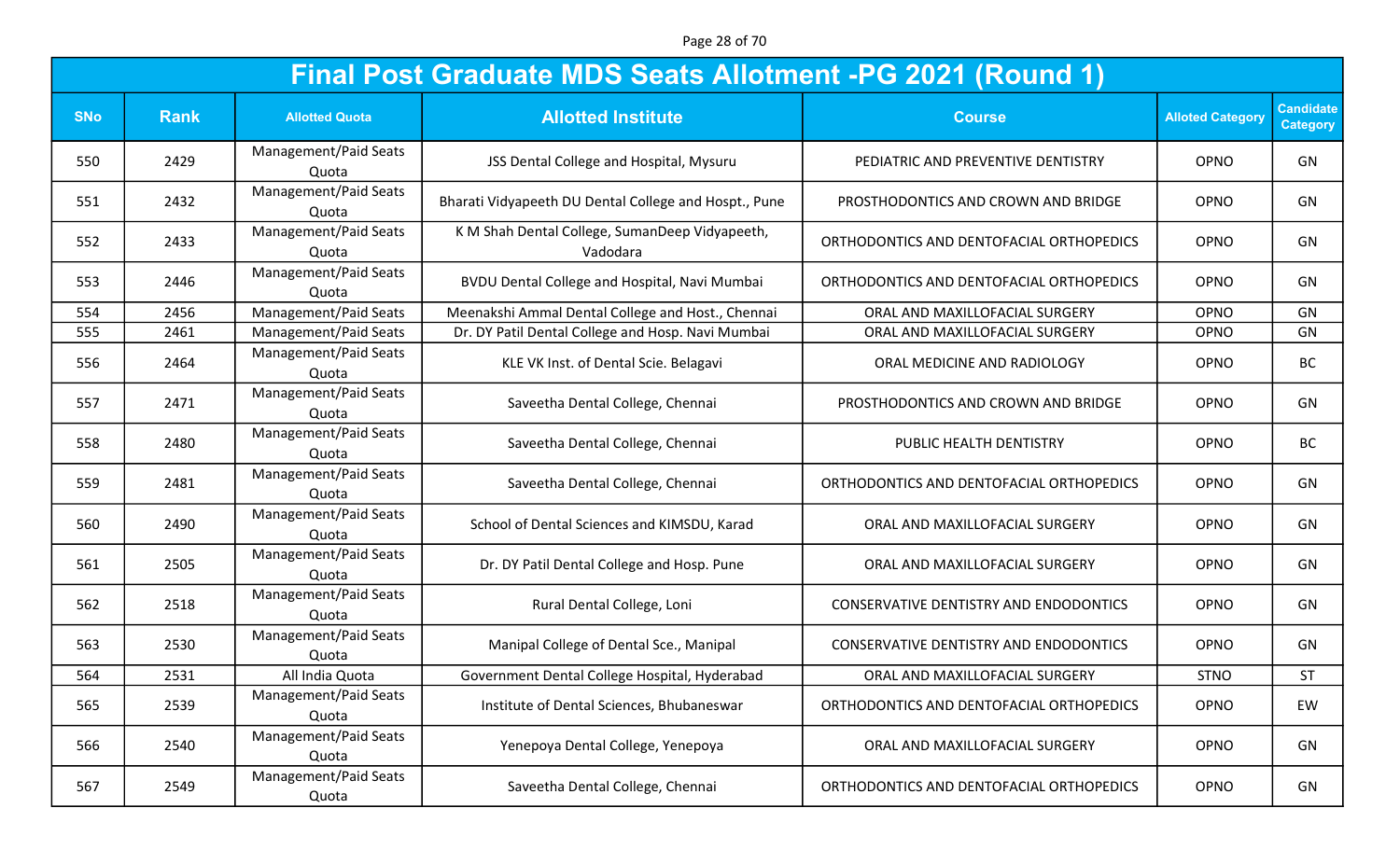Page 29 of 70

|            | Final Post Graduate MDS Seats Allotment -PG 2021 (Round 1) |                                |                                                    |                                               |                         |                                     |  |  |
|------------|------------------------------------------------------------|--------------------------------|----------------------------------------------------|-----------------------------------------------|-------------------------|-------------------------------------|--|--|
| <b>SNo</b> | <b>Rank</b>                                                | <b>Allotted Quota</b>          | <b>Allotted Institute</b>                          | <b>Course</b>                                 | <b>Alloted Category</b> | <b>Candidate</b><br><b>Category</b> |  |  |
| 568        | 2553                                                       | Management/Paid Seats<br>Quota | Saveetha Dental College, Chennai                   | ORTHODONTICS AND DENTOFACIAL ORTHOPEDICS      | OPNO                    | GN                                  |  |  |
| 569        | 2557                                                       | Management/Paid Seats<br>Quota | Meenakshi Ammal Dental College and Host., Chennai  | CONSERVATIVE DENTISTRY AND ENDODONTICS        | OPNO                    | <b>BC</b>                           |  |  |
| 570        | 2559                                                       | Management/Paid Seats<br>Quota | Manipal College of Dental Science, Mangalore       | ORTHODONTICS AND DENTOFACIAL ORTHOPEDICS      | OPNO                    | GN                                  |  |  |
| 571        | 2562                                                       | Management/Paid Seats<br>Quota | Yenepoya Dental College, Yenepoya                  | ORAL AND MAXILLOFACIAL SURGERY                | OPNO                    | GN                                  |  |  |
| 572        | 2563                                                       | Management/Paid Seats<br>Quota | AB Shetty Memorial Inst. of Dental Sce., Mangaluru | PEDIATRIC AND PREVENTIVE DENTISTRY            | OPNO                    | GN                                  |  |  |
| 573        | 2567                                                       | Management/Paid Seats<br>Quota | Dr. DY Patil Dental College and Hosp. Pune         | PROSTHODONTICS AND CROWN AND BRIDGE           | OPNO                    | GN                                  |  |  |
| 574        | 2578                                                       | Management/Paid Seats<br>Quota | KLE VK Inst. of Dental Scie. Belagavi              | PROSTHODONTICS AND CROWN AND BRIDGE           | OPNO                    | GN                                  |  |  |
| 575        | 2584                                                       | Management/Paid Seats<br>Quota | MM College of Dental Scie. and Res., Mullana       | ORAL AND MAXILLOFACIAL SURGERY                | OPNO                    | EW                                  |  |  |
| 576        | 2594                                                       | Management/Paid Seats<br>Quota | Institute of Dental Sciences, Bhubaneswar          | ORTHODONTICS AND DENTOFACIAL ORTHOPEDICS      | OPNO                    | GN                                  |  |  |
| 577        | 2609                                                       | Management/Paid Seats<br>Quota | Dr. DY Patil Dental College and Hosp. Pune         | <b>CONSERVATIVE DENTISTRY AND ENDODONTICS</b> | OPNO                    | GN                                  |  |  |
| 578        | 2619                                                       | Management/Paid Seats          | KLE VK Inst. of Dental Scie. Belagavi              | ORAL MEDICINE AND RADIOLOGY                   | OPNO                    | EW                                  |  |  |
| 579        | 2622                                                       | Management/Paid Seats          | Saveetha Dental College, Chennai                   | ORAL AND MAXILLOFACIAL PATHOLOGY AND ORAL     | OPNO                    | <b>BC</b>                           |  |  |
| 580        | 2636                                                       | Management/Paid Seats          | K M Shah Dental College, SumanDeep Vidyapeeth,     | ORAL AND MAXILLOFACIAL SURGERY                | OPNO                    | GN                                  |  |  |
| 581        | 2648                                                       | All India Quota                | Faculty of Dental Sciences, KGMU, Lucknow          | PERIODONTOLOGY                                | <b>STNO</b>             | <b>ST</b>                           |  |  |
| 582        | 2657                                                       | Management/Paid Seats<br>Quota | JSS Dental College and Hospital, Mysuru            | PEDIATRIC AND PREVENTIVE DENTISTRY            | OPNO                    | <b>BC</b>                           |  |  |
| 583        | 2665                                                       | Management/Paid Seats          | Saveetha Dental College, Chennai                   | CONSERVATIVE DENTISTRY AND ENDODONTICS        | OPNO                    | BC                                  |  |  |
| 584        | 2670                                                       | Management/Paid Seats<br>Quota | Manipal College of Dental Sce., Manipal            | CONSERVATIVE DENTISTRY AND ENDODONTICS        | OPNO                    | GN                                  |  |  |
| 585        | 2671                                                       | Management/Paid Seats          | JSS Dental College and Hospital, Mysuru            | PEDIATRIC AND PREVENTIVE DENTISTRY            | OPNO                    | BC                                  |  |  |
| 586        | 2675                                                       | Management/Paid Seats<br>Quota | Yenepoya Dental College, Yenepoya                  | PEDIATRIC AND PREVENTIVE DENTISTRY            | OPNO                    | GN                                  |  |  |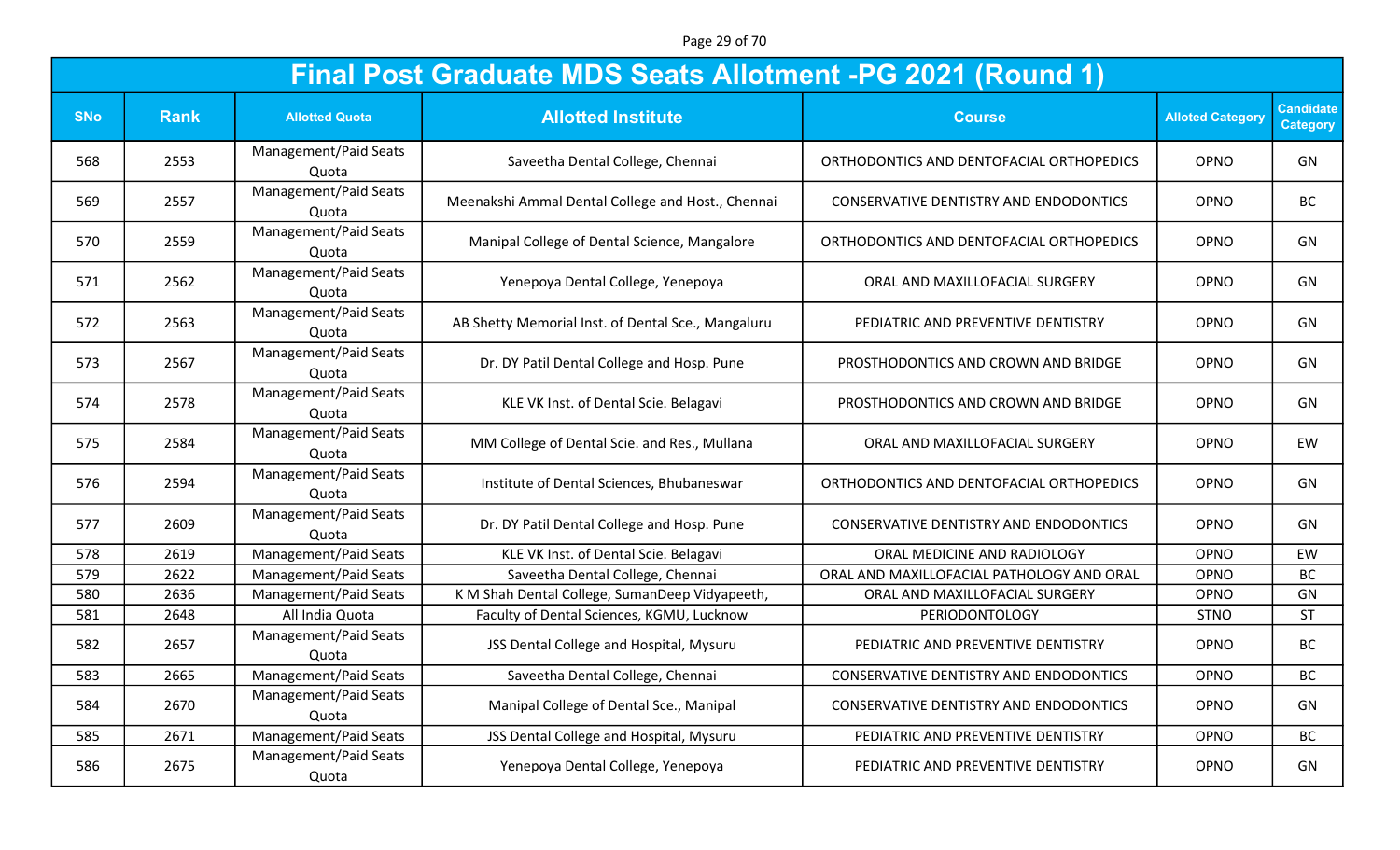Page 30 of 70

|            | <b>Final Post Graduate MDS Seats Allotment -PG 2021 (Round 1)</b> |                                |                                                            |                                               |                         |                                     |  |  |
|------------|-------------------------------------------------------------------|--------------------------------|------------------------------------------------------------|-----------------------------------------------|-------------------------|-------------------------------------|--|--|
| <b>SNo</b> | <b>Rank</b>                                                       | <b>Allotted Quota</b>          | <b>Allotted Institute</b>                                  | <b>Course</b>                                 | <b>Alloted Category</b> | <b>Candidate</b><br><b>Category</b> |  |  |
| 587        | 2676                                                              | Management/Paid Seats<br>Quota | Bharati Vidyapeeth DU Dental College and Hospt., Pune      | PROSTHODONTICS AND CROWN AND BRIDGE           | OPNO                    | GN                                  |  |  |
| 588        | 2680                                                              | Management/Paid Seats<br>Quota | Kalinga Institute of Dental Sciences, Bhubaneswar          | PROSTHODONTICS AND CROWN AND BRIDGE           | OPNO                    | GN                                  |  |  |
| 589        | 2705                                                              | Management/Paid Seats<br>Quota | K M Shah Dental College, SumanDeep Vidyapeeth,<br>Vadodara | CONSERVATIVE DENTISTRY AND ENDODONTICS        | OPNO                    | GN                                  |  |  |
| 590        | 2706                                                              | Management/Paid Seats<br>Quota | Dr. DY Patil Dental College and Hosp. Pune                 | ORAL AND MAXILLOFACIAL SURGERY                | OPNO                    | GN                                  |  |  |
| 591        | 2715                                                              | Management/Paid Seats          | Bharati Vidyapeeth DU Dental College and Hospt., Pune      | PROSTHODONTICS AND CROWN AND BRIDGE           | OPNO                    | GN                                  |  |  |
| 592        | 2731                                                              | Management/Paid Seats<br>Quota | AB Shetty Memorial Inst. of Dental Sce., Mangaluru         | PERIODONTOLOGY                                | OPNO                    | GN                                  |  |  |
| 593        | 2743                                                              | Management/Paid Seats<br>Quota | Institute of Dental Sciences, Bhubaneswar                  | PROSTHODONTICS AND CROWN AND BRIDGE           | OPNO                    | GN                                  |  |  |
| 594        | 2750                                                              | All India Quota                | Government Dental College, Chennai                         | CONSERVATIVE DENTISTRY AND ENDODONTICS        | <b>STNO</b>             | <b>ST</b>                           |  |  |
| 595        | 2761                                                              | Management/Paid Seats<br>Quota | Saveetha Dental College, Chennai                           | <b>CONSERVATIVE DENTISTRY AND ENDODONTICS</b> | OPNO                    | <b>BC</b>                           |  |  |
| 596        | 2762                                                              | All India Quota                | Government Dental College, Chennai                         | PROSTHODONTICS AND CROWN AND BRIDGE           | <b>STNO</b>             | <b>ST</b>                           |  |  |
| 597        | 2767                                                              | Management/Paid Seats<br>Quota | Sri Ramachandra Dental and Hospt., Chennai                 | PROSTHODONTICS AND CROWN AND BRIDGE           | OPNO                    | GN                                  |  |  |
| 598        | 2769                                                              | All India Quota                | Post Graduate Institute of Dental Sciences, Rohtak         | ORAL MEDICINE AND RADIOLOGY                   | <b>STNO</b>             | <b>ST</b>                           |  |  |
| 599        | 2771                                                              | Management/Paid Seats<br>Quota | Manipal College of Dental Science, Mangalore               | ORAL AND MAXILLOFACIAL SURGERY                | OPNO                    | GN                                  |  |  |
| 600        | 2772                                                              | Management/Paid Seats<br>Quota | K M Shah Dental College, SumanDeep Vidyapeeth,<br>Vadodara | ORAL AND MAXILLOFACIAL SURGERY                | OPNO                    | GN                                  |  |  |
| 601        | 2778                                                              | Management/Paid Seats<br>Quota | KLE VK Inst. of Dental Scie. Belagavi                      | PUBLIC HEALTH DENTISTRY                       | OPNO                    | <b>BC</b>                           |  |  |
| 602        | 2781                                                              | Management/Paid Seats          | KLE VK Inst. of Dental Scie. Belagavi                      | PROSTHODONTICS AND CROWN AND BRIDGE           | OPNO                    | GN                                  |  |  |
| 603        | 2788                                                              | Management/Paid Seats<br>Quota | Amrita School of Dentistry, Kochi                          | CONSERVATIVE DENTISTRY AND ENDODONTICS        | OPNO                    | BC                                  |  |  |
| 604        | 2789                                                              | Management/Paid Seats<br>Quota | Saveetha Dental College, Chennai                           | PERIODONTOLOGY                                | OPNO                    | GN                                  |  |  |
| 605        | 2802                                                              | Management/Paid Seats<br>Quota | School of Dental Sciences and KIMSDU, Karad                | ORAL AND MAXILLOFACIAL SURGERY                | OPNO                    | GN                                  |  |  |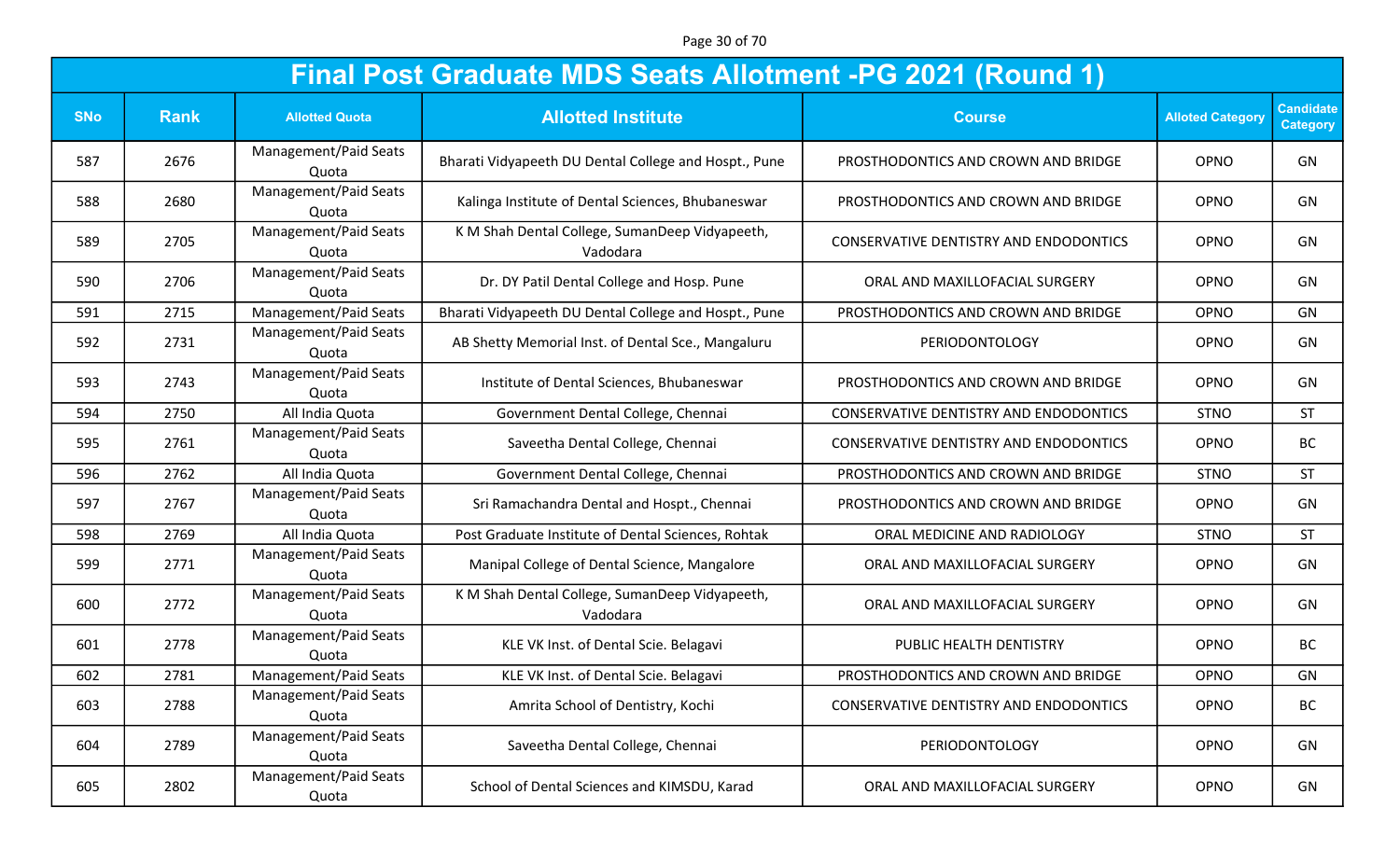Page 31 of 70

|            | <b>Final Post Graduate MDS Seats Allotment -PG 2021 (Round 1)</b> |                                |                                                       |                                                                  |                         |                                     |  |  |  |
|------------|-------------------------------------------------------------------|--------------------------------|-------------------------------------------------------|------------------------------------------------------------------|-------------------------|-------------------------------------|--|--|--|
| <b>SNo</b> | <b>Rank</b>                                                       | <b>Allotted Quota</b>          | <b>Allotted Institute</b>                             | <b>Course</b>                                                    | <b>Alloted Category</b> | <b>Candidate</b><br><b>Category</b> |  |  |  |
| 606        | 2837                                                              | Management/Paid Seats<br>Quota | Saveetha Dental College, Chennai                      | CONSERVATIVE DENTISTRY AND ENDODONTICS                           | OPNO                    | GN                                  |  |  |  |
| 607        | 2839                                                              | Management/Paid Seats<br>Quota | Rural Dental College, Loni                            | CONSERVATIVE DENTISTRY AND ENDODONTICS                           | OPNO                    | GN                                  |  |  |  |
| 608        | 2848                                                              | Management/Paid Seats<br>Quota | Manipal College of Dental Science, Mangalore          | ORAL AND MAXILLOFACIAL SURGERY                                   | OPNO                    | GN                                  |  |  |  |
| 609        | 2859                                                              | Management/Paid Seats<br>Quota | Bharati Vidyapeeth DU Dental College and Hospt., Pune | PEDIATRIC AND PREVENTIVE DENTISTRY                               | OPNO                    | GN                                  |  |  |  |
| 610        | 2863                                                              | Management/Paid Seats<br>Quota | Meenakshi Ammal Dental College and Host., Chennai     | <b>CONSERVATIVE DENTISTRY AND ENDODONTICS</b>                    | OPNO                    | GN                                  |  |  |  |
| 611        | 2869                                                              | Management/Paid Seats<br>Quota | Manipal College of Dental Sce., Manipal               | CONSERVATIVE DENTISTRY AND ENDODONTICS                           | OPNO                    | <b>BC</b>                           |  |  |  |
| 612        | 2875                                                              | Management/Paid Seats<br>Quota | MM College of Dental Scie. and Res., Mullana          | ORTHODONTICS AND DENTOFACIAL ORTHOPEDICS                         | OPNO                    | SC                                  |  |  |  |
| 613        | 2890                                                              | Management/Paid Seats<br>Quota | Manipal College of Dental Science, Mangalore          | PROSTHODONTICS AND CROWN AND BRIDGE                              | OPNO                    | GN                                  |  |  |  |
| 614        | 2896                                                              | Management/Paid Seats<br>Quota | Saveetha Dental College, Chennai                      | ORAL AND MAXILLOFACIAL PATHOLOGY AND ORAL<br><b>MICROBIOLOGY</b> | OPNO                    | GN                                  |  |  |  |
| 615        | 2897                                                              | Management/Paid Seats<br>Quota | Dr. DY Patil Dental College and Hosp. Pune            | PROSTHODONTICS AND CROWN AND BRIDGE                              | OPNO                    | GN                                  |  |  |  |
| 616        | 2905                                                              | Management/Paid Seats<br>Quota | KLE VK Inst. of Dental Scie. Belagavi                 | PROSTHODONTICS AND CROWN AND BRIDGE                              | OPNO                    | GN                                  |  |  |  |
| 617        | 2910                                                              | Management/Paid Seats<br>Quota | Yenepoya Dental College, Yenepoya                     | ORAL AND MAXILLOFACIAL SURGERY                                   | OPNO                    | GN                                  |  |  |  |
| 618        | 2937                                                              | Management/Paid Seats<br>Quota | <b>BVDU Dental College and Hospital, Sangli</b>       | ORAL AND MAXILLOFACIAL SURGERY                                   | OPNO                    | EW                                  |  |  |  |
| 619        | 2938                                                              | Management/Paid Seats<br>Quota | Yenepoya Dental College, Yenepoya                     | PUBLIC HEALTH DENTISTRY                                          | OPNO                    | BC                                  |  |  |  |
| 620        | 2944                                                              | Management/Paid Seats<br>Quota | BVDU Dental College and Hospital, Navi Mumbai         | <b>CONSERVATIVE DENTISTRY AND ENDODONTICS</b>                    | OPNO                    | GN                                  |  |  |  |
| 621        | 2948                                                              | Management/Paid Seats<br>Quota | Sree Balaji Dental College and Hospital, Chennai      | CONSERVATIVE DENTISTRY AND ENDODONTICS                           | OPNO                    | BC                                  |  |  |  |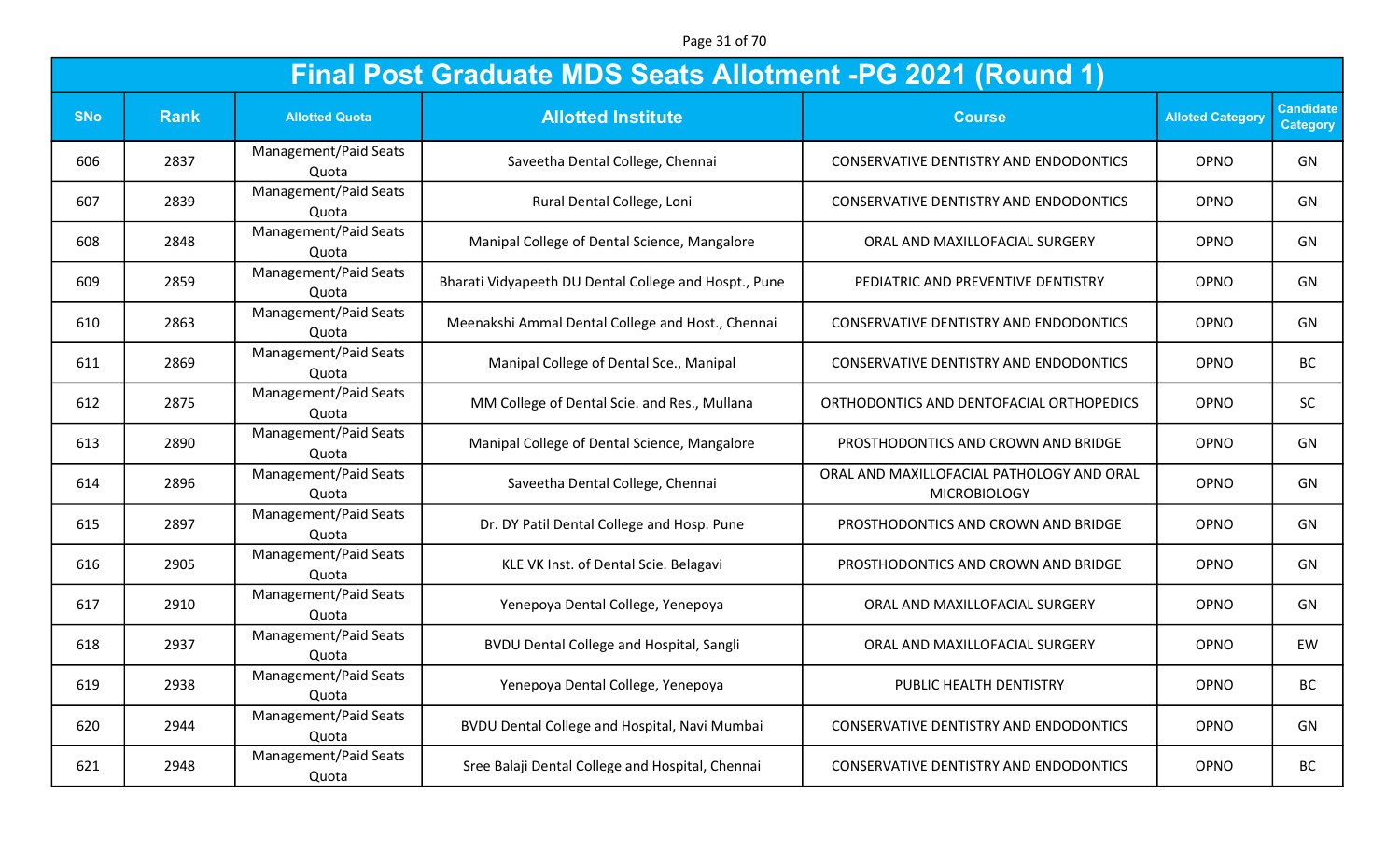Page 32 of 70

|            | <b>Final Post Graduate MDS Seats Allotment -PG 2021 (Round 1)</b> |                                |                                                            |                                                                  |                         |                                     |  |  |
|------------|-------------------------------------------------------------------|--------------------------------|------------------------------------------------------------|------------------------------------------------------------------|-------------------------|-------------------------------------|--|--|
| <b>SNo</b> | <b>Rank</b>                                                       | <b>Allotted Quota</b>          | <b>Allotted Institute</b>                                  | <b>Course</b>                                                    | <b>Alloted Category</b> | <b>Candidate</b><br><b>Category</b> |  |  |
| 622        | 2950                                                              | Management/Paid Seats<br>Quota | Bharati Vidyapeeth DU Dental College and Hospt., Pune      | ORAL MEDICINE AND RADIOLOGY                                      | OPNO                    | GN                                  |  |  |
| 623        | 2958                                                              | Jain Minority Quota            | K M Shah Dental College, SumanDeep Vidyapeeth,<br>Vadodara | CONSERVATIVE DENTISTRY AND ENDODONTICS                           | OPNO                    | EW                                  |  |  |
| 624        | 2984                                                              | Management/Paid Seats<br>Quota | Meenakshi Ammal Dental College and Host., Chennai          | CONSERVATIVE DENTISTRY AND ENDODONTICS                           | OPNO                    | GN                                  |  |  |
| 625        | 2989                                                              | Management/Paid Seats<br>Quota | SRM Dental College, Chennai                                | ORTHODONTICS AND DENTOFACIAL ORTHOPEDICS                         | OPNO                    | <b>BC</b>                           |  |  |
| 626        | 3020                                                              | Management/Paid Seats<br>Quota | Yenepoya Dental College, Yenepoya                          | ORAL AND MAXILLOFACIAL PATHOLOGY AND ORAL<br><b>MICROBIOLOGY</b> | OPNO                    | BC                                  |  |  |
| 627        | 3056                                                              | Management/Paid Seats<br>Quota | Sharad Pawar Dental College and Hospital, Wardha           | <b>CONSERVATIVE DENTISTRY AND ENDODONTICS</b>                    | OPNO                    | GN                                  |  |  |
| 628        | 3067                                                              | Management/Paid Seats<br>Quota | Sri Ramachandra Dental and Hospt., Chennai                 | PROSTHODONTICS AND CROWN AND BRIDGE                              | OPNO                    | GN                                  |  |  |
| 629        | 3079                                                              | Management/Paid Seats<br>Quota | SRM Dental College, Chennai                                | ORAL AND MAXILLOFACIAL SURGERY                                   | OPNO                    | <b>BC</b>                           |  |  |
| 630        | 3080                                                              | Management/Paid Seats<br>Quota | MM College of Dental Scie. and Res., Mullana               | ORTHODONTICS AND DENTOFACIAL ORTHOPEDICS                         | OPNO                    | GN                                  |  |  |
| 631        | 3081                                                              | Management/Paid Seats<br>Quota | Bharati Vidyapeeth DU Dental College and Hospt., Pune      | PEDIATRIC AND PREVENTIVE DENTISTRY                               | OPNO                    | GN                                  |  |  |
| 632        | 3100                                                              | Management/Paid Seats<br>Quota | Dr. DY Patil Dental College and Hosp. Pune                 | ORAL AND MAXILLOFACIAL SURGERY                                   | OPNO                    | GN                                  |  |  |
| 633        | 3115                                                              | Management/Paid Seats<br>Quota | Dr. DY Patil Dental College and Hosp. Pune                 | ORAL AND MAXILLOFACIAL SURGERY                                   | OPNO                    | GN                                  |  |  |
| 634        | 3116                                                              | All India Quota                | Goa Dental College and Hospital, Goa                       | PROSTHODONTICS AND CROWN AND BRIDGE                              | <b>STNO</b>             | <b>ST</b>                           |  |  |
| 635        | 3160                                                              | Management/Paid Seats<br>Quota | <b>BVDU Dental College and Hospital, Sangli</b>            | ORTHODONTICS AND DENTOFACIAL ORTHOPEDICS                         | OPNO                    | GN                                  |  |  |
| 636        | 3162                                                              | Management/Paid Seats<br>Quota | Sri Ramachandra Dental and Hospt., Chennai                 | PROSTHODONTICS AND CROWN AND BRIDGE                              | OPNO                    | GN                                  |  |  |
| 637        | 3168                                                              | Management/Paid Seats<br>Quota | K M Shah Dental College, SumanDeep Vidyapeeth,<br>Vadodara | CONSERVATIVE DENTISTRY AND ENDODONTICS                           | OPNO                    | GN                                  |  |  |
| 638        | 3186                                                              | Management/Paid Seats<br>Quota | Manipal College of Dental Sce., Manipal                    | PROSTHODONTICS AND CROWN AND BRIDGE                              | OPNO                    | GN                                  |  |  |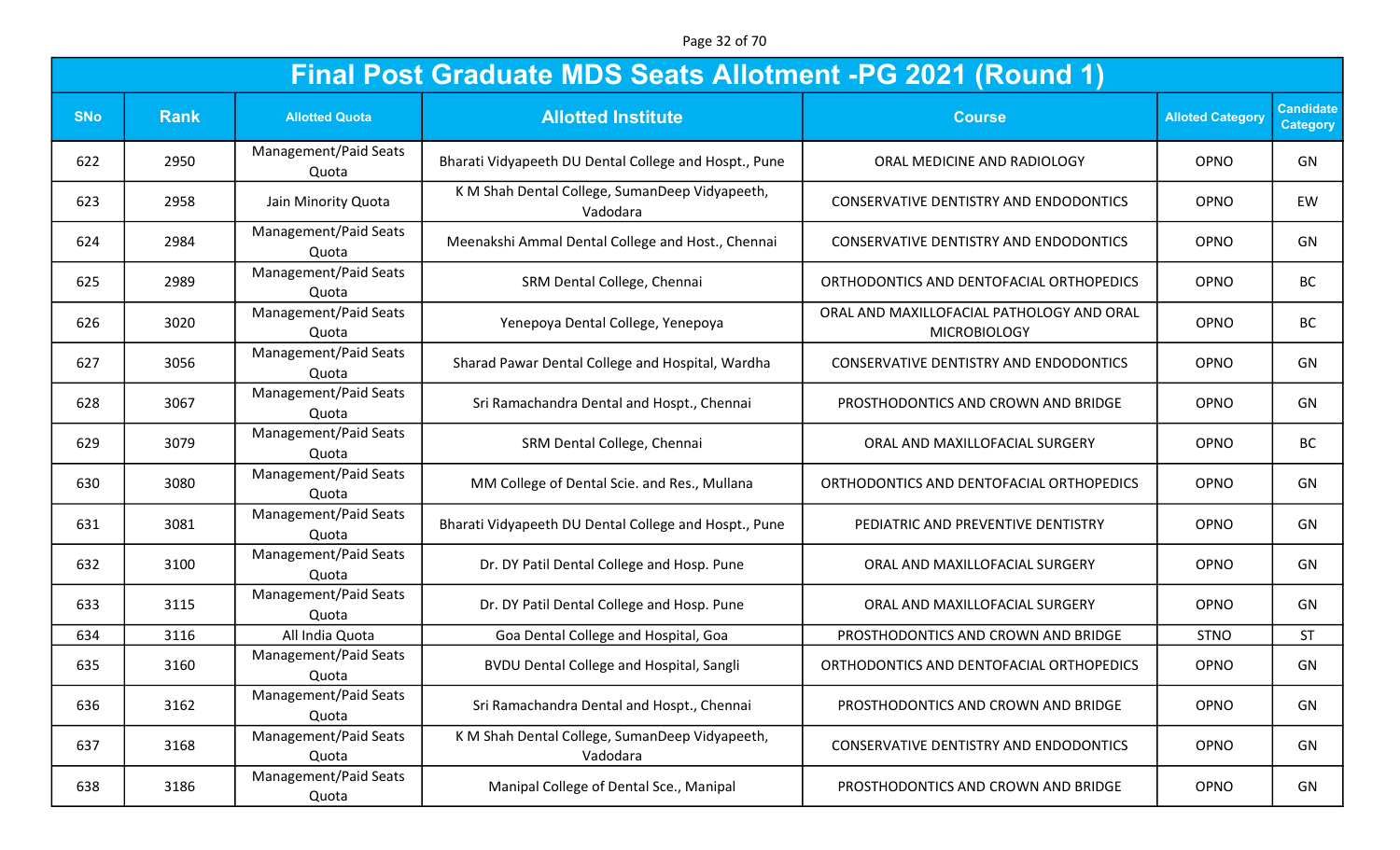Page 33 of 70

|            | <b>Final Post Graduate MDS Seats Allotment -PG 2021 (Round 1)</b> |                                |                                                            |                                               |                         |                                     |  |  |
|------------|-------------------------------------------------------------------|--------------------------------|------------------------------------------------------------|-----------------------------------------------|-------------------------|-------------------------------------|--|--|
| <b>SNo</b> | <b>Rank</b>                                                       | <b>Allotted Quota</b>          | <b>Allotted Institute</b>                                  | <b>Course</b>                                 | <b>Alloted Category</b> | <b>Candidate</b><br><b>Category</b> |  |  |
| 639        | 3191                                                              | Management/Paid Seats<br>Quota | K M Shah Dental College, SumanDeep Vidyapeeth,<br>Vadodara | PROSTHODONTICS AND CROWN AND BRIDGE           | OPNO                    | GN                                  |  |  |
| 640        | 3206                                                              | Management/Paid Seats<br>Quota | SRM Dental College, Chennai                                | <b>CONSERVATIVE DENTISTRY AND ENDODONTICS</b> | OPNO                    | <b>BC</b>                           |  |  |
| 641        | 3210                                                              | Management/Paid Seats<br>Quota | AB Shetty Memorial Inst. of Dental Sce., Mangaluru         | PEDIATRIC AND PREVENTIVE DENTISTRY            | OPNO                    | EW                                  |  |  |
| 642        | 3235                                                              | Management/Paid Seats<br>Quota | Institute of Dental Sciences, Bhubaneswar                  | ORTHODONTICS AND DENTOFACIAL ORTHOPEDICS      | OPNO                    | GN                                  |  |  |
| 643        | 3249                                                              | Management/Paid Seats<br>Quota | Yenepoya Dental College, Yenepoya                          | PROSTHODONTICS AND CROWN AND BRIDGE           | OPNO                    | GN                                  |  |  |
| 644        | 3252                                                              | Management/Paid Seats<br>Quota | Yenepoya Dental College, Yenepoya                          | PROSTHODONTICS AND CROWN AND BRIDGE           | OPNO                    | GN                                  |  |  |
| 645        | 3259                                                              | Management/Paid Seats<br>Quota | SRM Dental College, Chennai                                | <b>CONSERVATIVE DENTISTRY AND ENDODONTICS</b> | OPNO                    | GN                                  |  |  |
| 646        | 3263                                                              | Management/Paid Seats<br>Quota | Amrita School of Dentistry, Kochi                          | PEDIATRIC AND PREVENTIVE DENTISTRY            | OPNO                    | GN                                  |  |  |
| 647        | 3268                                                              | Management/Paid Seats<br>Quota | Meenakshi Ammal Dental College and Host., Chennai          | ORAL AND MAXILLOFACIAL SURGERY                | OPNO                    | GN                                  |  |  |
| 648        | 3271                                                              | Management/Paid Seats<br>Quota | Sri Ramachandra Dental and Hospt., Chennai                 | PROSTHODONTICS AND CROWN AND BRIDGE           | OPNO                    | GN                                  |  |  |
| 649        | 3281                                                              | Management/Paid Seats<br>Quota | Yenepoya Dental College, Yenepoya                          | PROSTHODONTICS AND CROWN AND BRIDGE           | OPNO                    | GN                                  |  |  |
| 650        | 3289                                                              | Management/Paid Seats<br>Quota | Meenakshi Ammal Dental College and Host., Chennai          | ORTHODONTICS AND DENTOFACIAL ORTHOPEDICS      | OPNO                    | <b>BC</b>                           |  |  |
| 651        | 3292                                                              | Management/Paid Seats<br>Quota | Dr. DY Patil Dental College and Hosp. Pune                 | <b>CONSERVATIVE DENTISTRY AND ENDODONTICS</b> | OPNO                    | GN                                  |  |  |
| 652        | 3304                                                              | Management/Paid Seats<br>Quota | Dr. DY Patil Dental College and Hosp. Pune                 | ORAL AND MAXILLOFACIAL SURGERY                | OPNO                    | GN                                  |  |  |
| 653        | 3321                                                              | Management/Paid Seats<br>Quota | Dr. DY Patil Dental College and Hosp. Pune                 | CONSERVATIVE DENTISTRY AND ENDODONTICS        | OPNO                    | GN                                  |  |  |
| 654        | 3323                                                              | Management/Paid Seats<br>Quota | BVDU Dental College and Hospital, Sangli                   | <b>CONSERVATIVE DENTISTRY AND ENDODONTICS</b> | OPNO                    | BC                                  |  |  |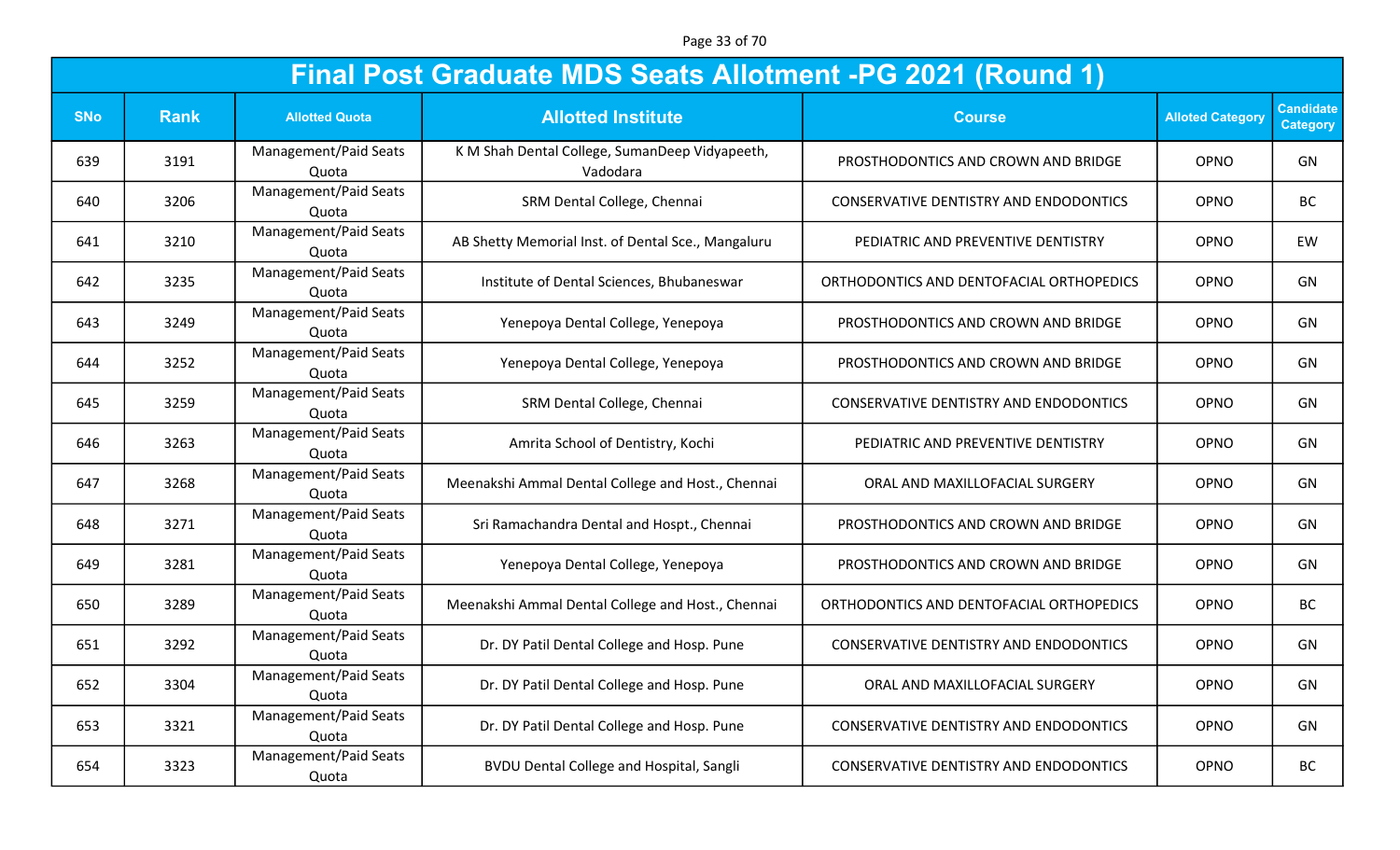Page 34 of 70

|            | <b>Final Post Graduate MDS Seats Allotment -PG 2021 (Round 1)</b> |                                |                                                            |                                               |                         |                                     |  |  |
|------------|-------------------------------------------------------------------|--------------------------------|------------------------------------------------------------|-----------------------------------------------|-------------------------|-------------------------------------|--|--|
| <b>SNo</b> | <b>Rank</b>                                                       | <b>Allotted Quota</b>          | <b>Allotted Institute</b>                                  | <b>Course</b>                                 | <b>Alloted Category</b> | <b>Candidate</b><br><b>Category</b> |  |  |
| 655        | 3350                                                              | Management/Paid Seats<br>Quota | SRM Katt. Dental College and Hospt. Chennai                | CONSERVATIVE DENTISTRY AND ENDODONTICS        | OPNO                    | <b>BC</b>                           |  |  |
| 656        | 3372                                                              | Management/Paid Seats<br>Quota | BVDU Dental College and Hospital, Navi Mumbai              | ORTHODONTICS AND DENTOFACIAL ORTHOPEDICS      | OPNO                    | GN                                  |  |  |
| 657        | 3382                                                              | Management/Paid Seats<br>Quota | Dr. DY Patil Dental College and Hosp. Navi Mumbai          | ORTHODONTICS AND DENTOFACIAL ORTHOPEDICS      | OPNO                    | <b>BC</b>                           |  |  |
| 658        | 3415                                                              | Management/Paid Seats<br>Quota | K M Shah Dental College, SumanDeep Vidyapeeth,<br>Vadodara | PEDIATRIC AND PREVENTIVE DENTISTRY            | OPNO                    | GN                                  |  |  |
| 659        | 3420                                                              | Management/Paid Seats<br>Quota | Sharad Pawar Dental College and Hospital, Wardha           | PROSTHODONTICS AND CROWN AND BRIDGE           | OPNO                    | GN                                  |  |  |
| 660        | 3425                                                              | Management/Paid Seats<br>Quota | Manipal College of Dental Science, Mangalore               | <b>CONSERVATIVE DENTISTRY AND ENDODONTICS</b> | OPNO                    | GN                                  |  |  |
| 661        | 3427                                                              | Management/Paid Seats<br>Quota | <b>BVDU Dental College and Hospital, Sangli</b>            | <b>CONSERVATIVE DENTISTRY AND ENDODONTICS</b> | OPNO                    | GN                                  |  |  |
| 662        | 3428                                                              | Management/Paid Seats<br>Quota | SRM Dental College, Chennai                                | PROSTHODONTICS AND CROWN AND BRIDGE           | OPNO                    | GN                                  |  |  |
| 663        | 3433                                                              | Management/Paid Seats<br>Quota | Manipal College of Dental Sce., Manipal                    | PROSTHODONTICS AND CROWN AND BRIDGE           | OPNO                    | GN                                  |  |  |
| 664        | 3435                                                              | Management/Paid Seats<br>Quota | Meenakshi Ammal Dental College and Host., Chennai          | ORTHODONTICS AND DENTOFACIAL ORTHOPEDICS      | OPNO                    | <b>BC</b>                           |  |  |
| 665        | 3436                                                              | Management/Paid Seats<br>Quota | <b>BVDU Dental College and Hospital, Sangli</b>            | PROSTHODONTICS AND CROWN AND BRIDGE           | OPNO                    | <b>BC</b>                           |  |  |
| 666        | 3439                                                              | Management/Paid Seats<br>Quota | Dr. DY Patil Dental College and Hosp. Pune                 | <b>CONSERVATIVE DENTISTRY AND ENDODONTICS</b> | OPNO                    | GN                                  |  |  |
| 667        | 3443                                                              | Management/Paid Seats<br>Quota | <b>BVDU Dental College and Hospital, Sangli</b>            | ORTHODONTICS AND DENTOFACIAL ORTHOPEDICS      | OPNO                    | GN                                  |  |  |
| 668        | 3448                                                              | Management/Paid Seats<br>Quota | Sharad Pawar Dental College and Hospital, Wardha           | PROSTHODONTICS AND CROWN AND BRIDGE           | OPNO                    | GN                                  |  |  |
| 669        | 3452                                                              | Management/Paid Seats<br>Quota | Manipal College of Dental Sce., Manipal                    | <b>CONSERVATIVE DENTISTRY AND ENDODONTICS</b> | OPNO                    | GN                                  |  |  |
| 670        | 3467                                                              | Management/Paid Seats<br>Quota | School of Dental Sciences and KIMSDU, Karad                | CONSERVATIVE DENTISTRY AND ENDODONTICS        | OPNO                    | GN                                  |  |  |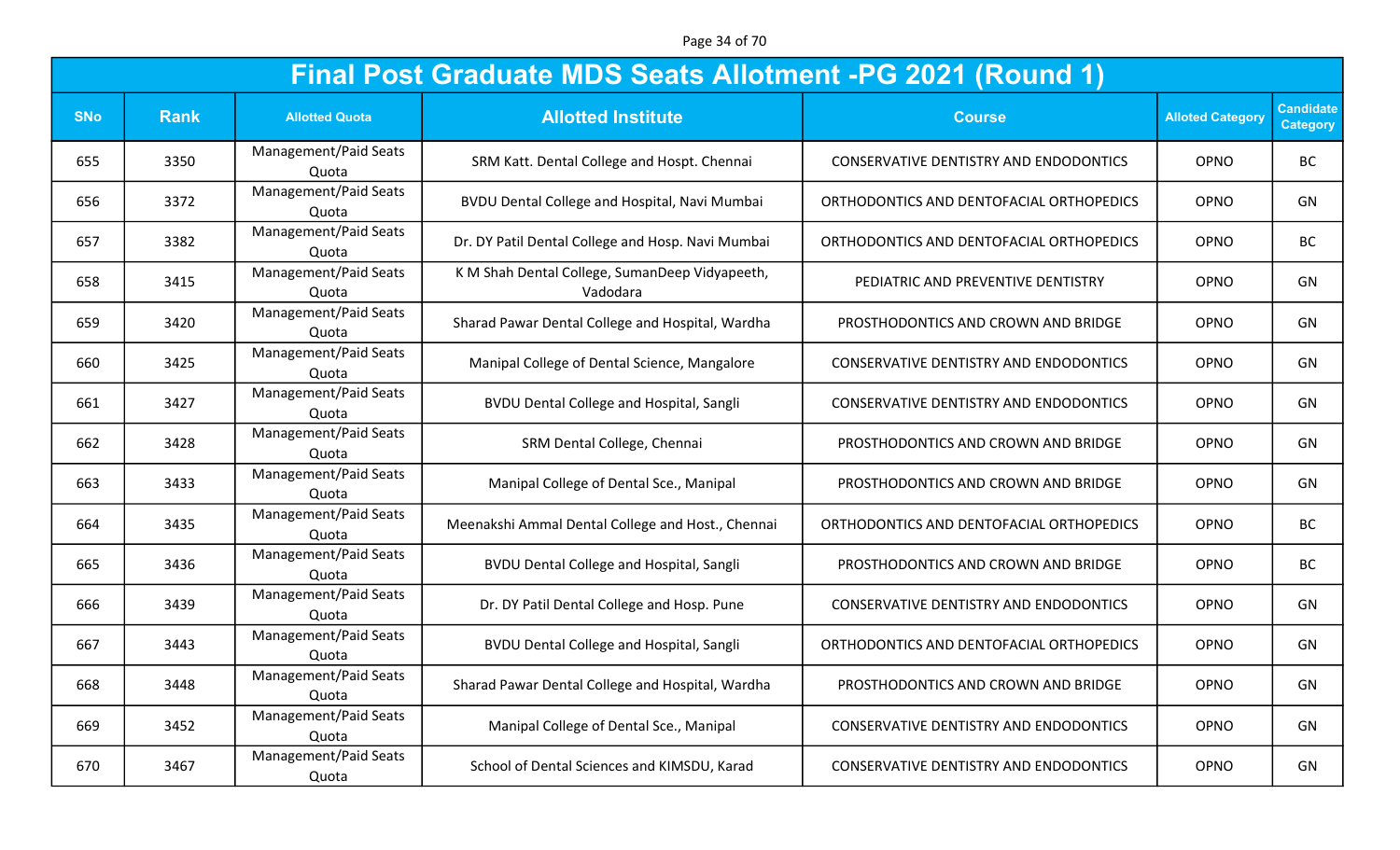Page 35 of 70

|            | <b>Final Post Graduate MDS Seats Allotment -PG 2021 (Round 1)</b> |                                |                                                            |                                               |                         |                                     |  |  |
|------------|-------------------------------------------------------------------|--------------------------------|------------------------------------------------------------|-----------------------------------------------|-------------------------|-------------------------------------|--|--|
| <b>SNo</b> | <b>Rank</b>                                                       | <b>Allotted Quota</b>          | <b>Allotted Institute</b>                                  | <b>Course</b>                                 | <b>Alloted Category</b> | <b>Candidate</b><br><b>Category</b> |  |  |
| 671        | 3504                                                              | Management/Paid Seats<br>Quota | Meenakshi Ammal Dental College and Host., Chennai          | ORTHODONTICS AND DENTOFACIAL ORTHOPEDICS      | OPNO                    | GN                                  |  |  |
| 672        | 3507                                                              | Management/Paid Seats<br>Quota | Indira Gandhi Dental College and SBV, Pondycherry          | ORAL AND MAXILLOFACIAL SURGERY                | OPNO                    | GN                                  |  |  |
| 673        | 3508                                                              | Management/Paid Seats<br>Quota | SRM Dental College, Chennai                                | ORAL AND MAXILLOFACIAL SURGERY                | OPNO                    | <b>BC</b>                           |  |  |
| 674        | 3522                                                              | Management/Paid Seats<br>Quota | Amrita School of Dentistry, Kochi                          | CONSERVATIVE DENTISTRY AND ENDODONTICS        | OPNO                    | <b>SC</b>                           |  |  |
| 675        | 3534                                                              | Management/Paid Seats<br>Quota | Meenakshi Ammal Dental College and Host., Chennai          | ORTHODONTICS AND DENTOFACIAL ORTHOPEDICS      | OPNO                    | GN                                  |  |  |
| 676        | 3563                                                              | Management/Paid Seats<br>Quota | Sree Balaji Dental College and Hospital, Chennai           | CONSERVATIVE DENTISTRY AND ENDODONTICS        | OPNO                    | <b>BC</b>                           |  |  |
| 677        | 3566                                                              | Management/Paid Seats<br>Quota | K M Shah Dental College, SumanDeep Vidyapeeth,<br>Vadodara | CONSERVATIVE DENTISTRY AND ENDODONTICS        | OPNO                    | GN                                  |  |  |
| 678        | 3569                                                              | Management/Paid Seats<br>Quota | Yenepoya Dental College, Yenepoya                          | PEDIATRIC AND PREVENTIVE DENTISTRY            | OPNO                    | GN                                  |  |  |
| 679        | 3604                                                              | Management/Paid Seats<br>Quota | Amrita School of Dentistry, Kochi                          | CONSERVATIVE DENTISTRY AND ENDODONTICS        | OPNO                    | GN                                  |  |  |
| 680        | 3610                                                              | Management/Paid Seats<br>Quota | SRM Dental College, Chennai                                | PROSTHODONTICS AND CROWN AND BRIDGE           | OPNO                    | <b>BC</b>                           |  |  |
| 681        | 3616                                                              | Management/Paid Seats<br>Quota | Santosh Dentall College and Hsopital, Ghaziabad            | PEDIATRIC AND PREVENTIVE DENTISTRY            | OPNO                    | GN                                  |  |  |
| 682        | 3617                                                              | Management/Paid Seats<br>Quota | MANAV RACHNA DENTAL COLLEGE FARIDABAD                      | PROSTHODONTICS AND CROWN AND BRIDGE           | OPNO                    | GN                                  |  |  |
| 683        | 3630                                                              | Management/Paid Seats<br>Quota | BVDU Dental College and Hospital, Navi Mumbai              | ORTHODONTICS AND DENTOFACIAL ORTHOPEDICS      | OPNO                    | <b>BC</b>                           |  |  |
| 684        | 3635                                                              | All India Quota                | Regional Dental College, Guwahati                          | CONSERVATIVE DENTISTRY AND ENDODONTICS        | <b>STNO</b>             | <b>ST</b>                           |  |  |
| 685        | 3651                                                              | Management/Paid Seats<br>Quota | Bharati Vidyapeeth DU Dental College and Hospt., Pune      | PEDIATRIC AND PREVENTIVE DENTISTRY            | OPNO                    | GN                                  |  |  |
| 686        | 3654                                                              | Management/Paid Seats<br>Quota | Saveetha Dental College, Chennai                           | PUBLIC HEALTH DENTISTRY                       | OPNO                    | BC                                  |  |  |
| 687        | 3658                                                              | Management/Paid Seats<br>Quota | Dr. DY Patil Dental College and Hosp. Pune                 | <b>CONSERVATIVE DENTISTRY AND ENDODONTICS</b> | OPNO                    | BC                                  |  |  |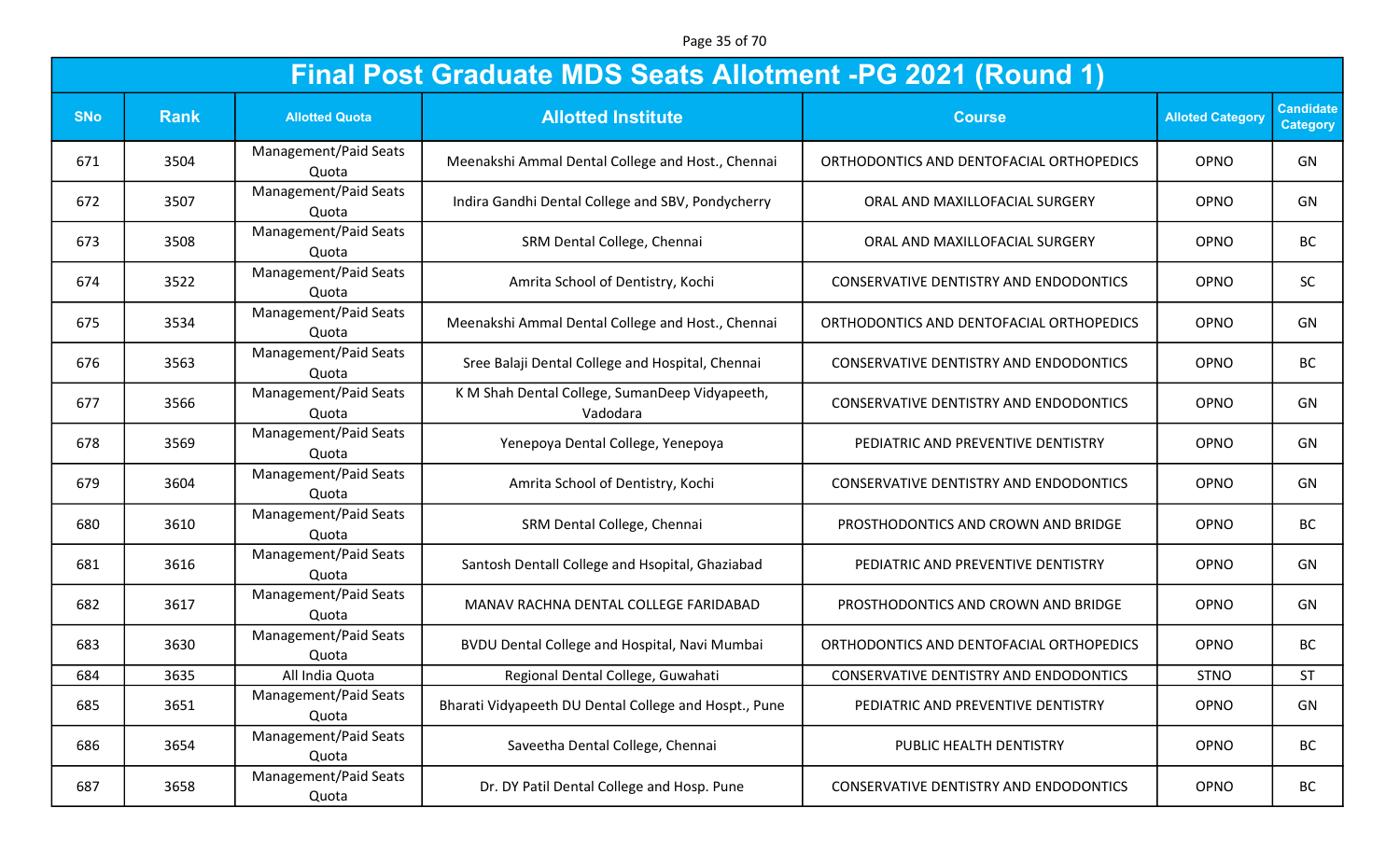Page 36 of 70

|            | <b>Final Post Graduate MDS Seats Allotment -PG 2021 (Round 1)</b> |                                |                                                       |                                               |                         |                                     |  |  |
|------------|-------------------------------------------------------------------|--------------------------------|-------------------------------------------------------|-----------------------------------------------|-------------------------|-------------------------------------|--|--|
| <b>SNo</b> | <b>Rank</b>                                                       | <b>Allotted Quota</b>          | <b>Allotted Institute</b>                             | <b>Course</b>                                 | <b>Alloted Category</b> | <b>Candidate</b><br><b>Category</b> |  |  |
| 688        | 3674                                                              | Management/Paid Seats<br>Quota | Sharad Pawar Dental College and Hospital, Wardha      | PROSTHODONTICS AND CROWN AND BRIDGE           | OPNO                    | GN                                  |  |  |
| 689        | 3690                                                              | Management/Paid Seats<br>Quota | BVDU Dental College and Hospital, Navi Mumbai         | PROSTHODONTICS AND CROWN AND BRIDGE           | OPNO                    | GN                                  |  |  |
| 690        | 3704                                                              | Management/Paid Seats<br>Quota | Manipal College of Dental Sce., Manipal               | <b>CONSERVATIVE DENTISTRY AND ENDODONTICS</b> | OPNO                    | GN                                  |  |  |
| 691        | 3714                                                              | Management/Paid Seats<br>Quota | Sree Balaji Dental College and Hospital, Chennai      | ORTHODONTICS AND DENTOFACIAL ORTHOPEDICS      | OPNO                    | <b>BC</b>                           |  |  |
| 692        | 3757                                                              | Management/Paid Seats<br>Quota | Bharati Vidyapeeth DU Dental College and Hospt., Pune | PEDIATRIC AND PREVENTIVE DENTISTRY            | OPNO                    | GN                                  |  |  |
| 693        | 3793                                                              | Management/Paid Seats<br>Quota | Rural Dental College, Loni                            | PROSTHODONTICS AND CROWN AND BRIDGE           | OPNO                    | <b>BC</b>                           |  |  |
| 694        | 3795                                                              | Management/Paid Seats<br>Quota | Dr. DY Patil Dental College and Hosp. Pune            | ORTHODONTICS AND DENTOFACIAL ORTHOPEDICS      | OPNO                    | <b>BC</b>                           |  |  |
| 695        | 3798                                                              | Management/Paid Seats<br>Quota | Institute of Dental Sciences, Bhubaneswar             | PEDIATRIC AND PREVENTIVE DENTISTRY            | OPNO                    | GN                                  |  |  |
| 696        | 3814                                                              | Management/Paid Seats<br>Quota | Yenepoya Dental College, Yenepoya                     | PEDIATRIC AND PREVENTIVE DENTISTRY            | OPNO                    | BC                                  |  |  |
| 697        | 3817                                                              | Management/Paid Seats<br>Quota | Manipal College of Dental Sce., Manipal               | CONSERVATIVE DENTISTRY AND ENDODONTICS        | OPNO                    | GN                                  |  |  |
| 698        | 3822                                                              | Management/Paid Seats<br>Quota | Meenakshi Ammal Dental College and Host., Chennai     | ORAL AND MAXILLOFACIAL SURGERY                | OPNO                    | GN                                  |  |  |
| 699        | 3824                                                              | Management/Paid Seats<br>Quota | Sharad Pawar Dental College and Hospital, Wardha      | PROSTHODONTICS AND CROWN AND BRIDGE           | OPNO                    | GN                                  |  |  |
| 700        | 3826                                                              | All India Quota                | Government Dental College, Thiruvananthapuram         | PROSTHODONTICS AND CROWN AND BRIDGE           | <b>STNO</b>             | <b>ST</b>                           |  |  |
| 701        | 3828                                                              | Management/Paid Seats<br>Quota | Saveetha Dental College, Chennai                      | PERIODONTOLOGY                                | OPNO                    | GN                                  |  |  |
| 702        | 3861                                                              | Management/Paid Seats<br>Quota | Sri Siddhartha DentalCollege, Tumkur                  | PEDIATRIC AND PREVENTIVE DENTISTRY            | OPNO                    | GN                                  |  |  |
| 703        | 3863                                                              | Management/Paid Seats<br>Quota | SRM Dental College, Chennai                           | CONSERVATIVE DENTISTRY AND ENDODONTICS        | OPNO                    | BC                                  |  |  |
| 704        | 3881                                                              | Management/Paid Seats<br>Quota | Sree Balaji Dental College and Hospital, Chennai      | PEDIATRIC AND PREVENTIVE DENTISTRY            | OPNO                    | <b>BC</b>                           |  |  |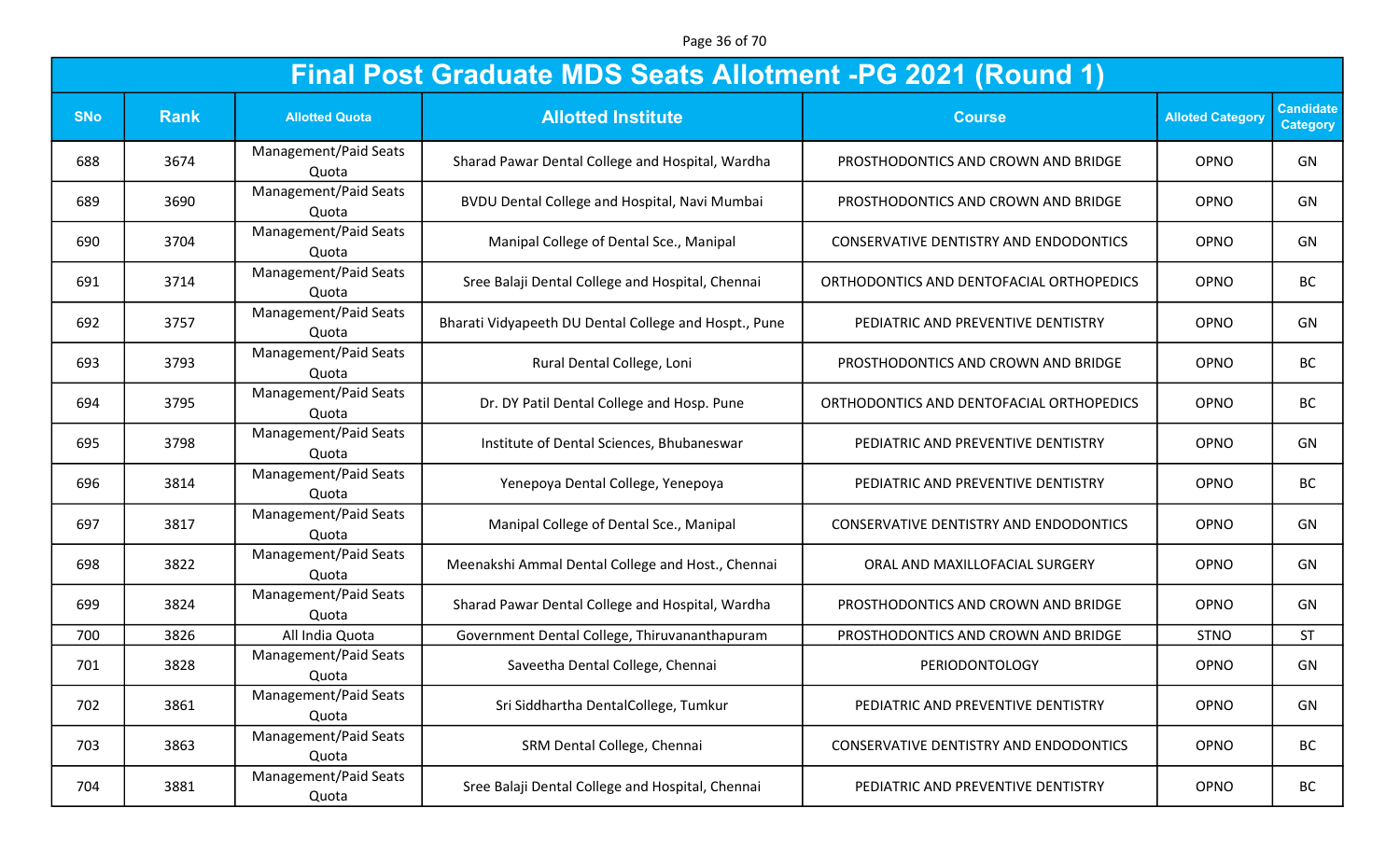Page 37 of 70

|            | <b>Final Post Graduate MDS Seats Allotment -PG 2021 (Round 1)</b> |                                |                                                    |                                          |                         |                                     |  |  |
|------------|-------------------------------------------------------------------|--------------------------------|----------------------------------------------------|------------------------------------------|-------------------------|-------------------------------------|--|--|
| <b>SNo</b> | <b>Rank</b>                                                       | <b>Allotted Quota</b>          | <b>Allotted Institute</b>                          | <b>Course</b>                            | <b>Alloted Category</b> | <b>Candidate</b><br><b>Category</b> |  |  |
| 705        | 3897                                                              | Management/Paid Seats<br>Quota | Meenakshi Ammal Dental College and Host., Chennai  | ORAL AND MAXILLOFACIAL SURGERY           | OPNO                    | GN                                  |  |  |
| 706        | 3902                                                              | Management/Paid Seats<br>Quota | School of Dental Sciences and KIMSDU, Karad        | CONSERVATIVE DENTISTRY AND ENDODONTICS   | OPNO                    | GN                                  |  |  |
| 707        | 3904                                                              | Management/Paid Seats<br>Quota | VMS Dental College, Salem                          | ORTHODONTICS AND DENTOFACIAL ORTHOPEDICS | OPNO                    | <b>BC</b>                           |  |  |
| 708        | 3905                                                              | Management/Paid Seats<br>Quota | AB Shetty Memorial Inst. of Dental Sce., Mangaluru | ORAL MEDICINE AND RADIOLOGY              | OPNO                    | EW                                  |  |  |
| 709        | 3910                                                              | Management/Paid Seats<br>Quota | SRM Dental College, Chennai                        | PROSTHODONTICS AND CROWN AND BRIDGE      | OPNO                    | GN                                  |  |  |
| 710        | 3920                                                              | Management/Paid Seats<br>Quota | SRM Dental College, Chennai                        | PROSTHODONTICS AND CROWN AND BRIDGE      | OPNO                    | GN                                  |  |  |
| 711        | 3958                                                              | Management/Paid Seats<br>Quota | MM College of Dental Scie. and Res., Mullana       | ORTHODONTICS AND DENTOFACIAL ORTHOPEDICS | OPNO                    | SC                                  |  |  |
| 712        | 3972                                                              | <b>Muslim Minority Quota</b>   | Yenepoya Dental College, Yenepoya                  | CONSERVATIVE DENTISTRY AND ENDODONTICS   | OPNO                    | GN                                  |  |  |
| 713        | 3976                                                              | Management/Paid Seats<br>Quota | Sree Balaji Dental College and Hospital, Chennai   | ORTHODONTICS AND DENTOFACIAL ORTHOPEDICS | OPNO                    | <b>BC</b>                           |  |  |
| 714        | 3977                                                              | Management/Paid Seats<br>Quota | SRM Katt. Dental College and Hospt. Chennai        | CONSERVATIVE DENTISTRY AND ENDODONTICS   | OPNO                    | GN                                  |  |  |
| 715        | 4009                                                              | Management/Paid Seats<br>Quota | Dr. DY Patil Dental College and Hosp. Pune         | PROSTHODONTICS AND CROWN AND BRIDGE      | OPNO                    | GN                                  |  |  |
| 716        | 4029                                                              | Management/Paid Seats<br>Quota | Sri Siddhartha DentalCollege, Tumkur               | PROSTHODONTICS AND CROWN AND BRIDGE      | OPNO                    | <b>BC</b>                           |  |  |
| 717        | 4035                                                              | Management/Paid Seats<br>Quota | SRM Dental College, Chennai                        | PROSTHODONTICS AND CROWN AND BRIDGE      | OPNO                    | <b>BC</b>                           |  |  |
| 718        | 4045                                                              | Management/Paid Seats<br>Quota | Sri Siddhartha DentalCollege, Tumkur               | PEDIATRIC AND PREVENTIVE DENTISTRY       | OPNO                    | <b>BC</b>                           |  |  |
| 719        | 4046                                                              | Management/Paid Seats<br>Quota | Indira Gandhi Dental College and SBV, Pondycherry  | ORTHODONTICS AND DENTOFACIAL ORTHOPEDICS | OPNO                    | GN                                  |  |  |
| 720        | 4049                                                              | <b>Muslim Minority Quota</b>   | Yenepoya Dental College, Yenepoya                  | PROSTHODONTICS AND CROWN AND BRIDGE      | OPNO                    | <b>BC</b>                           |  |  |
| 721        | 4053                                                              | <b>Muslim Minority Quota</b>   | Yenepoya Dental College, Yenepoya                  | ORTHODONTICS AND DENTOFACIAL ORTHOPEDICS | OPNO                    | BC                                  |  |  |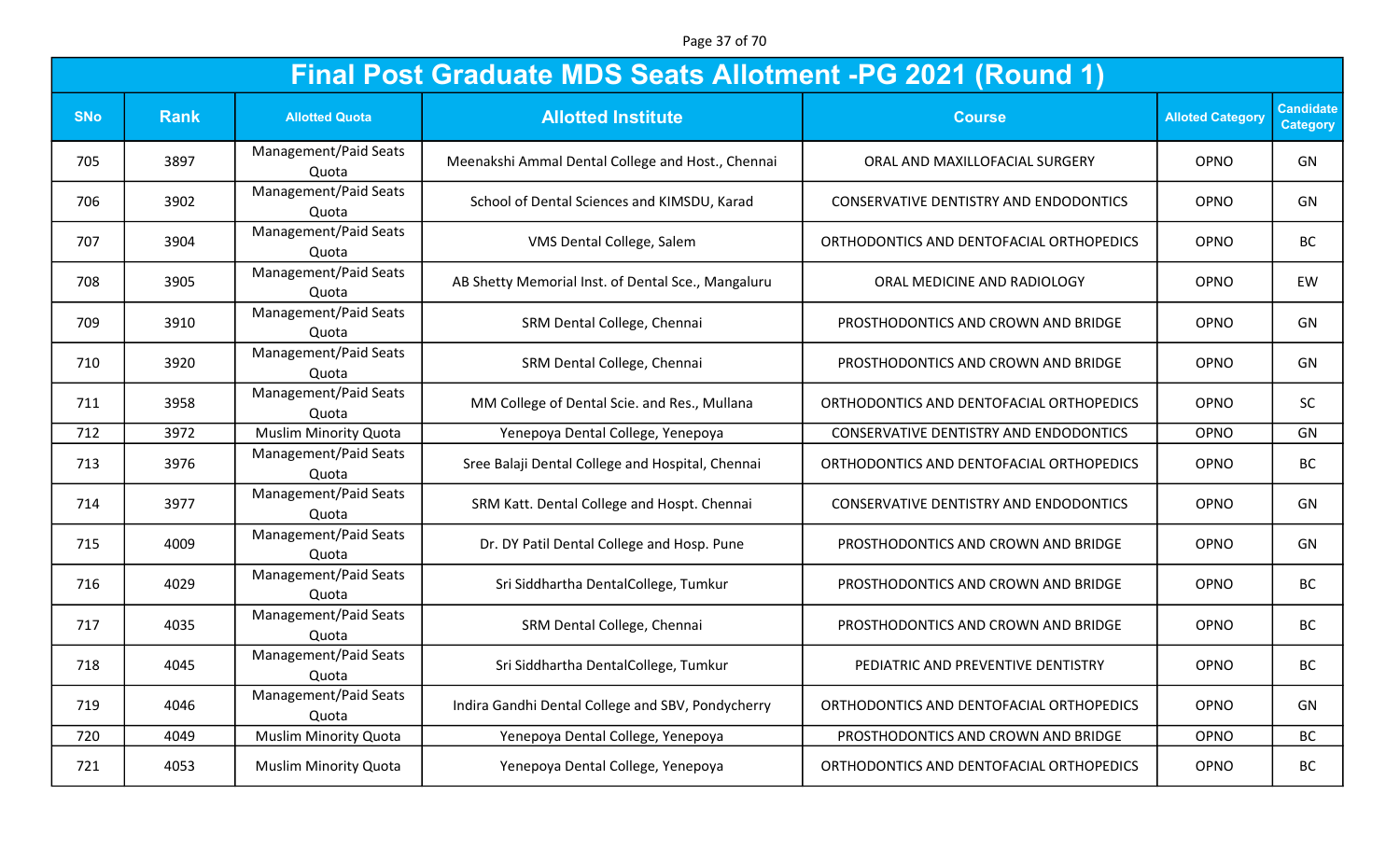Page 38 of 70

|            | <b>Final Post Graduate MDS Seats Allotment -PG 2021 (Round 1)</b> |                                |                                                               |                                                                  |                         |                                     |  |  |  |
|------------|-------------------------------------------------------------------|--------------------------------|---------------------------------------------------------------|------------------------------------------------------------------|-------------------------|-------------------------------------|--|--|--|
| <b>SNo</b> | <b>Rank</b>                                                       | <b>Allotted Quota</b>          | <b>Allotted Institute</b>                                     | <b>Course</b>                                                    | <b>Alloted Category</b> | <b>Candidate</b><br><b>Category</b> |  |  |  |
| 722        | 4068                                                              | Management/Paid Seats<br>Quota | School of Dental Sciences and KIMSDU, Karad                   | PROSTHODONTICS AND CROWN AND BRIDGE                              | OPNO                    | GN                                  |  |  |  |
| 723        | 4072                                                              | Management/Paid Seats<br>Quota | Sree Balaji Dental College and Hospital, Chennai              | <b>CONSERVATIVE DENTISTRY AND ENDODONTICS</b>                    | OPNO                    | GN                                  |  |  |  |
| 724        | 4075                                                              | Management/Paid Seats<br>Quota | K M Shah Dental College, SumanDeep Vidyapeeth,<br>Vadodara    | ORTHODONTICS AND DENTOFACIAL ORTHOPEDICS                         | OPNO                    | <b>BC</b>                           |  |  |  |
| 725        | 4076                                                              | Management/Paid Seats<br>Quota | Manipal College of Dental Sce., Manipal                       | ORAL AND MAXILLOFACIAL PATHOLOGY AND ORAL<br><b>MICROBIOLOGY</b> | OPNO                    | GN                                  |  |  |  |
| 726        | 4082                                                              | Management/Paid Seats<br>Quota | Dr. DY Patil Dental College and Hosp. Pune                    | PROSTHODONTICS AND CROWN AND BRIDGE                              | OPNO                    | GN                                  |  |  |  |
| 727        | 4087                                                              | <b>Muslim Minority Quota</b>   | Yenepoya Dental College, Yenepoya                             | CONSERVATIVE DENTISTRY AND ENDODONTICS                           | OPNO                    | GN                                  |  |  |  |
| 728        | 4088                                                              | Management/Paid Seats<br>Quota | Manipal College of Dental Science, Mangalore                  | ORTHODONTICS AND DENTOFACIAL ORTHOPEDICS                         | OPNO                    | GN                                  |  |  |  |
| 729        | 4103                                                              | Management/Paid Seats<br>Quota | BVDU Dental College and Hospital, Navi Mumbai                 | ORTHODONTICS AND DENTOFACIAL ORTHOPEDICS                         | OPNO                    | GN                                  |  |  |  |
| 730        | 4106                                                              | Management/Paid Seats<br>Quota | Saveetha Dental College, Chennai                              | PEDIATRIC AND PREVENTIVE DENTISTRY                               | OPNO                    | GN                                  |  |  |  |
| 731        | 4115                                                              | Management/Paid Seats<br>Quota | KLE VK Inst. of Dental Scie. Belagavi                         | ORAL MEDICINE AND RADIOLOGY                                      | OPNO                    | GN                                  |  |  |  |
| 732        | 4123                                                              | Management/Paid Seats<br>Quota | Dr. DY Patil Dental College and Hosp. Pune                    | ORTHODONTICS AND DENTOFACIAL ORTHOPEDICS                         | OPNO                    | <b>BC</b>                           |  |  |  |
| 733        | 4135                                                              | Management/Paid Seats<br>Quota | Saveetha Dental College, Chennai                              | PEDIATRIC AND PREVENTIVE DENTISTRY                               | OPNO                    | <b>BC</b>                           |  |  |  |
| 734        | 4138                                                              | Management/Paid Seats<br>Quota | Rural Dental College, Loni                                    | PROSTHODONTICS AND CROWN AND BRIDGE                              | OPNO                    | GN                                  |  |  |  |
| 735        | 4139                                                              | All India Quota                | Mahatma Gandhi PG Institute of Dental Sciences,<br>Puducherry | PROSTHODONTICS AND CROWN AND BRIDGE                              | <b>STNO</b>             | <b>ST</b>                           |  |  |  |
| 736        | 4140                                                              | Management/Paid Seats<br>Quota | Dr. DY Patil Dental College and Hosp. Pune                    | ORTHODONTICS AND DENTOFACIAL ORTHOPEDICS                         | OPNO                    | GN                                  |  |  |  |
| 737        | 4147                                                              | Management/Paid Seats<br>Quota | Amrita School of Dentistry, Kochi                             | ORAL MEDICINE AND RADIOLOGY                                      | OPNO                    | BC                                  |  |  |  |
| 738        | 4170                                                              | Management/Paid Seats<br>Quota | Dr. DY Patil Dental College and Hosp. Pune                    | PROSTHODONTICS AND CROWN AND BRIDGE                              | OPNO                    | GN                                  |  |  |  |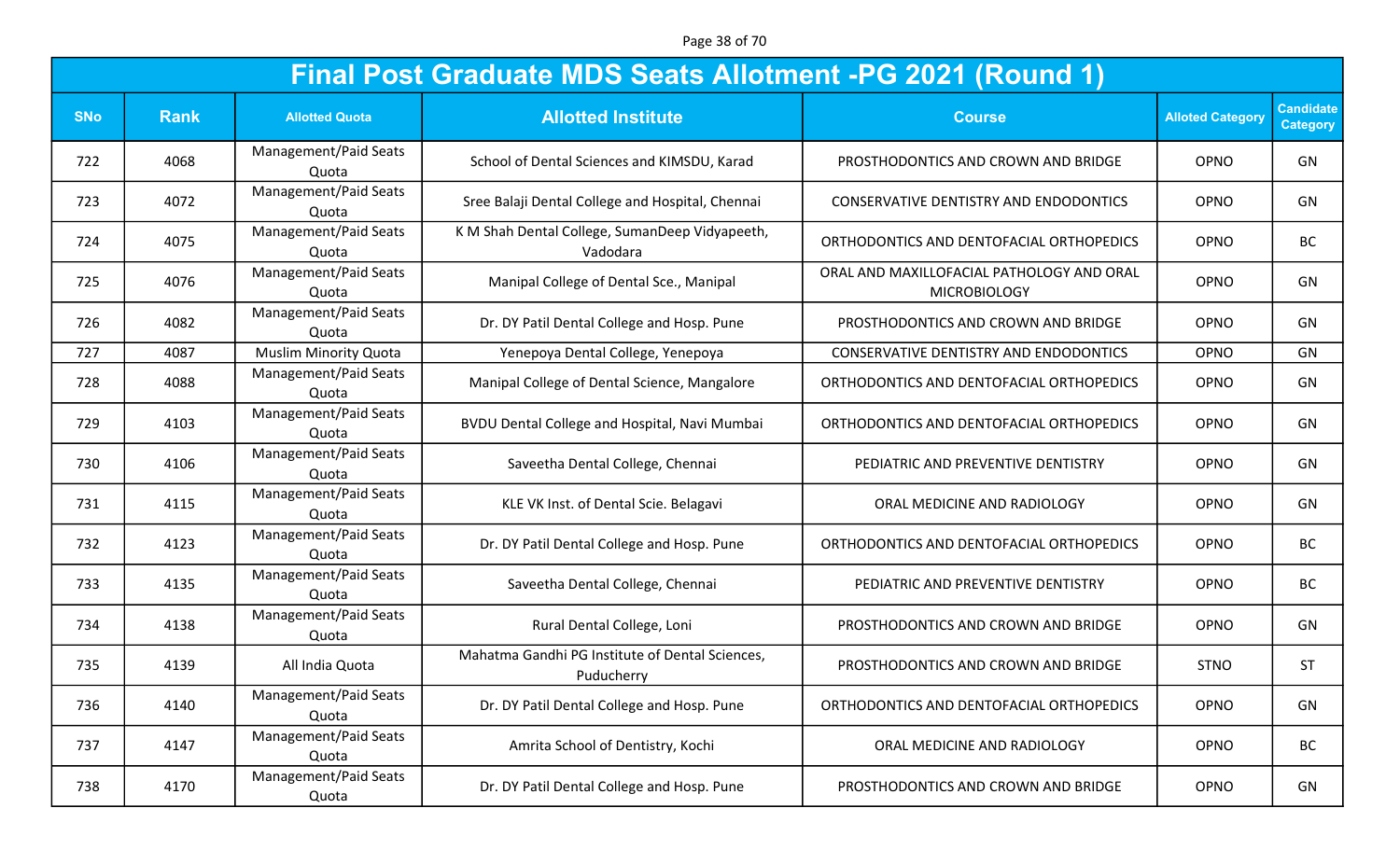Page 39 of 70

|            | <b>Final Post Graduate MDS Seats Allotment -PG 2021 (Round 1)</b> |                                |                                                            |                                          |                         |                                     |  |  |
|------------|-------------------------------------------------------------------|--------------------------------|------------------------------------------------------------|------------------------------------------|-------------------------|-------------------------------------|--|--|
| <b>SNo</b> | <b>Rank</b>                                                       | <b>Allotted Quota</b>          | <b>Allotted Institute</b>                                  | <b>Course</b>                            | <b>Alloted Category</b> | <b>Candidate</b><br><b>Category</b> |  |  |
| 739        | 4181                                                              | Management/Paid Seats<br>Quota | Sri Ramachandra Dental and Hospt., Chennai                 | PEDIATRIC AND PREVENTIVE DENTISTRY       | OPNO                    | GN                                  |  |  |
| 740        | 4205                                                              | Management/Paid Seats<br>Quota | BVDU Dental College and Hospital, Navi Mumbai              | PROSTHODONTICS AND CROWN AND BRIDGE      | OPNO                    | EW                                  |  |  |
| 741        | 4207                                                              | Management/Paid Seats<br>Quota | Sree Balaji Dental College and Hospital, Chennai           | ORTHODONTICS AND DENTOFACIAL ORTHOPEDICS | OPNO                    | GN                                  |  |  |
| 742        | 4235                                                              | Management/Paid Seats<br>Quota | Meenakshi Ammal Dental College and Host., Chennai          | ORAL AND MAXILLOFACIAL SURGERY           | <b>OPNO</b>             | GN                                  |  |  |
| 743        | 4246                                                              | Management/Paid Seats<br>Quota | K M Shah Dental College, SumanDeep Vidyapeeth,<br>Vadodara | ORTHODONTICS AND DENTOFACIAL ORTHOPEDICS | OPNO                    | GN                                  |  |  |
| 744        | 4258                                                              | Management/Paid Seats<br>Quota | Amrita School of Dentistry, Kochi                          | PROSTHODONTICS AND CROWN AND BRIDGE      | OPNO                    | GN                                  |  |  |
| 745        | 4281                                                              | Management/Paid Seats<br>Quota | Kalinga Institute of Dental Sciences, Bhubaneswar          | PERIODONTOLOGY                           | OPNO                    | <b>BC</b>                           |  |  |
| 746        | 4283                                                              | Management/Paid Seats<br>Quota | Sharad Pawar Dental College and Hospital, Wardha           | PROSTHODONTICS AND CROWN AND BRIDGE      | OPNO                    | GN                                  |  |  |
| 747        | 4287                                                              | Management/Paid Seats<br>Quota | Meenakshi Ammal Dental College and Host., Chennai          | PROSTHODONTICS AND CROWN AND BRIDGE      | <b>OPNO</b>             | <b>BC</b>                           |  |  |
| 748        | 4296                                                              | Management/Paid Seats<br>Quota | Indira Gandhi Dental College and SBV, Pondycherry          | ORTHODONTICS AND DENTOFACIAL ORTHOPEDICS | OPNO                    | <b>BC</b>                           |  |  |
| 749        | 4302                                                              | Management/Paid Seats<br>Quota | Manipal College of Dental Science, Mangalore               | CONSERVATIVE DENTISTRY AND ENDODONTICS   | OPNO                    | GN                                  |  |  |
| 750        | 4309                                                              | Management/Paid Seats<br>Quota | Sharad Pawar Dental College and Hospital, Wardha           | PROSTHODONTICS AND CROWN AND BRIDGE      | OPNO                    | GN                                  |  |  |
| 751        | 4312                                                              | Management/Paid Seats<br>Quota | Manipal College of Dental Sce., Manipal                    | PROSTHODONTICS AND CROWN AND BRIDGE      | OPNO                    | GN                                  |  |  |
| 752        | 4319                                                              | Management/Paid Seats<br>Quota | SRM Dental College, Chennai                                | PROSTHODONTICS AND CROWN AND BRIDGE      | OPNO                    | <b>SC</b>                           |  |  |
| 753        | 4322                                                              | Management/Paid Seats<br>Quota | Sri Siddhartha DentalCollege, Tumkur                       | PROSTHODONTICS AND CROWN AND BRIDGE      | OPNO                    | GN                                  |  |  |
| 754        | 4330                                                              | Management/Paid Seats<br>Quota | MM College of Dental Scie. and Res., Mullana               | ORAL AND MAXILLOFACIAL SURGERY           | OPNO                    | GN                                  |  |  |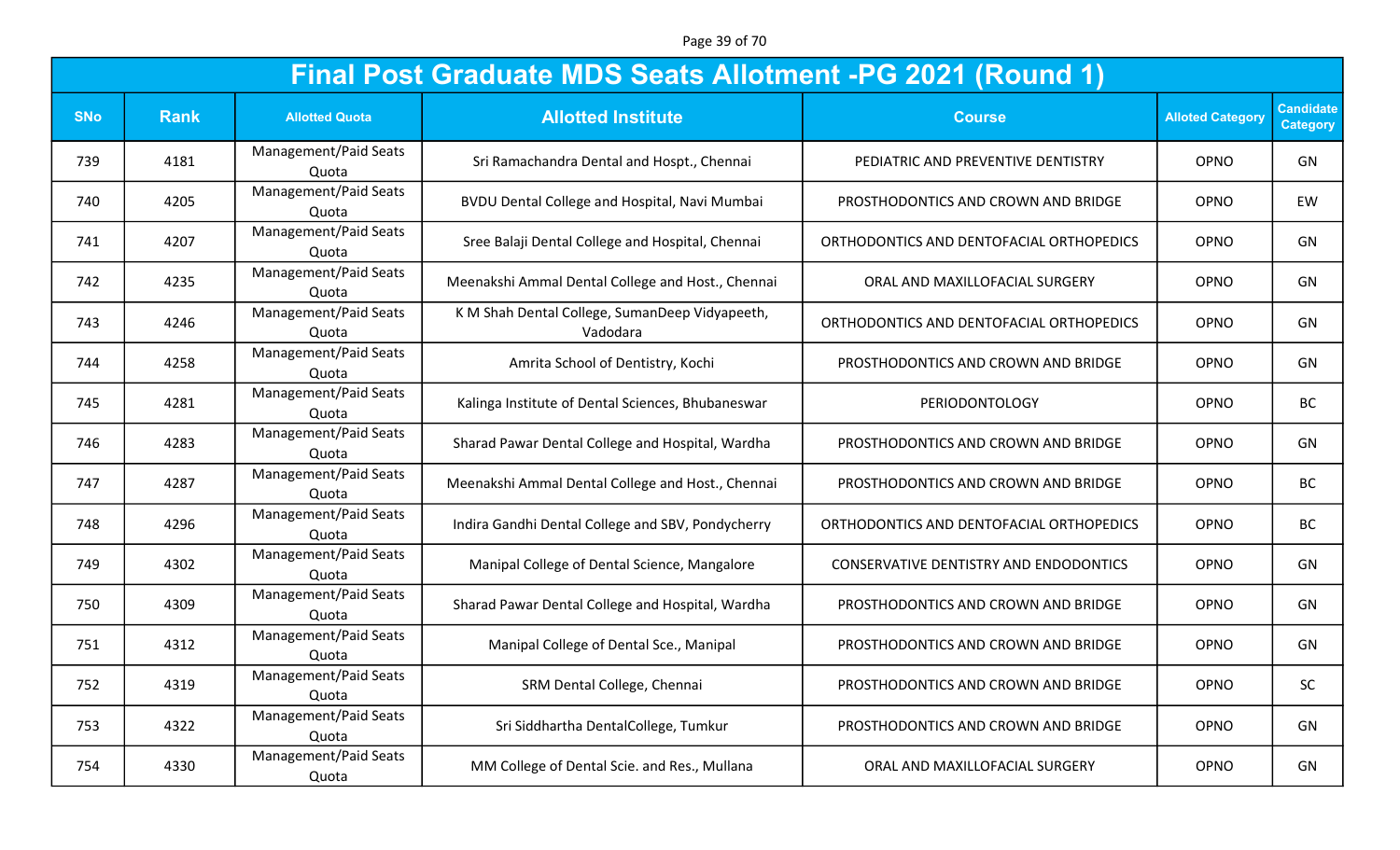Page 40 of 70

|            | <b>Final Post Graduate MDS Seats Allotment -PG 2021 (Round 1)</b> |                                |                                                            |                                               |                         |                                     |  |  |
|------------|-------------------------------------------------------------------|--------------------------------|------------------------------------------------------------|-----------------------------------------------|-------------------------|-------------------------------------|--|--|
| <b>SNo</b> | <b>Rank</b>                                                       | <b>Allotted Quota</b>          | <b>Allotted Institute</b>                                  | <b>Course</b>                                 | <b>Alloted Category</b> | <b>Candidate</b><br><b>Category</b> |  |  |
| 755        | 4353                                                              | Management/Paid Seats<br>Quota | Manipal College of Dental Sce., Manipal                    | PROSTHODONTICS AND CROWN AND BRIDGE           | OPNO                    | GN                                  |  |  |
| 756        | 4357                                                              | Management/Paid Seats<br>Quota | Dr. DY Patil Dental College and Hosp. Pune                 | <b>CONSERVATIVE DENTISTRY AND ENDODONTICS</b> | OPNO                    | GN                                  |  |  |
| 757        | 4367                                                              | All India Quota                | Dr. R. Ahmed Dental College and Hospital, Kolkata          | PEDIATRIC AND PREVENTIVE DENTISTRY            | <b>STNO</b>             | <b>ST</b>                           |  |  |
| 758        | 4377                                                              | Management/Paid Seats<br>Quota | Manipal College of Dental Science, Mangalore               | <b>CONSERVATIVE DENTISTRY AND ENDODONTICS</b> | OPNO                    | GN                                  |  |  |
| 759        | 4387                                                              | Management/Paid Seats<br>Quota | VMS Dental College, Salem                                  | PROSTHODONTICS AND CROWN AND BRIDGE           | OPNO                    | GN                                  |  |  |
| 760        | 4399                                                              | Management/Paid Seats<br>Quota | Dr. DY Patil Dental College and Hosp. Navi Mumbai          | PROSTHODONTICS AND CROWN AND BRIDGE           | OPNO                    | GN                                  |  |  |
| 761        | 4408                                                              | Jain Minority Quota            | K M Shah Dental College, SumanDeep Vidyapeeth,<br>Vadodara | ORAL AND MAXILLOFACIAL SURGERY                | OPNO                    | GN                                  |  |  |
| 762        | 4412                                                              | All India Quota                | Governemnt Dental College and Hospital, Ahmedabad          | PERIODONTOLOGY                                | <b>STNO</b>             | <b>ST</b>                           |  |  |
| 763        | 4415                                                              | Management/Paid Seats<br>Quota | Dr. DY Patil Dental College and Hosp. Navi Mumbai          | ORAL AND MAXILLOFACIAL SURGERY                | OPNO                    | GN                                  |  |  |
| 764        | 4419                                                              | Management/Paid Seats<br>Quota | Saveetha Dental College, Chennai                           | PERIODONTOLOGY                                | OPNO                    | GN                                  |  |  |
| 765        | 4428                                                              | Management/Paid Seats<br>Quota | Sri Ramachandra Dental and Hospt., Chennai                 | PERIODONTOLOGY                                | OPNO                    | <b>BC</b>                           |  |  |
| 766        | 4440                                                              | Management/Paid Seats<br>Quota | SRM Dental College, Chennai                                | ORTHODONTICS AND DENTOFACIAL ORTHOPEDICS      | OPNO                    | <b>BC</b>                           |  |  |
| 767        | 4460                                                              | Management/Paid Seats<br>Quota | SRM Dental College, Chennai                                | ORAL AND MAXILLOFACIAL SURGERY                | OPNO                    | GN                                  |  |  |
| 768        | 4461                                                              | Non-Resident Indian            | Saveetha Dental College, Chennai                           | PROSTHODONTICS AND CROWN AND BRIDGE           | OPNO                    | GN                                  |  |  |
| 769        | 4462                                                              | Management/Paid Seats<br>Quota | AB Shetty Memorial Inst. of Dental Sce., Mangaluru         | PERIODONTOLOGY                                | OPNO                    | GN                                  |  |  |
| 770        | 4464                                                              | Non-Resident Indian            | Kalinga Institute of Dental Sciences, Bhubaneswar          | CONSERVATIVE DENTISTRY AND ENDODONTICS        | OPNO                    | GN                                  |  |  |
| 771        | 4491                                                              | Management/Paid Seats<br>Quota | Manipal College of Dental Science, Mangalore               | ORTHODONTICS AND DENTOFACIAL ORTHOPEDICS      | OPNO                    | GN                                  |  |  |
| 772        | 4499                                                              | Management/Paid Seats<br>Quota | Bharati Vidyapeeth DU Dental College and Hospt., Pune      | PEDIATRIC AND PREVENTIVE DENTISTRY            | OPNO                    | GN                                  |  |  |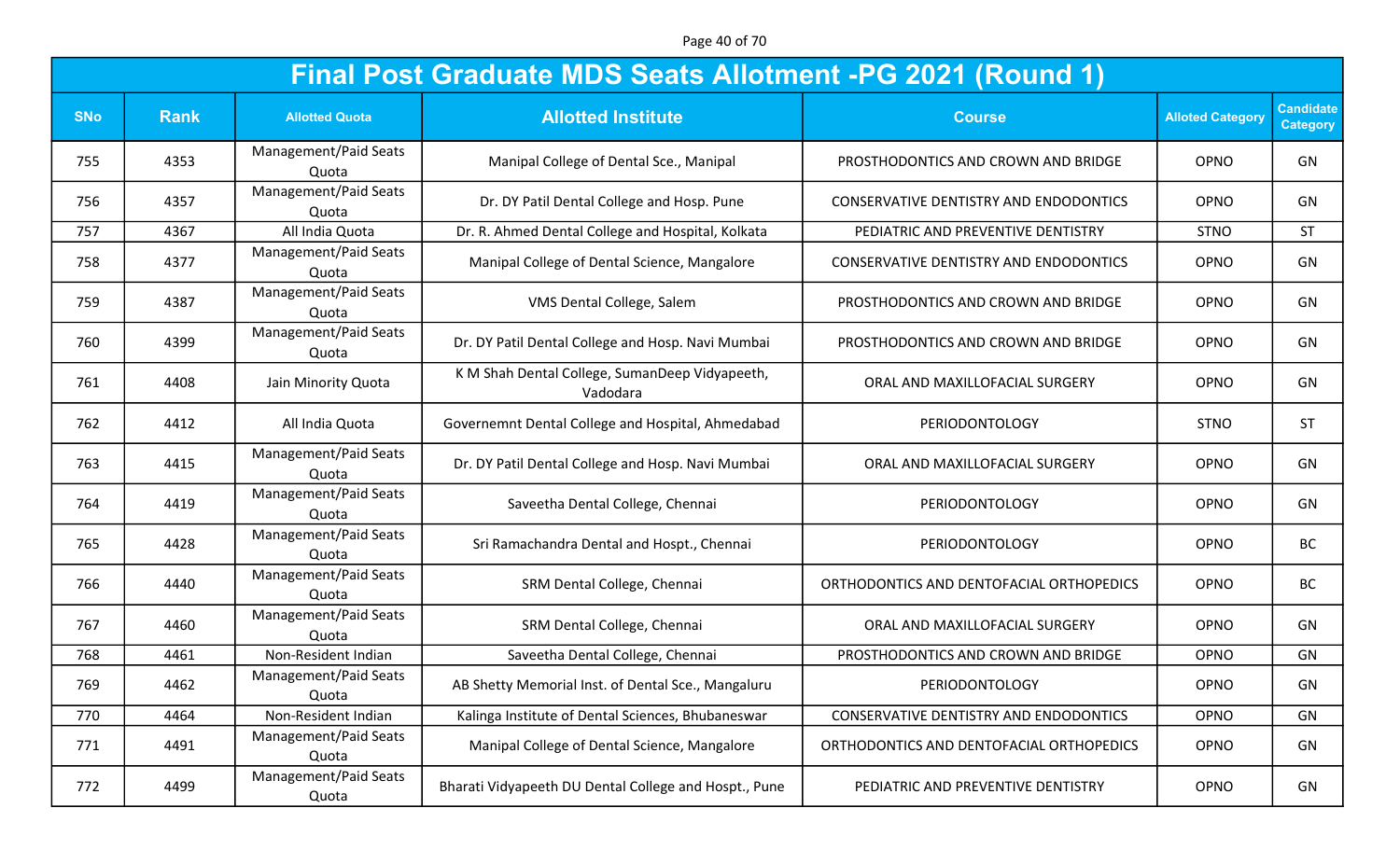Page 41 of 70

|            | <b>Final Post Graduate MDS Seats Allotment -PG 2021 (Round 1)</b> |                                |                                                                |                                                                  |                         |                                     |  |  |  |
|------------|-------------------------------------------------------------------|--------------------------------|----------------------------------------------------------------|------------------------------------------------------------------|-------------------------|-------------------------------------|--|--|--|
| <b>SNo</b> | <b>Rank</b>                                                       | <b>Allotted Quota</b>          | <b>Allotted Institute</b>                                      | <b>Course</b>                                                    | <b>Alloted Category</b> | <b>Candidate</b><br><b>Category</b> |  |  |  |
| 773        | 4506                                                              | Management/Paid Seats<br>Quota | Indira Gandhi Dental College and SBV, Pondycherry              | ORTHODONTICS AND DENTOFACIAL ORTHOPEDICS                         | OPNO                    | <b>BC</b>                           |  |  |  |
| 774        | 4507                                                              | Management/Paid Seats<br>Quota | Institute of Dental Sciences, Bhubaneswar                      | PEDIATRIC AND PREVENTIVE DENTISTRY                               | OPNO                    | GN                                  |  |  |  |
| 775        | 4509                                                              | All India Quota                | Government Dental College and Research Institute,<br>Bangalore | PEDIATRIC AND PREVENTIVE DENTISTRY                               | <b>STNO</b>             | <b>ST</b>                           |  |  |  |
| 776        | 4511                                                              | Management/Paid Seats<br>Quota | Kalinga Institute of Dental Sciences, Bhubaneswar              | PERIODONTOLOGY                                                   | OPNO                    | GN                                  |  |  |  |
| 777        | 4513                                                              | All India Quota                | Government Dental College, Kozhikode                           | PEDIATRIC AND PREVENTIVE DENTISTRY                               | <b>STNO</b>             | <b>ST</b>                           |  |  |  |
| 778        | 4527                                                              | Management/Paid Seats<br>Quota | SRM Katt. Dental College and Hospt. Chennai                    | ORAL AND MAXILLOFACIAL SURGERY                                   | OPNO                    | GN                                  |  |  |  |
| 779        | 4529                                                              | Management/Paid Seats<br>Quota | Dr. DY Patil Dental College and Hosp. Navi Mumbai              | ORAL AND MAXILLOFACIAL SURGERY                                   | OPNO                    | <b>BC</b>                           |  |  |  |
| 780        | 4535                                                              | Management/Paid Seats<br>Quota | SRM Dental College, Chennai                                    | <b>CONSERVATIVE DENTISTRY AND ENDODONTICS</b>                    | OPNO                    | GN                                  |  |  |  |
| 781        | 4550                                                              | Management/Paid Seats<br>Quota | Manipal College of Dental Sce., Manipal                        | PERIODONTOLOGY                                                   | OPNO                    | GN                                  |  |  |  |
| 782        | 4554                                                              | Management/Paid Seats<br>Quota | SRM Dental College, Chennai                                    | CONSERVATIVE DENTISTRY AND ENDODONTICS                           | OPNO                    | GN                                  |  |  |  |
| 783        | 4567                                                              | Management/Paid Seats<br>Quota | KLE VK Inst. of Dental Scie. Belagavi                          | ORAL AND MAXILLOFACIAL PATHOLOGY AND ORAL<br><b>MICROBIOLOGY</b> | OPNO                    | <b>BC</b>                           |  |  |  |
| 784        | 4582                                                              | Management/Paid Seats<br>Quota | SRM Dental College, Chennai                                    | ORTHODONTICS AND DENTOFACIAL ORTHOPEDICS                         | OPNO                    | <b>BC</b>                           |  |  |  |
| 785        | 4589                                                              | Jain Minority Quota            | K M Shah Dental College, SumanDeep Vidyapeeth,<br>Vadodara     | PROSTHODONTICS AND CROWN AND BRIDGE                              | OPNO                    | GN                                  |  |  |  |
| 786        | 4596                                                              | Management/Paid Seats<br>Quota | Indira Gandhi Dental College and SBV, Pondycherry              | ORAL AND MAXILLOFACIAL SURGERY                                   | OPNO                    | <b>BC</b>                           |  |  |  |
| 787        | 4610                                                              | All India Quota                | Government Dental College, Kottayam                            | PEDIATRIC AND PREVENTIVE DENTISTRY                               | <b>STNO</b>             | <b>ST</b>                           |  |  |  |
| 788        | 4611                                                              | All India Quota                | Government College of Dentistry, Indore                        | PERIODONTOLOGY                                                   | <b>STNO</b>             | <b>ST</b>                           |  |  |  |
| 789        | 4648                                                              | Management/Paid Seats<br>Quota | SRM Dental College, Chennai                                    | ORTHODONTICS AND DENTOFACIAL ORTHOPEDICS                         | <b>OPNO</b>             | GN                                  |  |  |  |
| 790        | 4668                                                              | Management/Paid Seats<br>Quota | SRM Dental College, Chennai                                    | PROSTHODONTICS AND CROWN AND BRIDGE                              | OPNO                    | GN                                  |  |  |  |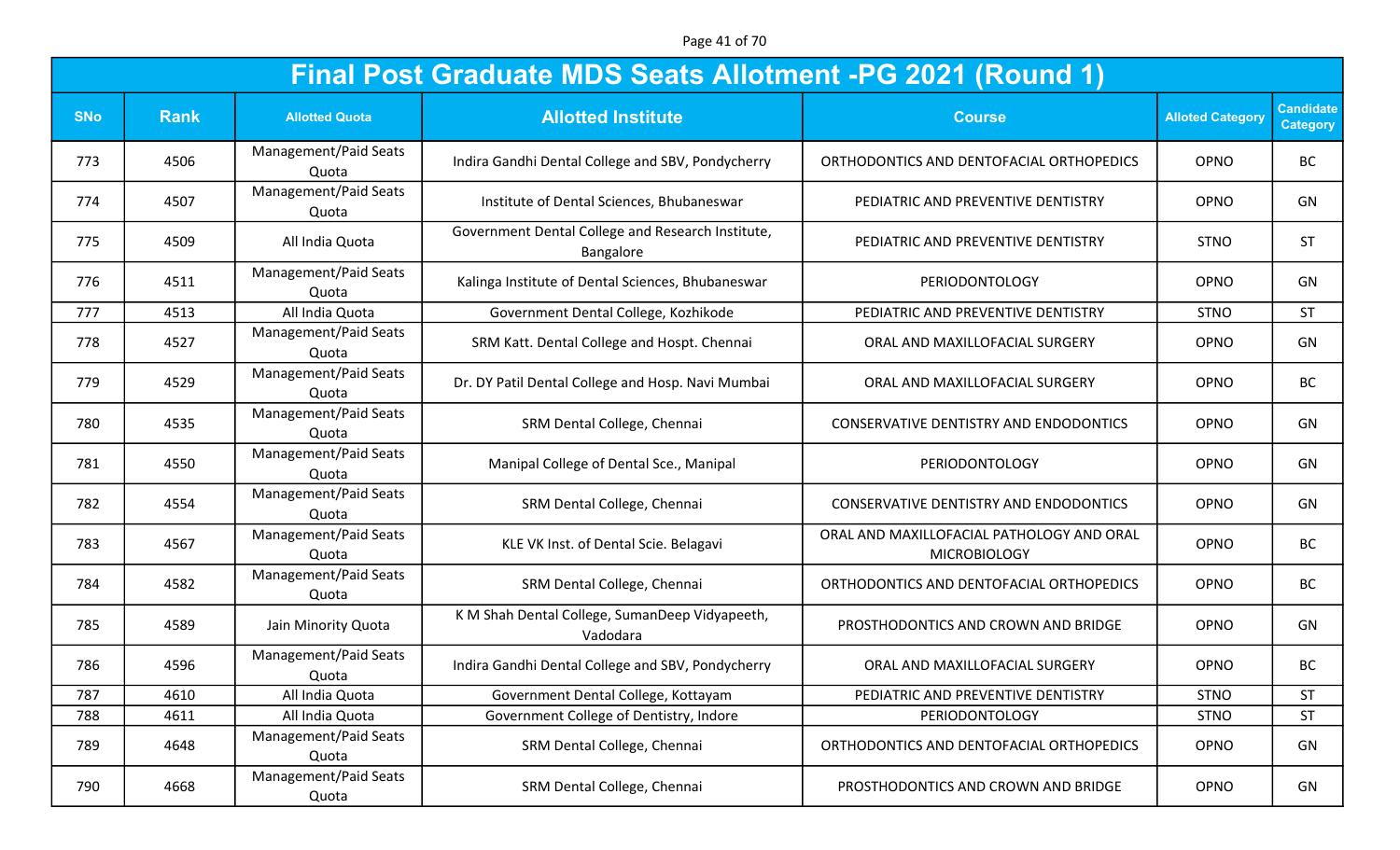Page 42 of 70

|            | <b>Final Post Graduate MDS Seats Allotment -PG 2021 (Round 1)</b> |                                |                                                   |                                          |                         |                                     |  |  |
|------------|-------------------------------------------------------------------|--------------------------------|---------------------------------------------------|------------------------------------------|-------------------------|-------------------------------------|--|--|
| <b>SNo</b> | <b>Rank</b>                                                       | <b>Allotted Quota</b>          | <b>Allotted Institute</b>                         | <b>Course</b>                            | <b>Alloted Category</b> | <b>Candidate</b><br><b>Category</b> |  |  |
| 791        | 4669                                                              | Management/Paid Seats<br>Quota | Dr. DY Patil Dental College and Hosp. Navi Mumbai | ORAL AND MAXILLOFACIAL SURGERY           | OPNO                    | <b>SC</b>                           |  |  |
| 792        | 4670                                                              | Management/Paid Seats<br>Quota | MM College of Dental Scie. and Res., Mullana      | CONSERVATIVE DENTISTRY AND ENDODONTICS   | OPNO                    | GN                                  |  |  |
| 793        | 4677                                                              | <b>Muslim Minority Quota</b>   | Yenepoya Dental College, Yenepoya                 | CONSERVATIVE DENTISTRY AND ENDODONTICS   | OPNO                    | <b>BC</b>                           |  |  |
| 794        | 4680                                                              | Management/Paid Seats<br>Quota | SRM Dental College, Chennai                       | ORTHODONTICS AND DENTOFACIAL ORTHOPEDICS | OPNO                    | GN                                  |  |  |
| 795        | 4682                                                              | Management/Paid Seats<br>Quota | SRM Dental College, Chennai                       | ORTHODONTICS AND DENTOFACIAL ORTHOPEDICS | OPNO                    | GN                                  |  |  |
| 796        | 4687                                                              | Management/Paid Seats<br>Quota | Amrita School of Dentistry, Kochi                 | CONSERVATIVE DENTISTRY AND ENDODONTICS   | OPNO                    | <b>BC</b>                           |  |  |
| 797        | 4710                                                              | All India Quota                | Govt dental College Raipur Chhattisgarh           | PERIODONTOLOGY                           | <b>STNO</b>             | <b>ST</b>                           |  |  |
| 798        | 4732                                                              | Management/Paid Seats<br>Quota | Manipal College of Dental Sce., Manipal           | ORTHODONTICS AND DENTOFACIAL ORTHOPEDICS | OPNO                    | GN                                  |  |  |
| 799        | 4737                                                              | Management/Paid Seats<br>Quota | Rural Dental College, Loni                        | PERIODONTOLOGY                           | OPNO                    | GN                                  |  |  |
| 800        | 4749                                                              | Management/Paid Seats<br>Quota | BVDU Dental College and Hospital, Navi Mumbai     | PEDIATRIC AND PREVENTIVE DENTISTRY       | OPNO                    | GN                                  |  |  |
| 801        | 4756                                                              | Management/Paid Seats<br>Quota | School of Dental Sciences and KIMSDU, Karad       | ORTHODONTICS AND DENTOFACIAL ORTHOPEDICS | OPNO                    | GN                                  |  |  |
| 802        | 4760                                                              | Management/Paid Seats<br>Quota | Amrita School of Dentistry, Kochi                 | ORTHODONTICS AND DENTOFACIAL ORTHOPEDICS | OPNO                    | <b>BC</b>                           |  |  |
| 803        | 4772                                                              | Management/Paid Seats<br>Quota | Institute of Dental Sciences, Bhubaneswar         | PEDIATRIC AND PREVENTIVE DENTISTRY       | OPNO                    | GN                                  |  |  |
| 804        | 4782                                                              | Management/Paid Seats<br>Quota | Indira Gandhi Dental College and SBV, Pondycherry | ORAL AND MAXILLOFACIAL SURGERY           | OPNO                    | <b>BC</b>                           |  |  |
| 805        | 4794                                                              | Management/Paid Seats<br>Quota | Sri Ramachandra Dental and Hospt., Chennai        | PEDIATRIC AND PREVENTIVE DENTISTRY       | OPNO                    | GN                                  |  |  |
| 806        | 4806                                                              | Management/Paid Seats<br>Quota | MM College of Dental Scie. and Res., Mullana      | PEDIATRIC AND PREVENTIVE DENTISTRY       | OPNO                    | GN                                  |  |  |
| 807        | 4808                                                              | Management/Paid Seats<br>Quota | BVDU Dental College and Hospital, Navi Mumbai     | PROSTHODONTICS AND CROWN AND BRIDGE      | OPNO                    | GN                                  |  |  |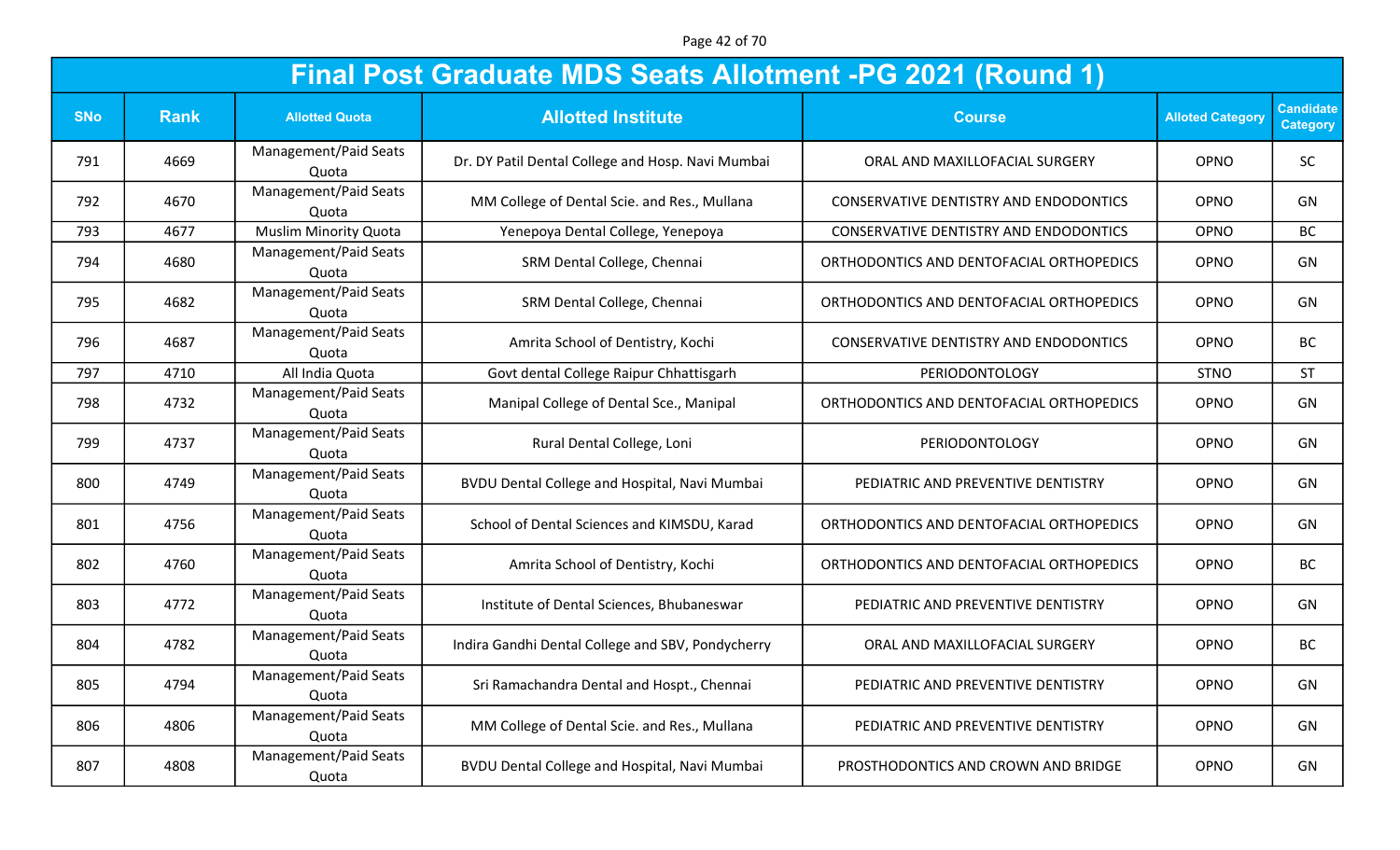Page 43 of 70

|            | <b>Final Post Graduate MDS Seats Allotment -PG 2021 (Round 1)</b> |                                |                                                    |                                                                  |                         |                                     |  |  |
|------------|-------------------------------------------------------------------|--------------------------------|----------------------------------------------------|------------------------------------------------------------------|-------------------------|-------------------------------------|--|--|
| <b>SNo</b> | <b>Rank</b>                                                       | <b>Allotted Quota</b>          | <b>Allotted Institute</b>                          | <b>Course</b>                                                    | <b>Alloted Category</b> | <b>Candidate</b><br><b>Category</b> |  |  |
| 808        | 4816                                                              | Management/Paid Seats<br>Quota | MM College of Dental Scie. and Res., Mullana       | ORAL AND MAXILLOFACIAL SURGERY                                   | OPNO                    | GN                                  |  |  |
| 809        | 4827                                                              | Management/Paid Seats<br>Quota | SRM Dental College, Chennai                        | ORTHODONTICS AND DENTOFACIAL ORTHOPEDICS                         | OPNO                    | <b>BC</b>                           |  |  |
| 810        | 4893                                                              | Management/Paid Seats<br>Quota | SATHYABAMA UNIV. Dental College and Hospt. Chennai | CONSERVATIVE DENTISTRY AND ENDODONTICS                           | OPNO                    | <b>BC</b>                           |  |  |
| 811        | 4913                                                              | All India Quota                | S.C.B Dental College and Hospital, Cuttack         | ORAL AND MAXILLOFACIAL PATHOLOGY AND ORAL<br><b>MICROBIOLOGY</b> | <b>STNO</b>             | <b>ST</b>                           |  |  |
| 812        | 4929                                                              | Management/Paid Seats<br>Quota | BVDU Dental College and Hospital, Navi Mumbai      | PROSTHODONTICS AND CROWN AND BRIDGE                              | OPNO                    | <b>BC</b>                           |  |  |
| 813        | 4945                                                              | Management/Paid Seats<br>Quota | Dr. DY Patil Dental College and Hosp. Navi Mumbai  | CONSERVATIVE DENTISTRY AND ENDODONTICS                           | OPNO                    | <b>BC</b>                           |  |  |
| 814        | 4950                                                              | Management/Paid Seats<br>Quota | Dr. DY Patil Dental College and Hosp. Navi Mumbai  | PEDIATRIC AND PREVENTIVE DENTISTRY                               | OPNO                    | GN                                  |  |  |
| 815        | 4964                                                              | Management/Paid Seats<br>Quota | Manipal College of Dental Sce., Manipal            | PROSTHODONTICS AND CROWN AND BRIDGE                              | OPNO                    | GN                                  |  |  |
| 816        | 4976                                                              | Management/Paid Seats<br>Quota | SRM Katt. Dental College and Hospt. Chennai        | ORAL AND MAXILLOFACIAL SURGERY                                   | OPNO                    | <b>BC</b>                           |  |  |
| 817        | 4997                                                              | Management/Paid Seats<br>Quota | School of Dental Sciences and KIMSDU, Karad        | ORTHODONTICS AND DENTOFACIAL ORTHOPEDICS                         | OPNO                    | <b>BC</b>                           |  |  |
| 818        | 5008                                                              | Management/Paid Seats<br>Quota | MM College of Dental Scie. and Res., Mullana       | ORAL AND MAXILLOFACIAL SURGERY                                   | OPNO                    | GN                                  |  |  |
| 819        | 5014                                                              | Management/Paid Seats<br>Quota | <b>BVDU Dental College and Hospital, Sangli</b>    | PEDIATRIC AND PREVENTIVE DENTISTRY                               | OPNO                    | GN                                  |  |  |
| 820        | 5016                                                              | Management/Paid Seats<br>Quota | MANAV RACHNA DENTAL COLLEGE FARIDABAD              | <b>CONSERVATIVE DENTISTRY AND ENDODONTICS</b>                    | OPNO                    | <b>BC</b>                           |  |  |
| 821        | 5029                                                              | Management/Paid Seats<br>Quota | School of Dental Sciences and KIMSDU, Karad        | PROSTHODONTICS AND CROWN AND BRIDGE                              | <b>OPNO</b>             | <b>BC</b>                           |  |  |
| 822        | 5067                                                              | Management/Paid Seats<br>Quota | MANAV RACHNA DENTAL COLLEGE FARIDABAD              | ORTHODONTICS AND DENTOFACIAL ORTHOPEDICS                         | OPNO                    | BC                                  |  |  |
| 823        | 5069                                                              | Management/Paid Seats<br>Quota | Dr. DY Patil Dental College and Hosp. Navi Mumbai  | PROSTHODONTICS AND CROWN AND BRIDGE                              | OPNO                    | GN                                  |  |  |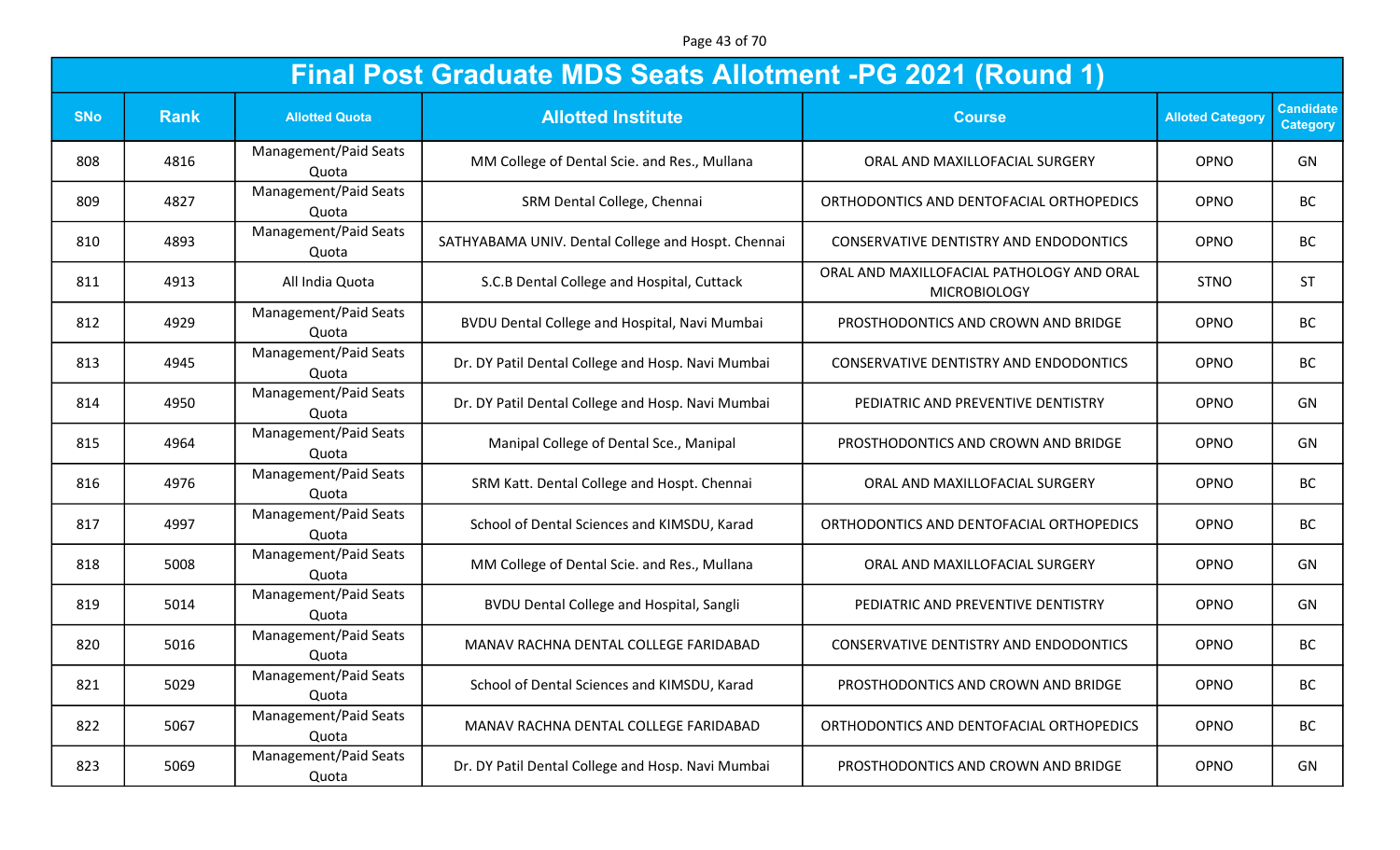Page 44 of 70

|            | <b>Final Post Graduate MDS Seats Allotment -PG 2021 (Round 1)</b> |                                |                                                            |                                     |                         |                                     |  |  |  |
|------------|-------------------------------------------------------------------|--------------------------------|------------------------------------------------------------|-------------------------------------|-------------------------|-------------------------------------|--|--|--|
| <b>SNo</b> | <b>Rank</b>                                                       | <b>Allotted Quota</b>          | <b>Allotted Institute</b>                                  | <b>Course</b>                       | <b>Alloted Category</b> | <b>Candidate</b><br><b>Category</b> |  |  |  |
| 824        | 5095                                                              | Management/Paid Seats<br>Quota | Meenakshi Ammal Dental College and Host., Chennai          | PROSTHODONTICS AND CROWN AND BRIDGE | OPNO                    | GN                                  |  |  |  |
| 825        | 5134                                                              | Management/Paid Seats<br>Quota | K M Shah Dental College, SumanDeep Vidyapeeth,<br>Vadodara | PEDIATRIC AND PREVENTIVE DENTISTRY  | OPNO                    | <b>BC</b>                           |  |  |  |
| 826        | 5163                                                              | Management/Paid Seats<br>Quota | SRM Katt. Dental College and Hospt. Chennai                | PROSTHODONTICS AND CROWN AND BRIDGE | OPNO                    | GN                                  |  |  |  |
| 827        | 5171                                                              | Management/Paid Seats<br>Quota | School of Dental Sciences and KIMSDU, Karad                | PEDIATRIC AND PREVENTIVE DENTISTRY  | OPNO                    | GN                                  |  |  |  |
| 828        | 5172                                                              | Management/Paid Seats<br>Quota | BVDU Dental College and Hospital, Navi Mumbai              | PEDIATRIC AND PREVENTIVE DENTISTRY  | OPNO                    | <b>BC</b>                           |  |  |  |
| 829        | 5177                                                              | Management/Paid Seats<br>Quota | SRM Dental College, Chennai                                | ORAL AND MAXILLOFACIAL SURGERY      | OPNO                    | GN                                  |  |  |  |
| 830        | 5179                                                              | Management/Paid Seats<br>Quota | School of Dental Sciences and KIMSDU, Karad                | PROSTHODONTICS AND CROWN AND BRIDGE | OPNO                    | GN                                  |  |  |  |
| 831        | 5207                                                              | Management/Paid Seats<br>Quota | School of Dental Sciences and KIMSDU, Karad                | PROSTHODONTICS AND CROWN AND BRIDGE | OPNO                    | GN                                  |  |  |  |
| 832        | 5214                                                              | Management/Paid Seats<br>Quota | Institute of Dental Sciences, Bhubaneswar                  | PERIODONTOLOGY                      | OPNO                    | <b>BC</b>                           |  |  |  |
| 833        | 5217                                                              | Management/Paid Seats<br>Quota | KLE VK Inst. of Dental Scie. Belagavi                      | PERIODONTOLOGY                      | OPNO                    | GN                                  |  |  |  |
| 834        | 5232                                                              | Management/Paid Seats<br>Quota | Manipal College of Dental Science, Mangalore               | PUBLIC HEALTH DENTISTRY             | OPNO                    | GN                                  |  |  |  |
| 835        | 5243                                                              | All India Quota                | Government Dental College and Hospital, Shimla             | ORAL MEDICINE AND RADIOLOGY         | <b>STNO</b>             | <b>ST</b>                           |  |  |  |
| 836        | 5246                                                              | Management/Paid Seats<br>Quota | Santosh Dentall College and Hsopital, Ghaziabad            | PROSTHODONTICS AND CROWN AND BRIDGE | OPNO                    | GN                                  |  |  |  |
| 837        | 5249                                                              | <b>Muslim Minority Quota</b>   | Yenepoya Dental College, Yenepoya                          | PROSTHODONTICS AND CROWN AND BRIDGE | OPNO                    | <b>BC</b>                           |  |  |  |
| 838        | 5254                                                              | Management/Paid Seats<br>Quota | Dr. DY Patil Dental College and Hosp. Navi Mumbai          | PERIODONTOLOGY                      | OPNO                    | GN                                  |  |  |  |
| 839        | 5274                                                              | Management/Paid Seats<br>Quota | Sri Ramachandra Dental and Hospt., Chennai                 | PEDIATRIC AND PREVENTIVE DENTISTRY  | OPNO                    | GN                                  |  |  |  |
| 840        | 5278                                                              | Management/Paid Seats<br>Quota | SRM Dental College, Chennai                                | ORAL AND MAXILLOFACIAL SURGERY      | OPNO                    | BC                                  |  |  |  |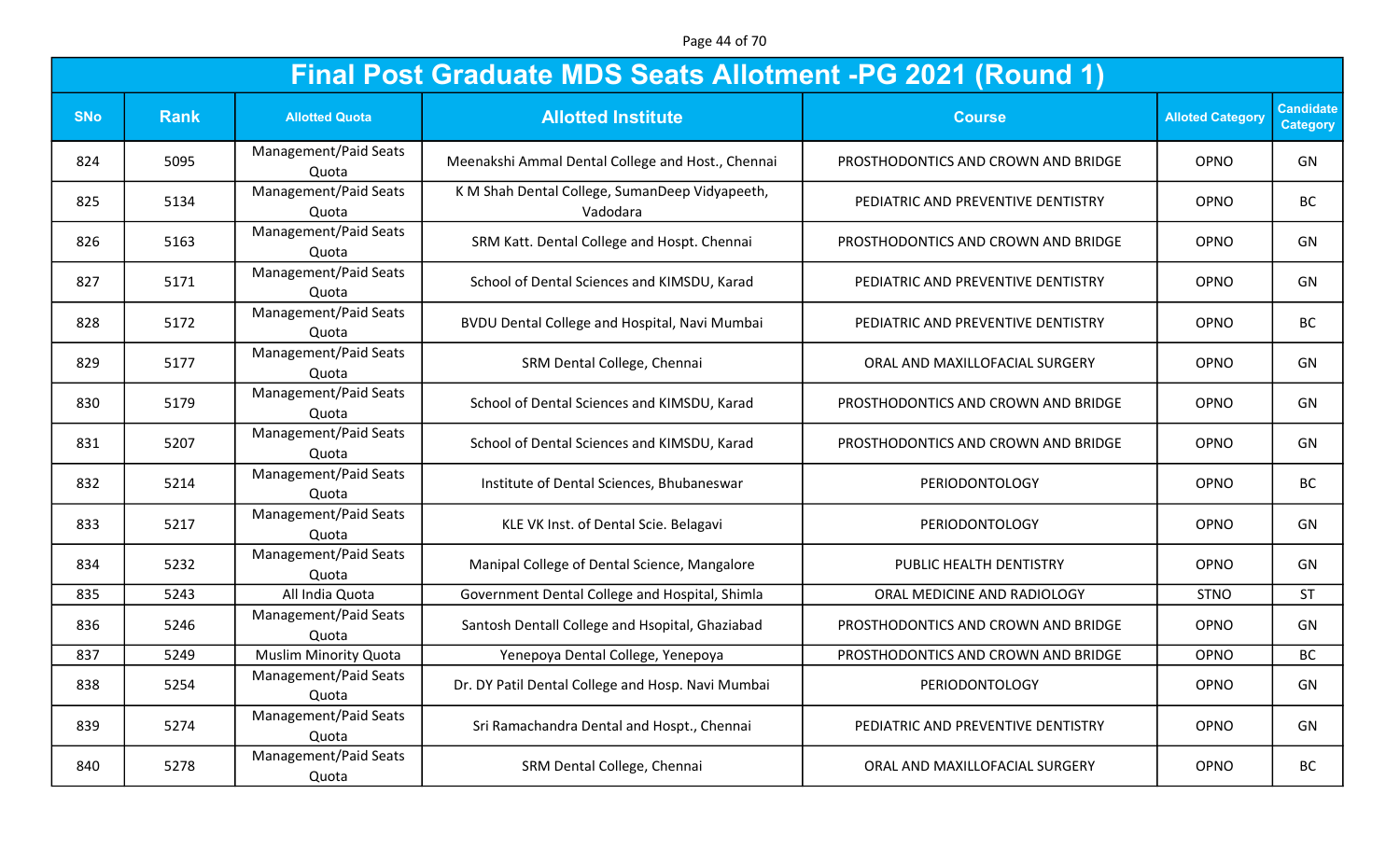Page 45 of 70

|            | Final Post Graduate MDS Seats Allotment -PG 2021 (Round 1) |                                |                                                            |                                          |                         |                                     |  |  |
|------------|------------------------------------------------------------|--------------------------------|------------------------------------------------------------|------------------------------------------|-------------------------|-------------------------------------|--|--|
| <b>SNo</b> | <b>Rank</b>                                                | <b>Allotted Quota</b>          | <b>Allotted Institute</b>                                  | <b>Course</b>                            | <b>Alloted Category</b> | <b>Candidate</b><br><b>Category</b> |  |  |
| 841        | 5280                                                       | Management/Paid Seats<br>Quota | Dr. DY Patil Dental College and Hosp. Navi Mumbai          | CONSERVATIVE DENTISTRY AND ENDODONTICS   | OPNO                    | GN                                  |  |  |
| 842        | 5286                                                       | Management/Paid Seats<br>Quota | MM College of Dental Scie. and Res., Mullana               | ORTHODONTICS AND DENTOFACIAL ORTHOPEDICS | OPNO                    | GN                                  |  |  |
| 843        | 5300                                                       | Management/Paid Seats<br>Quota | Sree Balaji Dental College and Hospital, Chennai           | ORAL MEDICINE AND RADIOLOGY              | OPNO                    | EW                                  |  |  |
| 844        | 5309                                                       | Internal Quota                 | Institute of Medical Science, BHU, Varanasi                | ORTHODONTICS AND DENTOFACIAL ORTHOPEDICS | SCNO                    | <b>SC</b>                           |  |  |
| 845        | 5314                                                       | Management/Paid Seats<br>Quota | K M Shah Dental College, SumanDeep Vidyapeeth,<br>Vadodara | PROSTHODONTICS AND CROWN AND BRIDGE      | OPNO                    | GN                                  |  |  |
| 846        | 5322                                                       | Management/Paid Seats<br>Quota | Manipal College of Dental Sce., Manipal                    | PROSTHODONTICS AND CROWN AND BRIDGE      | OPNO                    | GN                                  |  |  |
| 847        | 5344                                                       | Management/Paid Seats<br>Quota | SRM Katt. Dental College and Hospt. Chennai                | ORTHODONTICS AND DENTOFACIAL ORTHOPEDICS | OPNO                    | GN                                  |  |  |
| 848        | 5345                                                       | Management/Paid Seats<br>Quota | K M Shah Dental College, SumanDeep Vidyapeeth,<br>Vadodara | PROSTHODONTICS AND CROWN AND BRIDGE      | OPNO                    | GN                                  |  |  |
| 849        | 5346                                                       | Management/Paid Seats<br>Quota | Santosh Dentall College and Hsopital, Ghaziabad            | PEDIATRIC AND PREVENTIVE DENTISTRY       | <b>OPNO</b>             | GN                                  |  |  |
| 850        | 5349                                                       | Management/Paid Seats<br>Quota | Indira Gandhi Dental College and SBV, Pondycherry          | PROSTHODONTICS AND CROWN AND BRIDGE      | OPNO                    | GN                                  |  |  |
| 851        | 5350                                                       | Management/Paid Seats<br>Quota | Manipal College of Dental Science, Mangalore               | ORTHODONTICS AND DENTOFACIAL ORTHOPEDICS | OPNO                    | <b>BC</b>                           |  |  |
| 852        | 5353                                                       | Management/Paid Seats<br>Quota | School of Dental Sciences and KIMSDU, Karad                | ORTHODONTICS AND DENTOFACIAL ORTHOPEDICS | OPNO                    | GN                                  |  |  |
| 853        | 5359                                                       | Management/Paid Seats<br>Quota | K M Shah Dental College, SumanDeep Vidyapeeth,<br>Vadodara | PROSTHODONTICS AND CROWN AND BRIDGE      | OPNO                    | <b>BC</b>                           |  |  |
| 854        | 5375                                                       | Management/Paid Seats<br>Quota | MM College of Dental Scie. and Res., Mullana               | CONSERVATIVE DENTISTRY AND ENDODONTICS   | OPNO                    | BC                                  |  |  |
| 855        | 5379                                                       | Management/Paid Seats<br>Quota | Rural Dental College, Loni                                 | PERIODONTOLOGY                           | OPNO                    | GN                                  |  |  |
| 856        | 5390                                                       | Management/Paid Seats<br>Quota | <b>BVDU Dental College and Hospital, Sangli</b>            | PEDIATRIC AND PREVENTIVE DENTISTRY       | OPNO                    | GN                                  |  |  |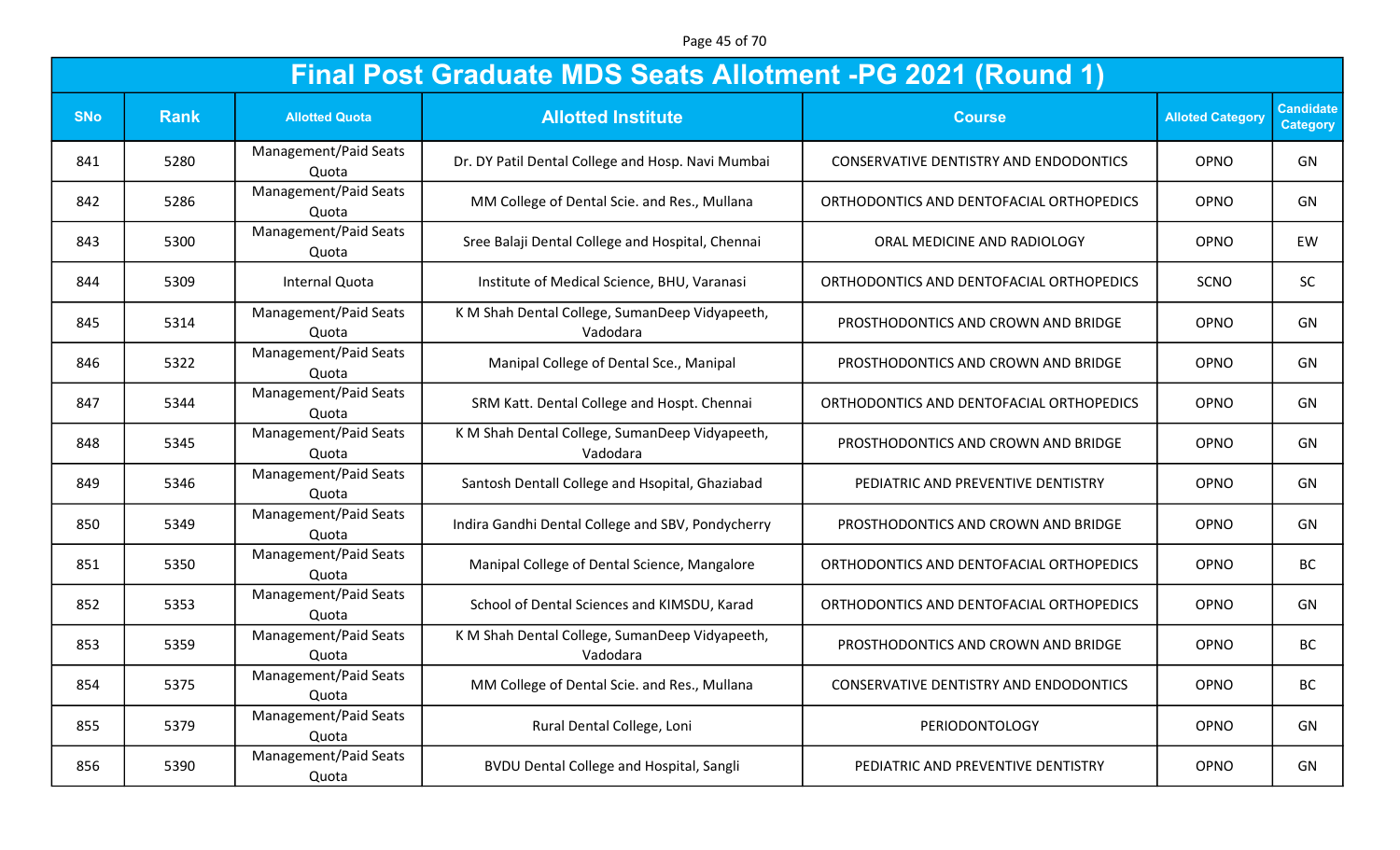Page 46 of 70

|            | <b>Final Post Graduate MDS Seats Allotment -PG 2021 (Round 1)</b> |                                |                                                            |                                          |                         |                                     |  |  |  |
|------------|-------------------------------------------------------------------|--------------------------------|------------------------------------------------------------|------------------------------------------|-------------------------|-------------------------------------|--|--|--|
| <b>SNo</b> | <b>Rank</b>                                                       | <b>Allotted Quota</b>          | <b>Allotted Institute</b>                                  | <b>Course</b>                            | <b>Alloted Category</b> | <b>Candidate</b><br><b>Category</b> |  |  |  |
| 857        | 5396                                                              | Management/Paid Seats<br>Quota | SRM Dental College, Chennai                                | ORAL AND MAXILLOFACIAL SURGERY           | OPNO                    | GN                                  |  |  |  |
| 858        | 5422                                                              | Management/Paid Seats<br>Quota | Indira Gandhi Dental College and SBV, Pondycherry          | PUBLIC HEALTH DENTISTRY                  | OPNO                    | <b>SC</b>                           |  |  |  |
| 859        | 5425                                                              | Management/Paid Seats<br>Quota | Santosh Dentall College and Hsopital, Ghaziabad            | ORAL AND MAXILLOFACIAL SURGERY           | OPNO                    | GN                                  |  |  |  |
| 860        | 5433                                                              | Management/Paid Seats<br>Quota | VMS Dental College, Salem                                  | ORAL AND MAXILLOFACIAL SURGERY           | <b>OPNO</b>             | GN                                  |  |  |  |
| 861        | 5444                                                              | Management/Paid Seats<br>Quota | Sree Balaji Dental College and Hospital, Chennai           | ORAL AND MAXILLOFACIAL SURGERY           | OPNO                    | GN                                  |  |  |  |
| 862        | 5449                                                              | Management/Paid Seats<br>Quota | Dr. DY Patil Dental College and Hosp. Navi Mumbai          | PROSTHODONTICS AND CROWN AND BRIDGE      | OPNO                    | GN                                  |  |  |  |
| 863        | 5465                                                              | Management/Paid Seats<br>Quota | KLE VK Inst. of Dental Scie. Belagavi                      | PERIODONTOLOGY                           | OPNO                    | GN                                  |  |  |  |
| 864        | 5467                                                              | Management/Paid Seats<br>Quota | SRM Dental College, Chennai                                | CONSERVATIVE DENTISTRY AND ENDODONTICS   | OPNO                    | GN                                  |  |  |  |
| 865        | 5468                                                              | Management/Paid Seats<br>Quota | Dr. DY Patil Dental College and Hosp. Navi Mumbai          | PROSTHODONTICS AND CROWN AND BRIDGE      | OPNO                    | GN                                  |  |  |  |
| 866        | 5471                                                              | Management/Paid Seats<br>Quota | Santosh Dentall College and Hsopital, Ghaziabad            | ORAL AND MAXILLOFACIAL SURGERY           | OPNO                    | GN                                  |  |  |  |
| 867        | 5472                                                              | Management/Paid Seats<br>Quota | K M Shah Dental College, SumanDeep Vidyapeeth,<br>Vadodara | PEDIATRIC AND PREVENTIVE DENTISTRY       | OPNO                    | GN                                  |  |  |  |
| 868        | 5473                                                              | Management/Paid Seats<br>Quota | SRM Dental College, Chennai                                | CONSERVATIVE DENTISTRY AND ENDODONTICS   | OPNO                    | <b>BC</b>                           |  |  |  |
| 869        | 5501                                                              | Jain Minority Quota            | K M Shah Dental College, SumanDeep Vidyapeeth,<br>Vadodara | ORAL AND MAXILLOFACIAL SURGERY           | OPNO                    | GN                                  |  |  |  |
| 870        | 5506                                                              | Management/Paid Seats<br>Quota | SRM Katt. Dental College and Hospt. Chennai                | CONSERVATIVE DENTISTRY AND ENDODONTICS   | OPNO                    | BC                                  |  |  |  |
| 871        | 5547                                                              | Management/Paid Seats<br>Quota | Dr. DY Patil Dental College and Hosp. Navi Mumbai          | ORTHODONTICS AND DENTOFACIAL ORTHOPEDICS | OPNO                    | <b>BC</b>                           |  |  |  |
| 872        | 5550                                                              | Management/Paid Seats<br>Quota | Indira Gandhi Dental College and SBV, Pondycherry          | PEDIATRIC AND PREVENTIVE DENTISTRY       | OPNO                    | BC                                  |  |  |  |
| 873        | 5551                                                              | <b>Muslim Minority Quota</b>   | Yenepoya Dental College, Yenepoya                          | ORAL AND MAXILLOFACIAL SURGERY           | OPNO                    | GN                                  |  |  |  |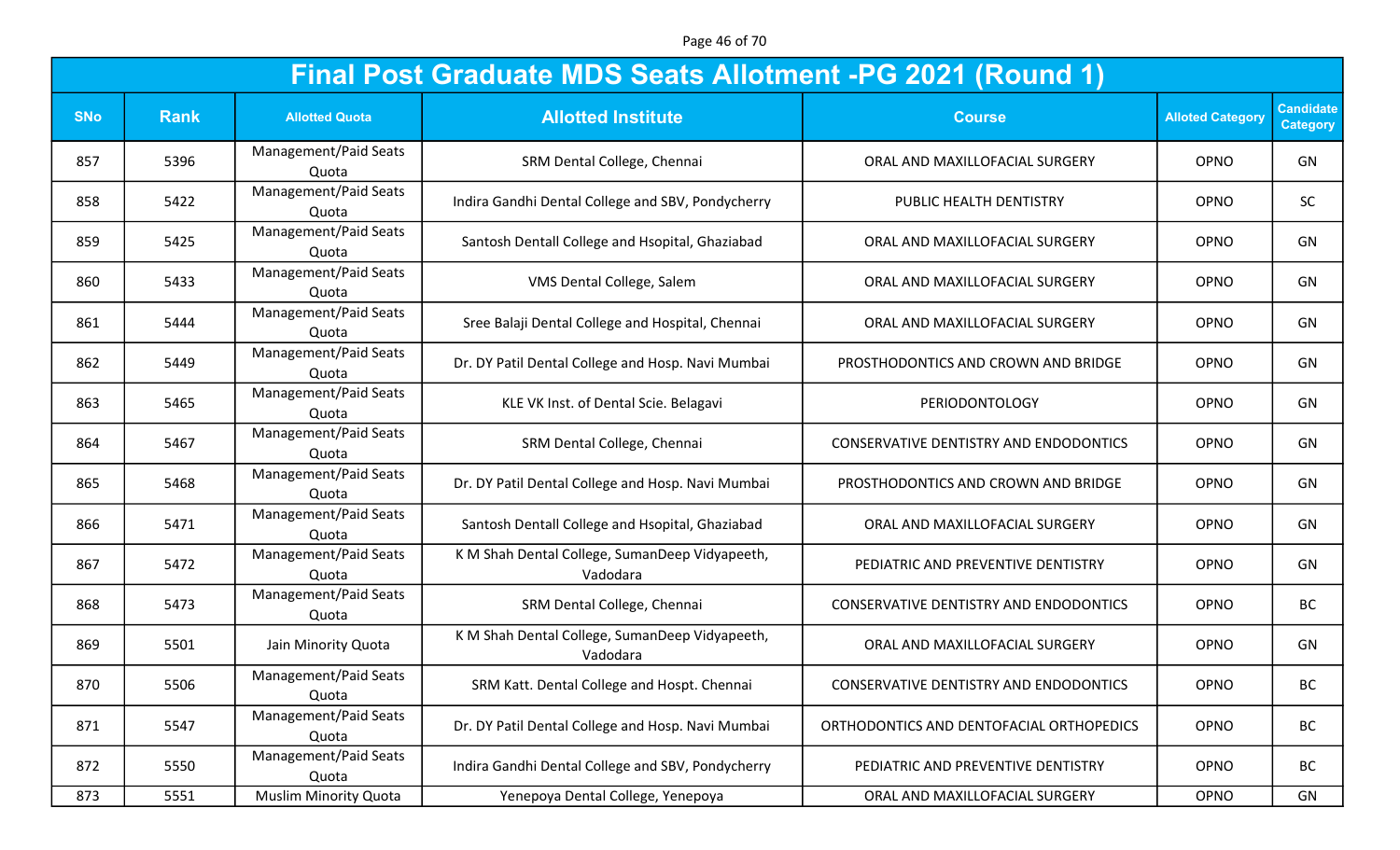Page 47 of 70

|            | <b>Final Post Graduate MDS Seats Allotment -PG 2021 (Round 1)</b> |                                |                                                       |                                               |                         |                                     |  |  |
|------------|-------------------------------------------------------------------|--------------------------------|-------------------------------------------------------|-----------------------------------------------|-------------------------|-------------------------------------|--|--|
| <b>SNo</b> | <b>Rank</b>                                                       | <b>Allotted Quota</b>          | <b>Allotted Institute</b>                             | <b>Course</b>                                 | <b>Alloted Category</b> | <b>Candidate</b><br><b>Category</b> |  |  |
| 874        | 5555                                                              | Management/Paid Seats<br>Quota | Yenepoya Dental College, Yenepoya                     | PERIODONTOLOGY                                | OPNO                    | GN                                  |  |  |
| 875        | 5563                                                              | Management/Paid Seats<br>Quota | MM College of Dental Scie. and Res., Mullana          | CONSERVATIVE DENTISTRY AND ENDODONTICS        | OPNO                    | GN                                  |  |  |
| 876        | 5570                                                              | Management/Paid Seats<br>Quota | SRM Katt. Dental College and Hospt. Chennai           | ORAL AND MAXILLOFACIAL SURGERY                | OPNO                    | <b>BC</b>                           |  |  |
| 877        | 5577                                                              | Management/Paid Seats<br>Quota | Dr. DY Patil Dental College and Hosp. Navi Mumbai     | ORTHODONTICS AND DENTOFACIAL ORTHOPEDICS      | OPNO                    | GN                                  |  |  |
| 878        | 5579                                                              | Management/Paid Seats<br>Quota | Kalinga Institute of Dental Sciences, Bhubaneswar     | ORAL MEDICINE AND RADIOLOGY                   | OPNO                    | GN                                  |  |  |
| 879        | 5627                                                              | Management/Paid Seats<br>Quota | Rural Dental College, Loni                            | ORTHODONTICS AND DENTOFACIAL ORTHOPEDICS      | OPNO                    | <b>ST</b>                           |  |  |
| 880        | 5643                                                              | Management/Paid Seats<br>Quota | Manipal College of Dental Sce., Manipal               | ORTHODONTICS AND DENTOFACIAL ORTHOPEDICS      | OPNO                    | <b>BC</b>                           |  |  |
| 881        | 5666                                                              | Management/Paid Seats<br>Quota | AB Shetty Memorial Inst. of Dental Sce., Mangaluru    | PERIODONTOLOGY                                | OPNO                    | GN                                  |  |  |
| 882        | 5668                                                              | Management/Paid Seats<br>Quota | SRM Katt. Dental College and Hospt. Chennai           | PROSTHODONTICS AND CROWN AND BRIDGE           | OPNO                    | GN                                  |  |  |
| 883        | 5695                                                              | Management/Paid Seats<br>Quota | SRM Dental College, Chennai                           | ORAL AND MAXILLOFACIAL SURGERY                | OPNO                    | GN                                  |  |  |
| 884        | 5709                                                              | Management/Paid Seats<br>Quota | SATHYABAMA UNIV. Dental College and Hospt. Chennai    | ORTHODONTICS AND DENTOFACIAL ORTHOPEDICS      | OPNO                    | GN                                  |  |  |
| 885        | 5716                                                              | Management/Paid Seats<br>Quota | Bharati Vidyapeeth DU Dental College and Hospt., Pune | ORAL MEDICINE AND RADIOLOGY                   | OPNO                    | GN                                  |  |  |
| 886        | 5730                                                              | Management/Paid Seats<br>Quota | Santosh Dentall College and Hsopital, Ghaziabad       | CONSERVATIVE DENTISTRY AND ENDODONTICS        | <b>OPNO</b>             | <b>BC</b>                           |  |  |
| 887        | 5784                                                              | Management/Paid Seats<br>Quota | SRM Dental College, Chennai                           | <b>CONSERVATIVE DENTISTRY AND ENDODONTICS</b> | <b>OPNO</b>             | BC                                  |  |  |
| 888        | 5814                                                              | Management/Paid Seats<br>Quota | MANAV RACHNA DENTAL COLLEGE FARIDABAD                 | ORTHODONTICS AND DENTOFACIAL ORTHOPEDICS      | OPNO                    | GN                                  |  |  |
| 889        | 5829                                                              | Management/Paid Seats<br>Quota | SRM Dental College, Chennai                           | ORTHODONTICS AND DENTOFACIAL ORTHOPEDICS      | OPNO                    | GN                                  |  |  |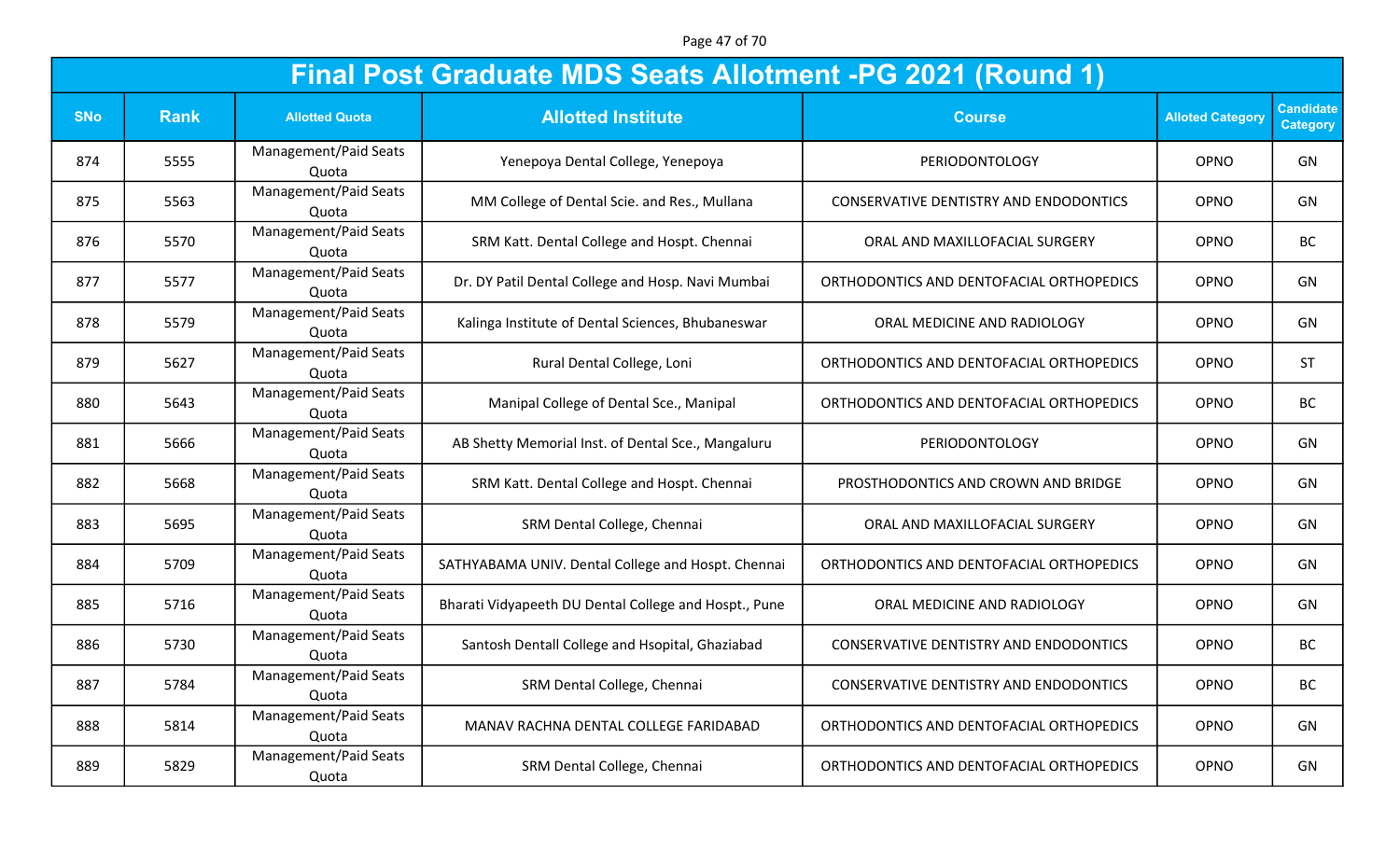Page 48 of 70

|            | <b>Final Post Graduate MDS Seats Allotment -PG 2021 (Round 1)</b> |                                |                                                   |                                               |                         |                                     |  |  |
|------------|-------------------------------------------------------------------|--------------------------------|---------------------------------------------------|-----------------------------------------------|-------------------------|-------------------------------------|--|--|
| <b>SNo</b> | <b>Rank</b>                                                       | <b>Allotted Quota</b>          | <b>Allotted Institute</b>                         | <b>Course</b>                                 | <b>Alloted Category</b> | <b>Candidate</b><br><b>Category</b> |  |  |
| 890        | 5837                                                              | Management/Paid Seats<br>Quota | Amrita School of Dentistry, Kochi                 | PROSTHODONTICS AND CROWN AND BRIDGE           | OPNO                    | GN                                  |  |  |
| 891        | 5845                                                              | Management/Paid Seats<br>Quota | BVDU Dental College and Hospital, Navi Mumbai     | PEDIATRIC AND PREVENTIVE DENTISTRY            | OPNO                    | GN                                  |  |  |
| 892        | 5848                                                              | Management/Paid Seats<br>Quota | Amrita School of Dentistry, Kochi                 | <b>CONSERVATIVE DENTISTRY AND ENDODONTICS</b> | OPNO                    | GN                                  |  |  |
| 893        | 5850                                                              | Management/Paid Seats<br>Quota | Dr. DY Patil Dental College and Hosp. Navi Mumbai | <b>CONSERVATIVE DENTISTRY AND ENDODONTICS</b> | OPNO                    | GN                                  |  |  |
| 894        | 5851                                                              | Management/Paid Seats<br>Quota | Sree Balaji Dental College and Hospital, Chennai  | PEDIATRIC AND PREVENTIVE DENTISTRY            | OPNO                    | <b>BC</b>                           |  |  |
| 895        | 5856                                                              | Management/Paid Seats<br>Quota | Meenakshi Ammal Dental College and Host., Chennai | PERIODONTOLOGY                                | OPNO                    | <b>BC</b>                           |  |  |
| 896        | 5868                                                              | All India Quota                | Government Dental College, Chennai                | CONSERVATIVE DENTISTRY AND ENDODONTICS        | <b>OPPH</b>             | <b>SC</b>                           |  |  |
| 897        | 5881                                                              | Management/Paid Seats<br>Quota | KLE VK Inst. of Dental Scie. Belagavi             | PERIODONTOLOGY                                | OPNO                    | GN                                  |  |  |
| 898        | 5888                                                              | Management/Paid Seats<br>Quota | Rural Dental College, Loni                        | ORTHODONTICS AND DENTOFACIAL ORTHOPEDICS      | OPNO                    | GN                                  |  |  |
| 899        | 5891                                                              | Management/Paid Seats<br>Quota | Dr. DY Patil Dental College and Hosp. Navi Mumbai | ORTHODONTICS AND DENTOFACIAL ORTHOPEDICS      | OPNO                    | GN                                  |  |  |
| 900        | 5910                                                              | Management/Paid Seats<br>Quota | Dr. DY Patil Dental College and Hosp. Pune        | PEDIATRIC AND PREVENTIVE DENTISTRY            | OPNO                    | GN                                  |  |  |
| 901        | 5941                                                              | Management/Paid Seats<br>Quota | Manipal College of Dental Sce., Manipal           | PEDIATRIC AND PREVENTIVE DENTISTRY            | OPNO                    | GN                                  |  |  |
| 902        | 5943                                                              | Management/Paid Seats<br>Quota | Saveetha Dental College, Chennai                  | PEDIATRIC AND PREVENTIVE DENTISTRY            | OPNO                    | GN                                  |  |  |
| 903        | 5951                                                              | Management/Paid Seats<br>Quota | Meenakshi Ammal Dental College and Host., Chennai | PROSTHODONTICS AND CROWN AND BRIDGE           | OPNO                    | GN                                  |  |  |
| 904        | 5965                                                              | Management/Paid Seats<br>Quota | Indira Gandhi Dental College and SBV, Pondycherry | CONSERVATIVE DENTISTRY AND ENDODONTICS        | OPNO                    | GN                                  |  |  |
| 905        | 5993                                                              | Management/Paid Seats<br>Quota | <b>BVDU Dental College and Hospital, Sangli</b>   | PEDIATRIC AND PREVENTIVE DENTISTRY            | OPNO                    | SC                                  |  |  |
| 906        | 6002                                                              | Management/Paid Seats<br>Quota | SRM Katt. Dental College and Hospt. Chennai       | ORTHODONTICS AND DENTOFACIAL ORTHOPEDICS      | OPNO                    | GN                                  |  |  |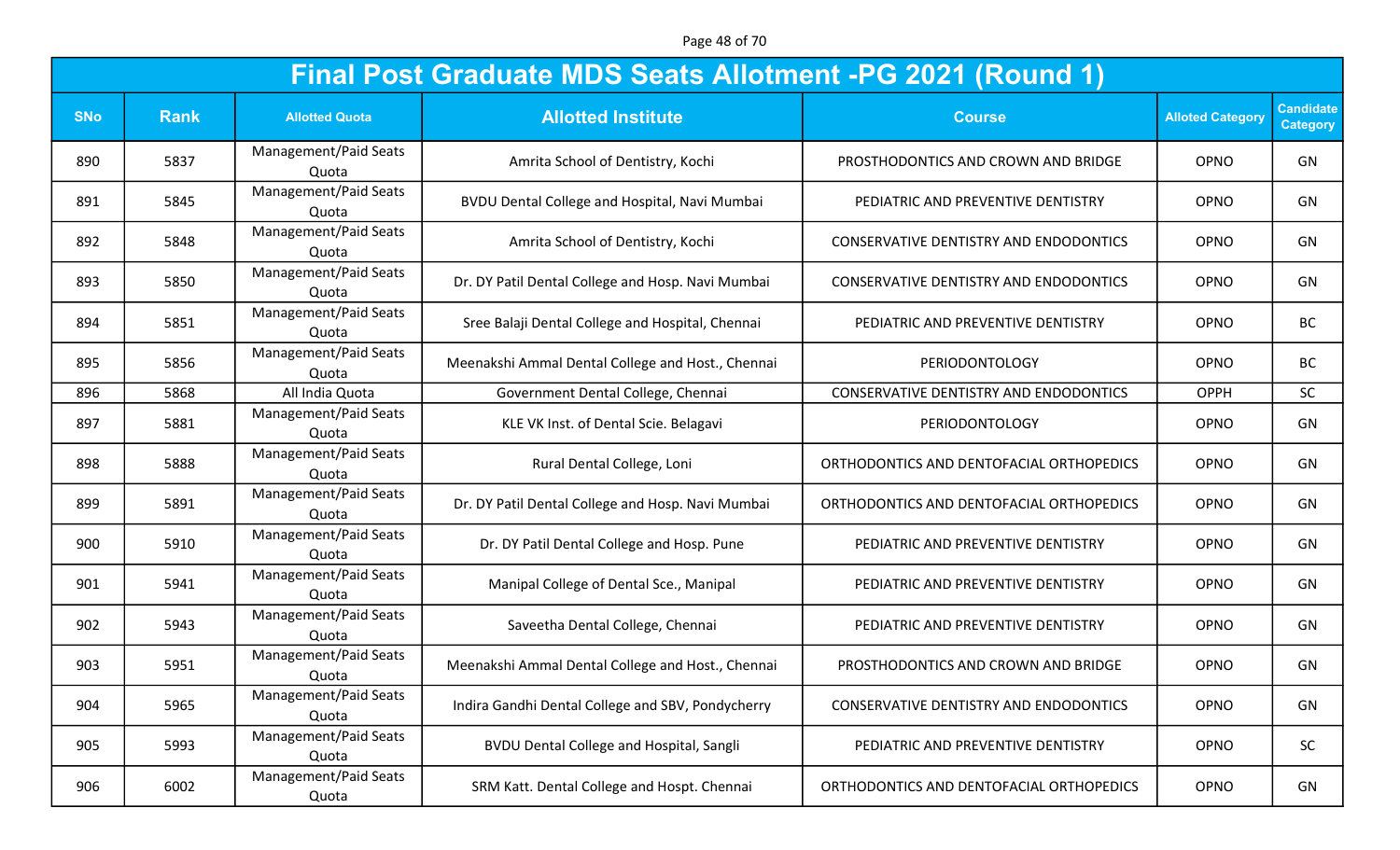Page 49 of 70

|            | <b>Final Post Graduate MDS Seats Allotment -PG 2021 (Round 1)</b> |                                |                                                   |                                          |                         |                                     |  |  |
|------------|-------------------------------------------------------------------|--------------------------------|---------------------------------------------------|------------------------------------------|-------------------------|-------------------------------------|--|--|
| <b>SNo</b> | <b>Rank</b>                                                       | <b>Allotted Quota</b>          | <b>Allotted Institute</b>                         | <b>Course</b>                            | <b>Alloted Category</b> | <b>Candidate</b><br><b>Category</b> |  |  |
| 907        | 6057                                                              | Management/Paid Seats<br>Quota | Indira Gandhi Dental College and SBV, Pondycherry | CONSERVATIVE DENTISTRY AND ENDODONTICS   | OPNO                    | <b>BC</b>                           |  |  |
| 908        | 6062                                                              | <b>Muslim Minority Quota</b>   | Yenepoya Dental College, Yenepoya                 | ORTHODONTICS AND DENTOFACIAL ORTHOPEDICS | OPNO                    | <b>BC</b>                           |  |  |
| 909        | 6068                                                              | Management/Paid Seats<br>Quota | Sree Balaji Dental College and Hospital, Chennai  | ORAL AND MAXILLOFACIAL SURGERY           | OPNO                    | GN                                  |  |  |
| 910        | 6100                                                              | Management/Paid Seats<br>Quota | Manipal College of Dental Sce., Manipal           | ORTHODONTICS AND DENTOFACIAL ORTHOPEDICS | OPNO                    | GN                                  |  |  |
| 911        | 6130                                                              | Management/Paid Seats<br>Quota | SRM Katt. Dental College and Hospt. Chennai       | ORTHODONTICS AND DENTOFACIAL ORTHOPEDICS | OPNO                    | GN                                  |  |  |
| 912        | 6131                                                              | Non-Resident Indian            | Yenepoya Dental College, Yenepoya                 | PROSTHODONTICS AND CROWN AND BRIDGE      | OPNO                    | GN                                  |  |  |
| 913        | 6154                                                              | Management/Paid Seats<br>Quota | Indira Gandhi Dental College and SBV, Pondycherry | CONSERVATIVE DENTISTRY AND ENDODONTICS   | OPNO                    | GN                                  |  |  |
| 914        | 6170                                                              | Management/Paid Seats<br>Quota | Dr. DY Patil Dental College and Hosp. Pune        | PEDIATRIC AND PREVENTIVE DENTISTRY       | OPNO                    | <b>BC</b>                           |  |  |
| 915        | 6171                                                              | Management/Paid Seats<br>Quota | Indira Gandhi Dental College and SBV, Pondycherry | ORAL MEDICINE AND RADIOLOGY              | OPNO                    | <b>BC</b>                           |  |  |
| 916        | 6197                                                              | Management/Paid Seats<br>Quota | Saveetha Dental College, Chennai                  | PEDIATRIC AND PREVENTIVE DENTISTRY       | OPNO                    | <b>BC</b>                           |  |  |
| 917        | 6199                                                              | Management/Paid Seats<br>Quota | Amrita School of Dentistry, Kochi                 | PEDIATRIC AND PREVENTIVE DENTISTRY       | OPNO                    | GN                                  |  |  |
| 918        | 6215                                                              | Management/Paid Seats<br>Quota | Dr. DY Patil Dental College and Hosp. Navi Mumbai | PEDIATRIC AND PREVENTIVE DENTISTRY       | OPNO                    | GN                                  |  |  |
| 919        | 6240                                                              | Management/Paid Seats<br>Quota | MM College of Dental Scie. and Res., Mullana      | PROSTHODONTICS AND CROWN AND BRIDGE      | OPNO                    | GN                                  |  |  |
| 920        | 6268                                                              | Management/Paid Seats<br>Quota | Sree Balaji Dental College and Hospital, Chennai  | ORAL MEDICINE AND RADIOLOGY              | OPNO                    | <b>BC</b>                           |  |  |
| 921        | 6304                                                              | Management/Paid Seats<br>Quota | Amrita School of Dentistry, Kochi                 | PROSTHODONTICS AND CROWN AND BRIDGE      | OPNO                    | GN                                  |  |  |
| 922        | 6319                                                              | <b>Muslim Minority Quota</b>   | Yenepoya Dental College, Yenepoya                 | ORAL AND MAXILLOFACIAL SURGERY           | OPNO                    | BC                                  |  |  |
| 923        | 6336                                                              | Management/Paid Seats<br>Quota | KLE VK Inst. of Dental Scie. Belagavi             | PERIODONTOLOGY                           | OPNO                    | GN                                  |  |  |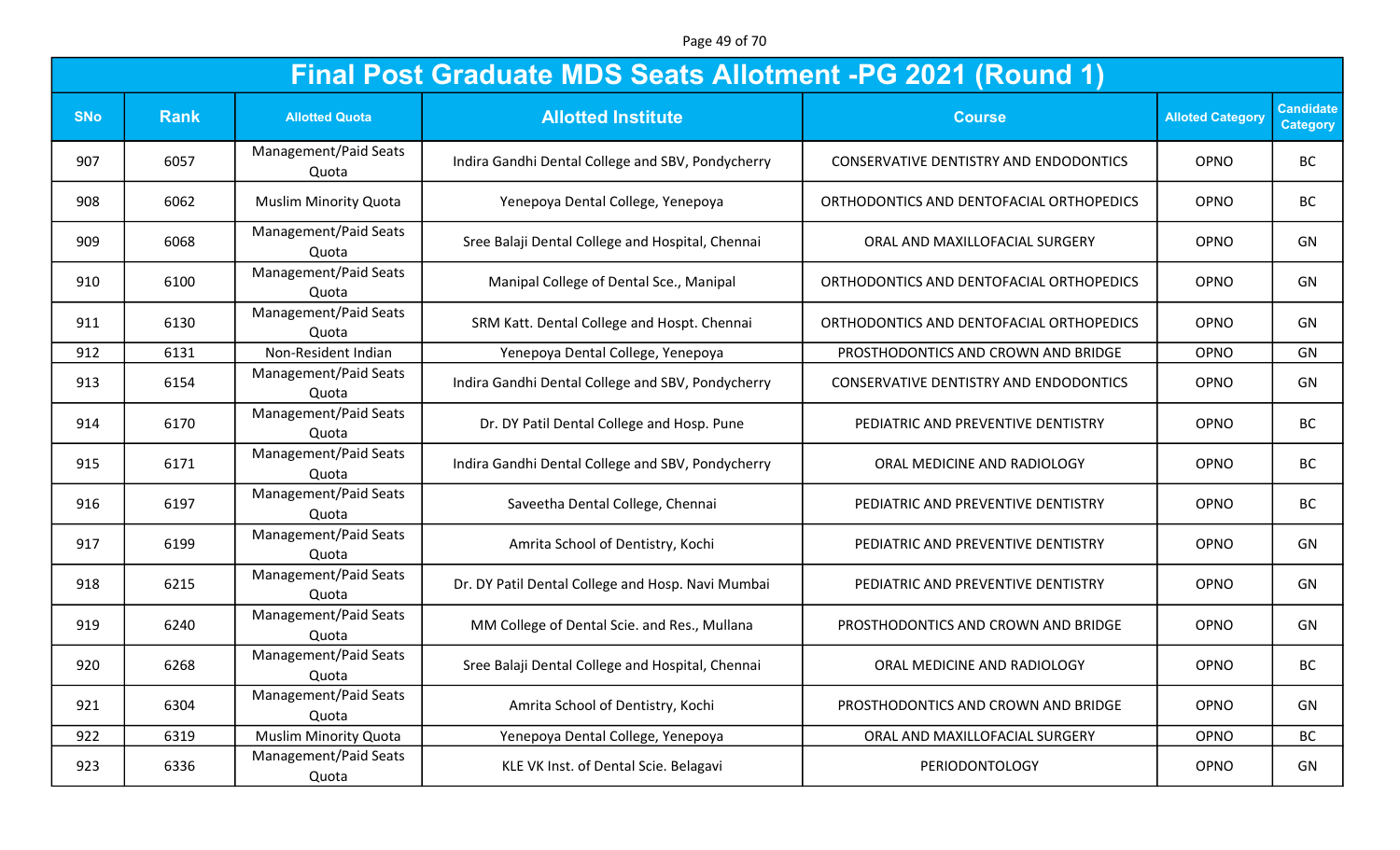Page 50 of 70

|            | <b>Final Post Graduate MDS Seats Allotment -PG 2021 (Round 1)</b> |                                |                                                       |                                                                  |                         |                                     |  |  |
|------------|-------------------------------------------------------------------|--------------------------------|-------------------------------------------------------|------------------------------------------------------------------|-------------------------|-------------------------------------|--|--|
| <b>SNo</b> | <b>Rank</b>                                                       | <b>Allotted Quota</b>          | <b>Allotted Institute</b>                             | <b>Course</b>                                                    | <b>Alloted Category</b> | <b>Candidate</b><br><b>Category</b> |  |  |
| 924        | 6341                                                              | Management/Paid Seats<br>Quota | Dr. DY Patil Dental College and Hosp. Pune            | PUBLIC HEALTH DENTISTRY                                          | OPNO                    | GN                                  |  |  |
| 925        | 6357                                                              | <b>Muslim Minority Quota</b>   | Yenepoya Dental College, Yenepoya                     | ORTHODONTICS AND DENTOFACIAL ORTHOPEDICS                         | OPNO                    | GN                                  |  |  |
| 926        | 6367                                                              | <b>Muslim Minority Quota</b>   | Yenepoya Dental College, Yenepoya                     | PEDIATRIC AND PREVENTIVE DENTISTRY                               | OPNO                    | <b>BC</b>                           |  |  |
| 927        | 6371                                                              | Management/Paid Seats<br>Quota | Sree Balaji Dental College and Hospital, Chennai      | PROSTHODONTICS AND CROWN AND BRIDGE                              | OPNO                    | GN                                  |  |  |
| 928        | 6394                                                              | Management/Paid Seats<br>Quota | SRM Dental College, Chennai                           | ORAL AND MAXILLOFACIAL SURGERY                                   | OPNO                    | <b>BC</b>                           |  |  |
| 929        | 6412                                                              | Management/Paid Seats<br>Quota | VMS Dental College, Salem                             | ORAL AND MAXILLOFACIAL SURGERY                                   | OPNO                    | <b>BC</b>                           |  |  |
| 930        | 6442                                                              | Management/Paid Seats<br>Quota | Sree Balaji Dental College and Hospital, Chennai      | PROSTHODONTICS AND CROWN AND BRIDGE                              | OPNO                    | GN                                  |  |  |
| 931        | 6462                                                              | Management/Paid Seats<br>Quota | Yenepoya Dental College, Yenepoya                     | PUBLIC HEALTH DENTISTRY                                          | OPNO                    | <b>BC</b>                           |  |  |
| 932        | 6488                                                              | Management/Paid Seats<br>Quota | Rural Dental College, Loni                            | ORTHODONTICS AND DENTOFACIAL ORTHOPEDICS                         | OPNO                    | GN                                  |  |  |
| 933        | 6510                                                              | Management/Paid Seats<br>Quota | Manipal College of Dental Science, Mangalore          | PEDIATRIC AND PREVENTIVE DENTISTRY                               | OPNO                    | GN                                  |  |  |
| 934        | 6532                                                              | Management/Paid Seats<br>Quota | Manipal College of Dental Sce., Manipal               | ORAL AND MAXILLOFACIAL PATHOLOGY AND ORAL<br><b>MICROBIOLOGY</b> | OPNO                    | GN                                  |  |  |
| 935        | 6534                                                              | Management/Paid Seats<br>Quota | Bharati Vidyapeeth DU Dental College and Hospt., Pune | PERIODONTOLOGY                                                   | OPNO                    | GN                                  |  |  |
| 936        | 6541                                                              | Management/Paid Seats<br>Quota | MANAV RACHNA DENTAL COLLEGE FARIDABAD                 | <b>CONSERVATIVE DENTISTRY AND ENDODONTICS</b>                    | OPNO                    | <b>ST</b>                           |  |  |
| 937        | 6575                                                              | Management/Paid Seats<br>Quota | Indira Gandhi Dental College and SBV, Pondycherry     | PROSTHODONTICS AND CROWN AND BRIDGE                              | OPNO                    | <b>BC</b>                           |  |  |
| 938        | 6613                                                              | Management/Paid Seats<br>Quota | Indira Gandhi Dental College and SBV, Pondycherry     | PEDIATRIC AND PREVENTIVE DENTISTRY                               | OPNO                    | GN                                  |  |  |
| 939        | 6617                                                              | Management/Paid Seats<br>Quota | SRM Katt. Dental College and Hospt. Chennai           | PROSTHODONTICS AND CROWN AND BRIDGE                              | OPNO                    | GN                                  |  |  |
| 940        | 6618                                                              | Management/Paid Seats<br>Quota | Rural Dental College, Loni                            | ORTHODONTICS AND DENTOFACIAL ORTHOPEDICS                         | OPNO                    | GN                                  |  |  |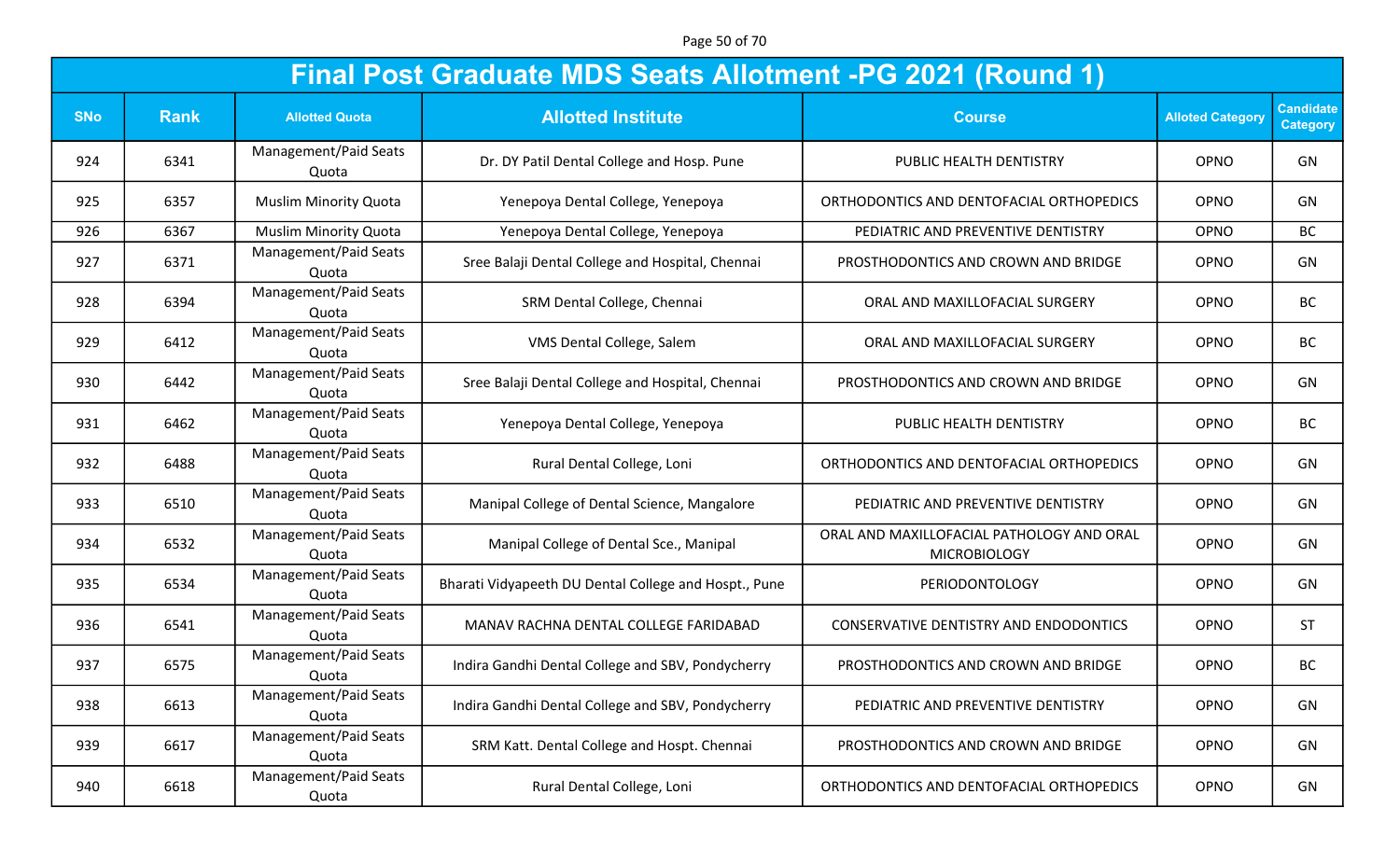Page 51 of 70

|            | <b>Final Post Graduate MDS Seats Allotment -PG 2021 (Round 1)</b> |                                |                                                            |                                               |                         |                                     |  |  |
|------------|-------------------------------------------------------------------|--------------------------------|------------------------------------------------------------|-----------------------------------------------|-------------------------|-------------------------------------|--|--|
| <b>SNo</b> | <b>Rank</b>                                                       | <b>Allotted Quota</b>          | <b>Allotted Institute</b>                                  | <b>Course</b>                                 | <b>Alloted Category</b> | <b>Candidate</b><br><b>Category</b> |  |  |
| 941        | 6627                                                              | Management/Paid Seats<br>Quota | KLE VK Inst. of Dental Scie. Belagavi                      | PERIODONTOLOGY                                | OPNO                    | GN                                  |  |  |
| 942        | 6636                                                              | Non-Resident Indian            | AB Shetty Memorial Inst. of Dental Sce., Mangaluru         | PEDIATRIC AND PREVENTIVE DENTISTRY            | OPNO                    | GN                                  |  |  |
| 943        | 6645                                                              | Management/Paid Seats<br>Quota | SATHYABAMA UNIV. Dental College and Hospt. Chennai         | <b>CONSERVATIVE DENTISTRY AND ENDODONTICS</b> | OPNO                    | GN                                  |  |  |
| 944        | 6646                                                              | Management/Paid Seats<br>Quota | Santosh Dentall College and Hsopital, Ghaziabad            | CONSERVATIVE DENTISTRY AND ENDODONTICS        | OPNO                    | <b>BC</b>                           |  |  |
| 945        | 6652                                                              | Management/Paid Seats<br>Quota | Sharad Pawar Dental College and Hospital, Wardha           | ORAL MEDICINE AND RADIOLOGY                   | OPNO                    | GN                                  |  |  |
| 946        | 6659                                                              | Management/Paid Seats<br>Quota | K M Shah Dental College, SumanDeep Vidyapeeth,<br>Vadodara | PEDIATRIC AND PREVENTIVE DENTISTRY            | OPNO                    | GN                                  |  |  |
| 947        | 6661                                                              | Management/Paid Seats<br>Quota | Meenakshi Ammal Dental College and Host., Chennai          | PROSTHODONTICS AND CROWN AND BRIDGE           | <b>OPNO</b>             | GN                                  |  |  |
| 948        | 6665                                                              | Management/Paid Seats<br>Quota | Saveetha Dental College, Chennai                           | PEDIATRIC AND PREVENTIVE DENTISTRY            | OPNO                    | GN                                  |  |  |
| 949        | 6668                                                              | Management/Paid Seats<br>Quota | Sharad Pawar Dental College and Hospital, Wardha           | ORAL MEDICINE AND RADIOLOGY                   | OPNO                    | <b>ST</b>                           |  |  |
| 950        | 6711                                                              | Non-Resident Indian            | MM College of Dental Scie. and Res., Mullana               | ORTHODONTICS AND DENTOFACIAL ORTHOPEDICS      | OPNO                    | GN                                  |  |  |
| 951        | 6713                                                              | Non-Resident Indian            | Yenepoya Dental College, Yenepoya                          | ORTHODONTICS AND DENTOFACIAL ORTHOPEDICS      | OPNO                    | <b>BC</b>                           |  |  |
| 952        | 6715                                                              | Management/Paid Seats<br>Quota | VMS Dental College, Salem                                  | <b>CONSERVATIVE DENTISTRY AND ENDODONTICS</b> | OPNO                    | GN                                  |  |  |
| 953        | 6732                                                              | Management/Paid Seats<br>Quota | Dr. DY Patil Dental College and Hosp. Pune                 | PEDIATRIC AND PREVENTIVE DENTISTRY            | OPNO                    | <b>BC</b>                           |  |  |
| 954        | 6734                                                              | Management/Paid Seats<br>Quota | BVDU Dental College and Hospital, Navi Mumbai              | PERIODONTOLOGY                                | OPNO                    | GN                                  |  |  |
| 955        | 6742                                                              | Management/Paid Seats<br>Quota | Sree Balaji Dental College and Hospital, Chennai           | ORAL AND MAXILLOFACIAL SURGERY                | OPNO                    | <b>BC</b>                           |  |  |
| 956        | 6779                                                              | Management/Paid Seats<br>Quota | Indira Gandhi Dental College and SBV, Pondycherry          | PEDIATRIC AND PREVENTIVE DENTISTRY            | OPNO                    | GN                                  |  |  |
| 957        | 6787                                                              | Management/Paid Seats<br>Quota | Rural Dental College, Loni                                 | PEDIATRIC AND PREVENTIVE DENTISTRY            | OPNO                    | <b>BC</b>                           |  |  |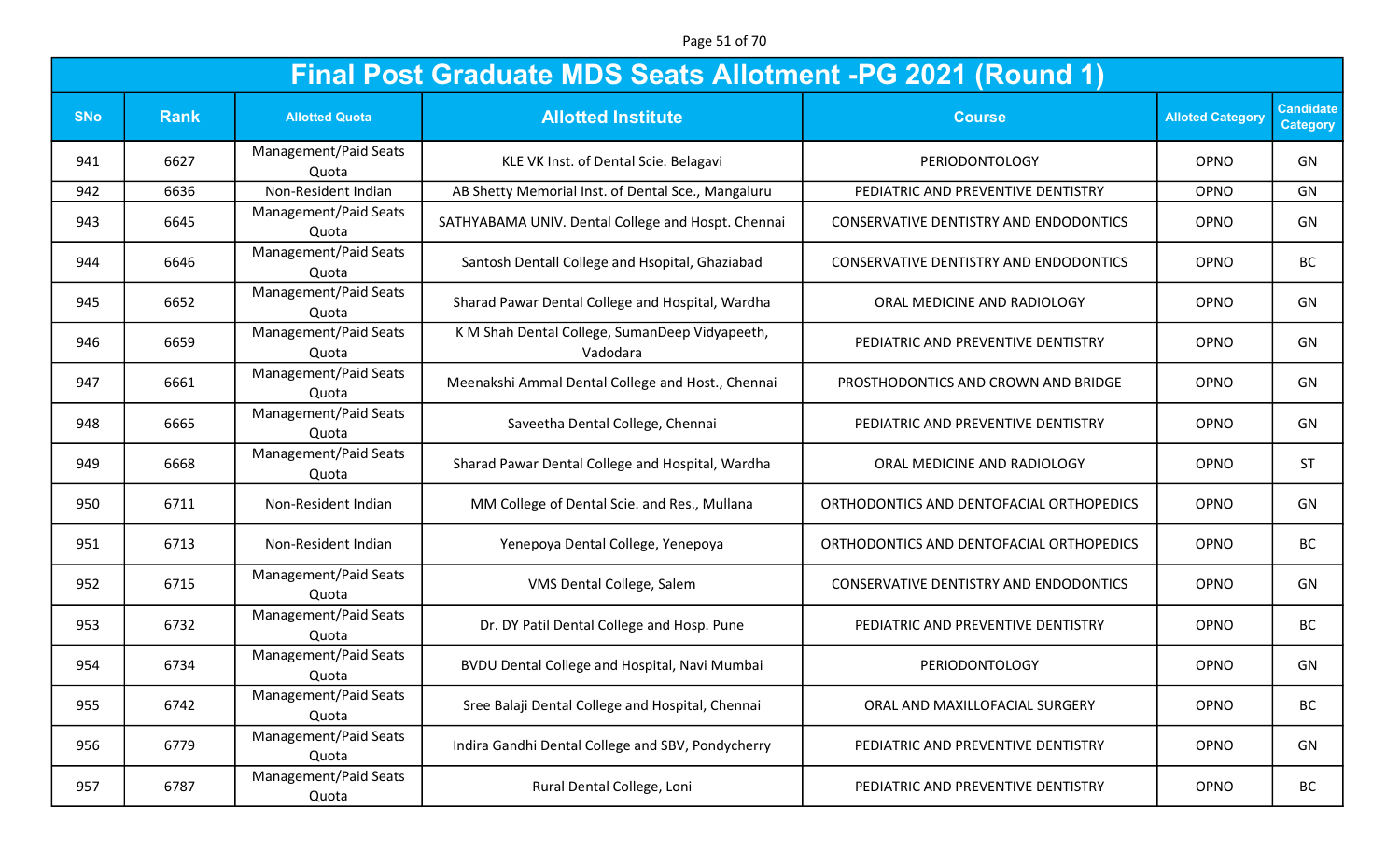Page 52 of 70

|            | <b>Final Post Graduate MDS Seats Allotment -PG 2021 (Round 1)</b> |                                |                                                       |                                               |                         |                                     |  |  |
|------------|-------------------------------------------------------------------|--------------------------------|-------------------------------------------------------|-----------------------------------------------|-------------------------|-------------------------------------|--|--|
| <b>SNo</b> | <b>Rank</b>                                                       | <b>Allotted Quota</b>          | <b>Allotted Institute</b>                             | <b>Course</b>                                 | <b>Alloted Category</b> | <b>Candidate</b><br><b>Category</b> |  |  |
| 958        | 6794                                                              | Management/Paid Seats<br>Quota | MM College of Dental Scie. and Res., Mullana          | CONSERVATIVE DENTISTRY AND ENDODONTICS        | OPNO                    | <b>BC</b>                           |  |  |
| 959        | 6807                                                              | Management/Paid Seats<br>Quota | Rural Dental College, Loni                            | PEDIATRIC AND PREVENTIVE DENTISTRY            | OPNO                    | <b>BC</b>                           |  |  |
| 960        | 6822                                                              | Management/Paid Seats<br>Quota | SATHYABAMA UNIV. Dental College and Hospt. Chennai    | CONSERVATIVE DENTISTRY AND ENDODONTICS        | OPNO                    | GN                                  |  |  |
| 961        | 6898                                                              | Management/Paid Seats<br>Quota | Saveetha Dental College, Chennai                      | PERIODONTOLOGY                                | OPNO                    | <b>BC</b>                           |  |  |
| 962        | 6908                                                              | Management/Paid Seats<br>Quota | VMS Dental College, Salem                             | ORTHODONTICS AND DENTOFACIAL ORTHOPEDICS      | OPNO                    | <b>BC</b>                           |  |  |
| 963        | 6909                                                              | Management/Paid Seats<br>Quota | Bharati Vidyapeeth DU Dental College and Hospt., Pune | PERIODONTOLOGY                                | <b>OPNO</b>             | <b>SC</b>                           |  |  |
| 964        | 6910                                                              | Management/Paid Seats<br>Quota | Dr. DY Patil Dental College and Hosp. Pune            | PEDIATRIC AND PREVENTIVE DENTISTRY            | OPNO                    | GN                                  |  |  |
| 965        | 6918                                                              | Management/Paid Seats<br>Quota | Meenakshi Ammal Dental College and Host., Chennai     | PEDIATRIC AND PREVENTIVE DENTISTRY            | OPNO                    | GN                                  |  |  |
| 966        | 6937                                                              | Management/Paid Seats<br>Quota | SATHYABAMA UNIV. Dental College and Hospt. Chennai    | PEDIATRIC AND PREVENTIVE DENTISTRY            | OPNO                    | <b>BC</b>                           |  |  |
| 967        | 6941                                                              | Management/Paid Seats<br>Quota | Santosh Dentall College and Hsopital, Ghaziabad       | <b>CONSERVATIVE DENTISTRY AND ENDODONTICS</b> | OPNO                    | GN                                  |  |  |
| 968        | 6947                                                              | Management/Paid Seats<br>Quota | Santosh Dentall College and Hsopital, Ghaziabad       | ORTHODONTICS AND DENTOFACIAL ORTHOPEDICS      | OPNO                    | GN                                  |  |  |
| 969        | 6956                                                              | Management/Paid Seats<br>Quota | Dr. DY Patil Dental College and Hosp. Pune            | PEDIATRIC AND PREVENTIVE DENTISTRY            | OPNO                    | GN                                  |  |  |
| 970        | 6978                                                              | Management/Paid Seats<br>Quota | Thaimoogambigai Dental College and Hsopt. Chennai     | CONSERVATIVE DENTISTRY AND ENDODONTICS        | OPNO                    | GN                                  |  |  |
| 971        | 6984                                                              | Management/Paid Seats<br>Quota | Sree Balaji Dental College and Hospital, Chennai      | PROSTHODONTICS AND CROWN AND BRIDGE           | <b>OPNO</b>             | BC                                  |  |  |
| 972        | 6985                                                              | Management/Paid Seats<br>Quota | Institute of Dental Sciences, Bhubaneswar             | PUBLIC HEALTH DENTISTRY                       | OPNO                    | GN                                  |  |  |
| 973        | 6987                                                              | Management/Paid Seats<br>Quota | Sharad Pawar Dental College and Hospital, Wardha      | PEDIATRIC AND PREVENTIVE DENTISTRY            | OPNO                    | GN                                  |  |  |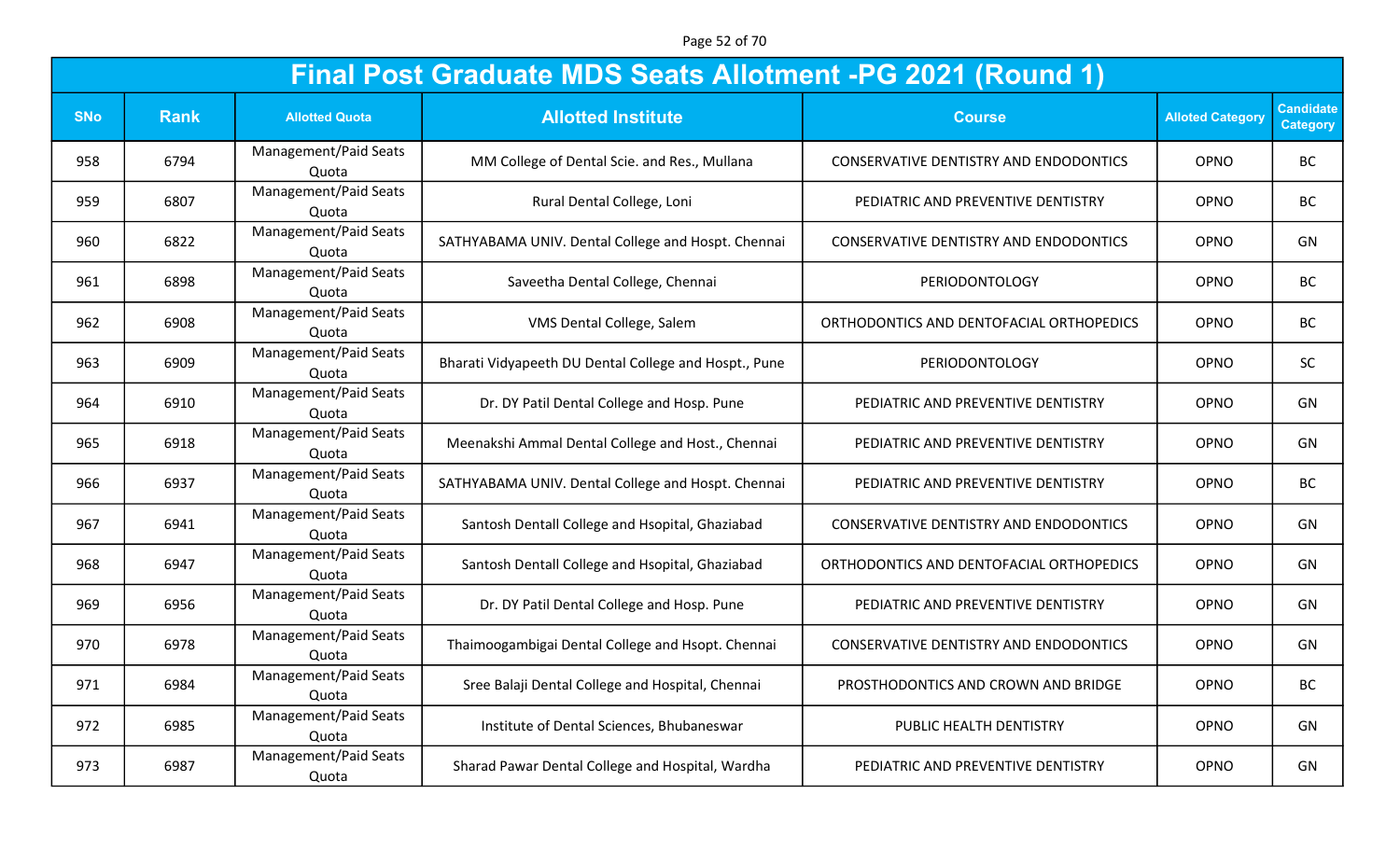Page 53 of 70

|            | <b>Final Post Graduate MDS Seats Allotment -PG 2021 (Round 1)</b> |                                |                                                    |                                                                  |                         |                                     |  |  |
|------------|-------------------------------------------------------------------|--------------------------------|----------------------------------------------------|------------------------------------------------------------------|-------------------------|-------------------------------------|--|--|
| <b>SNo</b> | <b>Rank</b>                                                       | <b>Allotted Quota</b>          | <b>Allotted Institute</b>                          | <b>Course</b>                                                    | <b>Alloted Category</b> | <b>Candidate</b><br><b>Category</b> |  |  |
| 974        | 6992                                                              | Management/Paid Seats<br>Quota | MM College of Dental Scie. and Res., Mullana       | ORAL MEDICINE AND RADIOLOGY                                      | OPNO                    | GN                                  |  |  |
| 975        | 6994                                                              | Management/Paid Seats<br>Quota | Thaimoogambigai Dental College and Hsopt. Chennai  | CONSERVATIVE DENTISTRY AND ENDODONTICS                           | OPNO                    | GN                                  |  |  |
| 976        | 7009                                                              | Management/Paid Seats<br>Quota | AB Shetty Memorial Inst. of Dental Sce., Mangaluru | ORAL MEDICINE AND RADIOLOGY                                      | OPNO                    | EW                                  |  |  |
| 977        | 7032                                                              | Management/Paid Seats<br>Quota | AB Shetty Memorial Inst. of Dental Sce., Mangaluru | ORAL AND MAXILLOFACIAL PATHOLOGY AND ORAL<br><b>MICROBIOLOGY</b> | OPNO                    | GN                                  |  |  |
| 978        | 7033                                                              | Management/Paid Seats<br>Quota | MANAV RACHNA DENTAL COLLEGE FARIDABAD              | ORTHODONTICS AND DENTOFACIAL ORTHOPEDICS                         | OPNO                    | GN                                  |  |  |
| 979        | 7039                                                              | Management/Paid Seats<br>Quota | Dr. DY Patil Dental College and Hosp. Navi Mumbai  | PEDIATRIC AND PREVENTIVE DENTISTRY                               | OPNO                    | GN                                  |  |  |
| 980        | 7057                                                              | Management/Paid Seats<br>Quota | VMS Dental College, Salem                          | PROSTHODONTICS AND CROWN AND BRIDGE                              | OPNO                    | <b>BC</b>                           |  |  |
| 981        | 7068                                                              | Management/Paid Seats<br>Quota | SATHYABAMA UNIV. Dental College and Hospt. Chennai | ORTHODONTICS AND DENTOFACIAL ORTHOPEDICS                         | OPNO                    | <b>BC</b>                           |  |  |
| 982        | 7079                                                              | Management/Paid Seats<br>Quota | Saveetha Dental College, Chennai                   | ORAL AND MAXILLOFACIAL PATHOLOGY AND ORAL<br><b>MICROBIOLOGY</b> | OPNO                    | GN                                  |  |  |
| 983        | 7085                                                              | Management/Paid Seats<br>Quota | Sree Balaji Dental College and Hospital, Chennai   | PROSTHODONTICS AND CROWN AND BRIDGE                              | OPNO                    | <b>BC</b>                           |  |  |
| 984        | 7141                                                              | Management/Paid Seats<br>Quota | MM College of Dental Scie. and Res., Mullana       | PROSTHODONTICS AND CROWN AND BRIDGE                              | OPNO                    | <b>BC</b>                           |  |  |
| 985        | 7155                                                              | Management/Paid Seats<br>Quota | Yenepoya Dental College, Yenepoya                  | PERIODONTOLOGY                                                   | OPNO                    | <b>BC</b>                           |  |  |
| 986        | 7156                                                              | Management/Paid Seats<br>Quota | Santosh Dentall College and Hsopital, Ghaziabad    | CONSERVATIVE DENTISTRY AND ENDODONTICS                           | OPNO                    | GN                                  |  |  |
| 987        | 7169                                                              | <b>Muslim Minority Quota</b>   | Yenepoya Dental College, Yenepoya                  | PROSTHODONTICS AND CROWN AND BRIDGE                              | OPNO                    | <b>BC</b>                           |  |  |
| 988        | 7173                                                              | Management/Paid Seats<br>Quota | Manipal College of Dental Sce., Manipal            | PERIODONTOLOGY                                                   | OPNO                    | GN                                  |  |  |
| 989        | 7229                                                              | Management/Paid Seats<br>Quota | MANAV RACHNA DENTAL COLLEGE FARIDABAD              | CONSERVATIVE DENTISTRY AND ENDODONTICS                           | OPNO                    | GN                                  |  |  |
| 990        | 7232                                                              | Management/Paid Seats<br>Quota | Amrita School of Dentistry, Kochi                  | PEDIATRIC AND PREVENTIVE DENTISTRY                               | OPNO                    | GN                                  |  |  |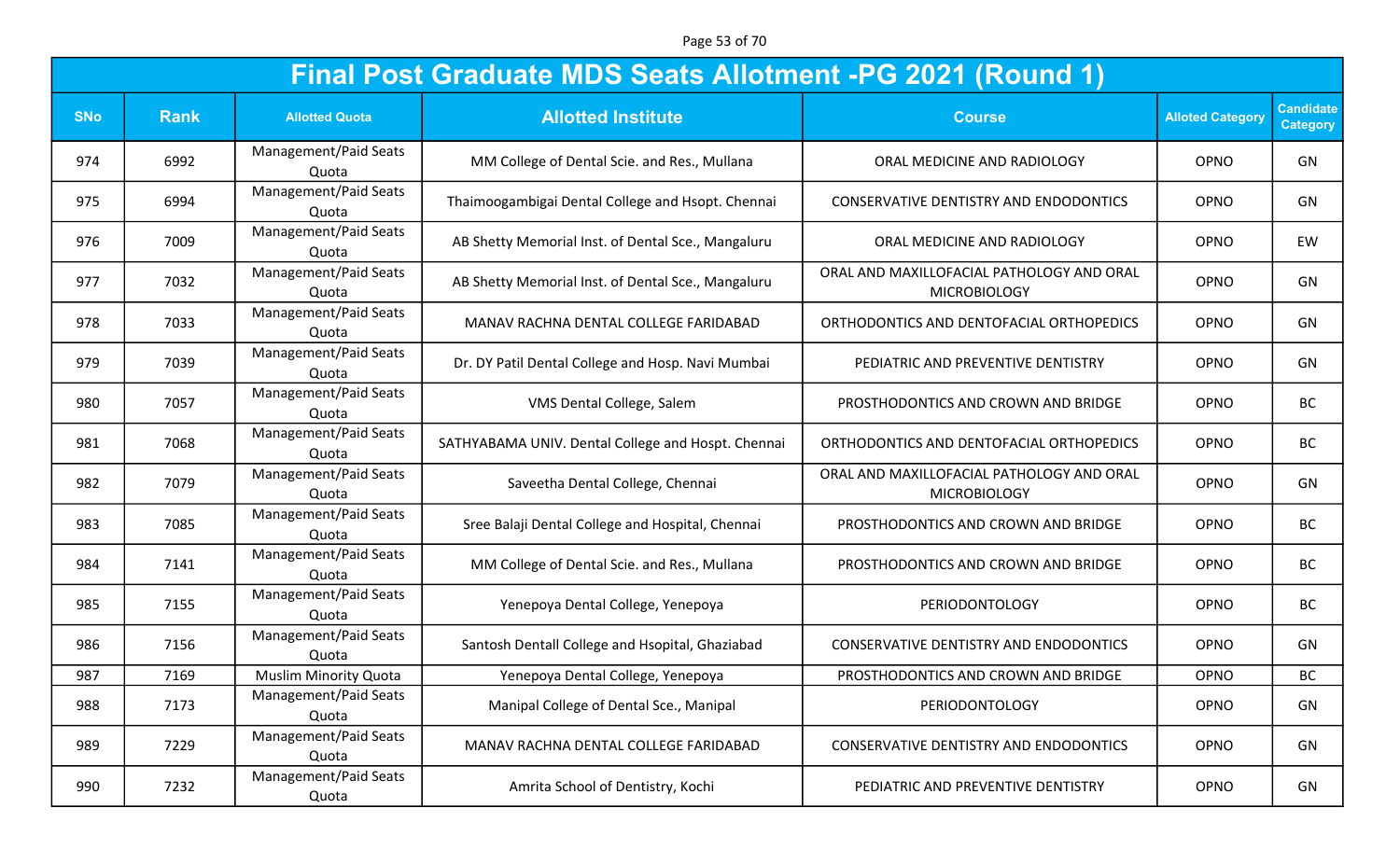Page 54 of 70

|            | <b>Final Post Graduate MDS Seats Allotment -PG 2021 (Round 1)</b> |                                |                                                            |                                          |                         |                                     |  |  |
|------------|-------------------------------------------------------------------|--------------------------------|------------------------------------------------------------|------------------------------------------|-------------------------|-------------------------------------|--|--|
| <b>SNo</b> | <b>Rank</b>                                                       | <b>Allotted Quota</b>          | <b>Allotted Institute</b>                                  | <b>Course</b>                            | <b>Alloted Category</b> | <b>Candidate</b><br><b>Category</b> |  |  |
| 991        | 7256                                                              | Management/Paid Seats<br>Quota | Thaimoogambigai Dental College and Hsopt. Chennai          | ORTHODONTICS AND DENTOFACIAL ORTHOPEDICS | OPNO                    | GN                                  |  |  |
| 992        | 7271                                                              | Non-Resident Indian            | AB Shetty Memorial Inst. of Dental Sce., Mangaluru         | CONSERVATIVE DENTISTRY AND ENDODONTICS   | OPNO                    | <b>BC</b>                           |  |  |
| 993        | 7277                                                              | Management/Paid Seats<br>Quota | School of Dental Sciences and KIMSDU, Karad                | PERIODONTOLOGY                           | OPNO                    | GN                                  |  |  |
| 994        | 7290                                                              | Management/Paid Seats<br>Quota | AB Shetty Memorial Inst. of Dental Sce., Mangaluru         | PERIODONTOLOGY                           | <b>OPNO</b>             | GN                                  |  |  |
| 995        | 7315                                                              | Management/Paid Seats<br>Quota | Amrita School of Dentistry, Kochi                          | PROSTHODONTICS AND CROWN AND BRIDGE      | OPNO                    | GN                                  |  |  |
| 996        | 7320                                                              | Management/Paid Seats<br>Quota | Thaimoogambigai Dental College and Hsopt. Chennai          | ORAL AND MAXILLOFACIAL SURGERY           | OPNO                    | GN                                  |  |  |
| 997        | 7337                                                              | Management/Paid Seats<br>Quota | Dr. DY Patil Dental College and Hosp. Navi Mumbai          | PERIODONTOLOGY                           | OPNO                    | GN                                  |  |  |
| 998        | 7350                                                              | Management/Paid Seats<br>Quota | Thaimoogambigai Dental College and Hsopt. Chennai          | ORAL AND MAXILLOFACIAL SURGERY           | OPNO                    | GN                                  |  |  |
| 999        | 7361                                                              | Management/Paid Seats<br>Quota | K M Shah Dental College, SumanDeep Vidyapeeth,<br>Vadodara | PERIODONTOLOGY                           | OPNO                    | GN                                  |  |  |
| 1000       | 7391                                                              | Management/Paid Seats<br>Quota | Amrita School of Dentistry, Kochi                          | PROSTHODONTICS AND CROWN AND BRIDGE      | OPNO                    | GN                                  |  |  |
| 1001       | 7400                                                              | Management/Paid Seats<br>Quota | Manipal College of Dental Science, Mangalore               | PEDIATRIC AND PREVENTIVE DENTISTRY       | OPNO                    | <b>BC</b>                           |  |  |
| 1002       | 7401                                                              | Management/Paid Seats<br>Quota | Thaimoogambigai Dental College and Hsopt. Chennai          | CONSERVATIVE DENTISTRY AND ENDODONTICS   | OPNO                    | BC                                  |  |  |
| 1003       | 7457                                                              | Management/Paid Seats<br>Quota | Institute of Dental Sciences, Bhubaneswar                  | PERIODONTOLOGY                           | OPNO                    | GN                                  |  |  |
| 1004       | 7458                                                              | Management/Paid Seats<br>Quota | Meenakshi Ammal Dental College and Host., Chennai          | PEDIATRIC AND PREVENTIVE DENTISTRY       | OPNO                    | BC                                  |  |  |
| 1005       | 7464                                                              | Management/Paid Seats<br>Quota | Thaimoogambigai Dental College and Hsopt. Chennai          | ORTHODONTICS AND DENTOFACIAL ORTHOPEDICS | OPNO                    | GN                                  |  |  |
| 1006       | 7510                                                              | Management/Paid Seats<br>Quota | Manipal College of Dental Science, Mangalore               | PEDIATRIC AND PREVENTIVE DENTISTRY       | OPNO                    | GN                                  |  |  |
| 1007       | 7524                                                              | Management/Paid Seats          | Meenakshi Ammal Dental College and Host., Chennai          | PEDIATRIC AND PREVENTIVE DENTISTRY       | OPNO                    | GN                                  |  |  |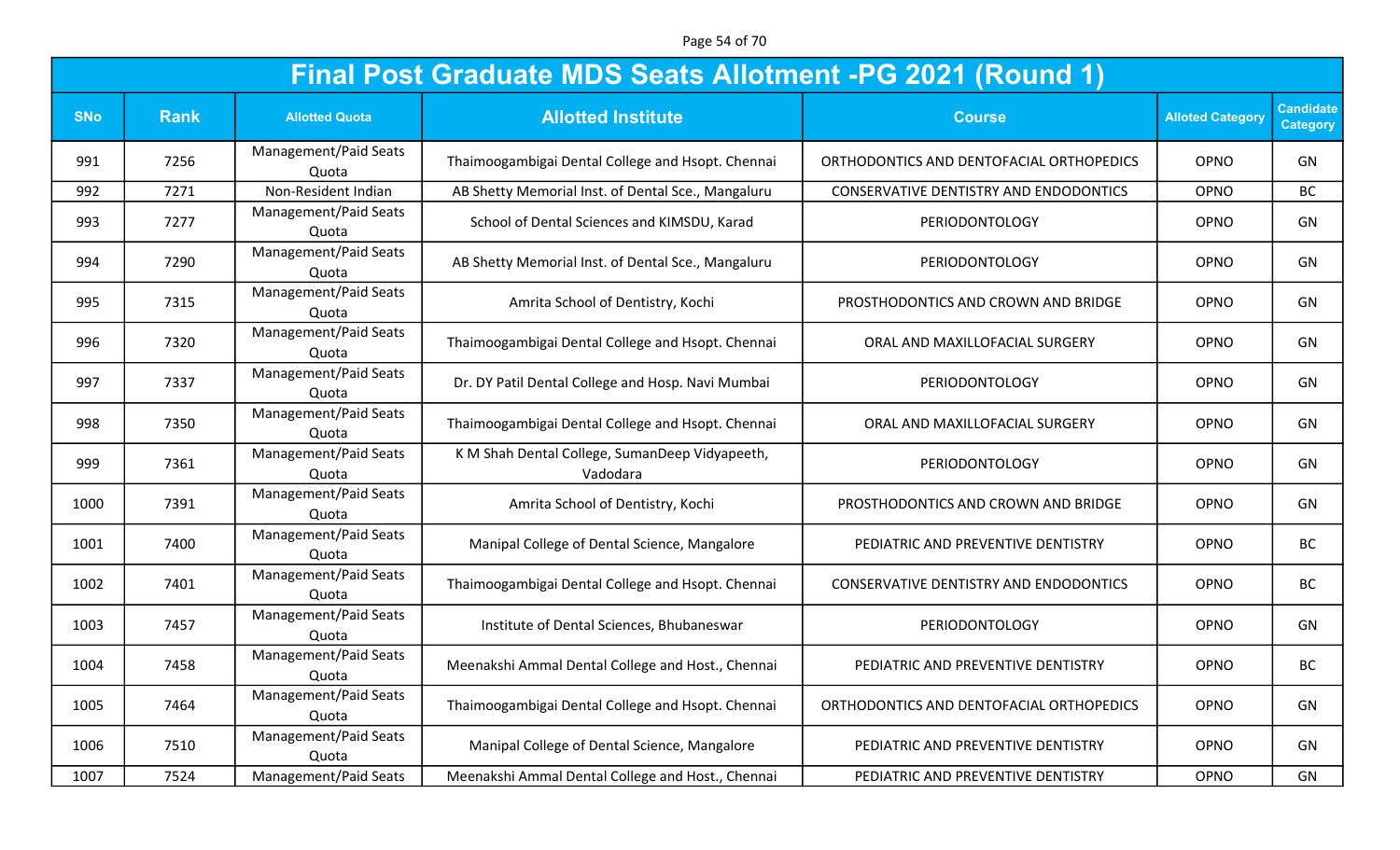Page 55 of 70

|            | <b>Final Post Graduate MDS Seats Allotment -PG 2021 (Round 1)</b> |                                |                                                            |                                          |                         |                                     |  |  |
|------------|-------------------------------------------------------------------|--------------------------------|------------------------------------------------------------|------------------------------------------|-------------------------|-------------------------------------|--|--|
| <b>SNo</b> | <b>Rank</b>                                                       | <b>Allotted Quota</b>          | <b>Allotted Institute</b>                                  | <b>Course</b>                            | <b>Alloted Category</b> | <b>Candidate</b><br><b>Category</b> |  |  |
| 1008       | 7526                                                              | Management/Paid Seats<br>Quota | Thaimoogambigai Dental College and Hsopt. Chennai          | ORAL AND MAXILLOFACIAL SURGERY           | OPNO                    | GN                                  |  |  |
| 1009       | 7556                                                              | Management/Paid Seats<br>Quota | Manipal College of Dental Sce., Manipal                    | PEDIATRIC AND PREVENTIVE DENTISTRY       | OPNO                    | GN                                  |  |  |
| 1010       | 7562                                                              | Management/Paid Seats<br>Quota | <b>BVDU Dental College and Hospital, Sangli</b>            | PERIODONTOLOGY                           | OPNO                    | GN                                  |  |  |
| 1011       | 7568                                                              | Management/Paid Seats<br>Quota | Thaimoogambigai Dental College and Hsopt. Chennai          | ORTHODONTICS AND DENTOFACIAL ORTHOPEDICS | OPNO                    | GN                                  |  |  |
| 1012       | 7593                                                              | Management/Paid Seats<br>Quota | K M Shah Dental College, SumanDeep Vidyapeeth,<br>Vadodara | PERIODONTOLOGY                           | <b>OPNO</b>             | GN                                  |  |  |
| 1013       | 7594                                                              | Management/Paid Seats          | Sri Ramachandra Dental and Hospt., Chennai                 | PERIODONTOLOGY                           | OPNO                    | <b>BC</b>                           |  |  |
| 1014       | 7596                                                              | Management/Paid Seats<br>Quota | Thaimoogambigai Dental College and Hsopt. Chennai          | ORAL AND MAXILLOFACIAL SURGERY           | OPNO                    | GN                                  |  |  |
| 1015       | 7625                                                              | Management/Paid Seats          | Dr. DY Patil Dental College and Hosp. Navi Mumbai          | PEDIATRIC AND PREVENTIVE DENTISTRY       | OPNO                    | GN                                  |  |  |
| 1016       | 7632                                                              | Management/Paid Seats<br>Quota | School of Dental Sciences and KIMSDU, Karad                | PEDIATRIC AND PREVENTIVE DENTISTRY       | OPNO                    | GN                                  |  |  |
| 1017       | 7644                                                              | Management/Paid Seats<br>Quota | Thaimoogambigai Dental College and Hsopt. Chennai          | ORTHODONTICS AND DENTOFACIAL ORTHOPEDICS | OPNO                    | GN                                  |  |  |
| 1018       | 7663                                                              | Management/Paid Seats          | Amrita School of Dentistry, Kochi                          | ORAL MEDICINE AND RADIOLOGY              | OPNO                    | <b>BC</b>                           |  |  |
| 1019       | 7696                                                              | Management/Paid Seats<br>Quota | MM College of Dental Scie. and Res., Mullana               | PROSTHODONTICS AND CROWN AND BRIDGE      | OPNO                    | GN                                  |  |  |
| 1020       | 7733                                                              | Management/Paid Seats<br>Quota | Yenepoya Dental College, Yenepoya                          | PERIODONTOLOGY                           | OPNO                    | GN                                  |  |  |
| 1021       | 7749                                                              | Non-Resident Indian            | AB Shetty Memorial Inst. of Dental Sce., Mangaluru         | CONSERVATIVE DENTISTRY AND ENDODONTICS   | OPNO                    | GN                                  |  |  |
| 1022       | 7751                                                              | Management/Paid Seats<br>Quota | Santosh Dentall College and Hsopital, Ghaziabad            | ORTHODONTICS AND DENTOFACIAL ORTHOPEDICS | OPNO                    | GN                                  |  |  |
| 1023       | 7752                                                              | Management/Paid Seats          | SRM Katt. Dental College and Hospt. Chennai                | PEDIATRIC AND PREVENTIVE DENTISTRY       | OPNO                    | GN                                  |  |  |
| 1024       | 7780                                                              | Non-Resident Indian            | Yenepoya Dental College, Yenepoya                          | ORAL AND MAXILLOFACIAL SURGERY           | OPNO                    | <b>BC</b>                           |  |  |
| 1025       | 7795                                                              | Management/Paid Seats<br>Quota | Sri Ramachandra Dental and Hospt., Chennai                 | PERIODONTOLOGY                           | OPNO                    | BC                                  |  |  |
| 1026       | 7799                                                              | Management/Paid Seats          | School of Dental Sciences and KIMSDU, Karad                | PEDIATRIC AND PREVENTIVE DENTISTRY       | OPNO                    | GN                                  |  |  |
| 1027       | 7826                                                              | Management/Paid Seats<br>Quota | SATHYABAMA UNIV. Dental College and Hospt. Chennai         | PEDIATRIC AND PREVENTIVE DENTISTRY       | OPNO                    | BC                                  |  |  |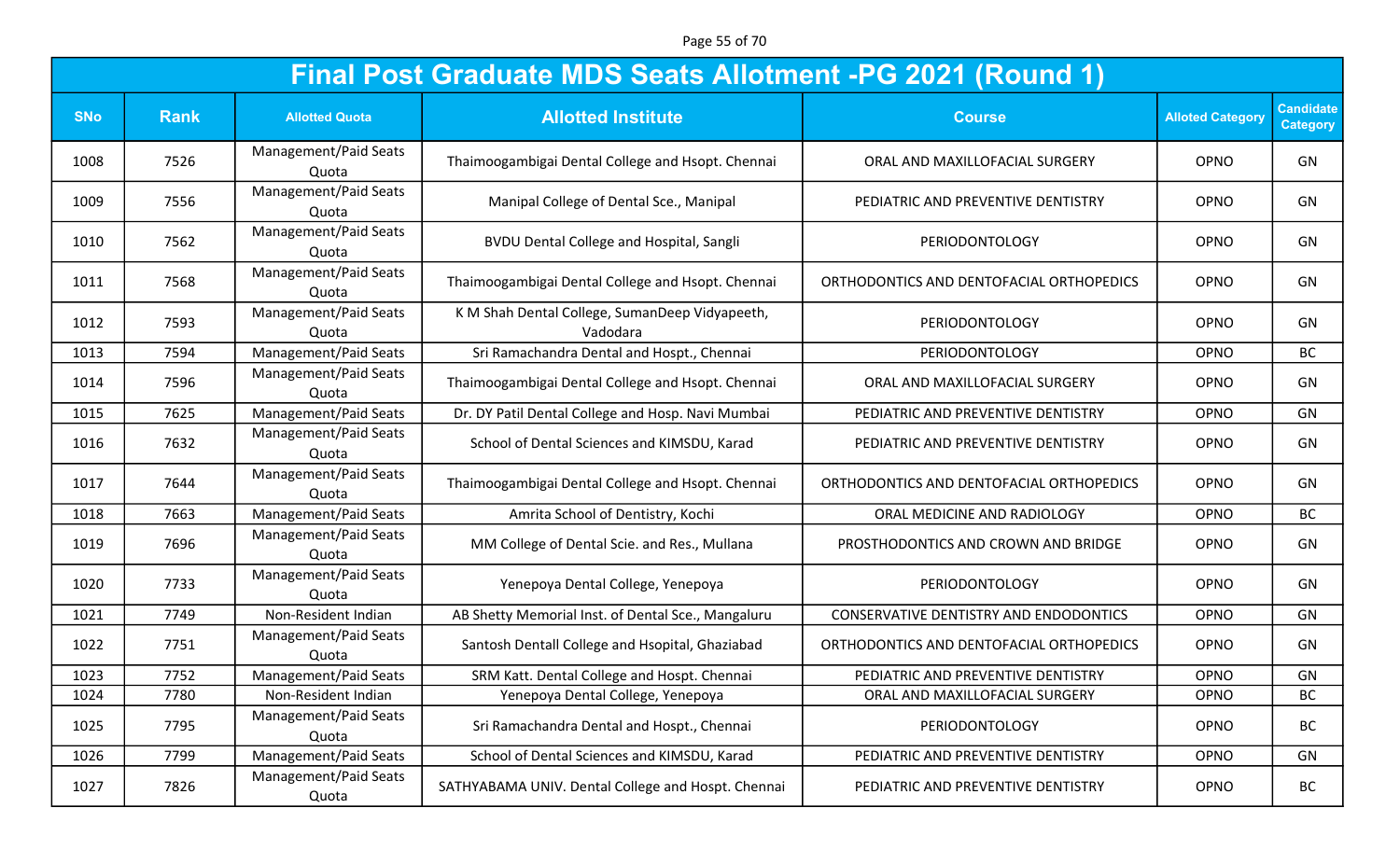Page 56 of 70

|            | <b>Final Post Graduate MDS Seats Allotment -PG 2021 (Round 1)</b> |                                |                                                       |                                                                  |                         |                                     |  |  |
|------------|-------------------------------------------------------------------|--------------------------------|-------------------------------------------------------|------------------------------------------------------------------|-------------------------|-------------------------------------|--|--|
| <b>SNo</b> | <b>Rank</b>                                                       | <b>Allotted Quota</b>          | <b>Allotted Institute</b>                             | <b>Course</b>                                                    | <b>Alloted Category</b> | <b>Candidate</b><br><b>Category</b> |  |  |
| 1028       | 7870                                                              | Management/Paid Seats<br>Quota | Saveetha Dental College, Chennai                      | PERIODONTOLOGY                                                   | OPNO                    | GN                                  |  |  |
| 1029       | 7879                                                              | Management/Paid Seats<br>Quota | Institute of Dental Sciences, Bhubaneswar             | PERIODONTOLOGY                                                   | OPNO                    | GN                                  |  |  |
| 1030       | 7887                                                              | Management/Paid Seats          | SRM Dental College, Chennai                           | PEDIATRIC AND PREVENTIVE DENTISTRY                               | OPNO                    | GN                                  |  |  |
| 1031       | 7930                                                              | Management/Paid Seats<br>Quota | Bharati Vidyapeeth DU Dental College and Hospt., Pune | PERIODONTOLOGY                                                   | <b>OPNO</b>             | GN                                  |  |  |
| 1032       | 7961                                                              | Management/Paid Seats<br>Quota | Kalinga Institute of Dental Sciences, Bhubaneswar     | ORAL MEDICINE AND RADIOLOGY                                      | OPNO                    | EW                                  |  |  |
| 1033       | 7962                                                              | Management/Paid Seats<br>Quota | Sri Ramachandra Dental and Hospt., Chennai            | PERIODONTOLOGY                                                   | OPNO                    | GN                                  |  |  |
| 1034       | 7992                                                              | Management/Paid Seats          | SRM Dental College, Chennai                           | ORAL AND MAXILLOFACIAL PATHOLOGY AND ORAL                        | OPNO                    | <b>BC</b>                           |  |  |
| 1035       | 8005                                                              | Non-Resident Indian            | Yenepoya Dental College, Yenepoya                     | ORTHODONTICS AND DENTOFACIAL ORTHOPEDICS                         | OPNO                    | GN                                  |  |  |
| 1036       | 8069                                                              | Management/Paid Seats<br>Quota | VMS Dental College, Salem                             | CONSERVATIVE DENTISTRY AND ENDODONTICS                           | OPNO                    | GN                                  |  |  |
| 1037       | 8073                                                              | Management/Paid Seats<br>Quota | Thaimoogambigai Dental College and Hsopt. Chennai     | ORTHODONTICS AND DENTOFACIAL ORTHOPEDICS                         | OPNO                    | <b>BC</b>                           |  |  |
| 1038       | 8075                                                              | Management/Paid Seats<br>Quota | Indira Gandhi Dental College and SBV, Pondycherry     | ORAL MEDICINE AND RADIOLOGY                                      | OPNO                    | <b>BC</b>                           |  |  |
| 1039       | 8083                                                              | Management/Paid Seats<br>Quota | VMS Dental College, Salem                             | CONSERVATIVE DENTISTRY AND ENDODONTICS                           | OPNO                    | <b>BC</b>                           |  |  |
| 1040       | 8136                                                              | Management/Paid Seats<br>Quota | Sharad Pawar Dental College and Hospital, Wardha      | ORAL MEDICINE AND RADIOLOGY                                      | OPNO                    | GN                                  |  |  |
| 1041       | 8147                                                              | Management/Paid Seats<br>Quota | Sree Balaji Dental College and Hospital, Chennai      | ORAL AND MAXILLOFACIAL PATHOLOGY AND ORAL<br><b>MICROBIOLOGY</b> | OPNO                    | <b>BC</b>                           |  |  |
| 1042       | 8158                                                              | Management/Paid Seats<br>Quota | Santosh Dentall College and Hsopital, Ghaziabad       | ORTHODONTICS AND DENTOFACIAL ORTHOPEDICS                         | OPNO                    | GN                                  |  |  |
| 1043       | 8176                                                              | Management/Paid Seats<br>Quota | Santosh Dentall College and Hsopital, Ghaziabad       | ORTHODONTICS AND DENTOFACIAL ORTHOPEDICS                         | OPNO                    | GN                                  |  |  |
| 1044       | 8187                                                              | Management/Paid Seats<br>Quota | Saveetha Dental College, Chennai                      | ORAL AND MAXILLOFACIAL PATHOLOGY AND ORAL<br><b>MICROBIOLOGY</b> | OPNO                    | BC                                  |  |  |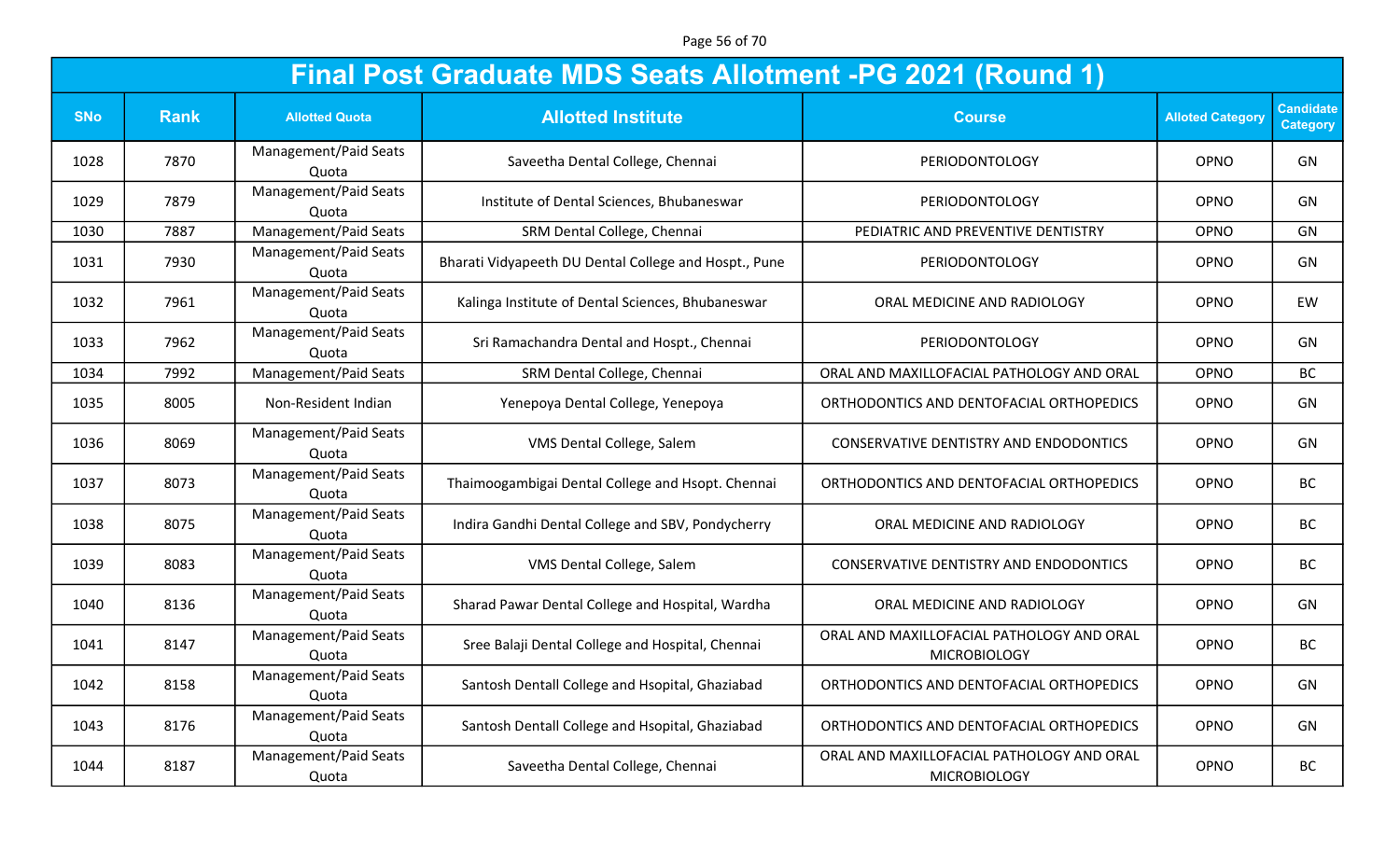Page 57 of 70

|            | <b>Final Post Graduate MDS Seats Allotment -PG 2021 (Round 1)</b> |                                |                                                            |                                               |                         |                                     |  |  |
|------------|-------------------------------------------------------------------|--------------------------------|------------------------------------------------------------|-----------------------------------------------|-------------------------|-------------------------------------|--|--|
| <b>SNo</b> | <b>Rank</b>                                                       | <b>Allotted Quota</b>          | <b>Allotted Institute</b>                                  | <b>Course</b>                                 | <b>Alloted Category</b> | <b>Candidate</b><br><b>Category</b> |  |  |
| 1045       | 8188                                                              | Management/Paid Seats<br>Quota | Thaimoogambigai Dental College and Hsopt. Chennai          | ORAL AND MAXILLOFACIAL SURGERY                | OPNO                    | <b>BC</b>                           |  |  |
| 1046       | 8208                                                              | Management/Paid Seats<br>Quota | Thaimoogambigai Dental College and Hsopt. Chennai          | <b>CONSERVATIVE DENTISTRY AND ENDODONTICS</b> | OPNO                    | GN                                  |  |  |
| 1047       | 8211                                                              | Management/Paid Seats<br>Quota | Santosh Dentall College and Hsopital, Ghaziabad            | PERIODONTOLOGY                                | OPNO                    | GN                                  |  |  |
| 1048       | 8238                                                              | Management/Paid Seats<br>Quota | Thaimoogambigai Dental College and Hsopt. Chennai          | ORTHODONTICS AND DENTOFACIAL ORTHOPEDICS      | OPNO                    | GN                                  |  |  |
| 1049       | 8266                                                              | Management/Paid Seats<br>Quota | SRM Katt. Dental College and Hospt. Chennai                | PERIODONTOLOGY                                | OPNO                    | GN                                  |  |  |
| 1050       | 8273                                                              | Management/Paid Seats<br>Quota | SRM Dental College, Chennai                                | PEDIATRIC AND PREVENTIVE DENTISTRY            | OPNO                    | GN                                  |  |  |
| 1051       | 8281                                                              | Management/Paid Seats<br>Quota | Manipal College of Dental Sce., Manipal                    | PERIODONTOLOGY                                | OPNO                    | GN                                  |  |  |
| 1052       | 8297                                                              | Management/Paid Seats<br>Quota | Sharad Pawar Dental College and Hospital, Wardha           | PEDIATRIC AND PREVENTIVE DENTISTRY            | OPNO                    | GN                                  |  |  |
| 1053       | 8304                                                              | Management/Paid Seats<br>Quota | MM College of Dental Scie. and Res., Mullana               | PROSTHODONTICS AND CROWN AND BRIDGE           | OPNO                    | GN                                  |  |  |
| 1054       | 8347                                                              | Management/Paid Seats<br>Quota | JSS Dental College and Hospital, Mysuru                    | PERIODONTOLOGY                                | OPNO                    | GN                                  |  |  |
| 1055       | 8377                                                              | Jain Minority Quota            | K M Shah Dental College, SumanDeep Vidyapeeth,<br>Vadodara | PEDIATRIC AND PREVENTIVE DENTISTRY            | OPNO                    | GN                                  |  |  |
| 1056       | 8378                                                              | Management/Paid Seats<br>Quota | VMS Dental College, Salem                                  | PEDIATRIC AND PREVENTIVE DENTISTRY            | OPNO                    | <b>BC</b>                           |  |  |
| 1057       | 8406                                                              | Management/Paid Seats<br>Quota | Dr. DY Patil Dental College and Hosp. Navi Mumbai          | PEDIATRIC AND PREVENTIVE DENTISTRY            | OPNO                    | GN                                  |  |  |
| 1058       | 8407                                                              | Management/Paid Seats<br>Quota | JSS Dental College and Hospital, Mysuru                    | PERIODONTOLOGY                                | OPNO                    | GN                                  |  |  |
| 1059       | 8412                                                              | Jain Minority Quota            | K M Shah Dental College, SumanDeep Vidyapeeth,<br>Vadodara | PROSTHODONTICS AND CROWN AND BRIDGE           | OPNO                    | GN                                  |  |  |
| 1060       | 8421                                                              | Management/Paid Seats<br>Quota | Dr. DY Patil Dental College and Hosp. Pune                 | PERIODONTOLOGY                                | OPNO                    | GN                                  |  |  |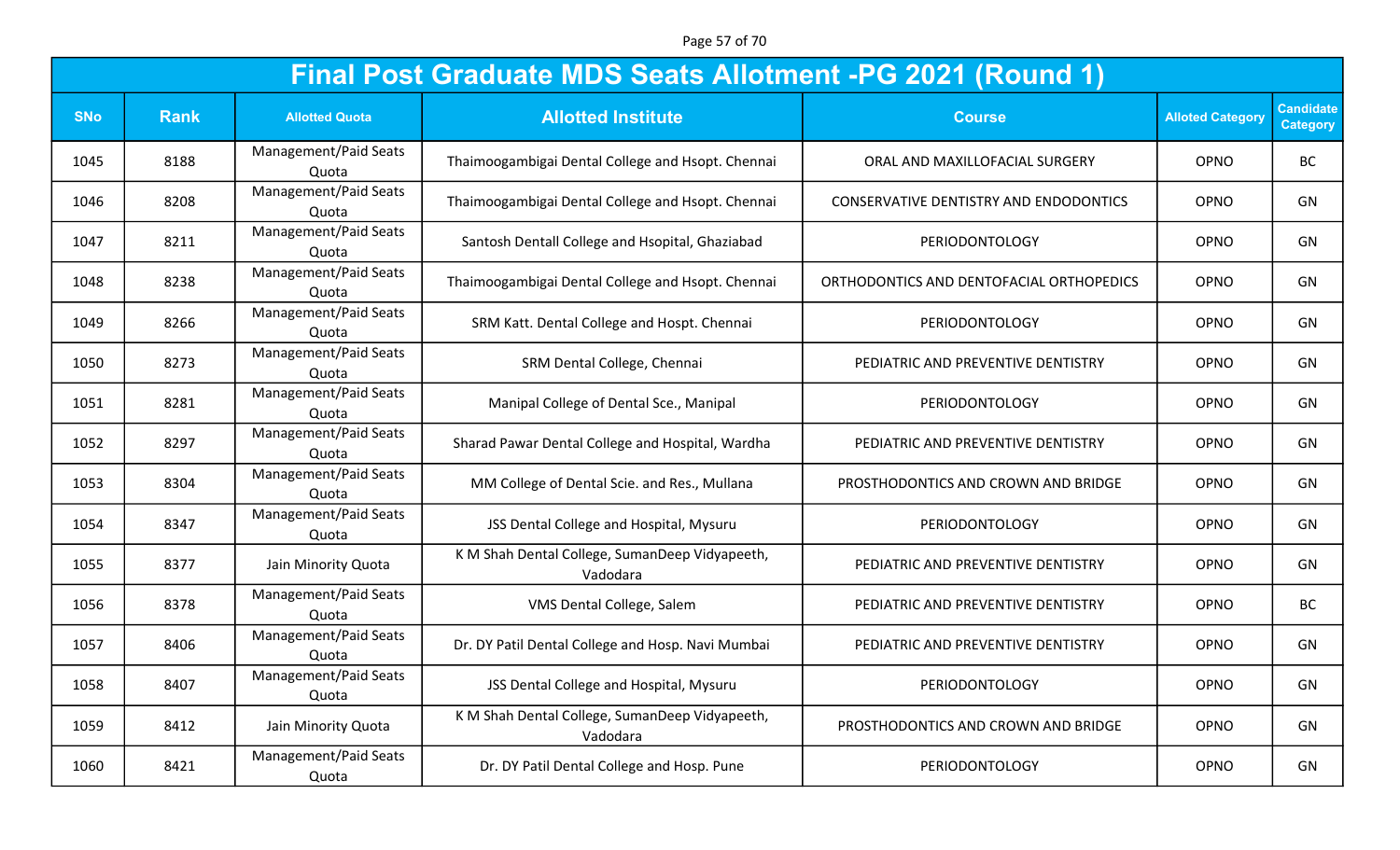Page 58 of 70

|            | <b>Final Post Graduate MDS Seats Allotment -PG 2021 (Round 1)</b> |                                |                                                       |                                                                  |                         |                                     |  |  |
|------------|-------------------------------------------------------------------|--------------------------------|-------------------------------------------------------|------------------------------------------------------------------|-------------------------|-------------------------------------|--|--|
| <b>SNo</b> | <b>Rank</b>                                                       | <b>Allotted Quota</b>          | <b>Allotted Institute</b>                             | <b>Course</b>                                                    | <b>Alloted Category</b> | <b>Candidate</b><br><b>Category</b> |  |  |
| 1061       | 8447                                                              | Management/Paid Seats<br>Quota | KLE VK Inst. of Dental Scie. Belagavi                 | ORAL AND MAXILLOFACIAL PATHOLOGY AND ORAL<br><b>MICROBIOLOGY</b> | OPNO                    | GN                                  |  |  |
| 1062       | 8477                                                              | Management/Paid Seats<br>Quota | MM College of Dental Scie. and Res., Mullana          | PROSTHODONTICS AND CROWN AND BRIDGE                              | OPNO                    | GN                                  |  |  |
| 1063       | 8488                                                              | Management/Paid Seats<br>Quota | Dr. DY Patil Dental College and Hosp. Navi Mumbai     | PERIODONTOLOGY                                                   | OPNO                    | GN                                  |  |  |
| 1064       | 8511                                                              | Management/Paid Seats<br>Quota | Sri Ramachandra Dental and Hospt., Chennai            | PERIODONTOLOGY                                                   | OPNO                    | <b>BC</b>                           |  |  |
| 1065       | 8529                                                              | Management/Paid Seats<br>Quota | BVDU Dental College and Hospital, Navi Mumbai         | PERIODONTOLOGY                                                   | OPNO                    | GN                                  |  |  |
| 1066       | 8535                                                              | Management/Paid Seats<br>Quota | Dr. DY Patil Dental College and Hosp. Navi Mumbai     | PEDIATRIC AND PREVENTIVE DENTISTRY                               | OPNO                    | GN                                  |  |  |
| 1067       | 8569                                                              | Management/Paid Seats<br>Quota | MM College of Dental Scie. and Res., Mullana          | PEDIATRIC AND PREVENTIVE DENTISTRY                               | OPNO                    | GN                                  |  |  |
| 1068       | 8587                                                              | Management/Paid Seats<br>Quota | MM College of Dental Scie. and Res., Mullana          | PEDIATRIC AND PREVENTIVE DENTISTRY                               | OPNO                    | <b>BC</b>                           |  |  |
| 1069       | 8598                                                              | Management/Paid Seats<br>Quota | Sharad Pawar Dental College and Hospital, Wardha      | PEDIATRIC AND PREVENTIVE DENTISTRY                               | OPNO                    | GN                                  |  |  |
| 1070       | 8622                                                              | Management/Paid Seats<br>Quota | MANAV RACHNA DENTAL COLLEGE FARIDABAD                 | PEDIATRIC AND PREVENTIVE DENTISTRY                               | OPNO                    | GN                                  |  |  |
| 1071       | 8645                                                              | Management/Paid Seats<br>Quota | Santosh Dentall College and Hsopital, Ghaziabad       | PROSTHODONTICS AND CROWN AND BRIDGE                              | OPNO                    | GN                                  |  |  |
| 1072       | 8659                                                              | Management/Paid Seats<br>Quota | Amrita School of Dentistry, Kochi                     | ORAL AND MAXILLOFACIAL PATHOLOGY AND ORAL<br><b>MICROBIOLOGY</b> | OPNO                    | <b>BC</b>                           |  |  |
| 1073       | 8675                                                              | Management/Paid Seats<br>Quota | Institute of Dental Sciences, Bhubaneswar             | ORAL MEDICINE AND RADIOLOGY                                      | OPNO                    | GN                                  |  |  |
| 1074       | 8716                                                              | Management/Paid Seats<br>Quota | Manipal College of Dental Science, Mangalore          | PERIODONTOLOGY                                                   | OPNO                    | GN                                  |  |  |
| 1075       | 8732                                                              | Management/Paid Seats<br>Quota | Thaimoogambigai Dental College and Hsopt. Chennai     | CONSERVATIVE DENTISTRY AND ENDODONTICS                           | OPNO                    | BC                                  |  |  |
| 1076       | 8817                                                              | Management/Paid Seats<br>Quota | Bharati Vidyapeeth DU Dental College and Hospt., Pune | ORAL MEDICINE AND RADIOLOGY                                      | OPNO                    | GN                                  |  |  |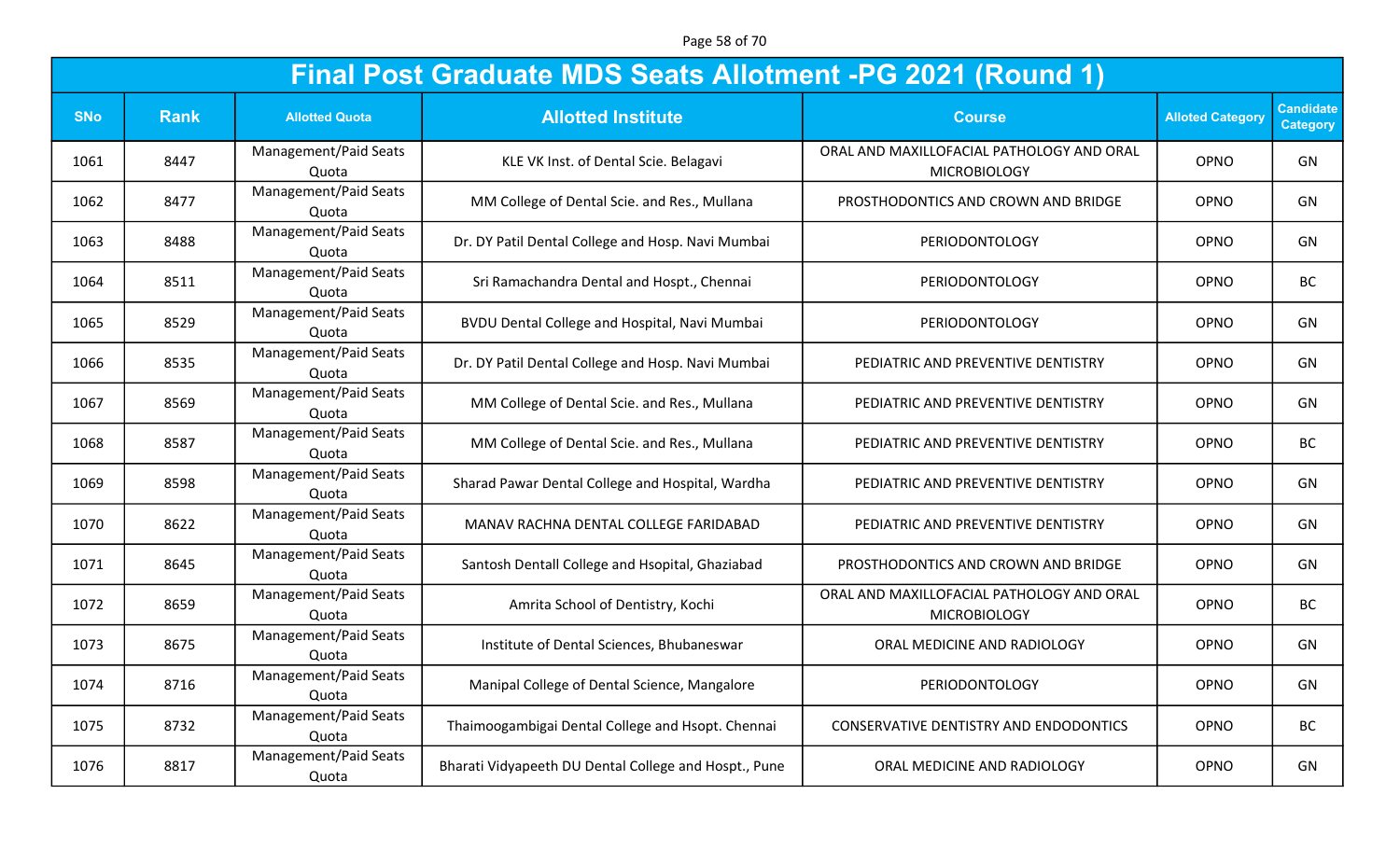Page 59 of 70

|            | <b>Final Post Graduate MDS Seats Allotment -PG 2021 (Round 1)</b> |                                |                                                    |                                                                  |                         |                                     |  |  |  |
|------------|-------------------------------------------------------------------|--------------------------------|----------------------------------------------------|------------------------------------------------------------------|-------------------------|-------------------------------------|--|--|--|
| <b>SNo</b> | <b>Rank</b>                                                       | <b>Allotted Quota</b>          | <b>Allotted Institute</b>                          | <b>Course</b>                                                    | <b>Alloted Category</b> | <b>Candidate</b><br><b>Category</b> |  |  |  |
| 1077       | 8839                                                              | Management/Paid Seats<br>Quota | SRM Katt. Dental College and Hospt. Chennai        | PEDIATRIC AND PREVENTIVE DENTISTRY                               | OPNO                    | <b>BC</b>                           |  |  |  |
| 1078       | 8847                                                              | Management/Paid Seats<br>Quota | Thaimoogambigai Dental College and Hsopt. Chennai  | PROSTHODONTICS AND CROWN AND BRIDGE                              | OPNO                    | <b>SC</b>                           |  |  |  |
| 1079       | 8849                                                              | Management/Paid Seats<br>Quota | Institute of Dental Sciences, Bhubaneswar          | PUBLIC HEALTH DENTISTRY                                          | OPNO                    | GN                                  |  |  |  |
| 1080       | 8856                                                              | Management/Paid Seats<br>Quota | Sree Balaji Dental College and Hospital, Chennai   | PERIODONTOLOGY                                                   | OPNO                    | <b>BC</b>                           |  |  |  |
| 1081       | 8874                                                              | Management/Paid Seats<br>Quota | Manipal College of Dental Sce., Manipal            | PERIODONTOLOGY                                                   | OPNO                    | GN                                  |  |  |  |
| 1082       | 8891                                                              | Non-Resident Indian            | Yenepoya Dental College, Yenepoya                  | CONSERVATIVE DENTISTRY AND ENDODONTICS                           | OPNO                    | GN                                  |  |  |  |
| 1083       | 8892                                                              | Management/Paid Seats<br>Quota | Dr. DY Patil Dental College and Hosp. Pune         | PERIODONTOLOGY                                                   | OPNO                    | GN                                  |  |  |  |
| 1084       | 8893                                                              | Management/Paid Seats<br>Quota | Manipal College of Dental Sce., Manipal            | PUBLIC HEALTH DENTISTRY                                          | OPNO                    | GN                                  |  |  |  |
| 1085       | 8932                                                              | Management/Paid Seats<br>Quota | Institute of Dental Sciences, Bhubaneswar          | ORAL AND MAXILLOFACIAL PATHOLOGY AND ORAL<br><b>MICROBIOLOGY</b> | OPNO                    | GN                                  |  |  |  |
| 1086       | 8978                                                              | Non-Resident Indian            | AB Shetty Memorial Inst. of Dental Sce., Mangaluru | ORAL AND MAXILLOFACIAL SURGERY                                   | OPNO                    | GN                                  |  |  |  |
| 1087       | 9083                                                              | Management/Paid Seats<br>Quota | Yenepoya Dental College, Yenepoya                  | ORAL MEDICINE AND RADIOLOGY                                      | OPNO                    | <b>BC</b>                           |  |  |  |
| 1088       | 9100                                                              | Management/Paid Seats<br>Quota | Santosh Dentall College and Hsopital, Ghaziabad    | ORTHODONTICS AND DENTOFACIAL ORTHOPEDICS                         | OPNO                    | GN                                  |  |  |  |
| 1089       | 9106                                                              | Management/Paid Seats<br>Quota | Meenakshi Ammal Dental College and Host., Chennai  | PERIODONTOLOGY                                                   | OPNO                    | <b>BC</b>                           |  |  |  |
| 1090       | 9137                                                              | Management/Paid Seats<br>Quota | VMS Dental College, Salem                          | PEDIATRIC AND PREVENTIVE DENTISTRY                               | OPNO                    | <b>BC</b>                           |  |  |  |
| 1091       | 9148                                                              | Jain Minority Quota            | K M Shah Dental College, SumanDeep Vidyapeeth,     | PEDIATRIC AND PREVENTIVE DENTISTRY                               | OPNO                    | GN                                  |  |  |  |
| 1092       | 9150                                                              | Management/Paid Seats<br>Quota | VMS Dental College, Salem                          | ORAL MEDICINE AND RADIOLOGY                                      | OPNO                    | GN                                  |  |  |  |
| 1093       | 9160                                                              | Management/Paid Seats<br>Quota | SRM Dental College, Chennai                        | PERIODONTOLOGY                                                   | OPNO                    | BC                                  |  |  |  |
| 1094       | 9178                                                              | Management/Paid Seats<br>Quota | Manipal College of Dental Science, Mangalore       | PERIODONTOLOGY                                                   | OPNO                    | GN                                  |  |  |  |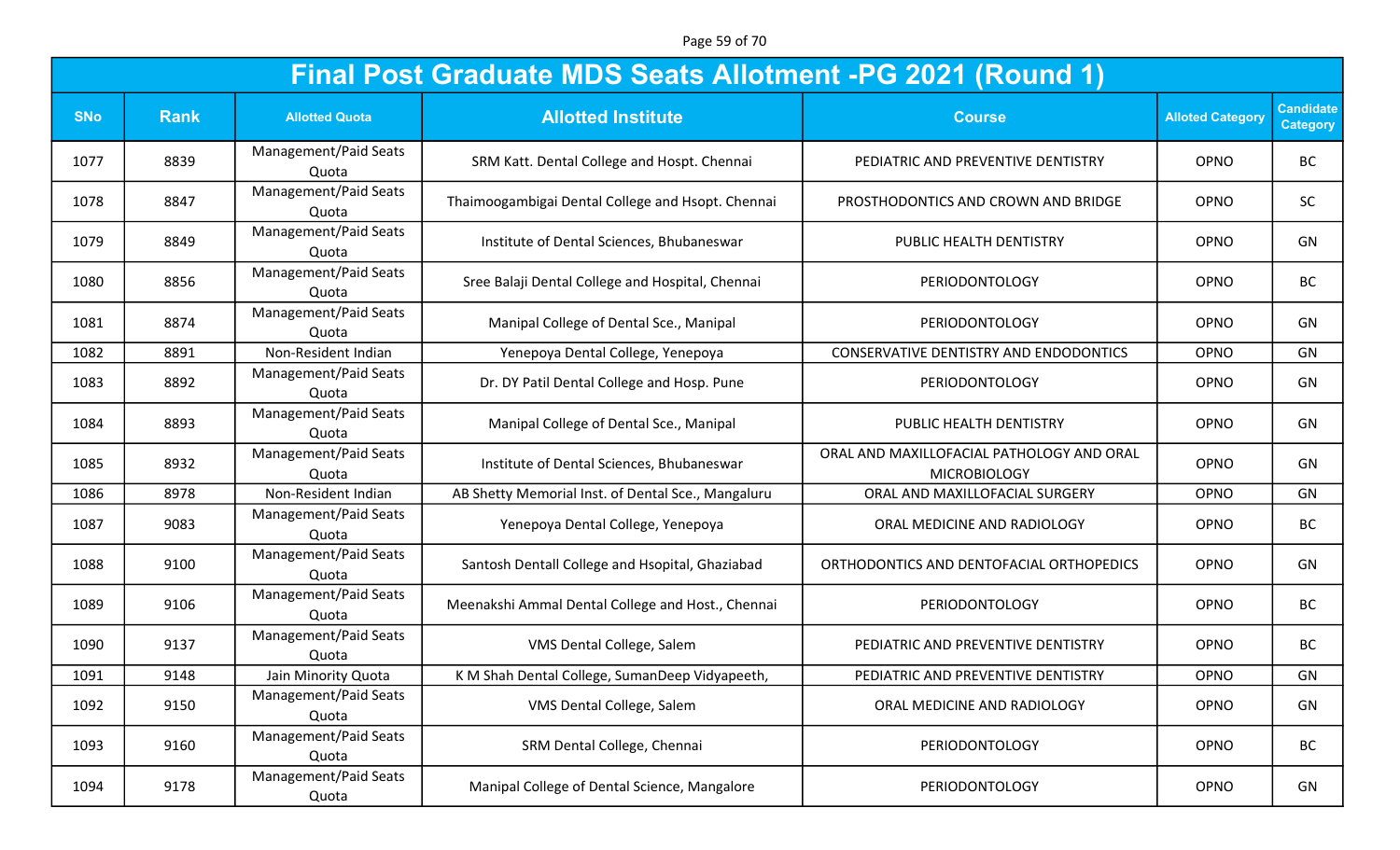Page 60 of 70

|            | <b>Final Post Graduate MDS Seats Allotment -PG 2021 (Round 1)</b> |                                |                                                            |                                                                  |                         |                                     |  |  |
|------------|-------------------------------------------------------------------|--------------------------------|------------------------------------------------------------|------------------------------------------------------------------|-------------------------|-------------------------------------|--|--|
| <b>SNo</b> | <b>Rank</b>                                                       | <b>Allotted Quota</b>          | <b>Allotted Institute</b>                                  | <b>Course</b>                                                    | <b>Alloted Category</b> | <b>Candidate</b><br><b>Category</b> |  |  |
| 1095       | 9219                                                              | Management/Paid Seats<br>Quota | JSS Dental College and Hospital, Mysuru                    | PERIODONTOLOGY                                                   | OPNO                    | <b>BC</b>                           |  |  |
| 1096       | 9233                                                              | Management/Paid Seats<br>Quota | Indira Gandhi Dental College and SBV, Pondycherry          | PERIODONTOLOGY                                                   | OPNO                    | GN                                  |  |  |
| 1097       | 9235                                                              | Non-Resident Indian            | AB Shetty Memorial Inst. of Dental Sce., Mangaluru         | ORTHODONTICS AND DENTOFACIAL ORTHOPEDICS                         | OPNO                    | GN                                  |  |  |
| 1098       | 9236                                                              | Non-Resident Indian            | Sharad Pawar Dental College and Hospital, Wardha           | ORAL AND MAXILLOFACIAL SURGERY                                   | OPNO                    | GN                                  |  |  |
| 1099       | 9245                                                              | Management/Paid Seats<br>Quota | K M Shah Dental College, SumanDeep Vidyapeeth,<br>Vadodara | PERIODONTOLOGY                                                   | OPNO                    | GN                                  |  |  |
| 1100       | 9253                                                              | Non-Resident Indian            | Yenepoya Dental College, Yenepoya                          | CONSERVATIVE DENTISTRY AND ENDODONTICS                           | OPNO                    | GN                                  |  |  |
| 1101       | 9291                                                              | Management/Paid Seats<br>Quota | Meenakshi Ammal Dental College and Host., Chennai          | PUBLIC HEALTH DENTISTRY                                          | OPNO                    | <b>BC</b>                           |  |  |
| 1102       | 9302                                                              | Non-Resident Indian            | AB Shetty Memorial Inst. of Dental Sce., Mangaluru         | ORTHODONTICS AND DENTOFACIAL ORTHOPEDICS                         | OPNO                    | GN                                  |  |  |
| 1103       | 9310                                                              | Management/Paid Seats          | MM College of Dental Scie. and Res., Mullana               | PEDIATRIC AND PREVENTIVE DENTISTRY                               | OPNO                    | <b>ST</b>                           |  |  |
| 1104       | 9322                                                              | Management/Paid Seats<br>Quota | SRM Dental College, Chennai                                | PERIODONTOLOGY                                                   | OPNO                    | <b>BC</b>                           |  |  |
| 1105       | 9347                                                              | Management/Paid Seats<br>Quota | Bharati Vidyapeeth DU Dental College and Hospt., Pune      | PERIODONTOLOGY                                                   | OPNO                    | GN                                  |  |  |
| 1106       | 9348                                                              | Management/Paid Seats<br>Quota | Sri Siddhartha DentalCollege, Tumkur                       | PERIODONTOLOGY                                                   | OPNO                    | GN                                  |  |  |
| 1107       | 9354                                                              | Management/Paid Seats<br>Quota | SRM Katt. Dental College and Hospt. Chennai                | PEDIATRIC AND PREVENTIVE DENTISTRY                               | OPNO                    | <b>BC</b>                           |  |  |
| 1108       | 9371                                                              | Management/Paid Seats<br>Quota | Institute of Dental Sciences, Bhubaneswar                  | ORAL MEDICINE AND RADIOLOGY                                      | OPNO                    | GN                                  |  |  |
| 1109       | 9372                                                              | Management/Paid Seats<br>Quota | Sharad Pawar Dental College and Hospital, Wardha           | <b>PERIODONTOLOGY</b>                                            | OPNO                    | BC                                  |  |  |
| 1110       | 9373                                                              | Management/Paid Seats<br>Quota | Dr. DY Patil Dental College and Hosp. Navi Mumbai          | ORAL MEDICINE AND RADIOLOGY                                      | OPNO                    | GN                                  |  |  |
| 1111       | 9376                                                              | Management/Paid Seats<br>Quota | MM College of Dental Scie. and Res., Mullana               | PEDIATRIC AND PREVENTIVE DENTISTRY                               | OPNO                    | GN                                  |  |  |
| 1112       | 9402                                                              | Management/Paid Seats<br>Quota | Saveetha Dental College, Chennai                           | ORAL AND MAXILLOFACIAL PATHOLOGY AND ORAL<br><b>MICROBIOLOGY</b> | OPNO                    | BC                                  |  |  |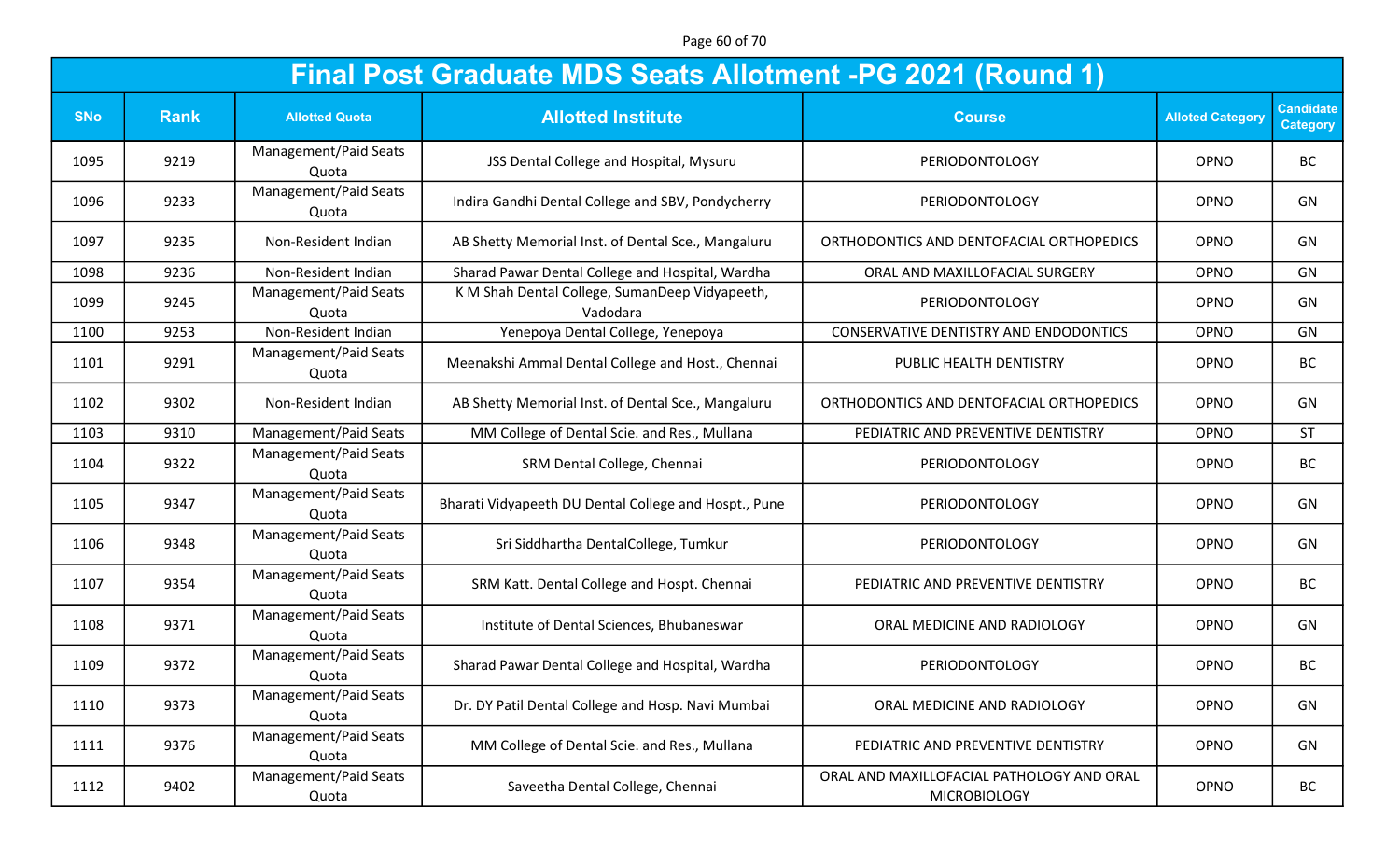Page 61 of 70

|            |             |                                | <b>Final Post Graduate MDS Seats Allotment -PG 2021 (Round 1)</b> |                                     |                         |                                     |
|------------|-------------|--------------------------------|-------------------------------------------------------------------|-------------------------------------|-------------------------|-------------------------------------|
| <b>SNo</b> | <b>Rank</b> | <b>Allotted Quota</b>          | <b>Allotted Institute</b>                                         | <b>Course</b>                       | <b>Alloted Category</b> | <b>Candidate</b><br><b>Category</b> |
| 1113       | 9407        | Management/Paid Seats          | Manipal College of Dental Sce., Manipal                           | PERIODONTOLOGY                      | OPNO                    | GN                                  |
| 1114       | 9438        | Management/Paid Seats<br>Quota | Amrita School of Dentistry, Kochi                                 | PERIODONTOLOGY                      | OPNO                    | GN                                  |
| 1115       | 9445        | Management/Paid Seats<br>Quota | Thaimoogambigai Dental College and Hsopt. Chennai                 | PEDIATRIC AND PREVENTIVE DENTISTRY  | OPNO                    | GN                                  |
| 1116       | 9465        | Management/Paid Seats<br>Quota | Dr. DY Patil Dental College and Hosp. Navi Mumbai                 | PERIODONTOLOGY                      | OPNO                    | GN                                  |
| 1117       | 9473        | Management/Paid Seats<br>Quota | JSS Dental College and Hospital, Mysuru                           | PUBLIC HEALTH DENTISTRY             | OPNO                    | <b>SC</b>                           |
| 1118       | 9475        | Management/Paid Seats<br>Quota | Thaimoogambigai Dental College and Hsopt. Chennai                 | PROSTHODONTICS AND CROWN AND BRIDGE | OPNO                    | GN                                  |
| 1119       | 9524        | Management/Paid Seats<br>Quota | MANAV RACHNA DENTAL COLLEGE FARIDABAD                             | PROSTHODONTICS AND CROWN AND BRIDGE | OPNO                    | GN                                  |
| 1120       | 9526        | Management/Paid Seats<br>Quota | MANAV RACHNA DENTAL COLLEGE FARIDABAD                             | PROSTHODONTICS AND CROWN AND BRIDGE | OPNO                    | GN                                  |
| 1121       | 9530        | Management/Paid Seats<br>Quota | MM College of Dental Scie. and Res., Mullana                      | PEDIATRIC AND PREVENTIVE DENTISTRY  | OPNO                    | <b>BC</b>                           |
| 1122       | 9587        | Management/Paid Seats<br>Quota | Dr. DY Patil Dental College and Hosp. Navi Mumbai                 | PERIODONTOLOGY                      | <b>OPNO</b>             | GN                                  |
| 1123       | 9695        | Management/Paid Seats<br>Quota | Santosh Dentall College and Hsopital, Ghaziabad                   | PROSTHODONTICS AND CROWN AND BRIDGE | OPNO                    | GN                                  |
| 1124       | 9721        | Management/Paid Seats<br>Quota | Bharati Vidyapeeth DU Dental College and Hospt., Pune             | PERIODONTOLOGY                      | OPNO                    | GN                                  |
| 1125       | 9842        | Management/Paid Seats<br>Quota | SRM Dental College, Chennai                                       | PERIODONTOLOGY                      | OPNO                    | GN                                  |
| 1126       | 9853        | Management/Paid Seats          | Sree Balaji Dental College and Hospital, Chennai                  | PERIODONTOLOGY                      | OPNO                    | <b>BC</b>                           |
| 1127       | 9886        | Management/Paid Seats<br>Quota | Yenepoya Dental College, Yenepoya                                 | ORAL MEDICINE AND RADIOLOGY         | OPNO                    | GN                                  |
| 1128       | 9902        | Jain Minority Quota            | K M Shah Dental College, SumanDeep Vidyapeeth,<br>Vadodara        | PERIODONTOLOGY                      | OPNO                    | GN                                  |
| 1129       | 9917        | Management/Paid Seats          | Thaimoogambigai Dental College and Hsopt. Chennai                 | PROSTHODONTICS AND CROWN AND BRIDGE | OPNO                    | <b>BC</b>                           |
| 1130       | 10045       | Management/Paid Seats<br>Quota | SRM Dental College, Chennai                                       | ORAL MEDICINE AND RADIOLOGY         | OPNO                    | BC                                  |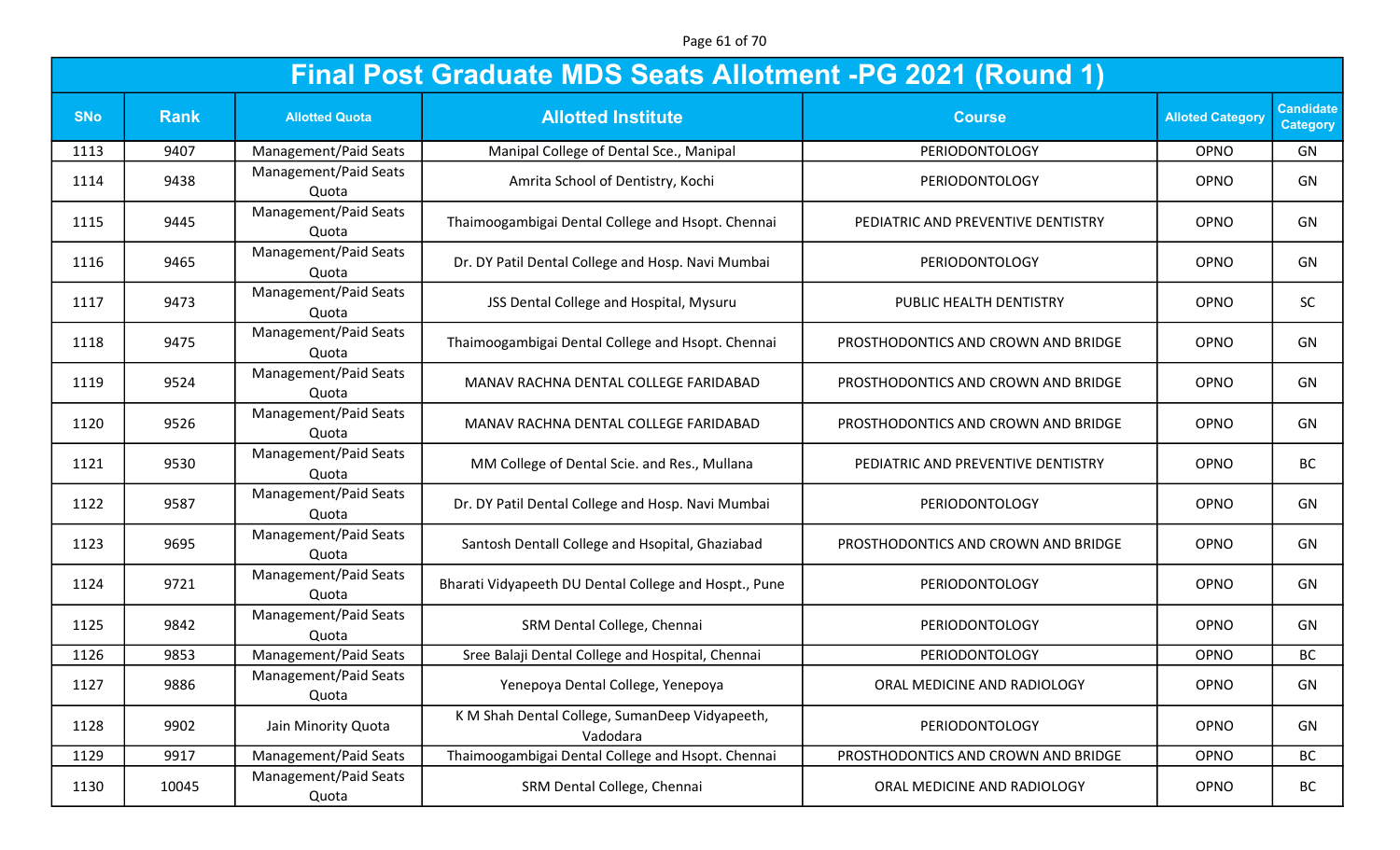Page 62 of 70

|            |             |                                | <b>Final Post Graduate MDS Seats Allotment -PG 2021 (Round 1)</b> |                                                                  |                         |                                     |
|------------|-------------|--------------------------------|-------------------------------------------------------------------|------------------------------------------------------------------|-------------------------|-------------------------------------|
| <b>SNo</b> | <b>Rank</b> | <b>Allotted Quota</b>          | <b>Allotted Institute</b>                                         | <b>Course</b>                                                    | <b>Alloted Category</b> | <b>Candidate</b><br><b>Category</b> |
| 1131       | 10062       | Management/Paid Seats<br>Quota | Saveetha Dental College, Chennai                                  | PUBLIC HEALTH DENTISTRY                                          | OPNO                    | <b>BC</b>                           |
| 1132       | 10098       | Management/Paid Seats<br>Quota | SRM Dental College, Chennai                                       | ORAL AND MAXILLOFACIAL PATHOLOGY AND ORAL<br><b>MICROBIOLOGY</b> | OPNO                    | GN                                  |
| 1133       | 10099       | Management/Paid Seats<br>Quota | VMS Dental College, Salem                                         | ORAL MEDICINE AND RADIOLOGY                                      | OPNO                    | <b>BC</b>                           |
| 1134       | 10112       | Management/Paid Seats<br>Quota | MANAV RACHNA DENTAL COLLEGE FARIDABAD                             | PEDIATRIC AND PREVENTIVE DENTISTRY                               | <b>OPNO</b>             | GN                                  |
| 1135       | 10131       | Management/Paid Seats<br>Quota | Thaimoogambigai Dental College and Hsopt. Chennai                 | PEDIATRIC AND PREVENTIVE DENTISTRY                               | OPNO                    | <b>BC</b>                           |
| 1136       | 10165       | Management/Paid Seats<br>Quota | Yenepoya Dental College, Yenepoya                                 | ORAL MEDICINE AND RADIOLOGY                                      | OPNO                    | <b>BC</b>                           |
| 1137       | 10177       | Management/Paid Seats<br>Quota | Thaimoogambigai Dental College and Hsopt. Chennai                 | PROSTHODONTICS AND CROWN AND BRIDGE                              | OPNO                    | GN                                  |
| 1138       | 10200       | Management/Paid Seats<br>Quota | Thaimoogambigai Dental College and Hsopt. Chennai                 | PROSTHODONTICS AND CROWN AND BRIDGE                              | OPNO                    | GN                                  |
| 1139       | 10237       | Management/Paid Seats<br>Quota | MANAV RACHNA DENTAL COLLEGE FARIDABAD                             | PEDIATRIC AND PREVENTIVE DENTISTRY                               | OPNO                    | GN                                  |
| 1140       | 10250       | Management/Paid Seats<br>Quota | Kalinga Institute of Dental Sciences, Bhubaneswar                 | PUBLIC HEALTH DENTISTRY                                          | OPNO                    | GN                                  |
| 1141       | 10290       | Management/Paid Seats<br>Quota | AB Shetty Memorial Inst. of Dental Sce., Mangaluru                | ORAL AND MAXILLOFACIAL PATHOLOGY AND ORAL<br><b>MICROBIOLOGY</b> | OPNO                    | BC                                  |
| 1142       | 10317       | Management/Paid Seats<br>Quota | Sree Balaji Dental College and Hospital, Chennai                  | ORAL MEDICINE AND RADIOLOGY                                      | OPNO                    | GN                                  |
| 1143       | 10323       | <b>Muslim Minority Quota</b>   | Yenepoya Dental College, Yenepoya                                 | PEDIATRIC AND PREVENTIVE DENTISTRY                               | OPNO                    | GN                                  |
| 1144       | 10366       | Management/Paid Seats<br>Quota | Rural Dental College, Loni                                        | PERIODONTOLOGY                                                   | OPNO                    | BC                                  |
| 1145       | 10377       | Management/Paid Seats<br>Quota | MANAV RACHNA DENTAL COLLEGE FARIDABAD                             | PERIODONTOLOGY                                                   | OPNO                    | GN                                  |
| 1146       | 10391       | Management/Paid Seats<br>Quota | Indira Gandhi Dental College and SBV, Pondycherry                 | PUBLIC HEALTH DENTISTRY                                          | OPNO                    | BC                                  |
| 1147       | 10398       | Management/Paid Seats<br>Quota | Kalinga Institute of Dental Sciences, Bhubaneswar                 | PUBLIC HEALTH DENTISTRY                                          | OPNO                    | GN                                  |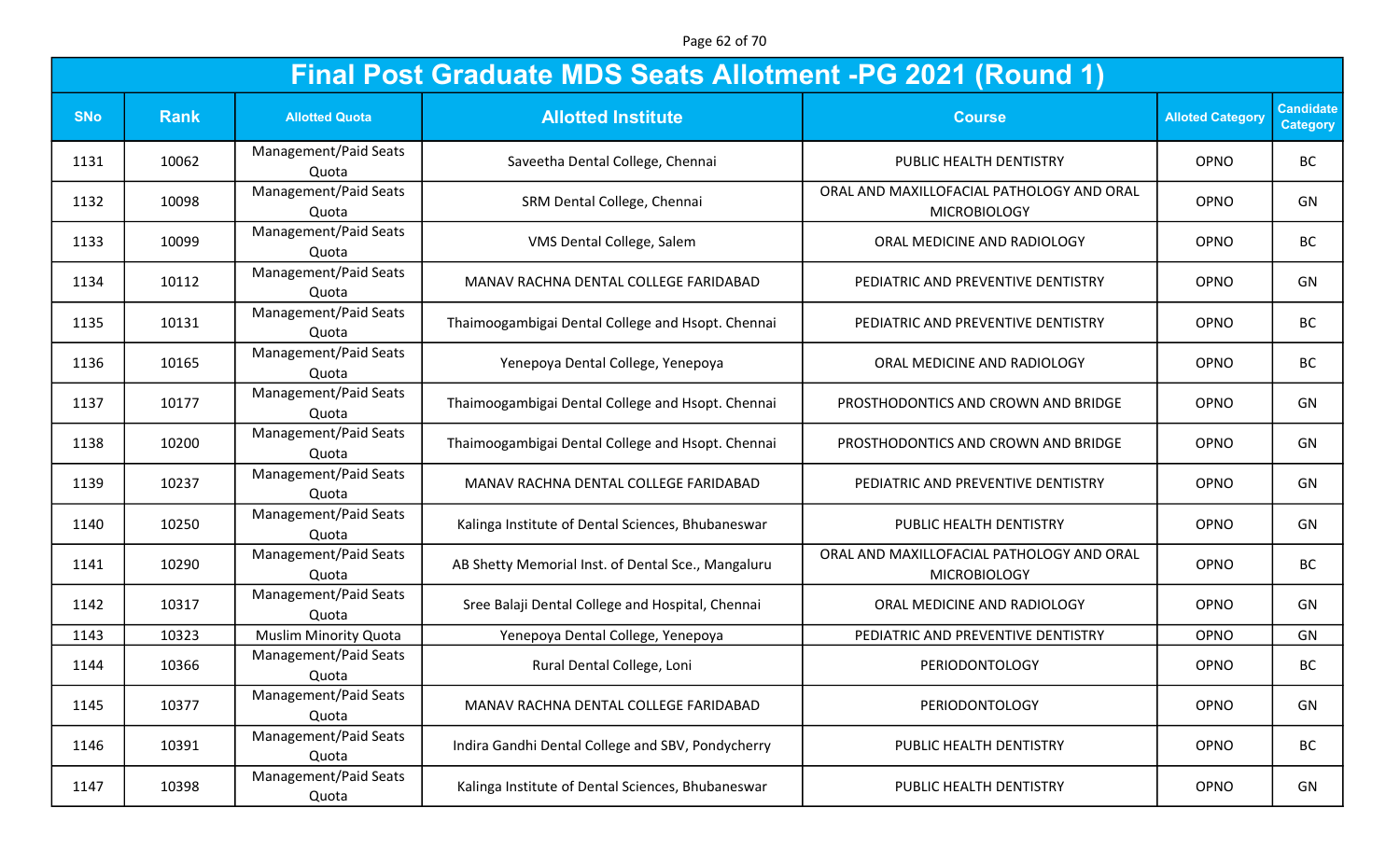Page 63 of 70

|            |             |                                | <b>Final Post Graduate MDS Seats Allotment -PG 2021 (Round 1)</b> |                                                                  |                         |                                     |
|------------|-------------|--------------------------------|-------------------------------------------------------------------|------------------------------------------------------------------|-------------------------|-------------------------------------|
| <b>SNo</b> | <b>Rank</b> | <b>Allotted Quota</b>          | <b>Allotted Institute</b>                                         | <b>Course</b>                                                    | <b>Alloted Category</b> | <b>Candidate</b><br><b>Category</b> |
| 1148       | 10419       | Management/Paid Seats<br>Quota | K M Shah Dental College, SumanDeep Vidyapeeth,<br>Vadodara        | PERIODONTOLOGY                                                   | OPNO                    | GN                                  |
| 1149       | 10422       | Management/Paid Seats<br>Quota | SRM Dental College, Chennai                                       | PERIODONTOLOGY                                                   | OPNO                    | <b>BC</b>                           |
| 1150       | 10425       | Management/Paid Seats<br>Quota | MANAV RACHNA DENTAL COLLEGE FARIDABAD                             | PERIODONTOLOGY                                                   | OPNO                    | SC                                  |
| 1151       | 10531       | Management/Paid Seats<br>Quota | Kalinga Institute of Dental Sciences, Bhubaneswar                 | ORAL AND MAXILLOFACIAL PATHOLOGY AND ORAL<br><b>MICROBIOLOGY</b> | OPNO                    | GN                                  |
| 1152       | 10546       | Management/Paid Seats<br>Quota | SRM Dental College, Chennai                                       | PERIODONTOLOGY                                                   | OPNO                    | <b>SC</b>                           |
| 1153       | 10562       | Management/Paid Seats<br>Quota | Santosh Dentall College and Hsopital, Ghaziabad                   | PERIODONTOLOGY                                                   | OPNO                    | GN                                  |
| 1154       | 10590       | Management/Paid Seats<br>Quota | <b>BVDU Dental College and Hospital, Sangli</b>                   | PERIODONTOLOGY                                                   | OPNO                    | GN                                  |
| 1155       | 10613       | Management/Paid Seats<br>Quota | Manipal College of Dental Science, Mangalore                      | PUBLIC HEALTH DENTISTRY                                          | OPNO                    | GN                                  |
| 1156       | 10657       | Management/Paid Seats<br>Quota | Dr. DY Patil Dental College and Hosp. Navi Mumbai                 | ORAL AND MAXILLOFACIAL PATHOLOGY AND ORAL<br><b>MICROBIOLOGY</b> | OPNO                    | BC                                  |
| 1157       | 10720       | Management/Paid Seats<br>Quota | <b>BVDU Dental College and Hospital, Sangli</b>                   | PERIODONTOLOGY                                                   | OPNO                    | GN                                  |
| 1158       | 10748       | Non-Resident Indian            | JSS Dental College and Hospital, Mysuru                           | ORAL AND MAXILLOFACIAL SURGERY                                   | OPNO                    | GN                                  |
| 1159       | 10801       | Non-Resident Indian            | AB Shetty Memorial Inst. of Dental Sce., Mangaluru                | PROSTHODONTICS AND CROWN AND BRIDGE                              | OPNO                    | GN                                  |
| 1160       | 10805       | Management/Paid Seats<br>Quota | Meenakshi Ammal Dental College and Host., Chennai                 | PERIODONTOLOGY                                                   | OPNO                    | GN                                  |
| 1161       | 10867       | Management/Paid Seats<br>Quota | SRM Dental College, Chennai                                       | ORAL AND MAXILLOFACIAL PATHOLOGY AND ORAL<br><b>MICROBIOLOGY</b> | OPNO                    | GN                                  |
| 1162       | 10895       | Management/Paid Seats<br>Quota | Meenakshi Ammal Dental College and Host., Chennai                 | ORAL AND MAXILLOFACIAL PATHOLOGY AND ORAL<br><b>MICROBIOLOGY</b> | OPNO                    | BC                                  |
| 1163       | 10903       | Management/Paid Seats<br>Quota | SRM Dental College, Chennai                                       | PERIODONTOLOGY                                                   | OPNO                    | GN                                  |
| 1164       | 10937       | Management/Paid Seats<br>Quota | SRM Dental College, Chennai                                       | ORAL AND MAXILLOFACIAL PATHOLOGY AND ORAL<br><b>MICROBIOLOGY</b> | OPNO                    | BC                                  |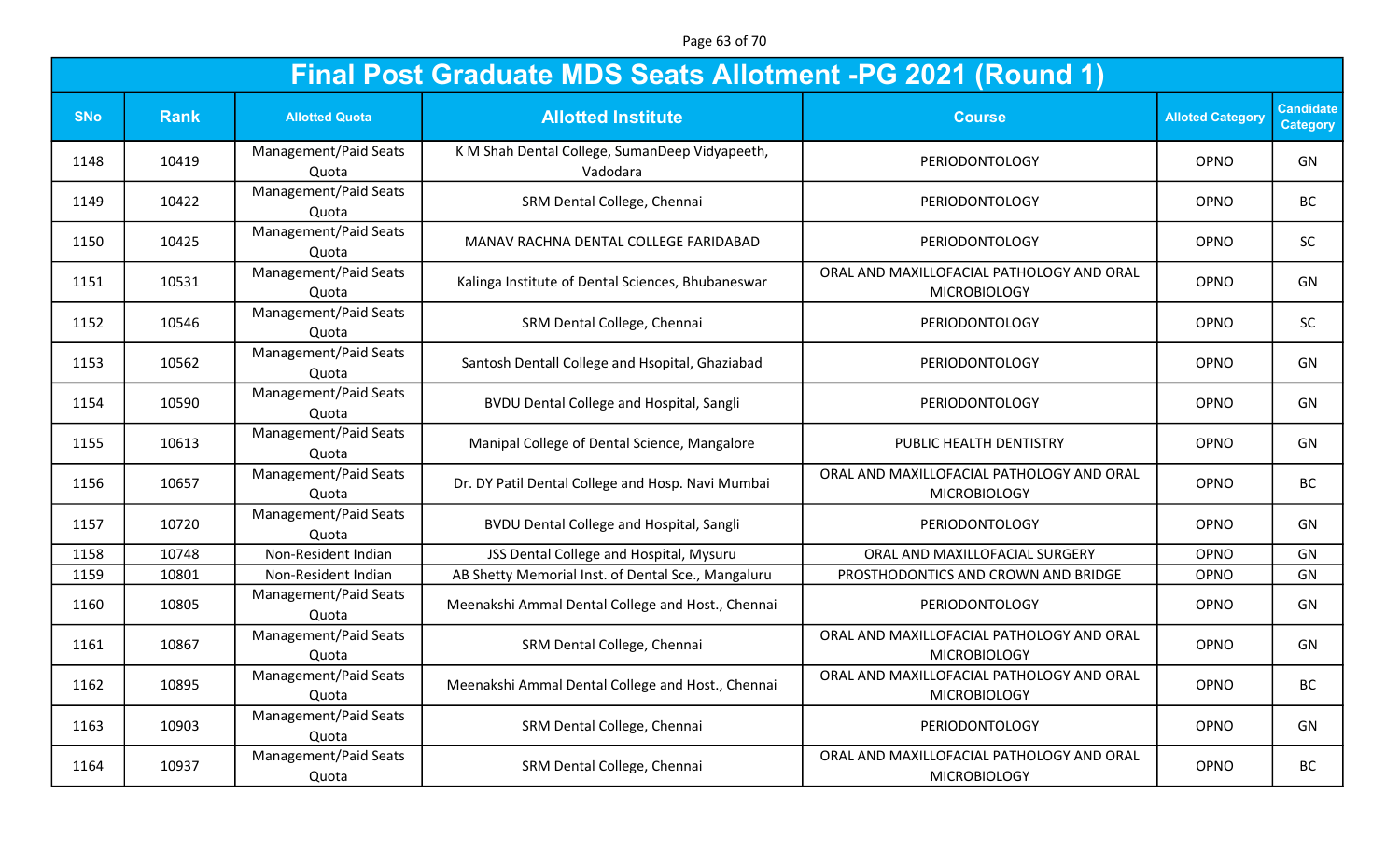Page 64 of 70

|            |             |                                | <b>Final Post Graduate MDS Seats Allotment -PG 2021 (Round 1)</b> |                                          |                         |                                     |
|------------|-------------|--------------------------------|-------------------------------------------------------------------|------------------------------------------|-------------------------|-------------------------------------|
| <b>SNo</b> | <b>Rank</b> | <b>Allotted Quota</b>          | <b>Allotted Institute</b>                                         | <b>Course</b>                            | <b>Alloted Category</b> | <b>Candidate</b><br><b>Category</b> |
| 1165       | 10953       | Management/Paid Seats<br>Quota | School of Dental Sciences and KIMSDU, Karad                       | PERIODONTOLOGY                           | OPNO                    | GN                                  |
| 1166       | 10956       | Management/Paid Seats<br>Quota | Saveetha Dental College, Chennai                                  | ORAL MEDICINE AND RADIOLOGY              | <b>OPNO</b>             | <b>BC</b>                           |
| 1167       | 10963       | Management/Paid Seats<br>Quota | SRM Dental College, Chennai                                       | ORAL MEDICINE AND RADIOLOGY              | OPNO                    | <b>BC</b>                           |
| 1168       | 10991       | Management/Paid Seats<br>Quota | Thaimoogambigai Dental College and Hsopt. Chennai                 | PEDIATRIC AND PREVENTIVE DENTISTRY       | <b>OPNO</b>             | GN                                  |
| 1169       | 11003       | Non-Resident Indian            | Yenepoya Dental College, Yenepoya                                 | PERIODONTOLOGY                           | OPNO                    | <b>BC</b>                           |
| 1170       | 11038       | Management/Paid Seats<br>Quota | BVDU Dental College and Hospital, Navi Mumbai                     | PERIODONTOLOGY                           | OPNO                    | GN                                  |
| 1171       | 11085       | Non-Resident Indian            | JSS Dental College and Hospital, Mysuru                           | ORTHODONTICS AND DENTOFACIAL ORTHOPEDICS | OPNO                    | <b>BC</b>                           |
| 1172       | 11118       | Management/Paid Seats<br>Quota | Dr. DY Patil Dental College and Hosp. Pune                        | PERIODONTOLOGY                           | OPNO                    | GN                                  |
| 1173       | 11120       | Management/Paid Seats<br>Quota | Sri Ramachandra Dental and Hospt., Chennai                        | ORAL MEDICINE AND RADIOLOGY              | OPNO                    | GN                                  |
| 1174       | 11125       | Management/Paid Seats<br>Quota | Manipal College of Dental Sce., Manipal                           | PUBLIC HEALTH DENTISTRY                  | OPNO                    | GN                                  |
| 1175       | 11249       | Management/Paid Seats<br>Quota | BVDU Dental College and Hospital, Navi Mumbai                     | PERIODONTOLOGY                           | OPNO                    | GN                                  |
| 1176       | 11267       | Management/Paid Seats<br>Quota | Indira Gandhi Dental College and SBV, Pondycherry                 | PERIODONTOLOGY                           | OPNO                    | <b>BC</b>                           |
| 1177       | 11275       | Management/Paid Seats<br>Quota | Amrita School of Dentistry, Kochi                                 | PERIODONTOLOGY                           | OPNO                    | GN                                  |
| 1178       | 11319       | Management/Paid Seats<br>Quota | Sree Balaji Dental College and Hospital, Chennai                  | PERIODONTOLOGY                           | OPNO                    | GN                                  |
| 1179       | 11331       | Management/Paid Seats<br>Quota | Dr. DY Patil Dental College and Hosp. Navi Mumbai                 | PERIODONTOLOGY                           | OPNO                    | GN                                  |
| 1180       | 11347       | Management/Paid Seats<br>Quota | Sharad Pawar Dental College and Hospital, Wardha                  | PERIODONTOLOGY                           | OPNO                    | GN                                  |
| 1181       | 11354       | Management/Paid Seats<br>Quota | Dr. DY Patil Dental College and Hosp. Pune                        | PERIODONTOLOGY                           | OPNO                    | GN                                  |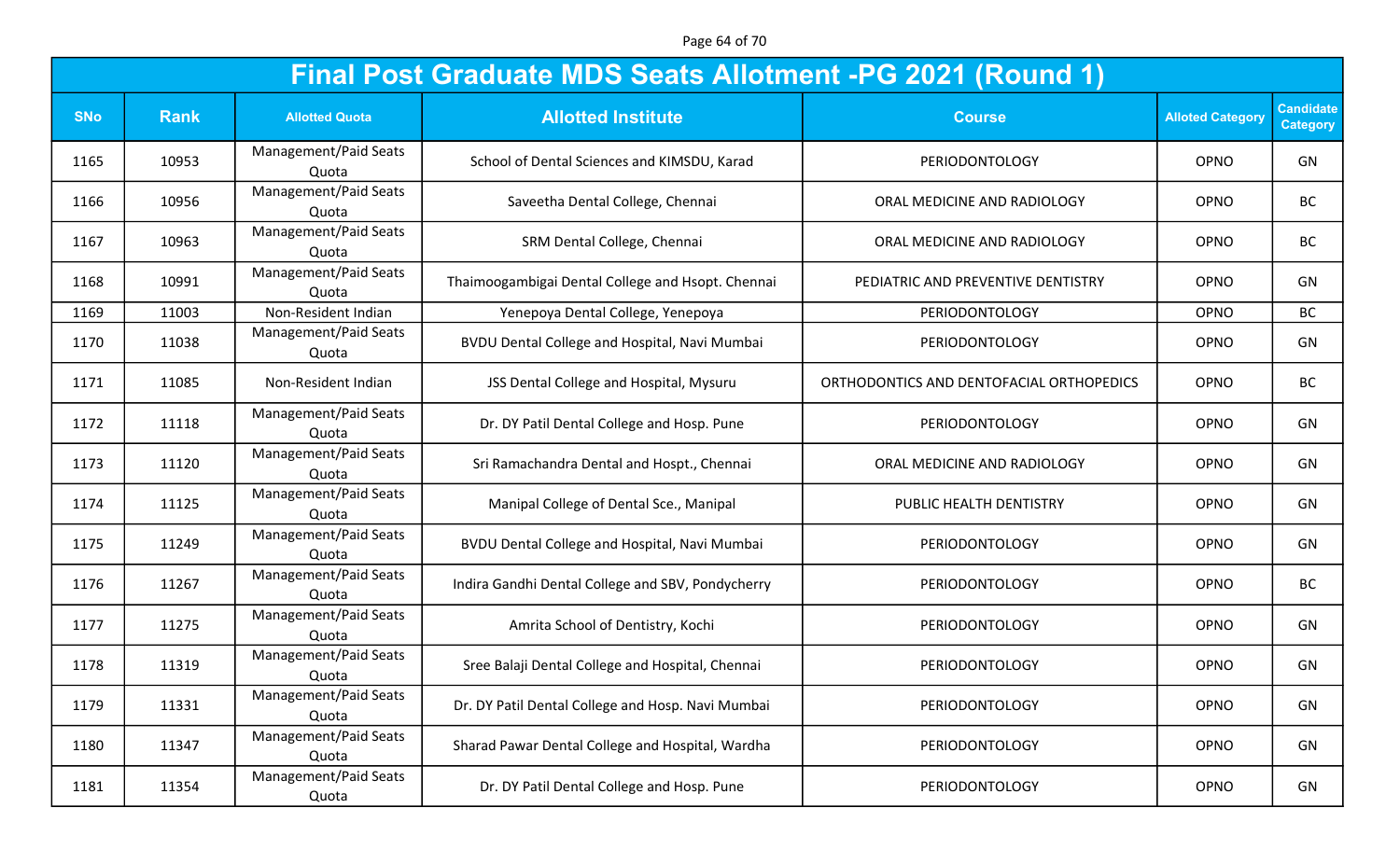Page 65 of 70

|            |             |                                | <b>Final Post Graduate MDS Seats Allotment -PG 2021 (Round 1)</b> |                                                                  |                         |                                     |
|------------|-------------|--------------------------------|-------------------------------------------------------------------|------------------------------------------------------------------|-------------------------|-------------------------------------|
| <b>SNo</b> | <b>Rank</b> | <b>Allotted Quota</b>          | <b>Allotted Institute</b>                                         | <b>Course</b>                                                    | <b>Alloted Category</b> | <b>Candidate</b><br><b>Category</b> |
| 1182       | 11382       | Management/Paid Seats<br>Quota | Manipal College of Dental Sce., Manipal                           | ORAL MEDICINE AND RADIOLOGY                                      | OPNO                    | <b>ST</b>                           |
| 1183       | 11401       | Management/Paid Seats<br>Quota | Amrita School of Dentistry, Kochi                                 | PERIODONTOLOGY                                                   | OPNO                    | GN                                  |
| 1184       | 11447       | Management/Paid Seats<br>Quota | MM College of Dental Scie. and Res., Mullana                      | PERIODONTOLOGY                                                   | OPNO                    | GN                                  |
| 1185       | 11483       | Management/Paid Seats<br>Quota | Saveetha Dental College, Chennai                                  | ORAL MEDICINE AND RADIOLOGY                                      | OPNO                    | <b>BC</b>                           |
| 1186       | 11500       | Management/Paid Seats<br>Quota | School of Dental Sciences and KIMSDU, Karad                       | PERIODONTOLOGY                                                   | <b>OPNO</b>             | GN                                  |
| 1187       | 11564       | Management/Paid Seats<br>Quota | BVDU Dental College and Hospital, Navi Mumbai                     | PERIODONTOLOGY                                                   | OPNO                    | GN                                  |
| 1188       | 11603       | Management/Paid Seats<br>Quota | Sree Balaji Dental College and Hospital, Chennai                  | ORAL AND MAXILLOFACIAL PATHOLOGY AND ORAL<br><b>MICROBIOLOGY</b> | OPNO                    | <b>BC</b>                           |
| 1189       | 11608       | Management/Paid Seats<br>Quota | Dr. DY Patil Dental College and Hosp. Navi Mumbai                 | PERIODONTOLOGY                                                   | OPNO                    | GN                                  |
| 1190       | 11643       | Management/Paid Seats<br>Quota | Kalinga Institute of Dental Sciences, Bhubaneswar                 | ORAL AND MAXILLOFACIAL PATHOLOGY AND ORAL<br><b>MICROBIOLOGY</b> | OPNO                    | GN                                  |
| 1191       | 11649       | Management/Paid Seats<br>Quota | Dr. DY Patil Dental College and Hosp. Navi Mumbai                 | ORAL MEDICINE AND RADIOLOGY                                      | OPNO                    | <b>BC</b>                           |
| 1192       | 11746       | Non-Resident Indian            | JSS Dental College and Hospital, Mysuru                           | CONSERVATIVE DENTISTRY AND ENDODONTICS                           | OPNO                    | GN                                  |
| 1193       | 11761       | Management/Paid Seats<br>Quota | VMS Dental College, Salem                                         | PERIODONTOLOGY                                                   | OPNO                    | GN                                  |
| 1194       | 11808       | Management/Paid Seats<br>Quota | Dr. DY Patil Dental College and Hosp. Navi Mumbai                 | PERIODONTOLOGY                                                   | OPNO                    | GN                                  |
| 1195       | 11815       | Management/Paid Seats<br>Quota | Sree Balaji Dental College and Hospital, Chennai                  | PERIODONTOLOGY                                                   | OPNO                    | <b>SC</b>                           |
| 1196       | 11825       | Management/Paid Seats<br>Quota | SRM Dental College, Chennai                                       | PERIODONTOLOGY                                                   | OPNO                    | GN                                  |
| 1197       | 11828       | Management/Paid Seats<br>Quota | Meenakshi Ammal Dental College and Host., Chennai                 | PERIODONTOLOGY                                                   | OPNO                    | GN                                  |
| 1198       | 11847       | Management/Paid Seats<br>Quota | Meenakshi Ammal Dental College and Host., Chennai                 | ORAL MEDICINE AND RADIOLOGY                                      | OPNO                    | BC                                  |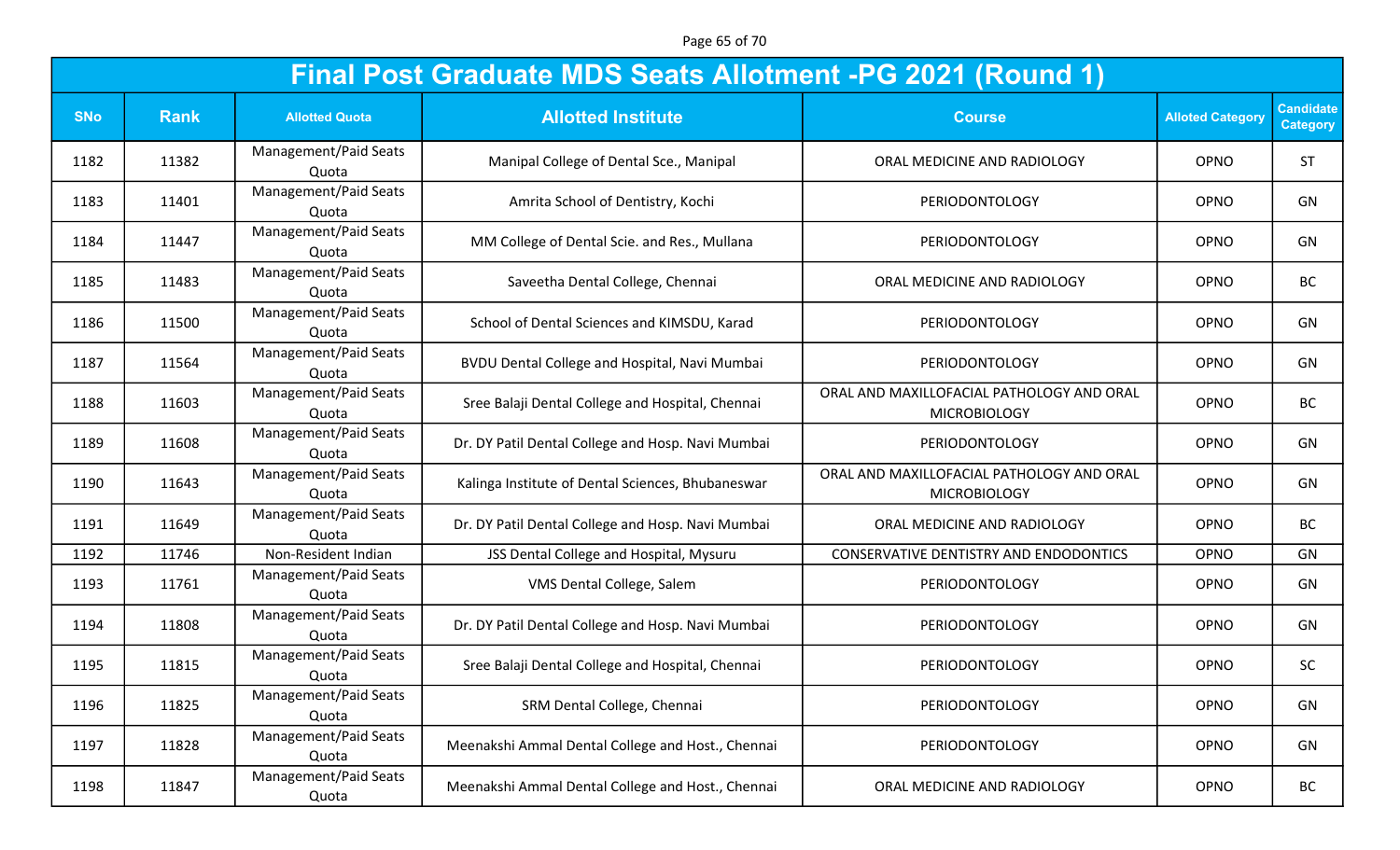Page 66 of 70

|            |             |                                | <b>Final Post Graduate MDS Seats Allotment -PG 2021 (Round 1)</b> |                                                                  |                         |                                     |
|------------|-------------|--------------------------------|-------------------------------------------------------------------|------------------------------------------------------------------|-------------------------|-------------------------------------|
| <b>SNo</b> | <b>Rank</b> | <b>Allotted Quota</b>          | <b>Allotted Institute</b>                                         | <b>Course</b>                                                    | <b>Alloted Category</b> | <b>Candidate</b><br><b>Category</b> |
| 1199       | 11889       | Jain Minority Quota            | K M Shah Dental College, SumanDeep Vidyapeeth,<br>Vadodara        | PERIODONTOLOGY                                                   | OPNO                    | GN                                  |
| 1200       | 11924       | Management/Paid Seats<br>Quota | Sri Ramachandra Dental and Hospt., Chennai                        | ORAL AND MAXILLOFACIAL PATHOLOGY AND ORAL<br><b>MICROBIOLOGY</b> | OPNO                    | <b>BC</b>                           |
| 1201       | 11929       | Management/Paid Seats<br>Quota | Institute of Dental Sciences, Bhubaneswar                         | ORAL AND MAXILLOFACIAL PATHOLOGY AND ORAL<br><b>MICROBIOLOGY</b> | OPNO                    | GN                                  |
| 1202       | 11962       | Management/Paid Seats<br>Quota | MANAV RACHNA DENTAL COLLEGE FARIDABAD                             | PERIODONTOLOGY                                                   | OPNO                    | GN                                  |
| 1203       | 11969       | Management/Paid Seats<br>Quota | Dr. DY Patil Dental College and Hosp. Navi Mumbai                 | ORAL MEDICINE AND RADIOLOGY                                      | OPNO                    | GN                                  |
| 1204       | 11993       | Management/Paid Seats<br>Quota | Dr. DY Patil Dental College and Hosp. Pune                        | PUBLIC HEALTH DENTISTRY                                          | OPNO                    | <b>SC</b>                           |
| 1205       | 11995       | Management/Paid Seats<br>Quota | Sri Siddhartha DentalCollege, Tumkur                              | PERIODONTOLOGY                                                   | OPNO                    | GN                                  |
| 1206       | 12018       | Management/Paid Seats<br>Quota | SRM Dental College, Chennai                                       | PERIODONTOLOGY                                                   | OPNO                    | GN                                  |
| 1207       | 12034       | Management/Paid Seats<br>Quota | SRM Dental College, Chennai                                       | PUBLIC HEALTH DENTISTRY                                          | OPNO                    | GN                                  |
| 1208       | 12052       | Management/Paid Seats<br>Quota | Indira Gandhi Dental College and SBV, Pondycherry                 | PERIODONTOLOGY                                                   | OPNO                    | GN                                  |
| 1209       | 12053       | All India Quota                | Dr. R. Ahmed Dental College and Hospital, Kolkata                 | CONSERVATIVE DENTISTRY AND ENDODONTICS                           | <b>OPPH</b>             | BC                                  |
| 1210       | 12060       | Non-Resident Indian            | JSS Dental College and Hospital, Mysuru                           | CONSERVATIVE DENTISTRY AND ENDODONTICS                           | OPNO                    | GN                                  |
| 1211       | 12072       | Management/Paid Seats<br>Quota | Dr. DY Patil Dental College and Hosp. Navi Mumbai                 | ORAL MEDICINE AND RADIOLOGY                                      | <b>OPNO</b>             | <b>BC</b>                           |
| 1212       | 12094       | Management/Paid Seats<br>Quota | Manipal College of Dental Sce., Manipal                           | PG Diploma (Dental Material)                                     | OPNO                    | GN                                  |
| 1213       | 12165       | Management/Paid Seats<br>Quota | Sree Balaji Dental College and Hospital, Chennai                  | ORAL AND MAXILLOFACIAL PATHOLOGY AND ORAL<br><b>MICROBIOLOGY</b> | OPNO                    | GN                                  |
| 1214       | 12191       | Management/Paid Seats<br>Quota | Dr. DY Patil Dental College and Hosp. Pune                        | ORAL MEDICINE AND RADIOLOGY                                      | OPNO                    | GN                                  |
| 1215       | 12192       | Management/Paid Seats<br>Quota | Meenakshi Ammal Dental College and Host., Chennai                 | <b>PERIODONTOLOGY</b>                                            | OPNO                    | BC                                  |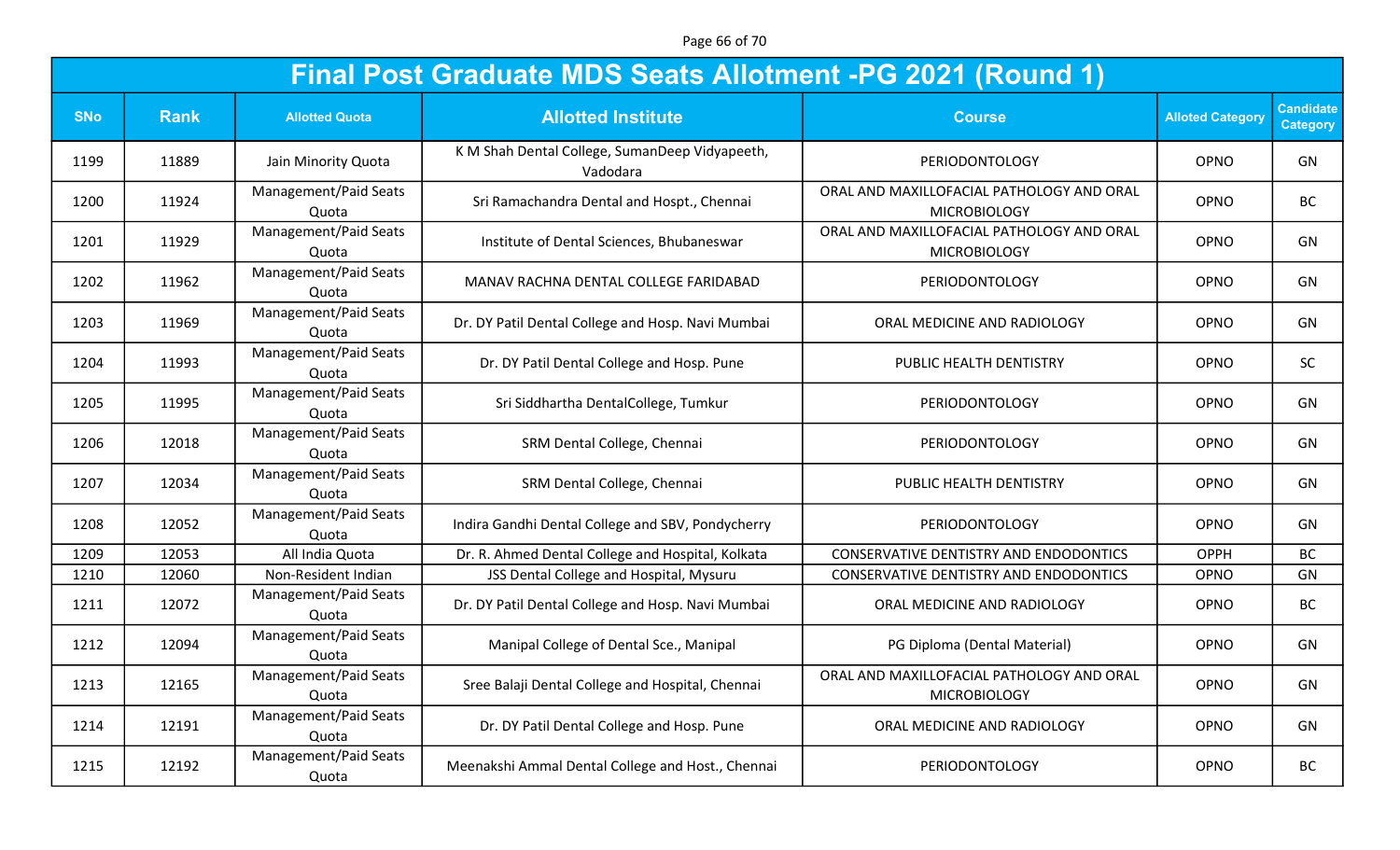Page 67 of 70

|            |             |                                | <b>Final Post Graduate MDS Seats Allotment -PG 2021 (Round 1)</b> |                                                                  |                         |                                     |
|------------|-------------|--------------------------------|-------------------------------------------------------------------|------------------------------------------------------------------|-------------------------|-------------------------------------|
| <b>SNo</b> | <b>Rank</b> | <b>Allotted Quota</b>          | <b>Allotted Institute</b>                                         | <b>Course</b>                                                    | <b>Alloted Category</b> | <b>Candidate</b><br><b>Category</b> |
| 1216       | 12255       | Management/Paid Seats<br>Quota | Meenakshi Ammal Dental College and Host., Chennai                 | PERIODONTOLOGY                                                   | OPNO                    | GN                                  |
| 1217       | 12279       | Management/Paid Seats<br>Quota | SRM Katt. Dental College and Hospt. Chennai                       | PERIODONTOLOGY                                                   | OPNO                    | <b>BC</b>                           |
| 1218       | 12302       | Management/Paid Seats<br>Quota | Rural Dental College, Loni                                        | ORAL AND MAXILLOFACIAL PATHOLOGY AND ORAL<br><b>MICROBIOLOGY</b> | OPNO                    | GN                                  |
| 1219       | 12316       | Management/Paid Seats<br>Quota | Sri Ramachandra Dental and Hospt., Chennai                        | ORAL MEDICINE AND RADIOLOGY                                      | OPNO                    | GN                                  |
| 1220       | 12342       | Management/Paid Seats<br>Quota | Sri Ramachandra Dental and Hospt., Chennai                        | ORAL AND MAXILLOFACIAL PATHOLOGY AND ORAL<br><b>MICROBIOLOGY</b> | OPNO                    | BC                                  |
| 1221       | 12344       | Management/Paid Seats<br>Quota | SRM Katt. Dental College and Hospt. Chennai                       | PERIODONTOLOGY                                                   | OPNO                    | <b>BC</b>                           |
| 1222       | 12377       | Management/Paid Seats<br>Quota | Indira Gandhi Dental College and SBV, Pondycherry                 | PUBLIC HEALTH DENTISTRY                                          | OPNO                    | <b>BC</b>                           |
| 1223       | 12416       | Management/Paid Seats<br>Quota | Saveetha Dental College, Chennai                                  | ORAL MEDICINE AND RADIOLOGY                                      | OPNO                    | <b>BC</b>                           |
| 1224       | 12419       | Management/Paid Seats<br>Quota | Amrita School of Dentistry, Kochi                                 | PERIODONTOLOGY                                                   | OPNO                    | GN                                  |
| 1225       | 12479       | Management/Paid Seats<br>Quota | Sharad Pawar Dental College and Hospital, Wardha                  | PERIODONTOLOGY                                                   | OPNO                    | <b>BC</b>                           |
| 1226       | 12513       | <b>Muslim Minority Quota</b>   | Yenepoya Dental College, Yenepoya                                 | ORAL MEDICINE AND RADIOLOGY                                      | OPNO                    | GN                                  |
| 1227       | 12527       | Management/Paid Seats<br>Quota | MM College of Dental Scie. and Res., Mullana                      | PERIODONTOLOGY                                                   | OPNO                    | GN                                  |
| 1228       | 12554       | Management/Paid Seats<br>Quota | Thaimoogambigai Dental College and Hsopt. Chennai                 | PERIODONTOLOGY                                                   | OPNO                    | GN                                  |
| 1229       | 12569       | Management/Paid Seats<br>Quota | SRM Dental College, Chennai                                       | ORAL AND MAXILLOFACIAL PATHOLOGY AND ORAL<br><b>MICROBIOLOGY</b> | OPNO                    | <b>BC</b>                           |
| 1230       | 12638       | Management/Paid Seats<br>Quota | Amrita School of Dentistry, Kochi                                 | PERIODONTOLOGY                                                   | OPNO                    | GN                                  |
| 1231       | 12641       | Non-Resident Indian            | Bharati Vidyapeeth DU Dental College and Hospt., Pune             | CONSERVATIVE DENTISTRY AND ENDODONTICS                           | OPNO                    | GN                                  |
| 1232       | 12659       | Management/Paid Seats<br>Quota | Dr. DY Patil Dental College and Hosp. Navi Mumbai                 | ORAL MEDICINE AND RADIOLOGY                                      | OPNO                    | GN                                  |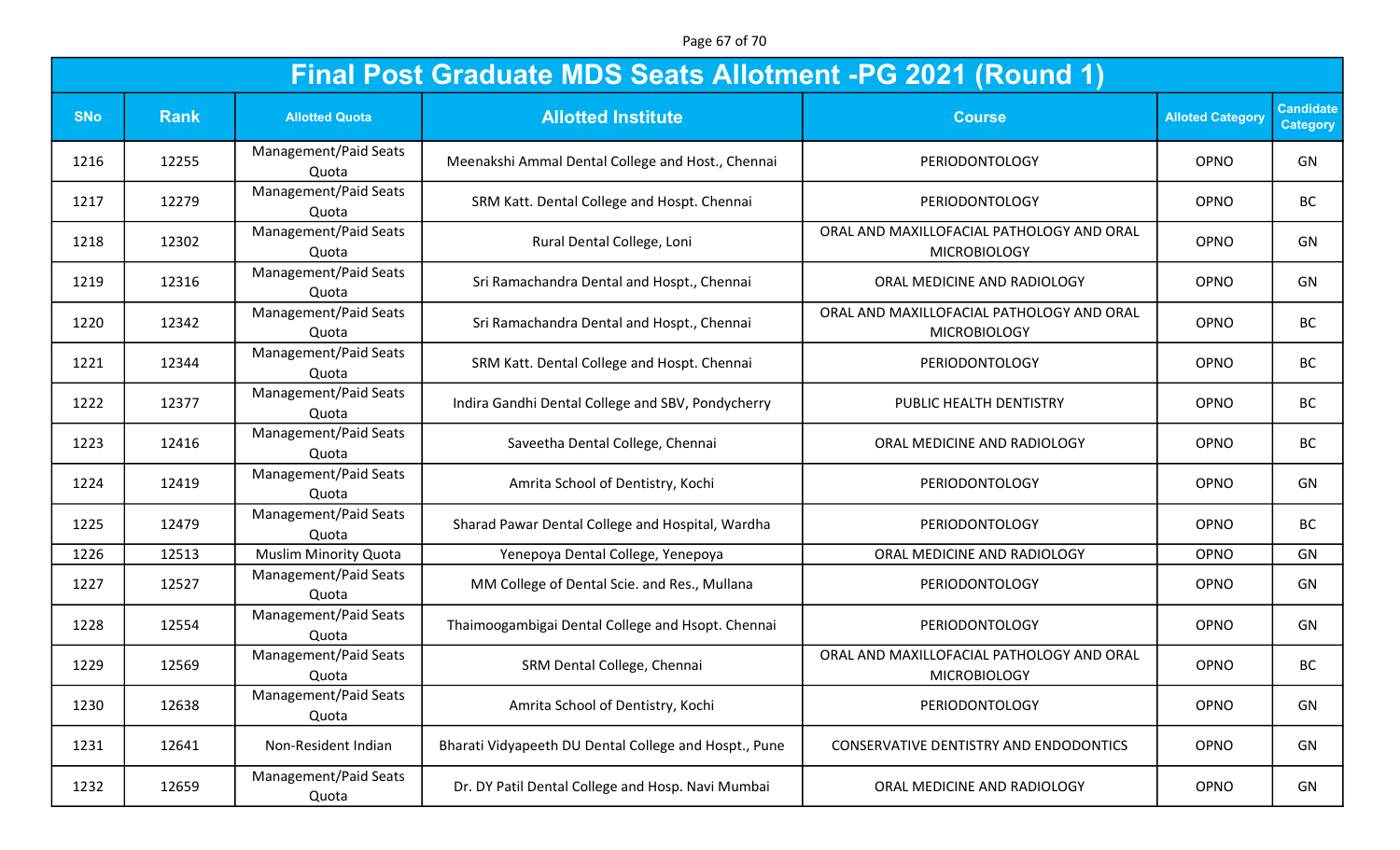Page 68 of 70

|            |             |                                | <b>Final Post Graduate MDS Seats Allotment -PG 2021 (Round 1)</b> |                                                                  |                         |                                     |
|------------|-------------|--------------------------------|-------------------------------------------------------------------|------------------------------------------------------------------|-------------------------|-------------------------------------|
| <b>SNo</b> | <b>Rank</b> | <b>Allotted Quota</b>          | <b>Allotted Institute</b>                                         | <b>Course</b>                                                    | <b>Alloted Category</b> | <b>Candidate</b><br><b>Category</b> |
| 1233       | 12758       | Non-Resident Indian            | Yenepoya Dental College, Yenepoya                                 | PEDIATRIC AND PREVENTIVE DENTISTRY                               | OPNO                    | <b>BC</b>                           |
| 1234       | 12761       | Management/Paid Seats<br>Quota | Saveetha Dental College, Chennai                                  | ORAL MEDICINE AND RADIOLOGY                                      | OPNO                    | GN                                  |
| 1235       | 12803       | Management/Paid Seats<br>Quota | Sree Balaji Dental College and Hospital, Chennai                  | ORAL AND MAXILLOFACIAL PATHOLOGY AND ORAL<br><b>MICROBIOLOGY</b> | OPNO                    | GN                                  |
| 1236       | 12806       | Management/Paid Seats<br>Quota | Dr. DY Patil Dental College and Hosp. Navi Mumbai                 | ORAL MEDICINE AND RADIOLOGY                                      | OPNO                    | GN                                  |
| 1237       | 12809       | Management/Paid Seats<br>Quota | Thaimoogambigai Dental College and Hsopt. Chennai                 | PERIODONTOLOGY                                                   | OPNO                    | <b>BC</b>                           |
| 1238       | 12812       | Management/Paid Seats<br>Quota | Thaimoogambigai Dental College and Hsopt. Chennai                 | PERIODONTOLOGY                                                   | OPNO                    | <b>BC</b>                           |
| 1239       | 12828       | Management/Paid Seats<br>Quota | Saveetha Dental College, Chennai                                  | ORAL MEDICINE AND RADIOLOGY                                      | OPNO                    | <b>BC</b>                           |
| 1240       | 13128       | Management/Paid Seats<br>Quota | Meenakshi Ammal Dental College and Host., Chennai                 | ORAL MEDICINE AND RADIOLOGY                                      | OPNO                    | <b>BC</b>                           |
| 1241       | 13174       | Management/Paid Seats<br>Quota | Meenakshi Ammal Dental College and Host., Chennai                 | PUBLIC HEALTH DENTISTRY                                          | OPNO                    | <b>BC</b>                           |
| 1242       | 13397       | Management/Paid Seats          | VMS Dental College, Salem                                         | PERIODONTOLOGY                                                   | OPNO                    | <b>BC</b>                           |
| 1243       | 13520       | Management/Paid Seats<br>Quota | Sri Ramachandra Dental and Hospt., Chennai                        | ORAL AND MAXILLOFACIAL PATHOLOGY AND ORAL<br><b>MICROBIOLOGY</b> | OPNO                    | <b>BC</b>                           |
| 1244       | 13524       | Management/Paid Seats<br>Quota | Yenepoya Dental College, Yenepoya                                 | ORAL AND MAXILLOFACIAL PATHOLOGY AND ORAL<br><b>MICROBIOLOGY</b> | OPNO                    | <b>BC</b>                           |
| 1245       | 13804       | Management/Paid Seats<br>Quota | SRM Dental College, Chennai                                       | ORAL AND MAXILLOFACIAL PATHOLOGY AND ORAL<br><b>MICROBIOLOGY</b> | OPNO                    | BC                                  |
| 1246       | 13847       | Management/Paid Seats<br>Quota | Thaimoogambigai Dental College and Hsopt. Chennai                 | PERIODONTOLOGY                                                   | OPNO                    | <b>BC</b>                           |
| 1247       | 13869       | Management/Paid Seats<br>Quota | MM College of Dental Scie. and Res., Mullana                      | PERIODONTOLOGY                                                   | OPNO                    | <b>ST</b>                           |
| 1248       | 13874       | Management/Paid Seats<br>Quota | Meenakshi Ammal Dental College and Host., Chennai                 | ORAL AND MAXILLOFACIAL PATHOLOGY AND ORAL<br><b>MICROBIOLOGY</b> | OPNO                    | BC                                  |
| 1249       | 13898       | Management/Paid Seats          | MM College of Dental Scie. and Res., Mullana                      | PERIODONTOLOGY                                                   | OPNO                    | SC                                  |
| 1250       | 13909       | Management/Paid Seats<br>Quota | Yenepoya Dental College, Yenepoya                                 | ORAL AND MAXILLOFACIAL PATHOLOGY AND ORAL<br><b>MICROBIOLOGY</b> | OPNO                    | BC                                  |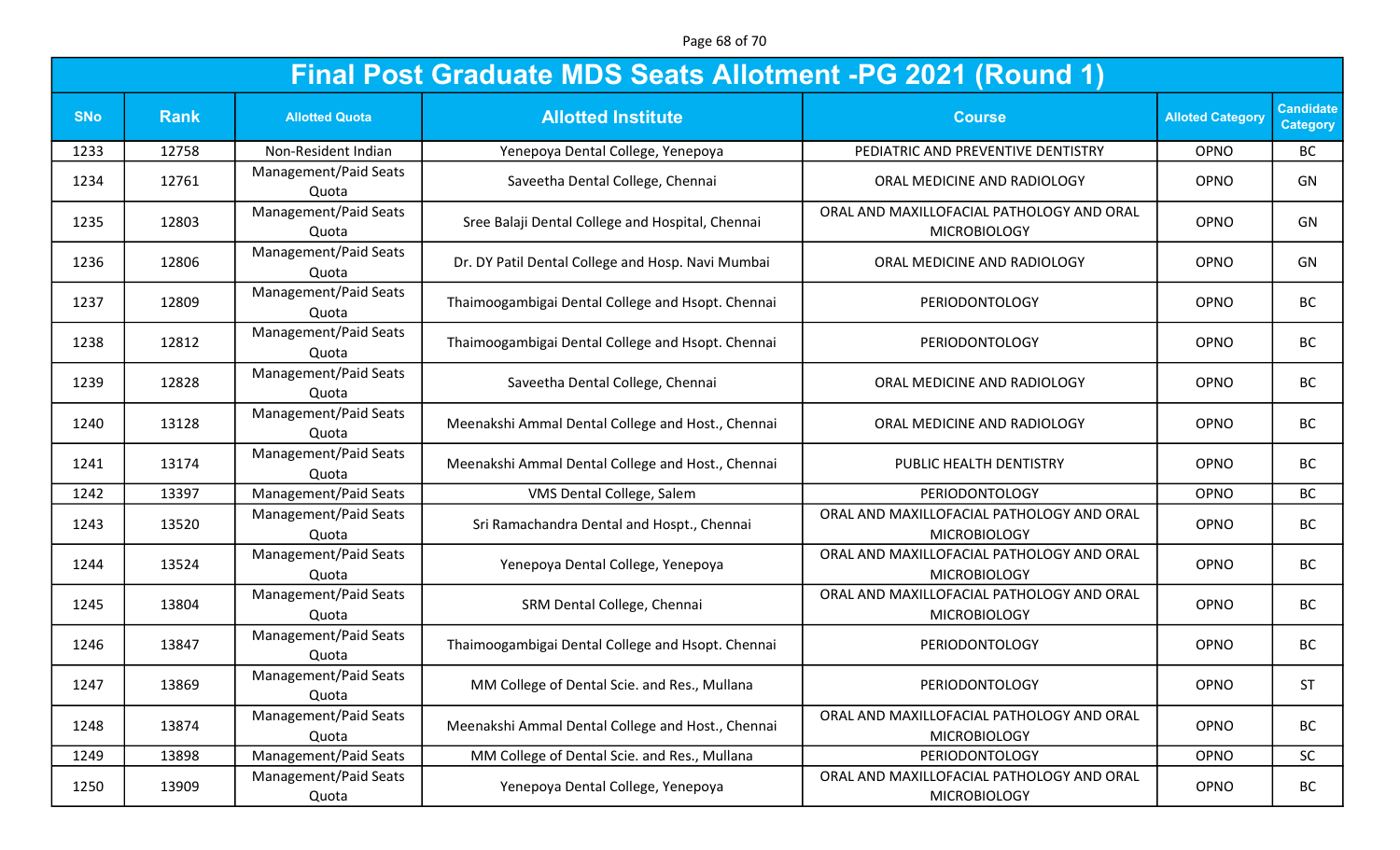Page 69 of 70

|            |             |                                | <b>Final Post Graduate MDS Seats Allotment -PG 2021 (Round 1)</b> |                                                                  |                         |                                     |
|------------|-------------|--------------------------------|-------------------------------------------------------------------|------------------------------------------------------------------|-------------------------|-------------------------------------|
| <b>SNo</b> | <b>Rank</b> | <b>Allotted Quota</b>          | <b>Allotted Institute</b>                                         | <b>Course</b>                                                    | <b>Alloted Category</b> | <b>Candidate</b><br><b>Category</b> |
| 1251       | 13987       | Management/Paid Seats<br>Quota | JSS Dental College and Hospital, Mysuru                           | ORAL MEDICINE AND RADIOLOGY                                      | OPNO                    | <b>BC</b>                           |
| 1252       | 14080       | Management/Paid Seats<br>Quota | SRM Dental College, Chennai                                       | PUBLIC HEALTH DENTISTRY                                          | OPNO                    | <b>BC</b>                           |
| 1253       | 14309       | Management/Paid Seats<br>Quota | Thaimoogambigai Dental College and Hsopt. Chennai                 | PERIODONTOLOGY                                                   | OPNO                    | <b>BC</b>                           |
| 1254       | 14333       | Management/Paid Seats<br>Quota | MM College of Dental Scie. and Res., Mullana                      | PERIODONTOLOGY                                                   | OPNO                    | <b>ST</b>                           |
| 1255       | 14378       | Management/Paid Seats<br>Quota | JSS Dental College and Hospital, Mysuru                           | ORAL MEDICINE AND RADIOLOGY                                      | OPNO                    | <b>BC</b>                           |
| 1256       | 14489       | Management/Paid Seats<br>Quota | Meenakshi Ammal Dental College and Host., Chennai                 | ORAL MEDICINE AND RADIOLOGY                                      | OPNO                    | <b>BC</b>                           |
| 1257       | 14520       | Management/Paid Seats<br>Quota | SRM Dental College, Chennai                                       | ORAL MEDICINE AND RADIOLOGY                                      | OPNO                    | <b>BC</b>                           |
| 1258       | 14538       | Management/Paid Seats<br>Quota | Indira Gandhi Dental College and SBV, Pondycherry                 | ORAL AND MAXILLOFACIAL PATHOLOGY AND ORAL<br><b>MICROBIOLOGY</b> | OPNO                    | <b>SC</b>                           |
| 1259       | 14687       | Management/Paid Seats<br>Quota | Meenakshi Ammal Dental College and Host., Chennai                 | ORAL AND MAXILLOFACIAL PATHOLOGY AND ORAL<br><b>MICROBIOLOGY</b> | OPNO                    | BC                                  |
| 1260       | 14705       | Management/Paid Seats<br>Quota | Manipal College of Dental Sce., Manipal                           | ORAL MEDICINE AND RADIOLOGY                                      | OPNO                    | <b>BC</b>                           |
| 1261       | 14735       | Management/Paid Seats<br>Quota | Amrita School of Dentistry, Kochi                                 | PUBLIC HEALTH DENTISTRY                                          | OPNO                    | <b>BC</b>                           |
| 1262       | 14817       | All India Quota                | Post Graduate Institute of Dental Sciences, Rohtak                | PERIODONTOLOGY                                                   | <b>BCPH</b>             | <b>BC</b>                           |
| 1263       | 14850       | Management/Paid Seats<br>Quota | KLE VK Inst. of Dental Scie. Belagavi                             | ORAL AND MAXILLOFACIAL PATHOLOGY AND ORAL<br><b>MICROBIOLOGY</b> | OPNO                    | BC                                  |
| 1264       | 14852       | Management/Paid Seats<br>Quota | VMS Dental College, Salem                                         | ORAL MEDICINE AND RADIOLOGY                                      | OPNO                    | <b>BC</b>                           |
| 1265       | 14945       | Management/Paid Seats<br>Quota | Bharati Vidyapeeth DU Dental College and Hospt., Pune             | ORAL AND MAXILLOFACIAL PATHOLOGY AND ORAL<br><b>MICROBIOLOGY</b> | OPNO                    | BC                                  |
| 1266       | 14991       | Management/Paid Seats<br>Quota | Meenakshi Ammal Dental College and Host., Chennai                 | PUBLIC HEALTH DENTISTRY                                          | OPNO                    | BC                                  |
| 1267       | 15019       | Management/Paid Seats<br>Quota | Meenakshi Ammal Dental College and Host., Chennai                 | ORAL AND MAXILLOFACIAL PATHOLOGY AND ORAL<br><b>MICROBIOLOGY</b> | OPNO                    | <b>BC</b>                           |